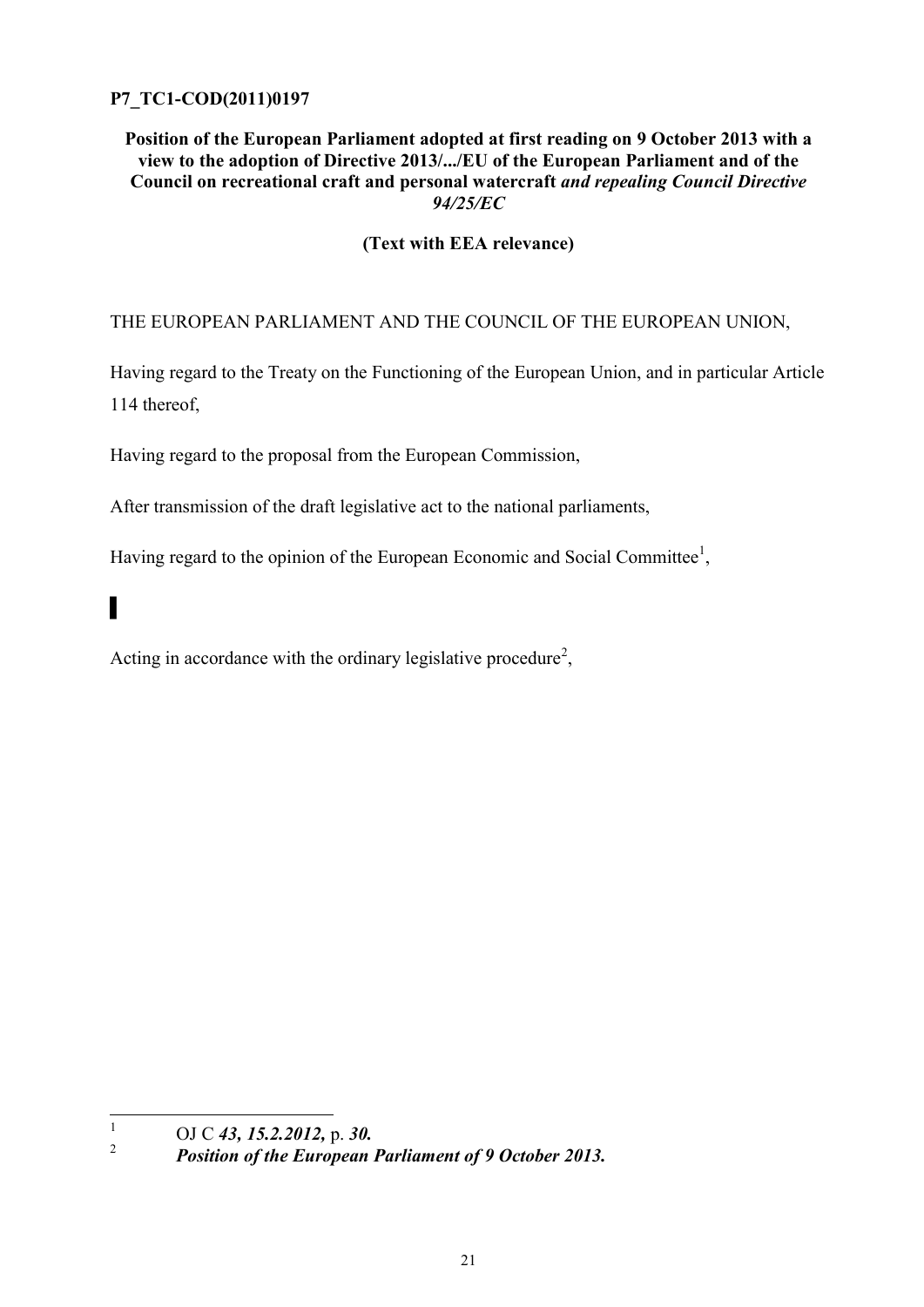#### Whereas:

- (1) Directive 94/25/EC of the European Parliament and of the Council of 16 June 1994 on the approximation of the laws, regulations and administrative provisions of the Member States relating to recreational craft<sup>1</sup> was adopted in the context of establishing the internal market in order to harmonise safety characteristics of recreational craft in all Member States and to remove obstacles to trade in recreational craft between Member States.
- (2) Originally, Directive 94/25/EC covered only recreational craft of a minimum hull length of 2,5 m and a maximum length of 24 m. Directive 2003/44/EC of the Council and the European Parliament of 16 June 2003 amending Directive  $94/25/EC$ <sup>2</sup> extended the scope of Directive 94/25/EC to include personal watercraft, and integrated environmental protection requirements into the amended Directive by adopting exhaust emission limits (CO, HC, NOx and particulates) and noise limits levels for propulsion engines, for both compression-ignition engines and spark-ignition engines.

 $1\,$  $\frac{1}{2}$  OJ L 164, 30.6.1994, p. 15.

<sup>2</sup> OJ L 214, 26.8.2003, p. 18.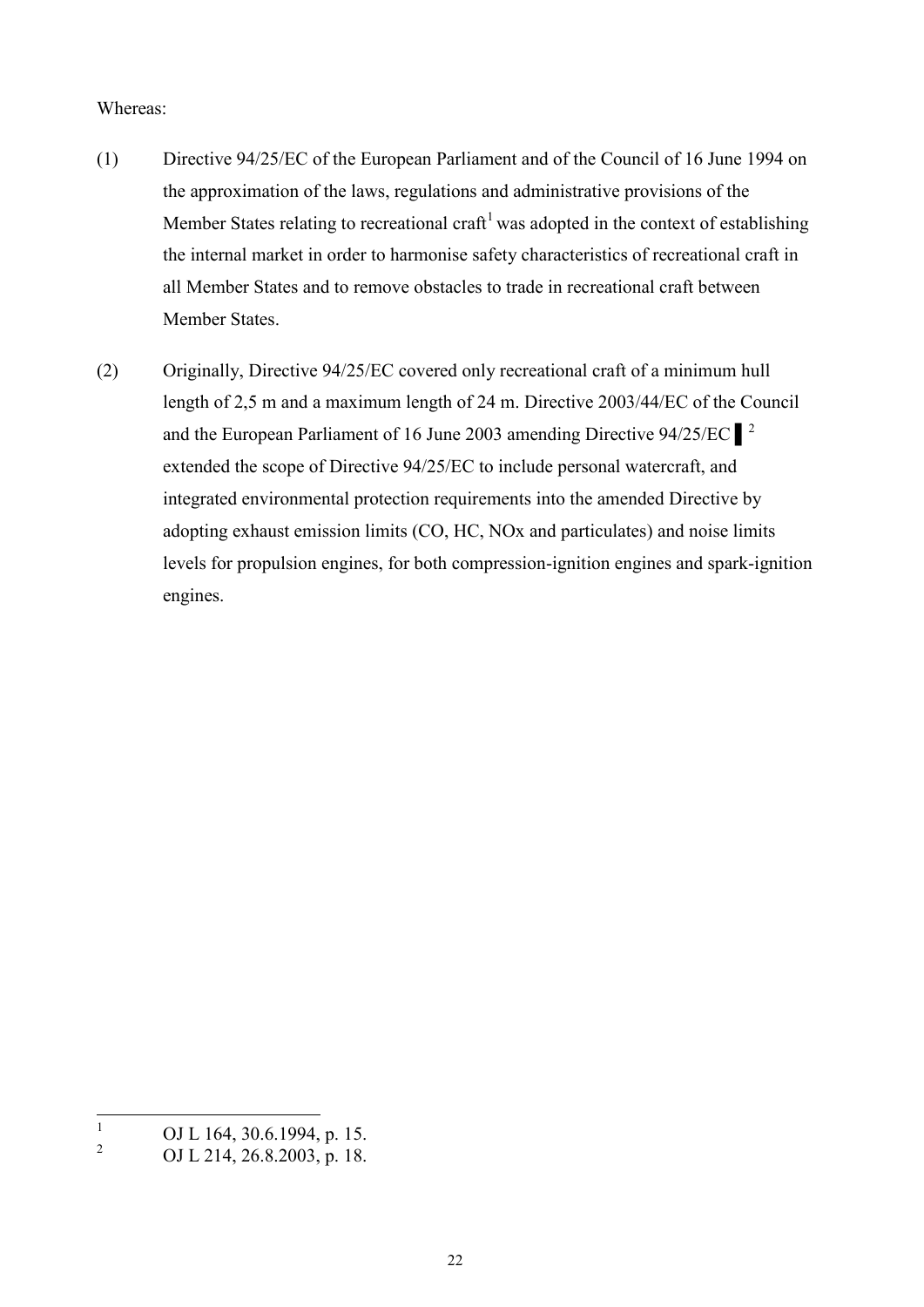- (3) Directive 94/25/EC is based on the New Approach principles, as set out in the Council Resolution of 7 May 1985 on a new approach to technical harmonisation and standards<sup>1</sup> Thus, it sets out only the essential requirements applying to recreational craft, whereas technical details are adopted by the European Committee for Standardisation (CEN) and the European Committee for Electrotechnical Standardisation (Cenelec) in accordance with Directive 98/34/EC of the European Parliament and of the Council of 22 June 1998 laying down a procedure for the provision of information in the field of technical standards and regulations and of rules on Information Society services<sup>2</sup>. Conformity with the harmonised standards so set, the reference numbers of which are published in the *Official Journal of the European Union*, provides a presumption of conformity with the requirements of Directive 94/25/EC. Experience has shown that those basic principles have worked well in this sector and should be maintained and even further promoted.
- (4) Technological developments in the market have, however, raised new issues with respect to the environmental requirements of Directive 94/25/EC. In order to take account of those developments and to provide clarification in relation to the framework within which products covered by this Directive may be marketed, certain aspects of Directive 94/25/EC should be revised and enhanced and, in the interests of clarity, that Directive should be *repealed and* replaced by this Directive.

 $\mathbf{1}$  $\frac{1}{2}$  OJ C 136, 4.6.1985, p. 1.

<sup>2</sup> OJ L 204, 21.7.1998, p. 37.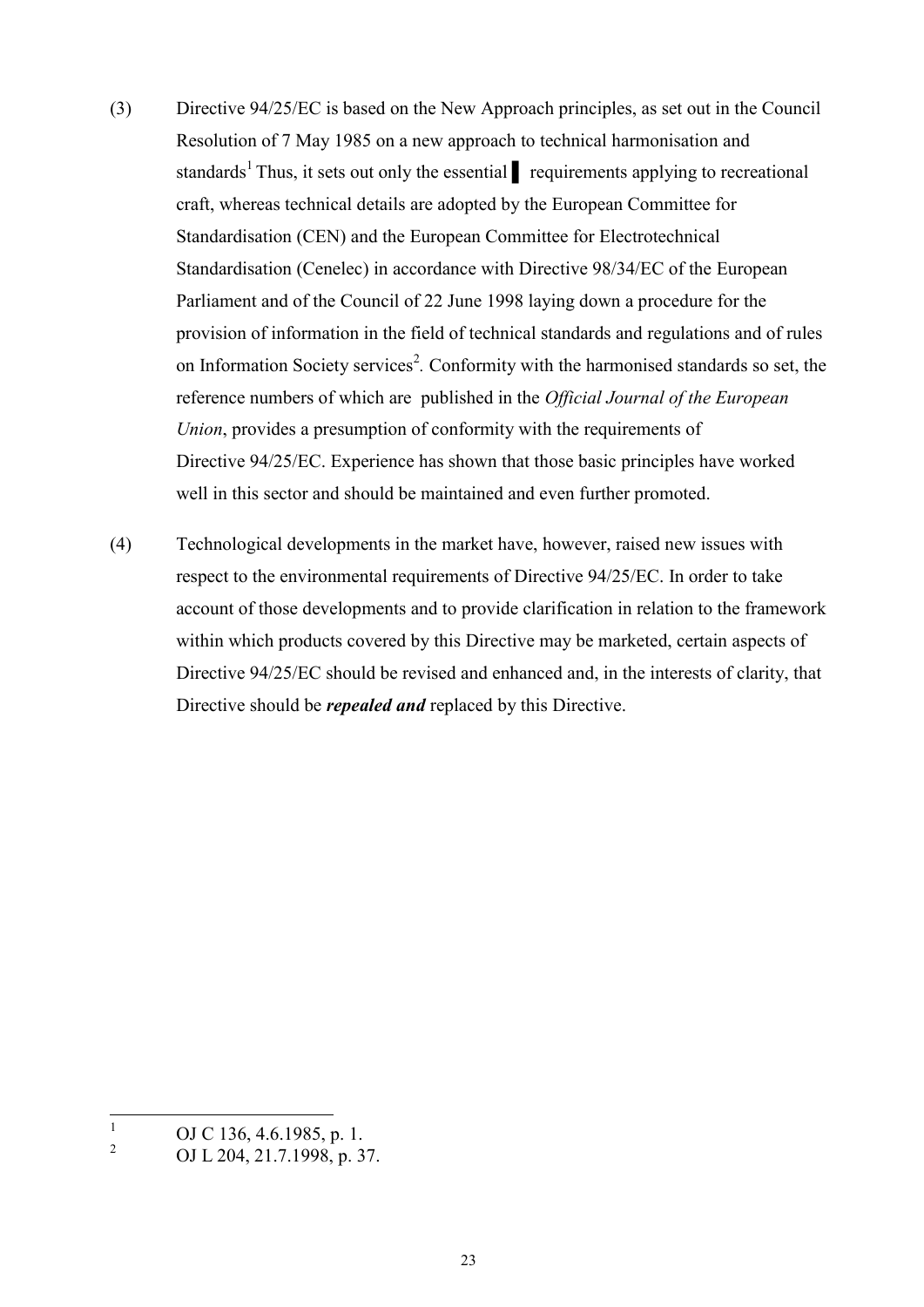- (5) Regulation (EC) No 765/2008 of the European Parliament and of the Council of 9 July 2008 setting out the requirements for accreditation and market surveillance relating to the marketing of products<sup>1</sup> lays down horizontal provisions on the accreditation of conformity assessment bodies, on the CE marking and on the Union market surveillance framework for, and controls of, products entering the Union market which also apply to products covered by this Directive.
- (6) Decision No 768/2008/EC of the European Parliament and of the Council of 9 July 2008 on a common framework for the marketing of products<sup>2</sup> provides common principles and reference provisions for the purposes of legislation based on the New Approach principles. In order to ensure consistency with other sectoral product legislation, it is appropriate to align certain provisions of this Directive to that Decision, in so far as sectoral specificities do not require a different solution. Therefore, certain definitions, the general obligations of economic operators, the presumption of conformity, rules on CE marking, requirements for conformity assessment bodies and notification procedures and the provisions concerning procedures dealing with products presenting a risk should be aligned to that Decision. *Regulation (EU) No 1025/2012 of the European Parliament and of the Council of 25 October 2012 on European standardisation<sup>3</sup> provides for a procedure for objections to harmonised standards where those standards do not entirely satisfy the requirements of this Directive.*

 $\,1$  $\frac{1}{2}$  OJ L 218, 13.8.2008, p. 30.

 $\frac{2}{3}$  OJ L 218, 13.8.2008, p. 82.

<sup>3</sup> *OJ L 316, 14.11.2012, p. 12.*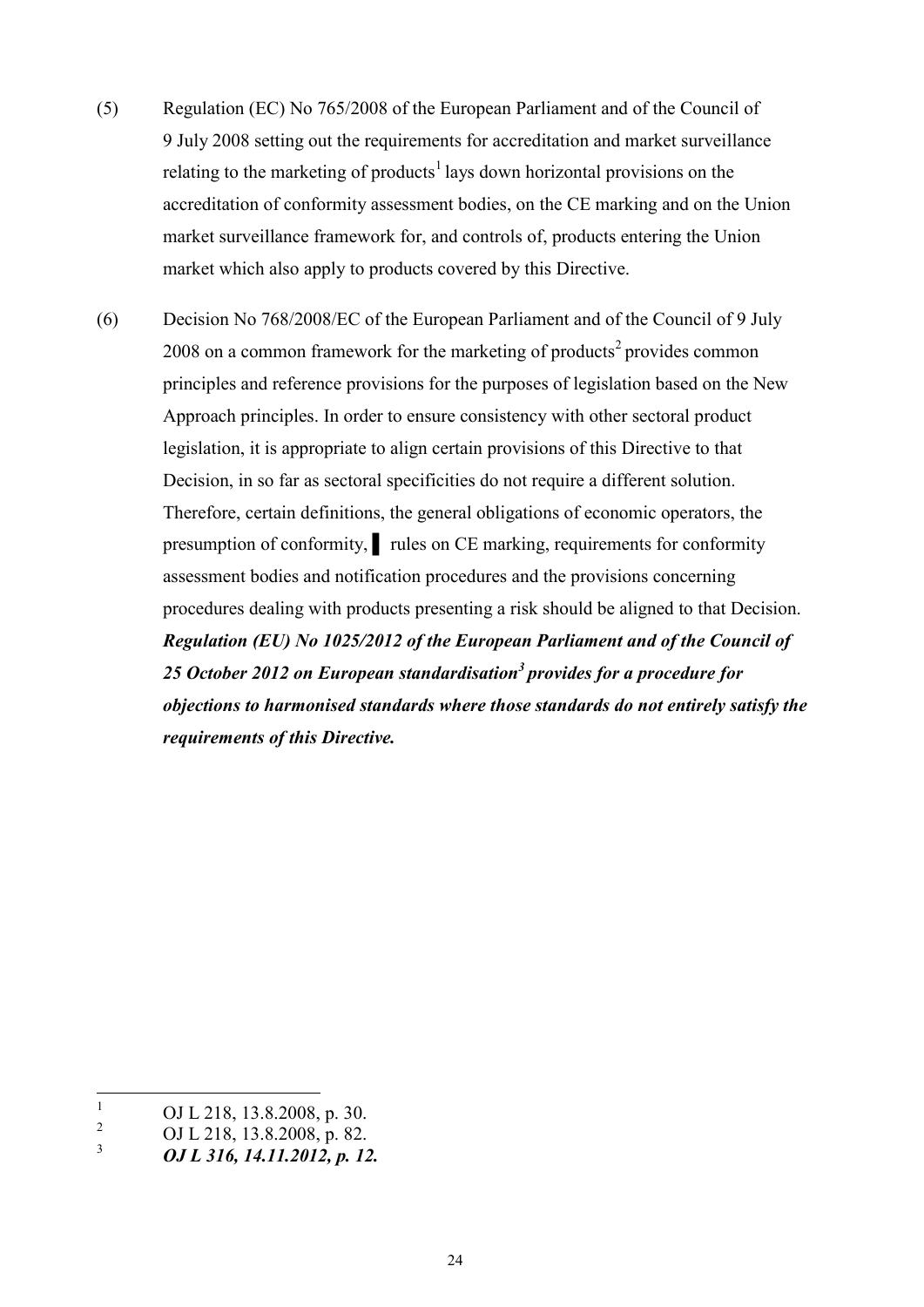- (7) In order to facilitate the *understanding and uniform* application of this Directive by *economic operators* and national authorities, the scope and definitions of Directive 94/25/EC should be clarified. In particular, it should be clarified that amphibious vehicles are excluded from the scope of this Directive. It is also necessary to specify what kind of canoes and kayaks are excluded from the scope of this Directive and to clarify that only personal watercraft intended for sports and leisure are covered by this Directive.
- (8) It is also appropriate to provide definitions of "watercraft built for own use"*, of "hull length*" and of "private importer" specific to this sector in order to facilitate the understanding and uniform application of this Directive. *It is necessary to extend the current definition of 'propulsion engine' to also cover innovative propulsion solutions.*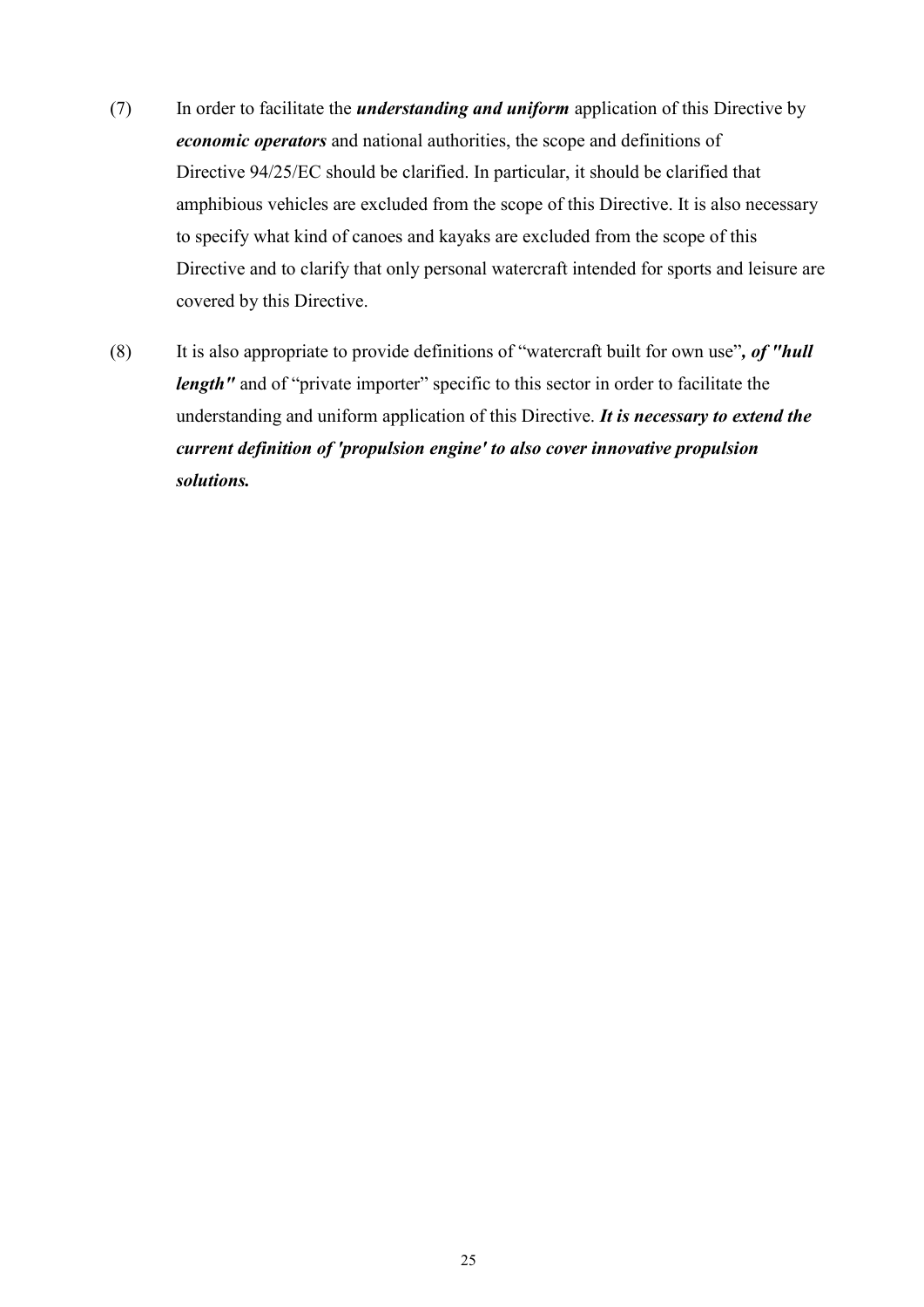- (9) The products covered by this Directive that are placed on the Union market or put into service should comply with the relevant legislation of the Union, and economic operators should be responsible for the compliance of products, in relation to their respective roles in the supply chain, so as to ensure a high level of protection of public interests, such as health and safety and the protection of consumers and of the environment, and to guarantee fair competition on the Union market.
- (10) All economic operators intervening in the supply and distribution chain should take appropriate measures to ensure that products covered by this Directive do not endanger the health and safety of persons, property or the environment when correctly constructed and maintained and that they make available on the market only products which comply with the relevant legislation of the Union. This Directive should provide a clear and proportionate distribution of obligations which correspond to the role of each operator in the supply and distribution *chain*.
- (11) As certain tasks can be executed only by the manufacturer, it is necessary to distinguish clearly between the manufacturer and operators further down the distribution chain. It is also necessary to distinguish clearly between the importer and the distributor, as the importer introduces products from third countries to the Union market. The importer should thus make sure that those products comply with the applicable Union requirements.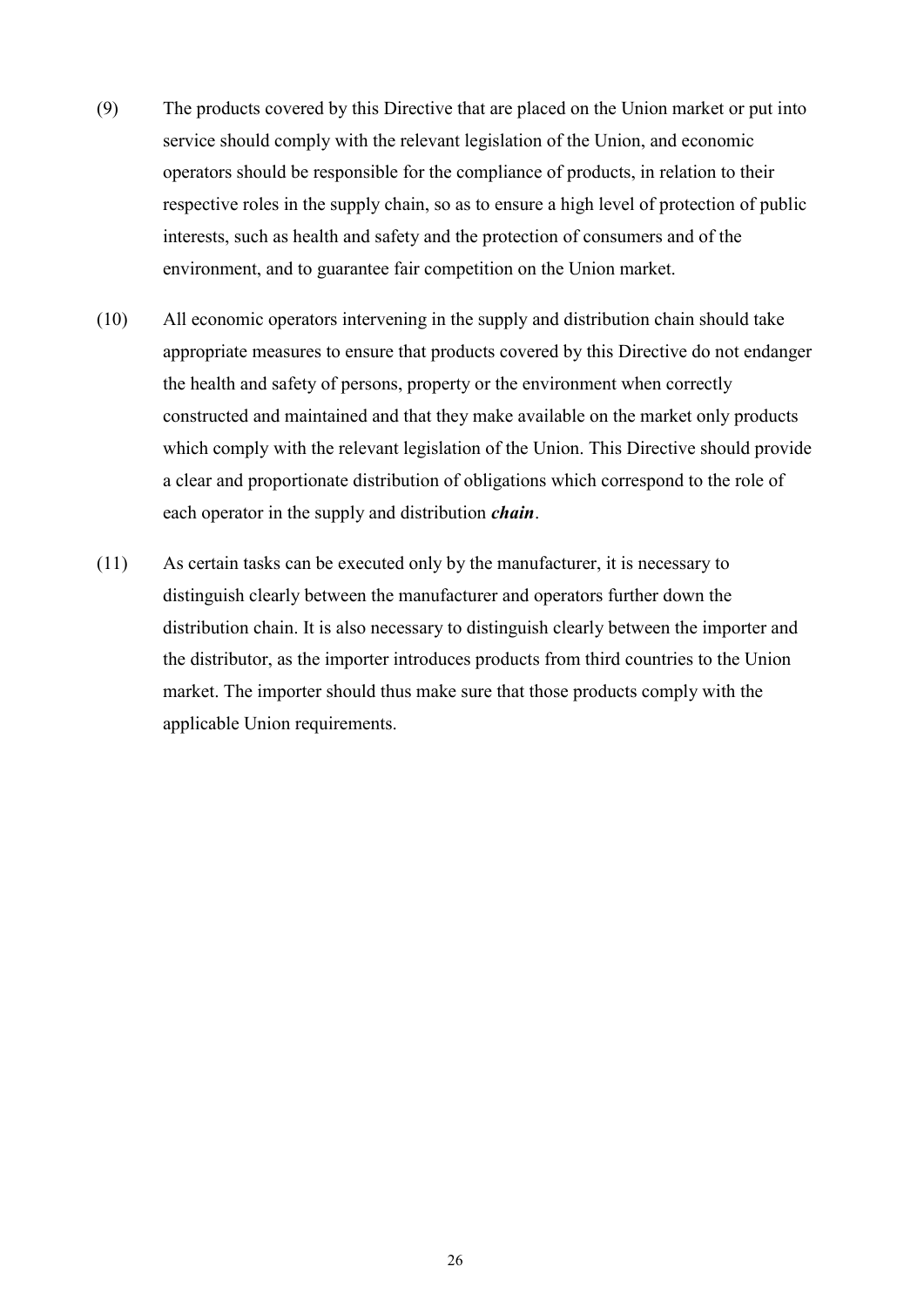- (12) The manufacturer, having detailed knowledge of the design and production process, is best placed to carry out the complete conformity assessment procedure. Conformity assessment should therefore remain the obligation of the manufacturer alone.
- (13) It is necessary to ensure that products covered by this Directive entering the Union market from third countries comply with all applicable Union requirements, and in particular that appropriate assessment procedures have been carried out by manufacturers with regard to those products. Provision should therefore be made for importers to make sure that the products they place on the market comply with the applicable requirements and that they do not place on the market products which do not comply with such requirements or which present a risk. For the same reason, provision should also be made for importers to make sure that conformity assessment procedures have been carried out and that *the CE* marking and documentation drawn up by manufacturers are available for inspection by the supervisory authorities.
- (14) Where the distributor makes a product covered by this Directive available on the market after it has been placed on the market by the manufacturer or the importer, it should act with due care to ensure that its handling of the product does not adversely affect its compliance. Both importers and distributors are expected to act with due care in relation to the requirements applicable when placing or making products available on the market.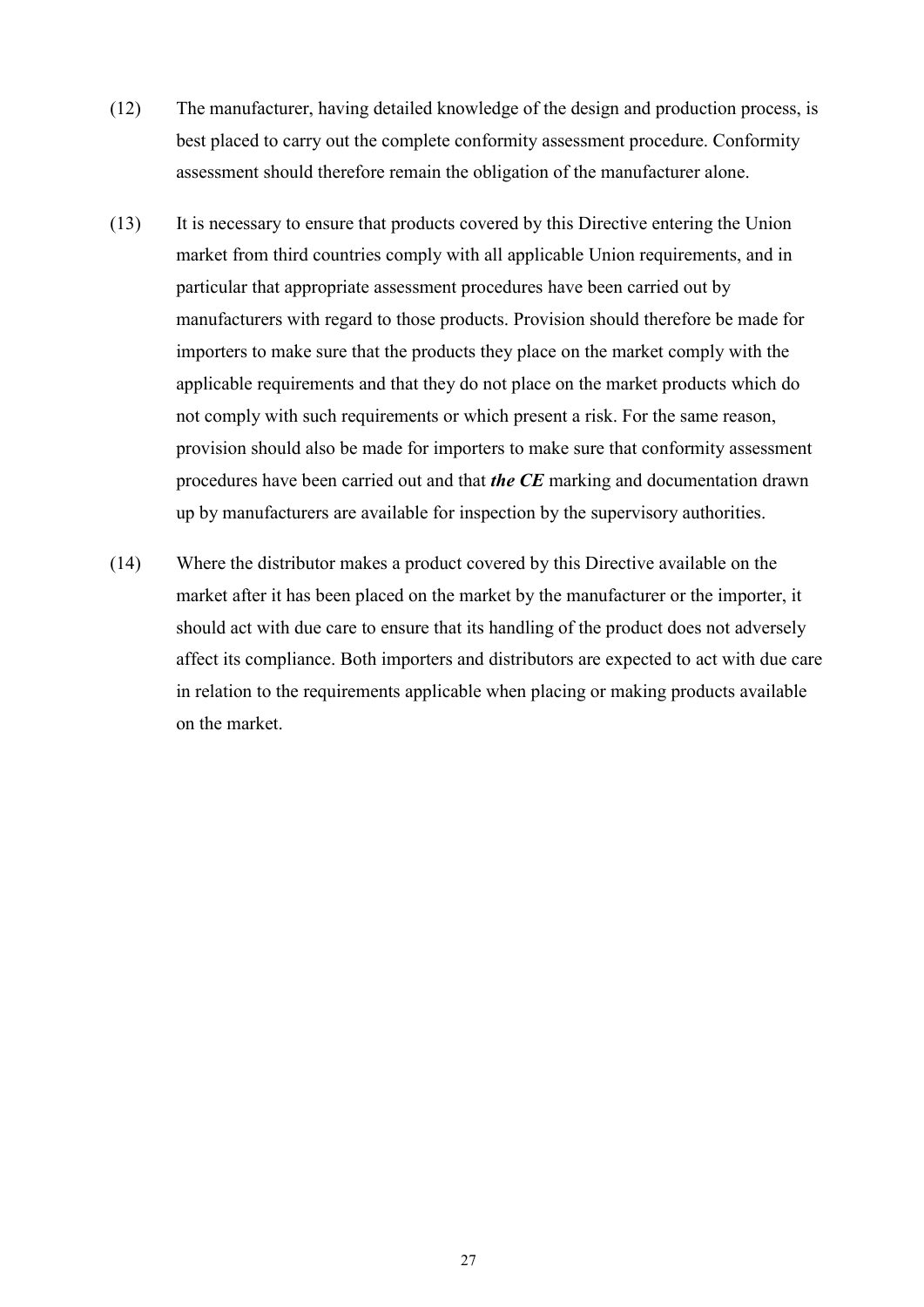- (15) When placing a product covered by this Directive on the market, importers should indicate on the product their name and the address at which they can be contacted. Exceptions should be provided for in cases where the size or nature of a component does not allow for such an indication.
- (16) Any economic operator that either places a product on the market under its own name or trademark or modifies a product in such a way that compliance with *the* applicable requirements may be affected should be considered to be the manufacturer and should assume the obligations of the manufacturer.
- (17) Distributors and importers, being close to the market place, should be involved in market surveillance tasks carried out by competent national authorities, and should be prepared to participate actively, providing those authorities with all necessary information relating to the product concerned.
- (18) The import of recreational craft and personal watercraft ▌ from third countries to the Union by natural or legal persons established within the Union is a specific feature of this sector. However, Directive 94/25/EC ▌ contains *a small number of* provisions *which apply or could be deemed as applying to private importers as regards* performing the conformity assessment (post-construction assessment). Therefore, there is a need to clarify the other obligations of private importers which should be in principle harmonised with those of manufacturers, with some exceptions related to the non-commercial nature of their activities.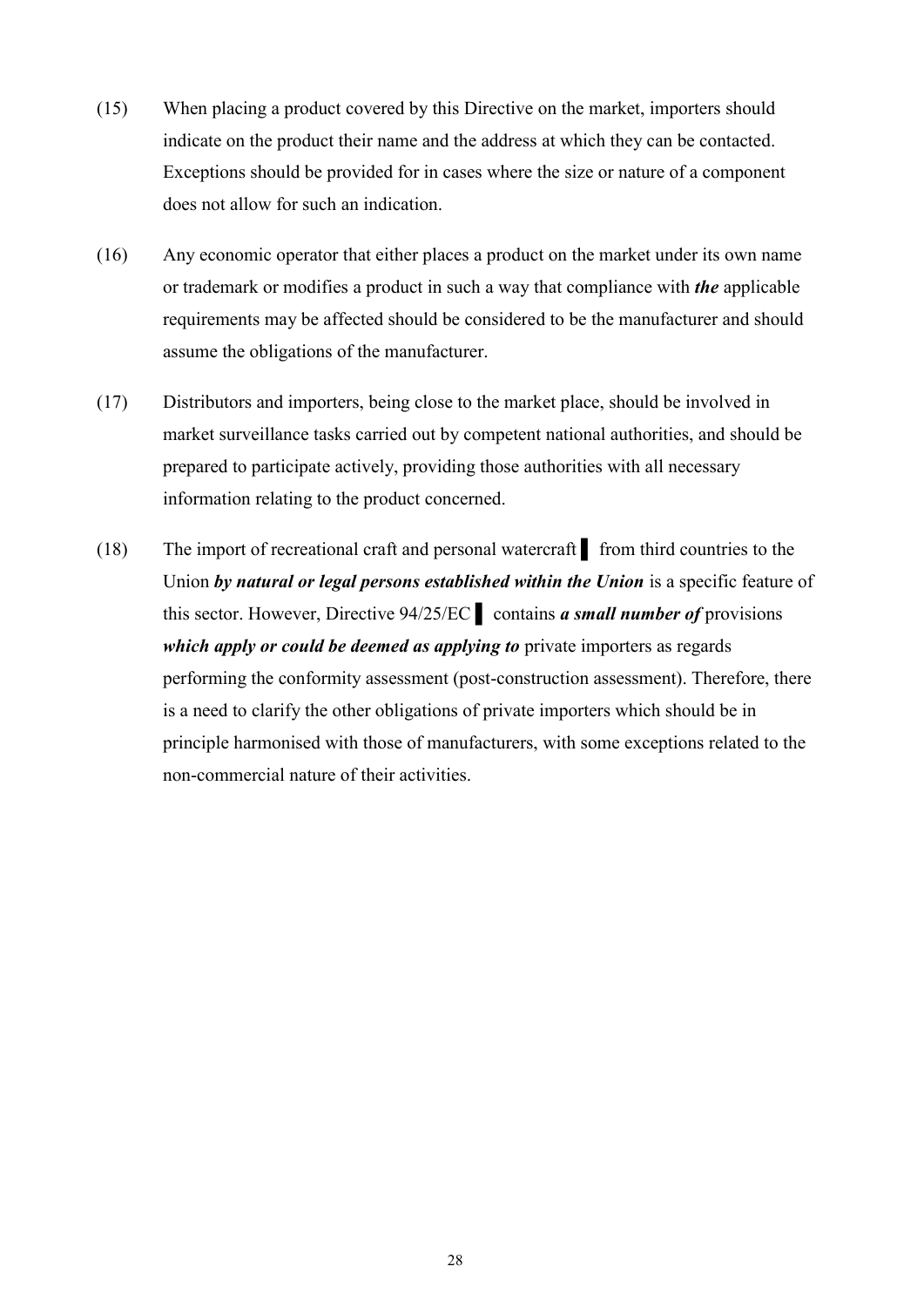- (19) Ensuring the traceability of a product throughout the whole supply chain helps to make market surveillance simpler and more efficient. An efficient traceability system facilitates the market surveillance authorities' task of tracing economic operators who made non-compliant products available on the market.
- (20) For reasons of clarity and consistency with other New Approach Directives, it is necessary to specify explicitly that products covered by this Directive may be placed on the market or put into service only if they meet the general requirement not to endanger the health and safety of persons, property or the environment, and only if they meet the essential requirements set out in this Directive.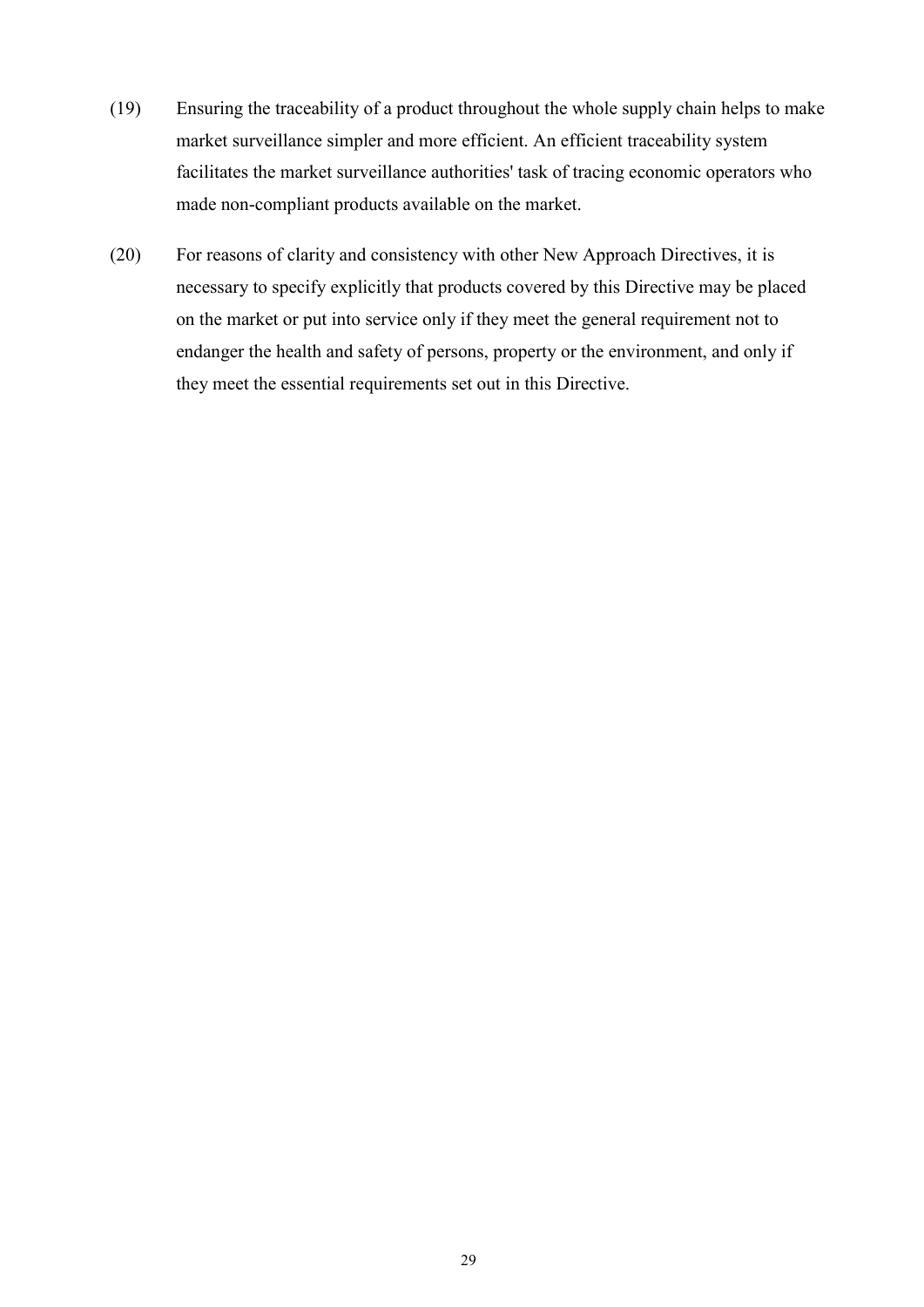- *(21) For engines adapted for marine use as propulsion engines, where the source engine is already type-approved in accordance with Directive 97/68/EC of the European Parliament and of the Council of 16 December 1997 on the approximation of the laws of the Member States relating to measures against the emission of gaseous and particulate pollutants from internal combustion engines to be installed in non-road mobile machinery<sup>1</sup> , or Regulation (EC) No 595/2009 of the European Parliament and of the Council of 18 June 2009 on type-approval of motor vehicles and engines with respect to emissions from heavy duty vehicles (Euro VI) and on access to vehicle repair and maintenance information<sup>2</sup> , persons adapting engines should be able to rely on the proof of conformity issued by the original engine manufacturer where those adaptations have not altered the exhaust emission characteristics.*
- (22) Options for further reducing the exhaust emission limits of recreational marine engines have been assessed in the report on the possibilities of further improving the environmental characteristics of recreational craft engines, submitted pursuant to Article 2 of Directive 2003/44/EC **.** That report concluded that it is appropriate to set stricter limits than those set out in Directive 2003/44/EC. The limits should be set at a level that reflects the technical development of cleaner marine engine technologies and that allows progress towards the harmonisation of exhaust emission limits worldwide. The CO-limits, however, should be raised in order to allow the significant decrease of other air pollutants *to reflect technological feasibility and to achieve the fastest possible implementation while ensuring that the socio-economic impact on this economic sector is acceptable* .

 $\mathbf{1}$ <sup>1</sup> *OJ L 59, 27.2.1998.p. 1.*

<sup>2</sup> *OJ L 188, 18.7.2009 p. 1.*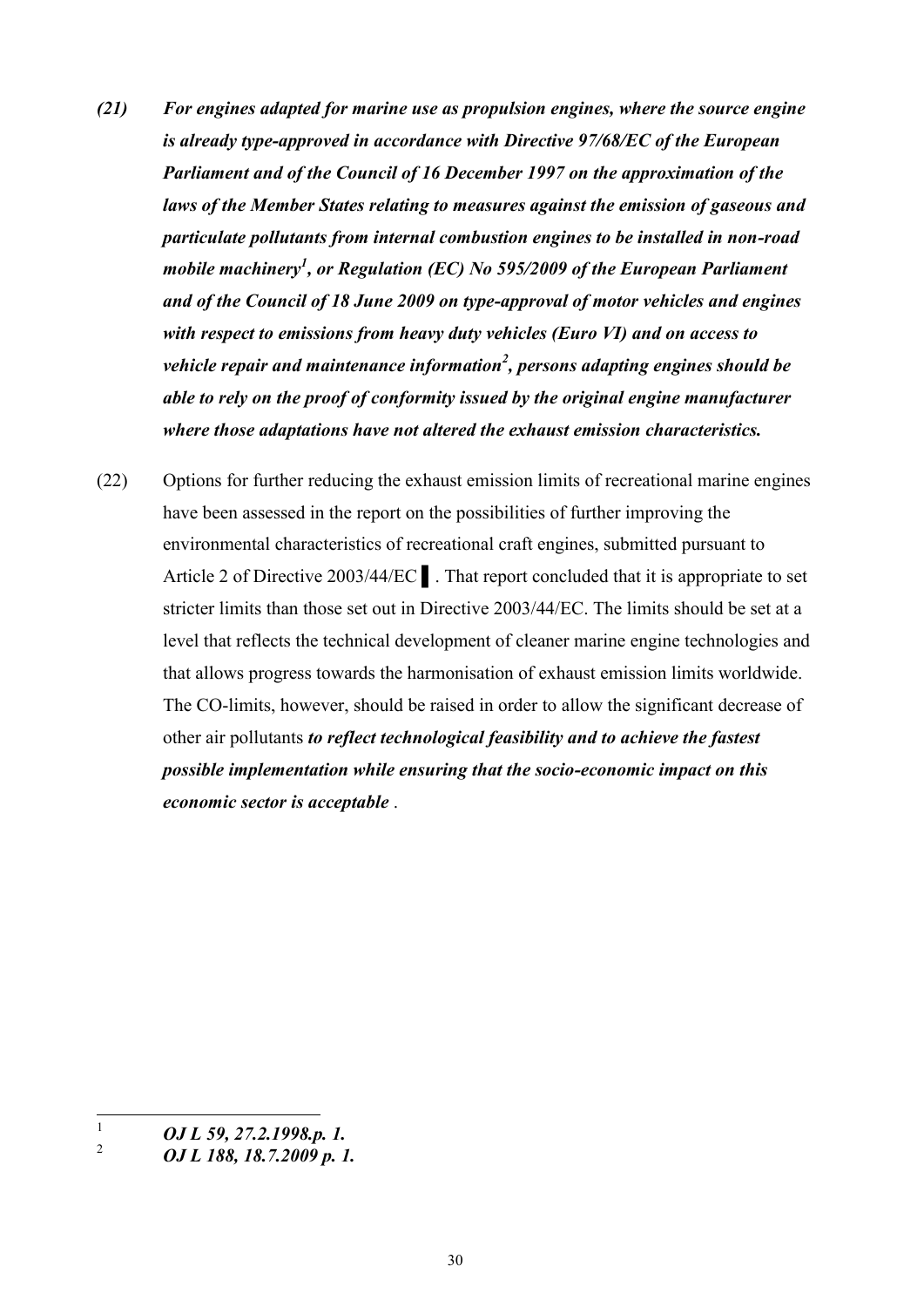- (23) Depending on the fuel and power category, the test cycles for engines in marine applications described in the relevant *harmonised standard* should be used*, and until they are available, those described in the relevant ISO standard, taking into account the values fixed in Annex I, Part B, point 2.3. Test cycles should be developed for all combustion engines which are part of the propulsion system, including hybrid power installations*.
- (24) The test fuels used to assess the conformity of craft with the exhaust emission limits should reflect the composition of the fuels used in the relevant market and therefore the European test fuels should be used in the type approval in the Union. However, since manufacturers from third countries may not have access to European reference fuels, it is necessary to allow approval authorities to accept that engines be tested with other reference fuels. The choice of reference fuels should however be limited to those specifications set out in the relevant ISO standard in order to ensure quality and comparability of test results.
- (25) In order to contribute to the protection of the marine environment, it is appropriate to adopt a requirement imposing mandatory installation of holding tanks to watercraft fitted with toilets.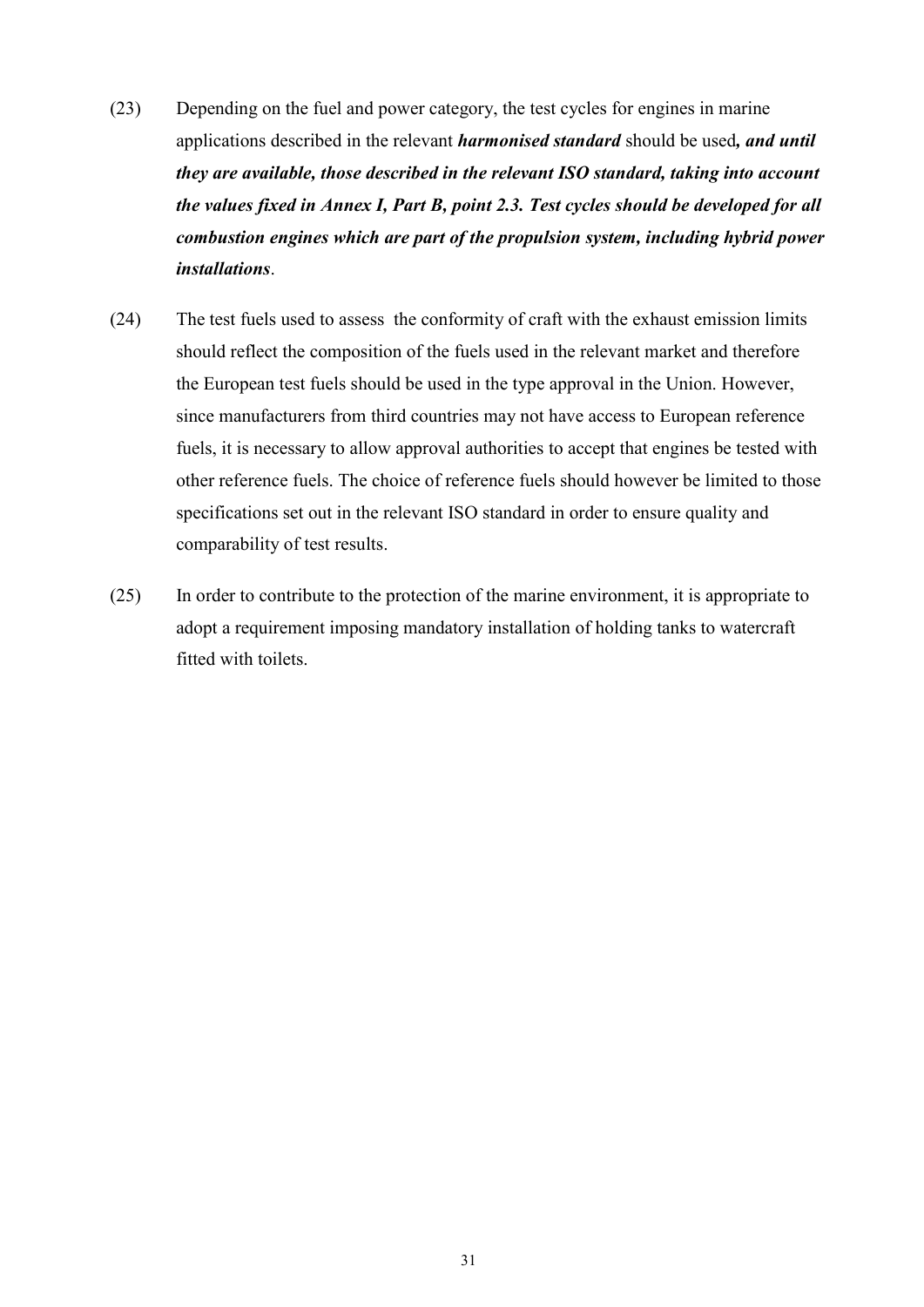- (26) Accident statistics show that the risk of inversion of *habitable* multihull *recreational*  craft is ▌ low. In spite of this low risk, it is appropriate to *consider that there is a risk of inversion of habitable multihull recreational craft and, if susceptible to such inversion, they should remain afloat in the inverted position and escape should be practicable.*
- (27) In accordance with the principle of subsidiarity, the provisions of this Directive should not affect Member States' entitlement to lay down such requirements as they may deem necessary concerning navigation on certain waters for the purpose of protection of the environment, *including from noise pollution,* the fabric of waterways, and ensuring safety of waterways, provided that those provisions do not require modification to the watercraft which is in conformity with this Directive *and that those provisions are justified and proportionate to the objectives to be achieved*.
- (28) The CE marking, indicating the conformity of a product, is the visible consequence of a whole process comprising conformity assessment in a broad sense. The general principles governing the CE marking are set out in Regulation (EC) No 765/2008. Rules governing the affixing of the CE marking to watercraft, components and *propulsion* engines should be laid down in this Directive. It is appropriate to enlarge the obligation to affix the CE marking also to all inboard engines and stern drive engines without integral exhaust which are regarded as meeting the essential requirements set out in this Directive.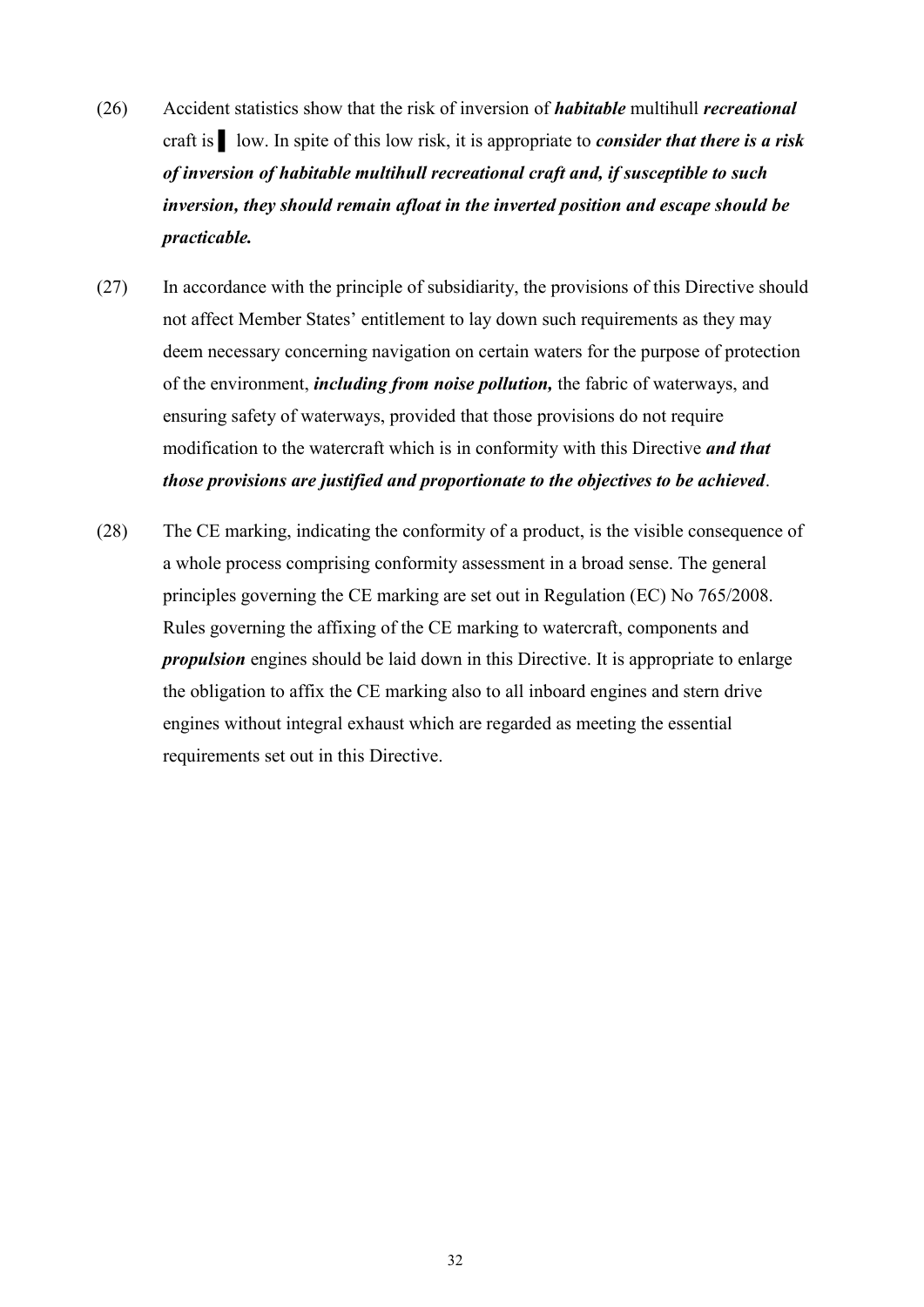- (29) It is crucial to make clear to manufacturers*, private importers* and users that by affixing the CE marking to the product, the manufacturer declares that the product is in conformity with all applicable requirements and takes full responsibility thereof.
- (30) The CE marking should be the only marking of conformity indicating that the product covered by this Directive is in conformity with Union harmonisation legislation. However, other markings should be allowed as long as they contribute to the improvement of consumer protection and are not covered by Union harmonisation legislation.
- 31) In order to ensure compliance with the essential requirements, it is necessary to lay down appropriate conformity assessment procedures to be followed by the manufacturer. Those procedures should be set by reference to conformity assessment modules laid down in Decision No 768/2008/EC. Those procedures should be devised in the light of the level of the risk which may be inherent in the watercraft, engines and components. Therefore each category of conformity should be supplemented by an appropriate procedure or a choice betweens several equivalent procedures.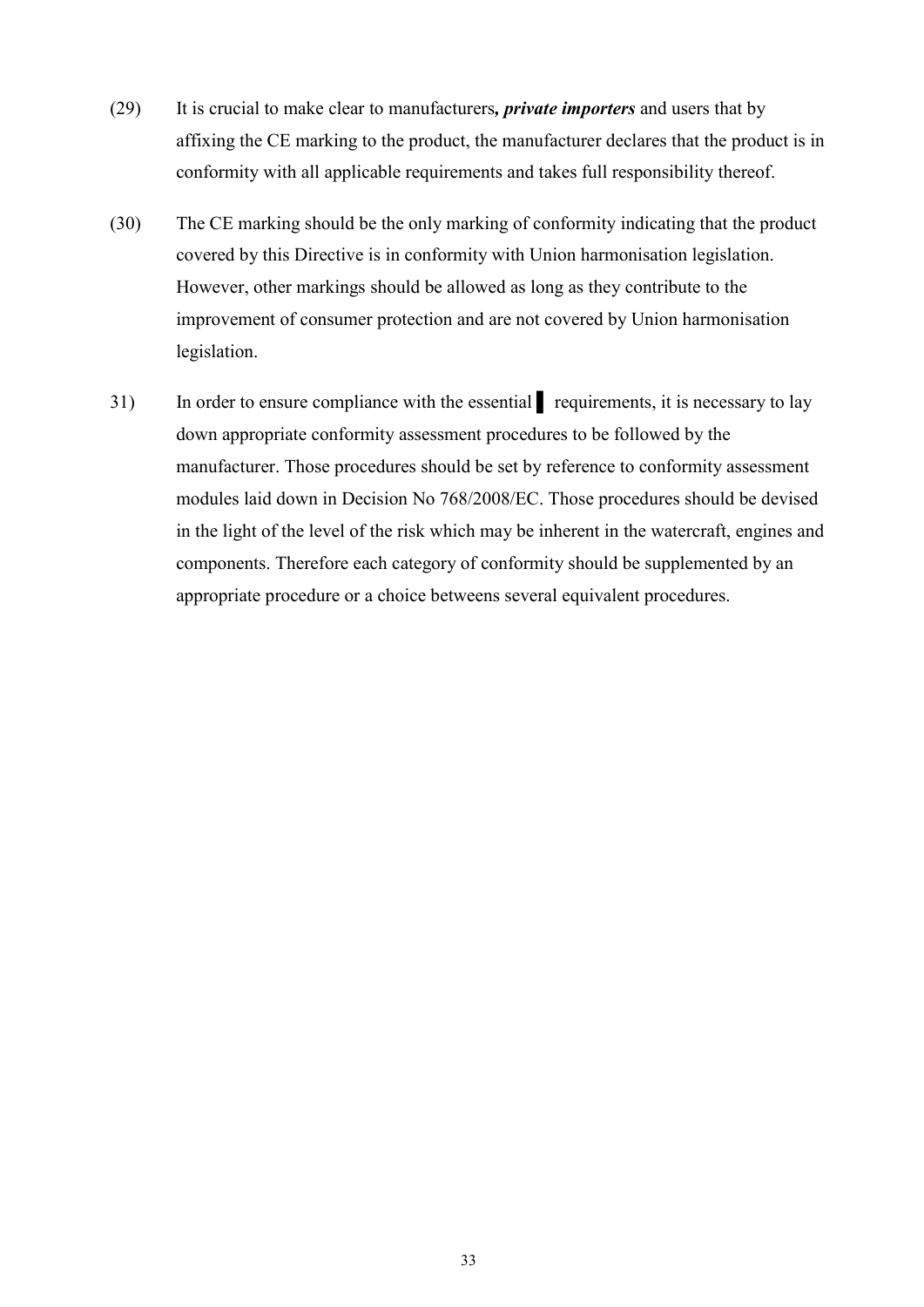- (32) Experience has shown that it is appropriate to allow a wider range of conformity assessment modules ▌ for components. As regards conformity assessment of exhaust emission and noise emission requirements, a distinction should be made between the cases where the harmonised standards have been used and where they have not, since in the latter cases, it is justified to require a more stringent conformity assessment procedure. Furthermore, the possibility of using the reference boat data for noise emissions testing should be suppressed as superfluous, since it has not been used in practice.
- *(33) In order to provide clear information about the acceptable operating environment of watercraft, the titles of the watercraft design categories should only be based on the essential environmental conditions for navigation, namely wind force and significant wave height. Four design categories, A, B, C and D, specify ranges of wind force and of significant wave height for the purpose of design with explanatory notes.*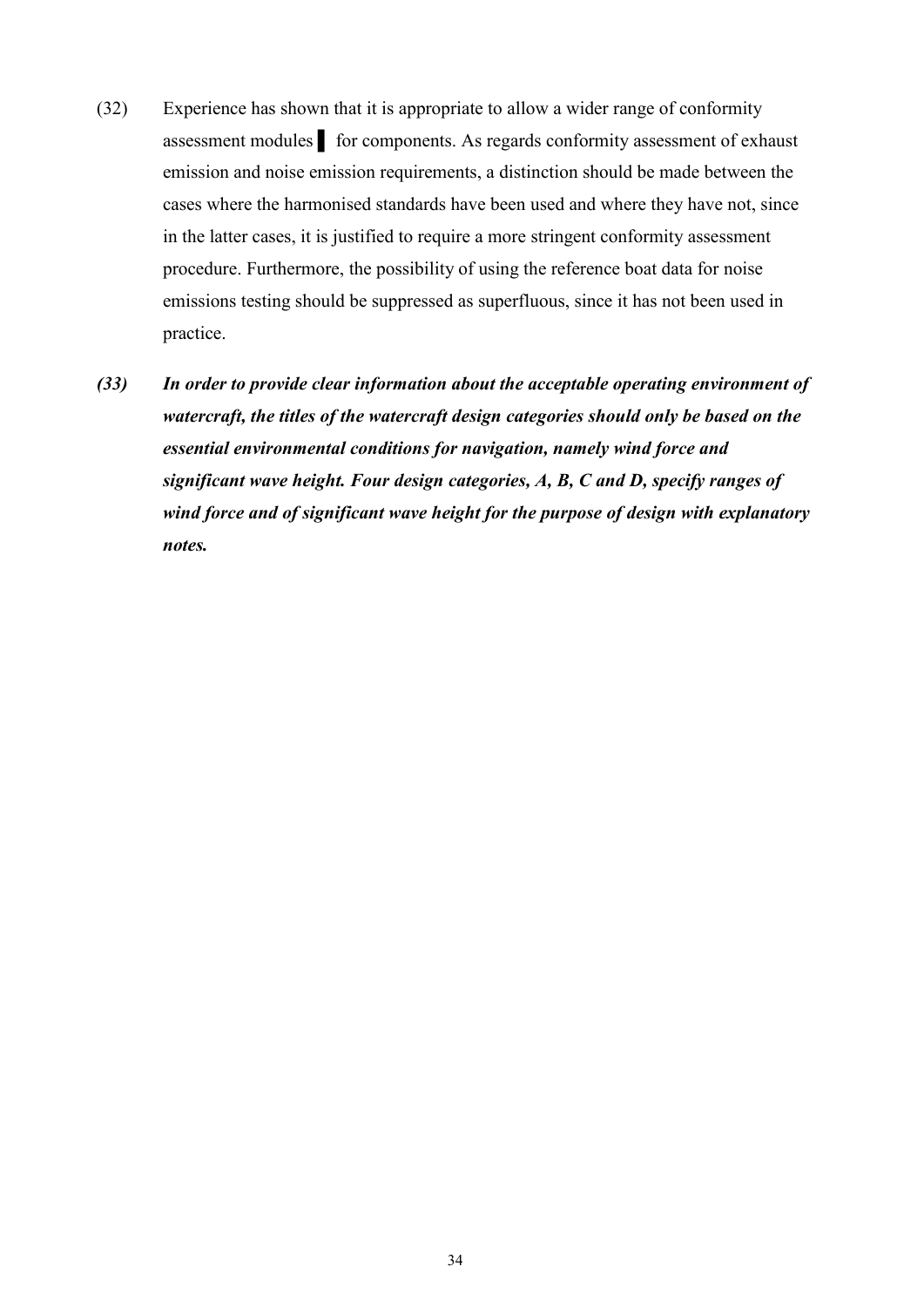- (34) Directive 94/25/EC contains rules on the post-construction assessment of recreational craft carried out by any natural or legal person established within the Union who places the product on the market *or puts it into service* in cases where ▌ the manufacturer *does not* fulfil ▌ the responsibilities for the *product's* conformity with the Directive. For consistency, it is appropriate to extend the scope of postconstruction assessment to cover not only recreational craft but also personal watercraft. For the purpose of clarity, it should be specified in which situations postconstruction assessment may be used. Furthermore, as regards import, its use should be restricted to cases of non-commercial import by private importers to prevent abuse of post-construction assessment for commercial purposes. There is also a need to widen the obligation of the person asking for the post-construction assessment to provide documents to the notified body in order to ensure a reliable assessment of the conformity of the product by the notified body.
- (35) Since it is necessary to ensure a uniformly high level of performance of bodies performing conformity assessment of products covered by this Directive throughout the Union, and since all such bodies should perform their functions at the same level and under conditions of fair competition, obligatory requirements should be set for conformity assessment bodies wishing to be notified in order to provide conformity assessment services under this Directive.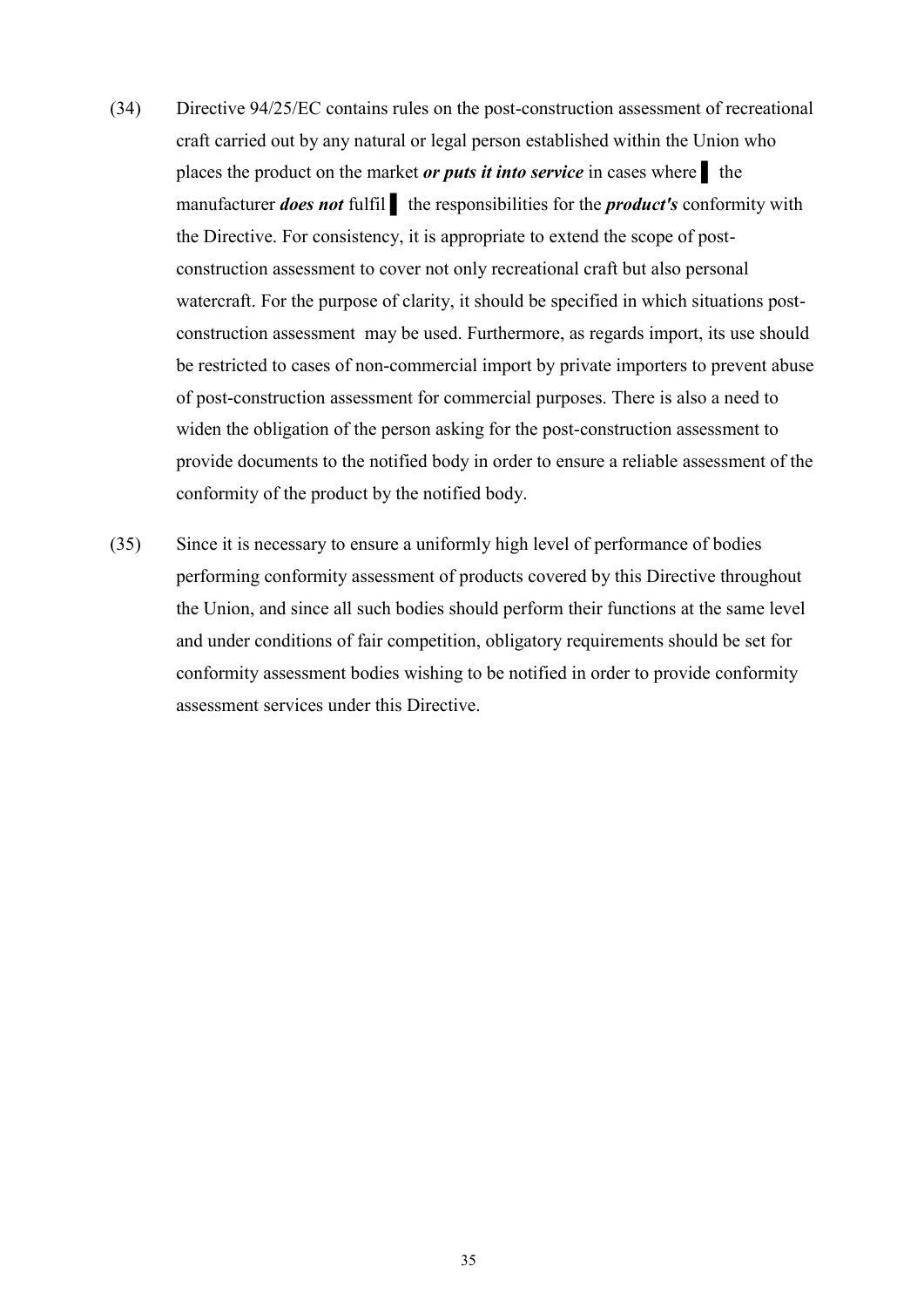- (36) In order to ensure a consistent level of quality in the performance of conformity assessment of products covered by this Directive, it is necessary not only to consolidate the requirements that conformity assessment bodies wishing to be notified must fulfill, but also, in parallel, to set requirements that notifying authorities and other bodies involved in the assessment, notification and monitoring of notified bodies must fulfill.
- (37) Regulation (EC) No 765/2008 complements and strengthens the existing framework for the market surveillance of products covered by Union harmonisation legislation, including products covered by this Directive. Member States should therefore organise and carry out market surveillance of those products in accordance with that Regulation, and where applicable, in accordance with Directive 2001/95/EC of the European Parliament and of the Council of 3 December 2001 on general product safety<sup>1</sup>.
- (38) In order to increase transparency and to reduce processing time, it is necessary to improve the existing safeguard procedure allowing the Commission to examine the justification for a measure taken by a Member State against products it considers to be non-compliant, with the aim of making it more efficient and of drawing on expertise available in the Member States.

 $\mathbf{1}$ OJ L 11, 15.1.2002, p. 4.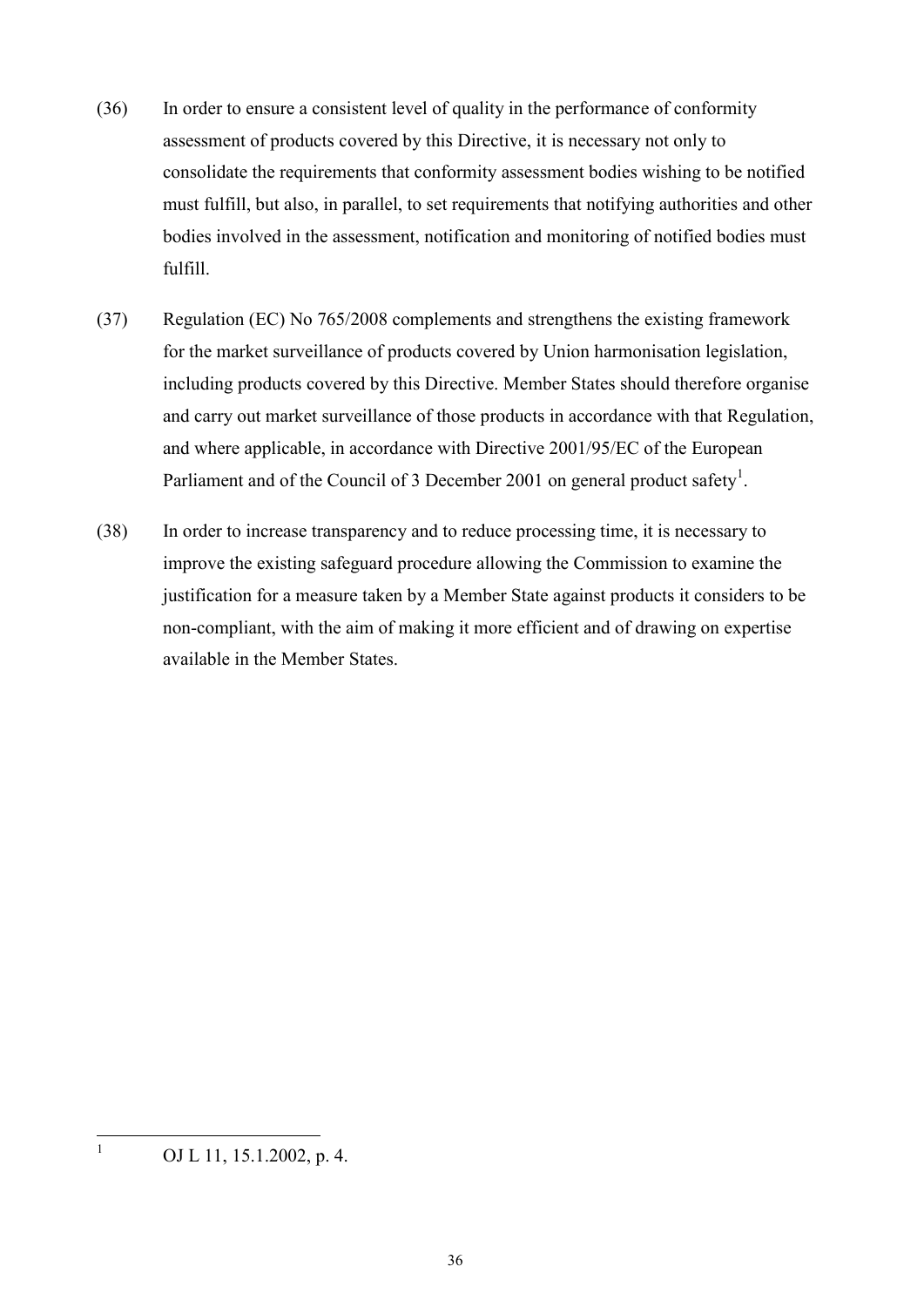- (39) The existing system should be complemented by a procedure allowing interested parties to be informed of measures taken with regard to products covered by this Directive presenting a risk to the health and safety of persons or to other aspects of public interest protection. It should also allow market surveillance authorities, in cooperation with the relevant economic operators, to act at an earlier stage in respect of such products.
- (40) Where Member States and the Commission agree as to the justification for a measure taken by a Member State, no further involvement of the Commission should be required.
- (41) In order to take into account the progress of technical knowledge and new scientific evidence, the power to adopt acts in accordance with Article 290 of the Treaty on the Functioning of the European Union should be delegated to the Commission to amend *points 2.3, 2.4 and 2.5 as well as Section 3* of Part B and Section *3* of Part C of Annex I, ▌ and Annexes V, VII and IX*. In the future, this will allow the Commission to include test cycles for hybrid engines and to introduce biofuel blended test fuels in the table of test fuels once those test fuels have been internationally accepted*. It is of particular importance that the Commission carry out appropriate consultations during its preparatory work, including at expert level. ▌The Commission, when preparing and drawing up delegated acts, should ensure a simultaneous, timely and appropriate transmission of relevant documents to the European Parliament and to the Council.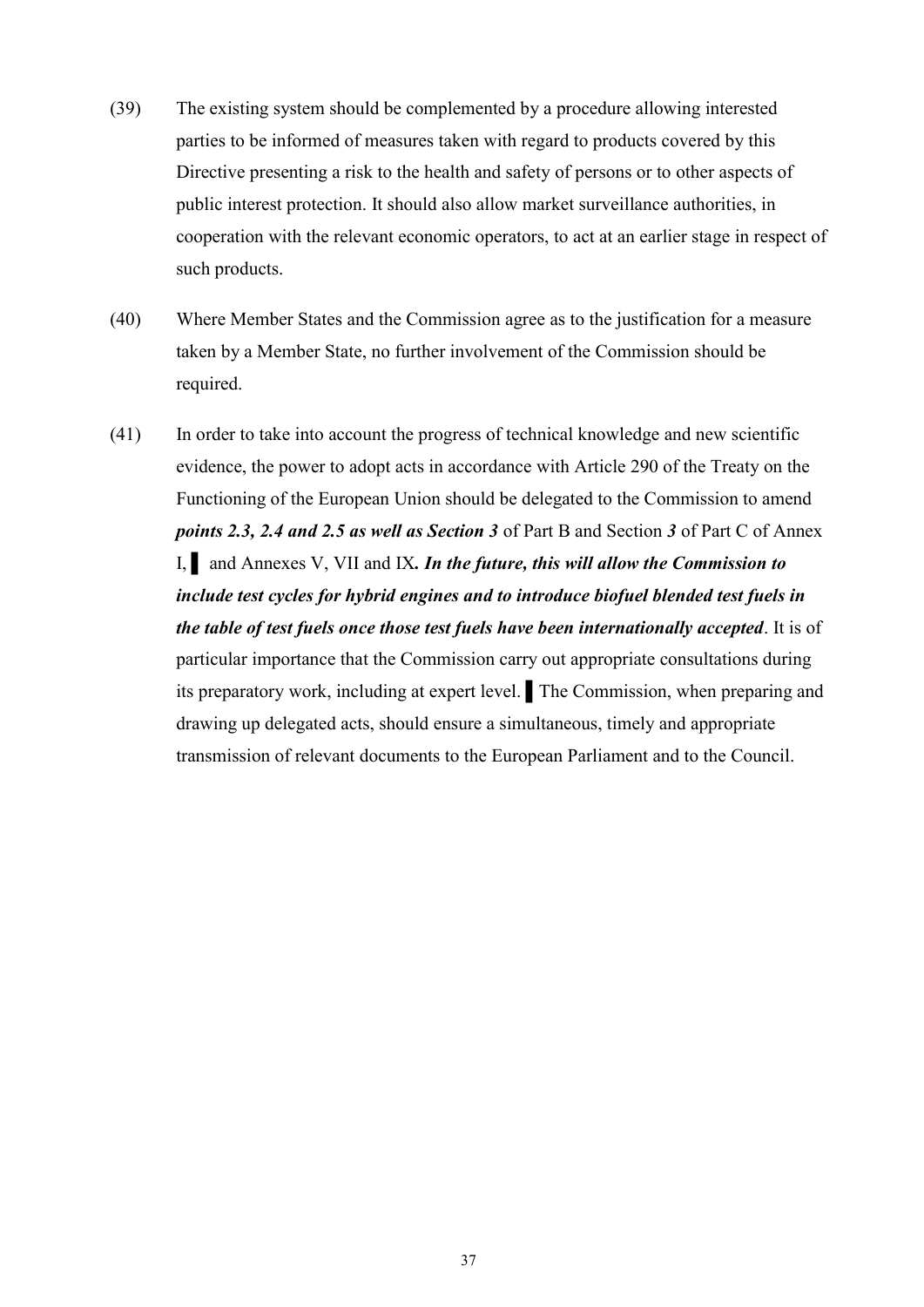- (42) In order to ensure uniform conditions for the implementation of this Directive, implementing powers should be conferred on the Commission . Those powers should be exercised in accordance with Regulation (EU) No 182/2011 of the European Parliament and of the Council of 16 February 2011 laying down the rules and general principles concerning mechanisms for control by ▌ Member States of the Commission's exercise of implementing powers<sup>1</sup>.
- *(43) The advisory procedure should be used for the adoption of implementing acts requesting the notifying Member State to take the necessary corrective measures in respect of notified bodies that do not meet or no longer meet the requirements for their notification.*
- (44) The examination *procedure* should be used for the adoption of *implementing* acts ensuring that this Directive is applied in a uniform manner, in particular as regards the supplementary provisions *set out* in Article 24 on conformity assessement procedures, and as regards the requirements on the *watercraft* design categories, *watercraft identification,* builder's plate, *owner's manual, gas system,* discharge prevention, *reporting questionnaire* and navigation lights.

 $\frac{1}{1}$ 

OJ L 55, 28.2.2011, p. 13.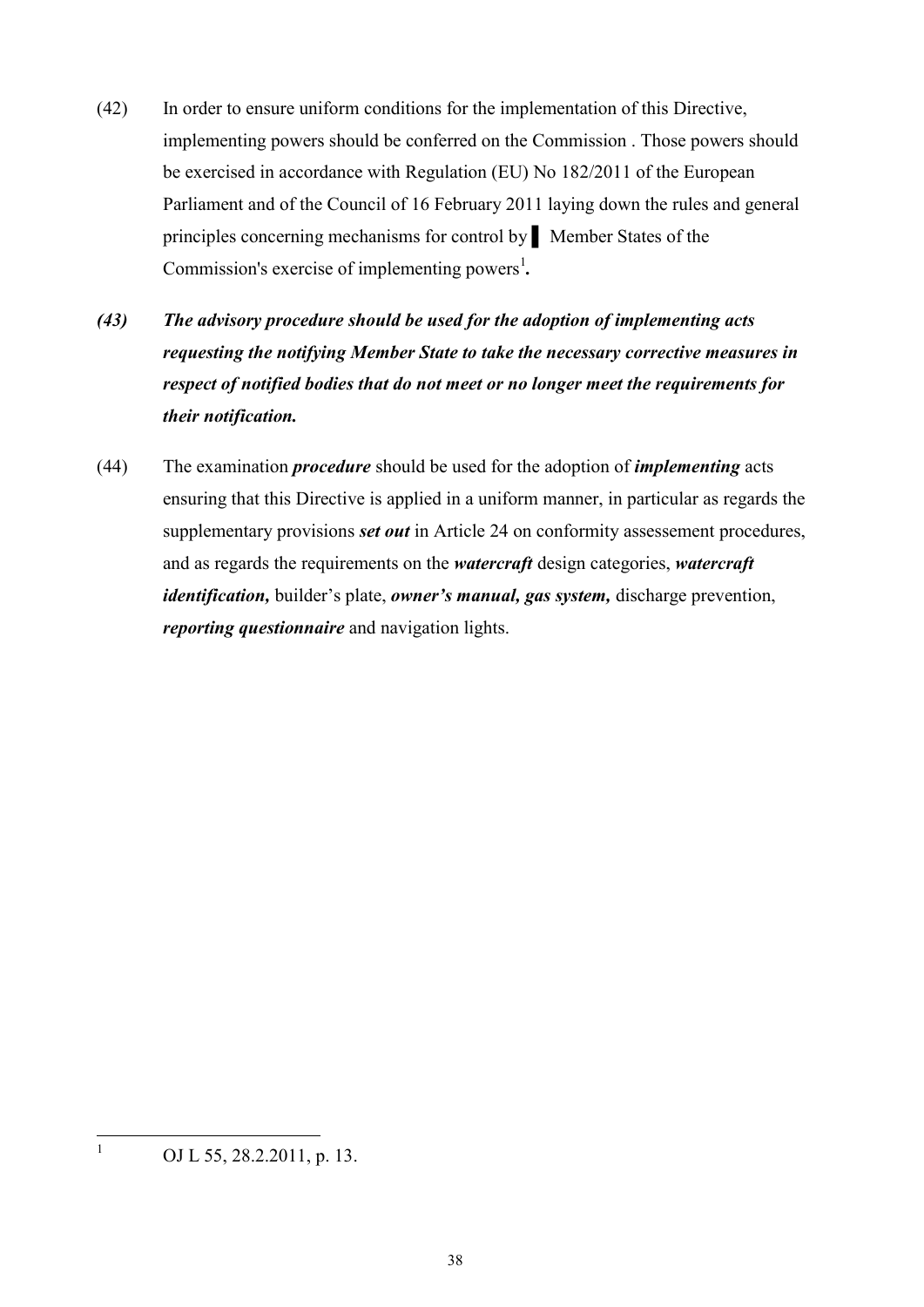- *(45) The Commission should, by means of implementing acts and, given their special nature, acting without the application of Regulation (EU) No 182/2011, determine whether measures taken by Member States in respect of a product presenting a risk to the health or safety of persons, to property or to the environment are justified.*
- *(46) The Commission should adopt immediately applicable implementing acts where, in duly justified cases relating to conformity assessment, watercraft design categories, navigation lights, discharge prevention and gas appliances which present a risk to the health or safety of persons, property or to the environment, imperative grounds of urgency so require.*
- *(47) In line with established practice, the committee set up by this Directive can play a useful role in examining matters concerning the application of this Directive raised either by its chair or by a representative of a Member State in accordance with its rules of procedure.*
- (48) In order to enforce the monitoring and the efficiency of this Directive, Member States should *complete a questionnaire* on the application of this Directive*. The* Commission ▌ should then draw up and publish a ▌ report *on the application of this Directive.*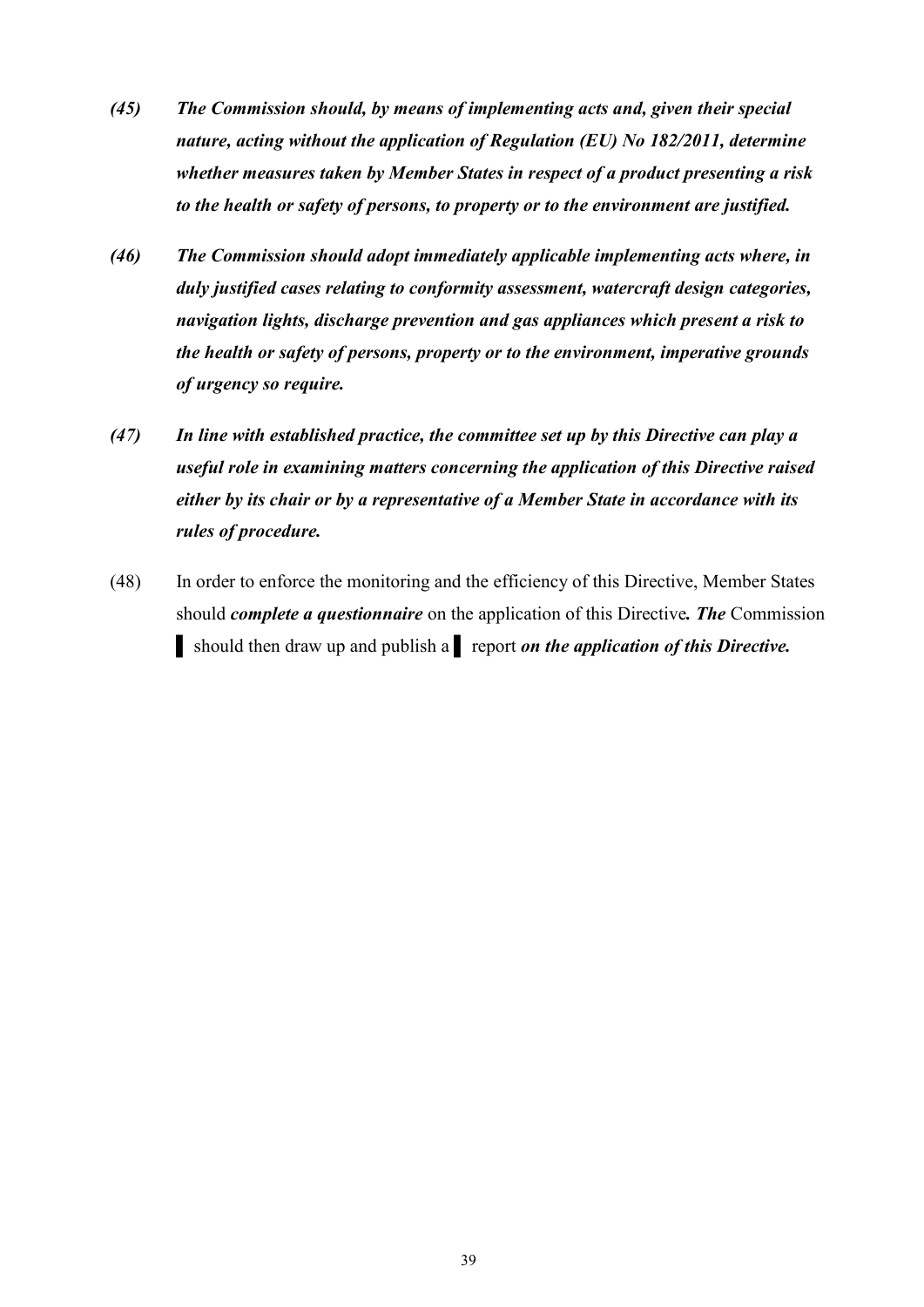- (49) Member States should lay down rules on penalties applicable to infringements of this Directive and ensure that they are implemented. Those penalties should be effective, proportionate and dissuasive.
- (50) In order to allow manufacturers and other economic operators sufficient time to adapt to the requirements laid down by this Directive, it is necessary to provide for a sufficient transitional period after the entry into force of this Directive during which products which comply with Directive 94/25/EC may *still* be placed on the market.
- *(51) In order to facilitate the application of this Directive by small and medium-sized manufacturers of outboard spark-ignition propulsion engines with power equal to or less than 15 kW and to allow them to adapt to the new requirements, it is appropriate to provide for a specific transitional period for those manufacturers.*

▌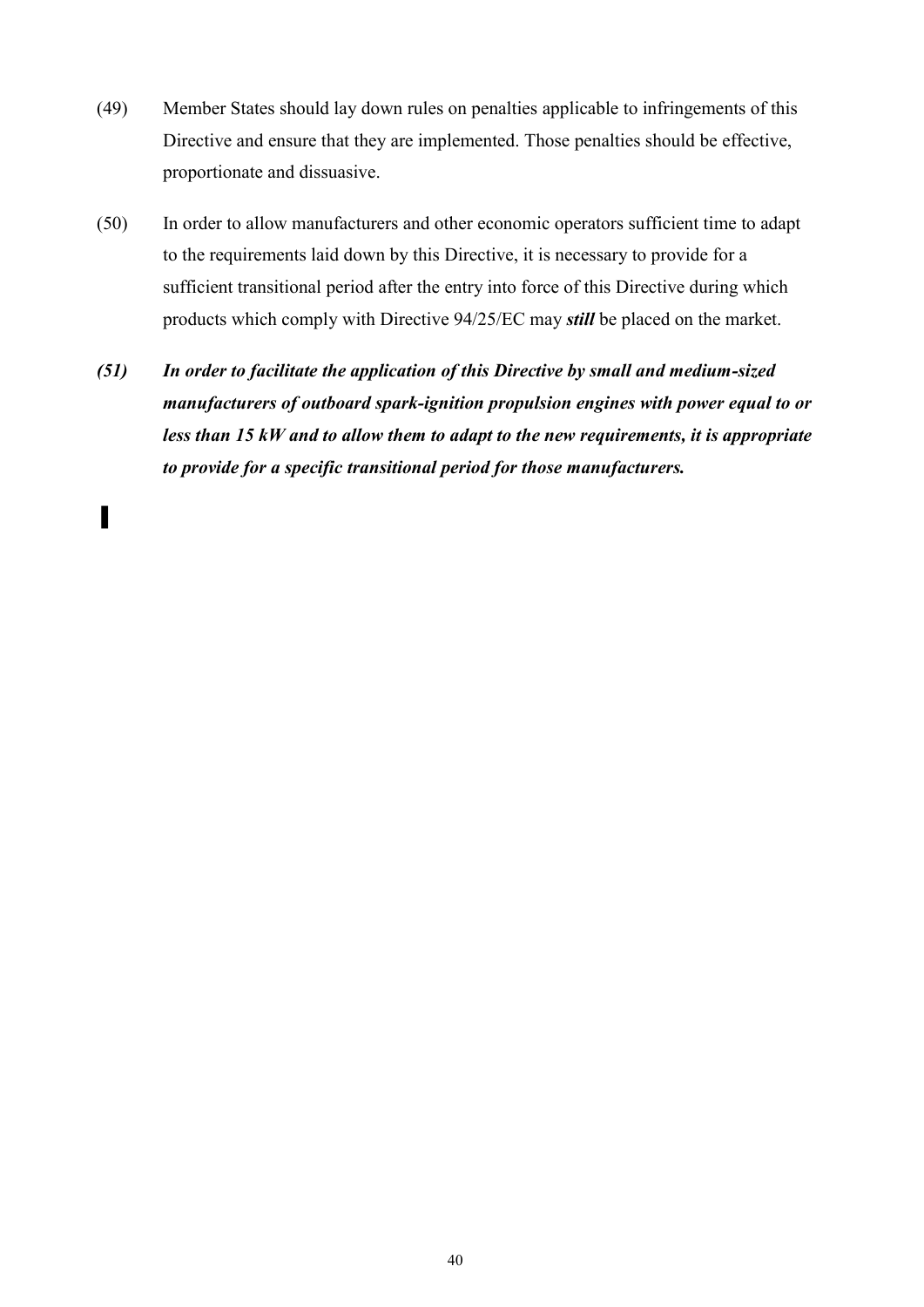(52) Since the objective of this Directive, namely to ensure a high level of protection of human health and safety and protection of environment whilst guaranteeing the functioning of the internal market by setting harmonised requirements for products covered by this Directive and minimum requirements for market surveillance, cannot be sufficiently achieved by the Member States but can rather , by reason of its scale and effects, be better achieved at Union level, the Union may adopt measures, in accordance with the principle of subsidiarity set out in Article 5 of the Treaty on European Union. In accordance with the principle of proportionality, as set out in that Article, this Directive does not go beyond what is necessary in order to achieve that objective*.*

# *(53) Directive 94/25/EC should therefore be repealed*,

### HAVE ADOPTED THIS DIRECTIVE:

# CHAPTER I GENERAL PROVISIONS

#### Article 1

#### Subject matter

This Directive lays down requirements for the design and manufacture of products referred to in Article 2(1) and rules on their free movement in the Union.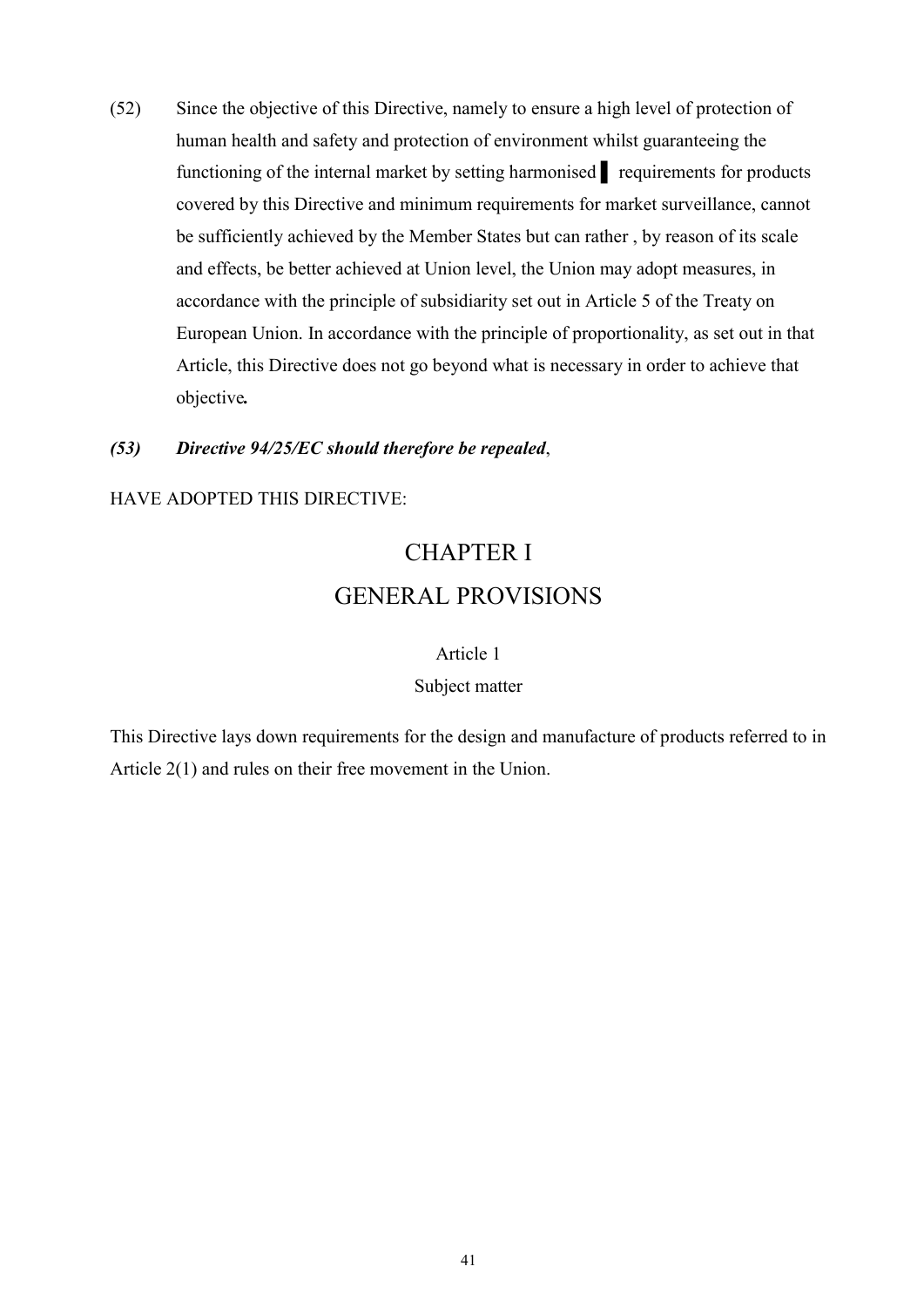### Article 2

# Scope

- 1. This Directive shall apply to the following products:
	- (a) recreational craft and partly completed recreational craft;
	- (b) *personal watercraft and partly completed* personal watercraft;
	- (c) components listed in Annex II when placed on the Union market separately, hereinafter referred to as "components";
	- (d) propulsion engines which are installed or specifically intended for installation on or in watercraft;
	- (e) propulsion engines installed on or in watercraft that are subject to a major engine modification;
	- (f) watercraft that are subject to major craft conversion.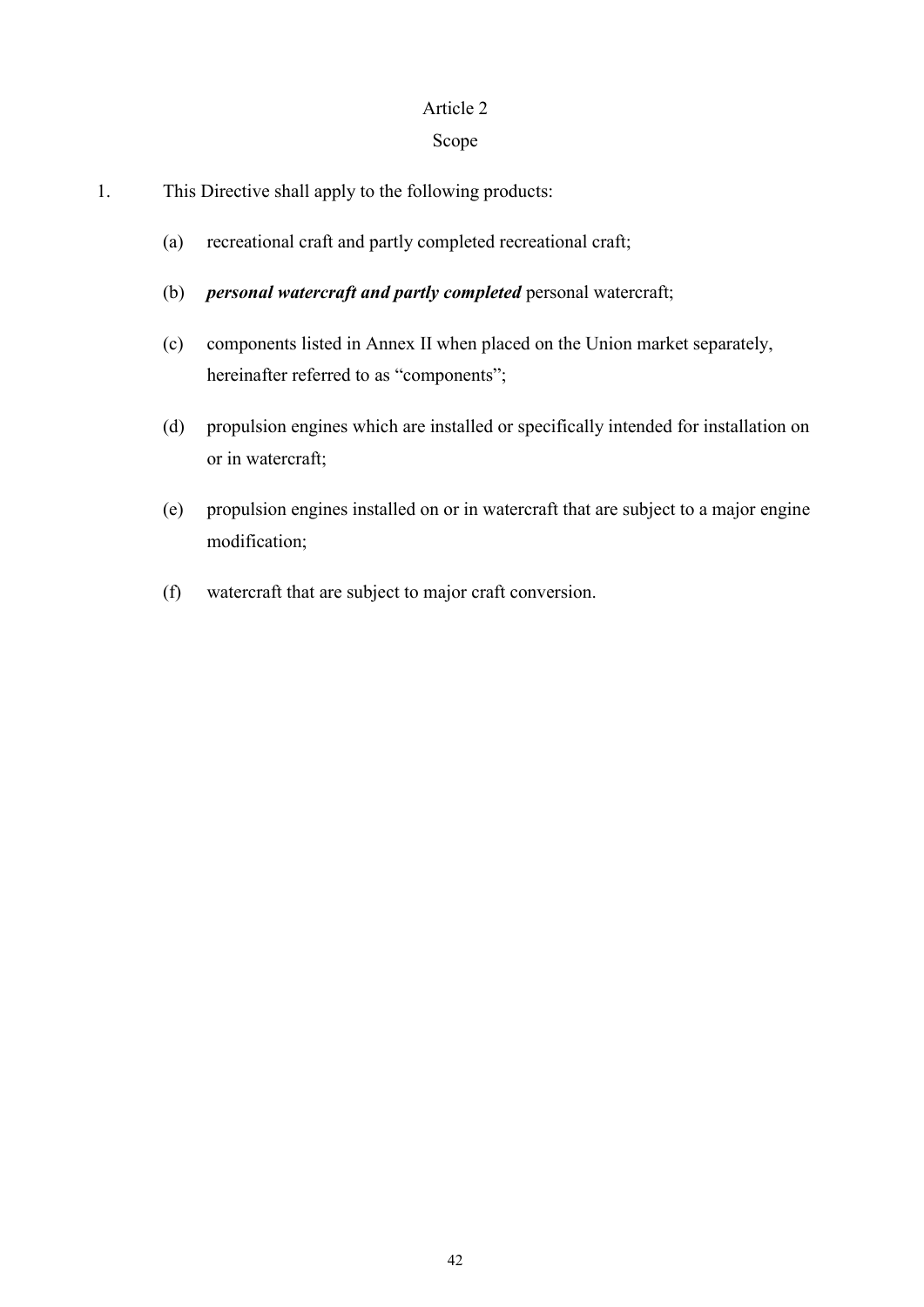- 2. This Directive shall not apply to the following products:
	- (a) with regard to the design and construction requirements set out in Part A of Annex I:
		- (i) watercraft intended solely for racing, including rowing racing boats and training rowing boats, labelled as such by the manufacturer;
		- (ii) canoes and kayaks designed to be propelled *solely* by *human* power ▌, gondolas and pedalos;
		- (iii) ▌ surfboards *designed solely to be propelled by wind and to be operated by a person or persons standing*;
		- (iv) surfboards ▌ ;
		- (v) original historical watercraft and individual replicas thereof designed before 1950, built predominantly with the original materials and labelled as such by the manufacturer;
		- (vi) experimental watercraft, provided that they are not *▌* placed on the Union market;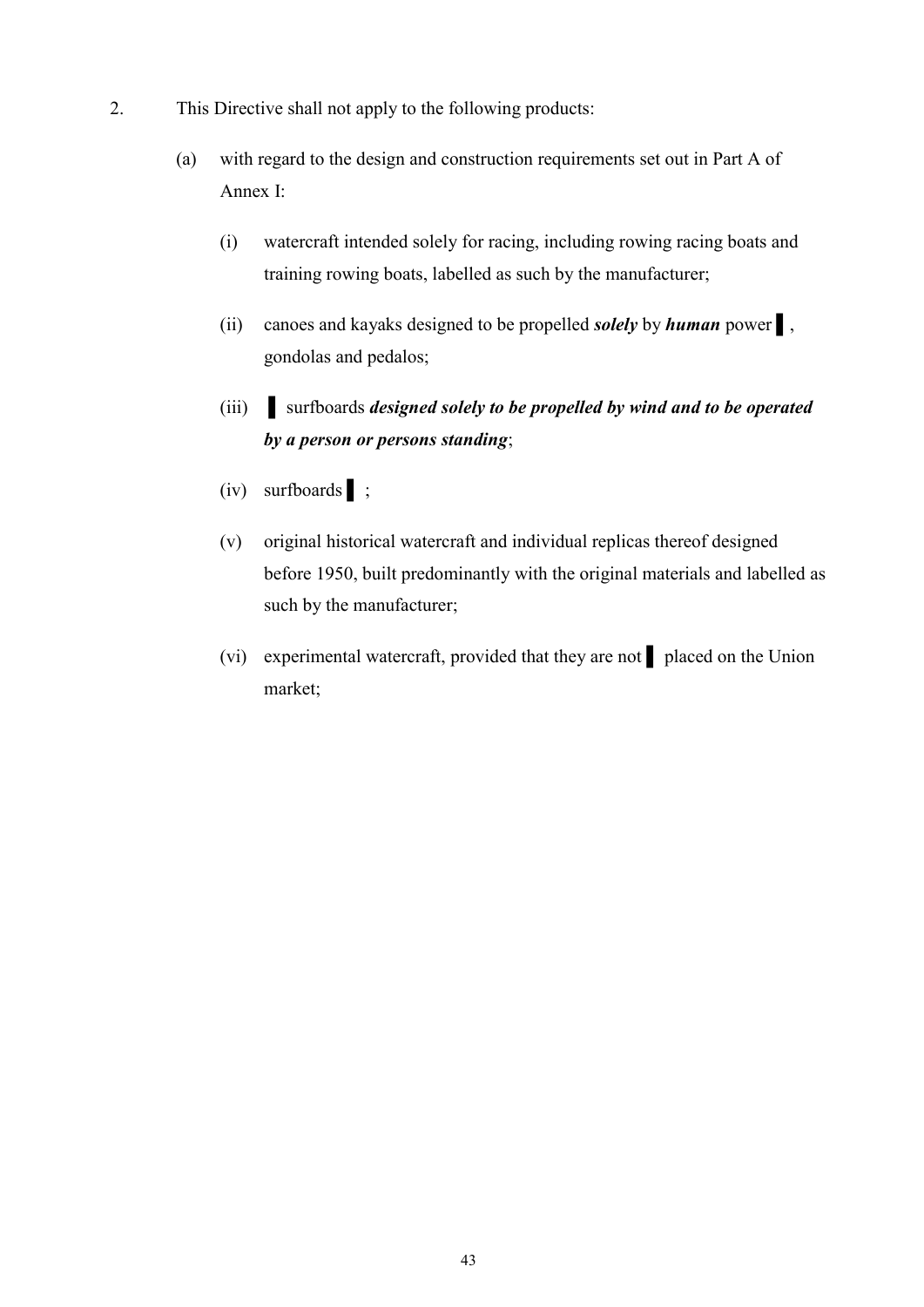- (vii) watercraft built for own use, provided that they are not subsequently ▌ placed on the Union market during a period of five years *from the putting into service of the watercraft*;
- (viii) watercraft specifically intended to be crewed and to carry passengers for commercial purposes, *without prejudice to paragraph 3,* regardless of the number of passengers;
- (ix) submersibles;
- (x) air cushion vehicles;
- (xi) hydrofoils;
- (xii) external combustion steam powered watercraft, fuelled by coal, coke, wood, oil or gas;
- (xiii) amphibious *vehicles, i.e. wheeled or track-laying motor vehicles, which are able to operate both on water and on solid land*;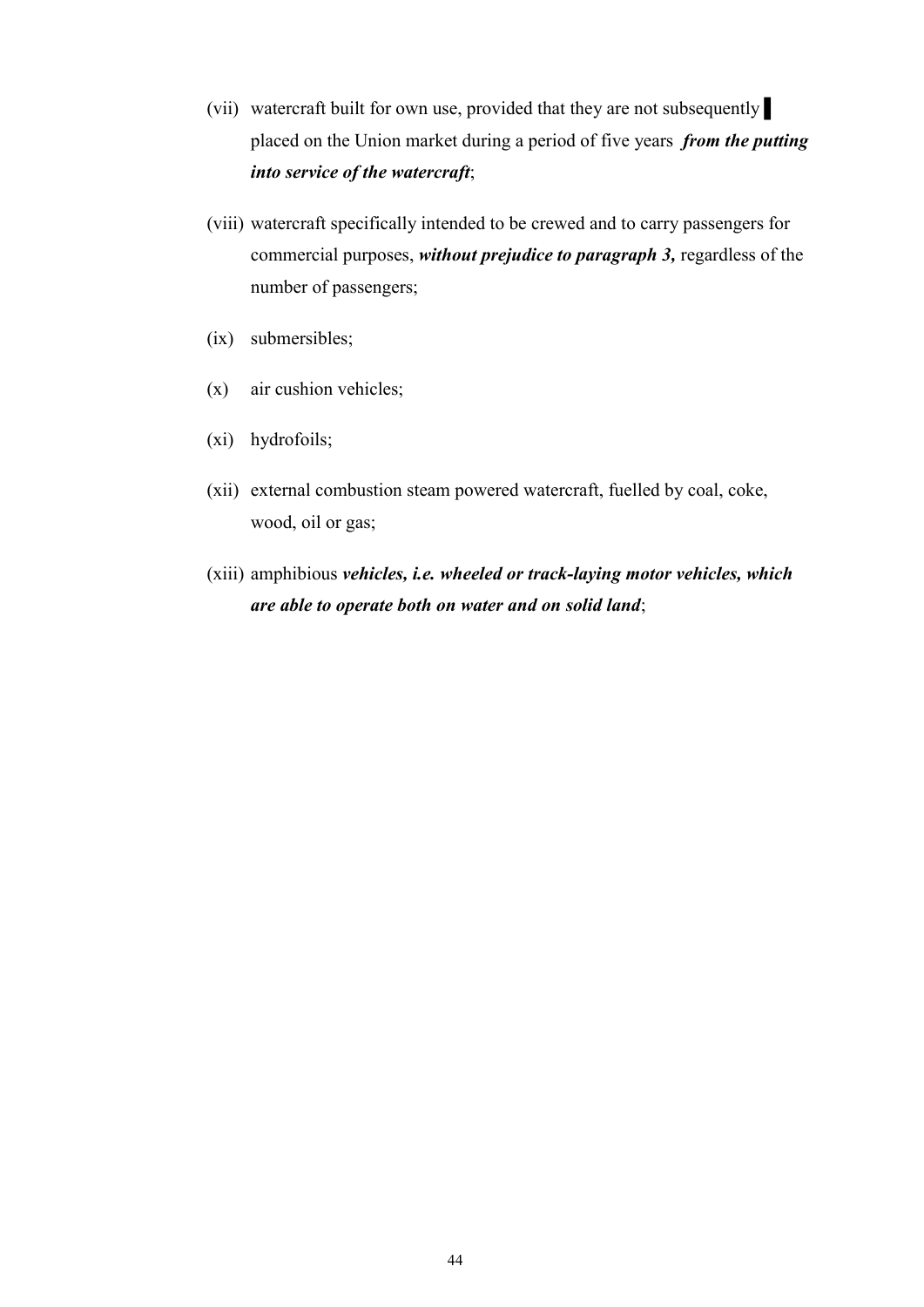- (b) with regard to exhaust emission requirements set out in Part B of Annex I :
	- (i) propulsion engines installed or specifically intended for installation on the following products:
		- watercraft intended solely for racing and labelled as such by the manufacturer;
		- experimental watercraft, *provided that they are not* placed on the Union market;
		- watercraft specifically intended to be crewed and to carry passengers for commercial purposes, without prejudice to paragraph 3, **p** regardless of the number of passengers;
		- submersibles;
		- air cushion vehicles;
		- hydrofoils;
		- amphibious *vehicles, i.e. wheeled or track-laying motor vehicles, which are able to operate both on water and on solid land*;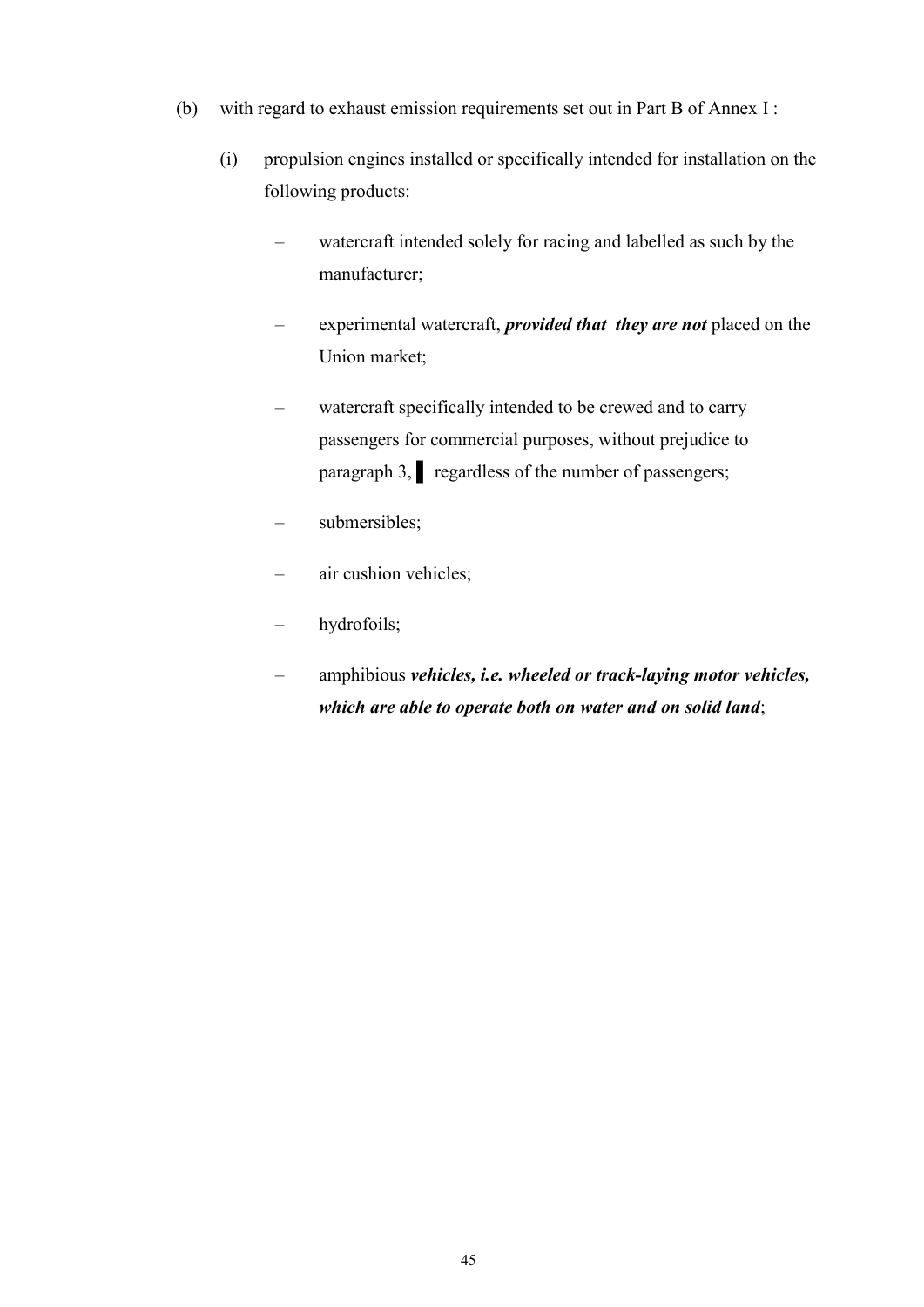- (ii) original and individual replicas of historical propulsion engines, which are based on a pre-1950 design, not produced in series and fitted on watercraft referred to in points  $(v)$  or  $(vii)$  of point  $(a)$ ;
- (iii) propulsion engines built for own use provided that they are not subsequently placed on the *Union* market during a period of five years *from the putting into service of the watercraft*;
- (c) with regard to noise emission requirements referred to in Part C of Annex I:
	- (i) all *watercraft* referred to in point (b);
	- (ii) watercraft built for own use, *provided that they are not*subsequently placed on the Union market during a period of five years *from the putting into service of the watercraft*.
- 3. The fact that the same watercraft could *also* be used for charter or for *sports and leisure* training shall not prevent it being covered by this Directive when it is placed on the Union market for recreational purposes.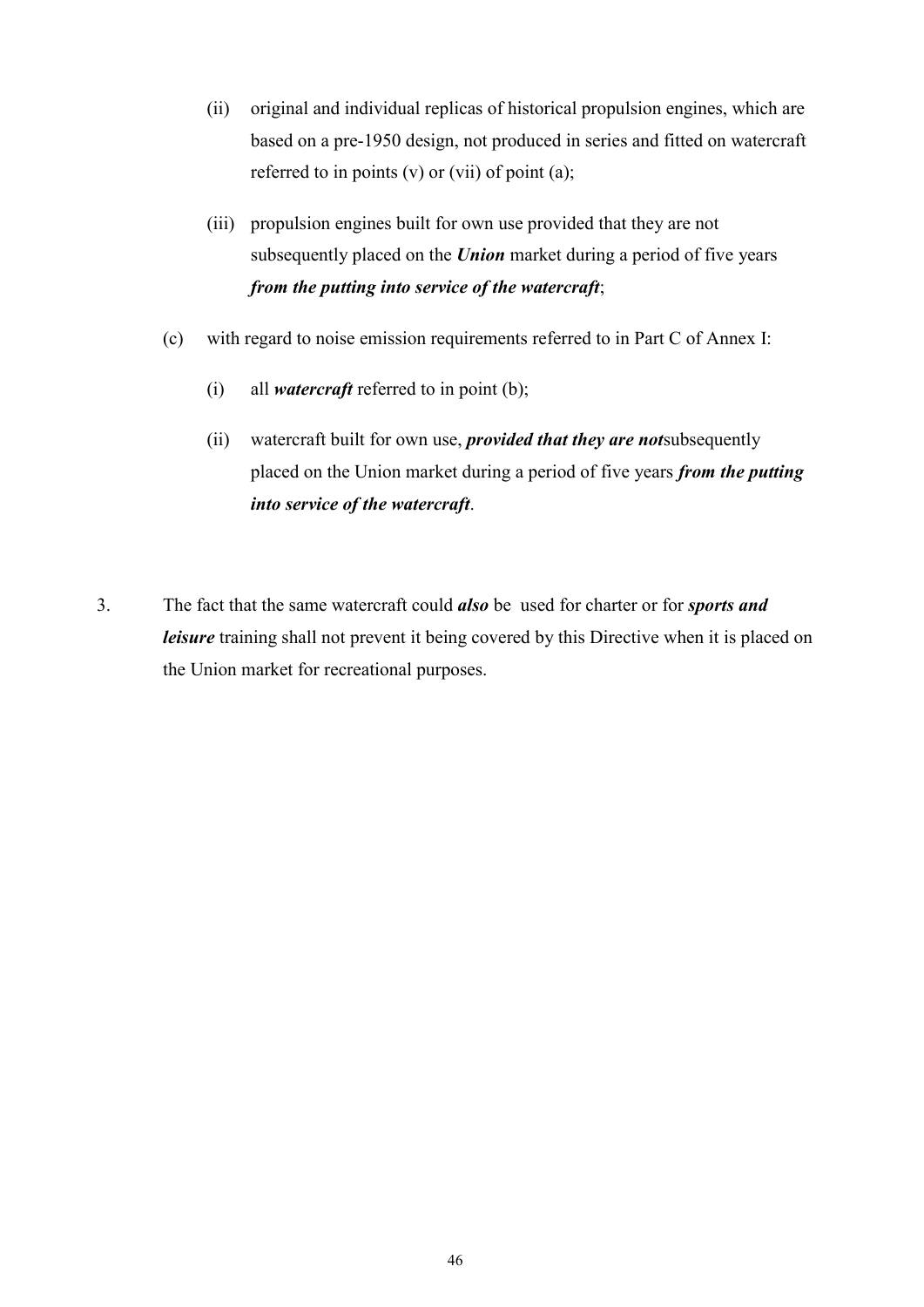# Article 3

# Definitions

For the purposes of this Directive the following definitions shall apply:

- 1. "watercraft" means any recreational craft or personal watercraft;
- 2. "recreational craft" means any *watercraft* of any type*, excluding personal watercraft,*  intended for sports and leisure purposes of hull length from 2,5 m to 24 m, regardless of the means of propulsion;
- 3. "personal watercraft" means a watercraft intended for sports and leisure purposes of less than 4 m in *hull* length which uses a *propulsion* engine having a water jet pump as its primary source of propulsion and designed to be operated by a person or persons sitting, standing or kneeling on, rather than within the confines of, a hull;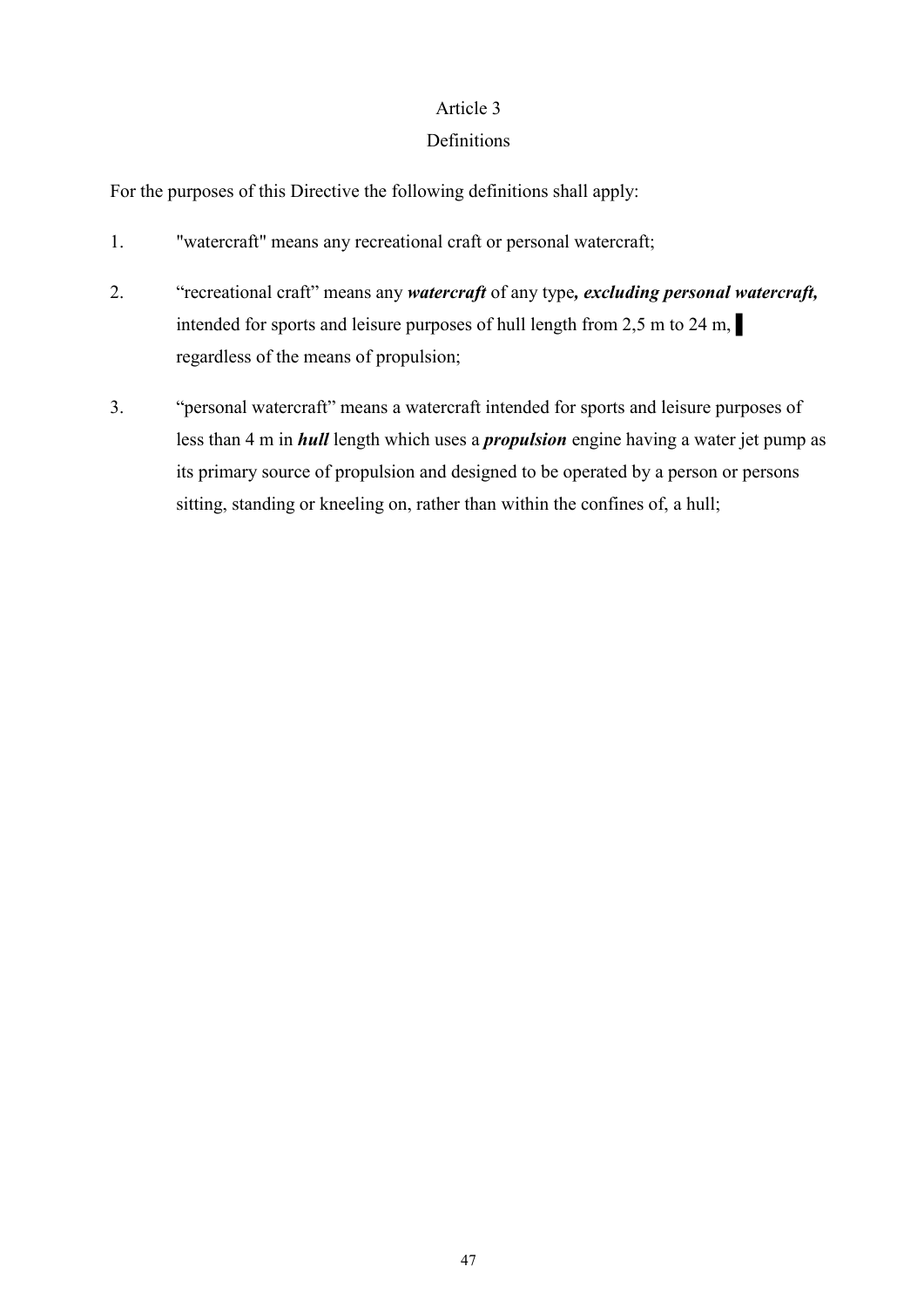- 4. "watercraft built for own use" means a watercraft *predominantly* built by its future user for his own use **i**;
- 5. "propulsion engine" means any spark or compression ignition, internal combustion engine used *directly or indirectly* for propulsion purposes;
- 6. "major engine modification" means the modification of a *propulsion* engine which could potentially cause the engine to exceed the emission limits set out in Part B of Annex I or increases the rated power of the engine by more than 15 %;
- 7. "major craft conversion" means a conversion of a watercraft which changes the means of propulsion of the watercraft, involves a major engine modification, or alters the watercraft to such an extent that *it may not meet the applicable essential safety and environmental requirements laid down in this Directive*;
- 8. "means of propulsion" means the ▌ method by which the watercraft is *propelled* ;
- 9. "engine family" means the manufacturer's grouping of engines which, through their design, have similar exhaust or noise emission characteristics ▌ ;

# *10. "hull length" means the length of the hull measured in accordance with the harmonised standard;*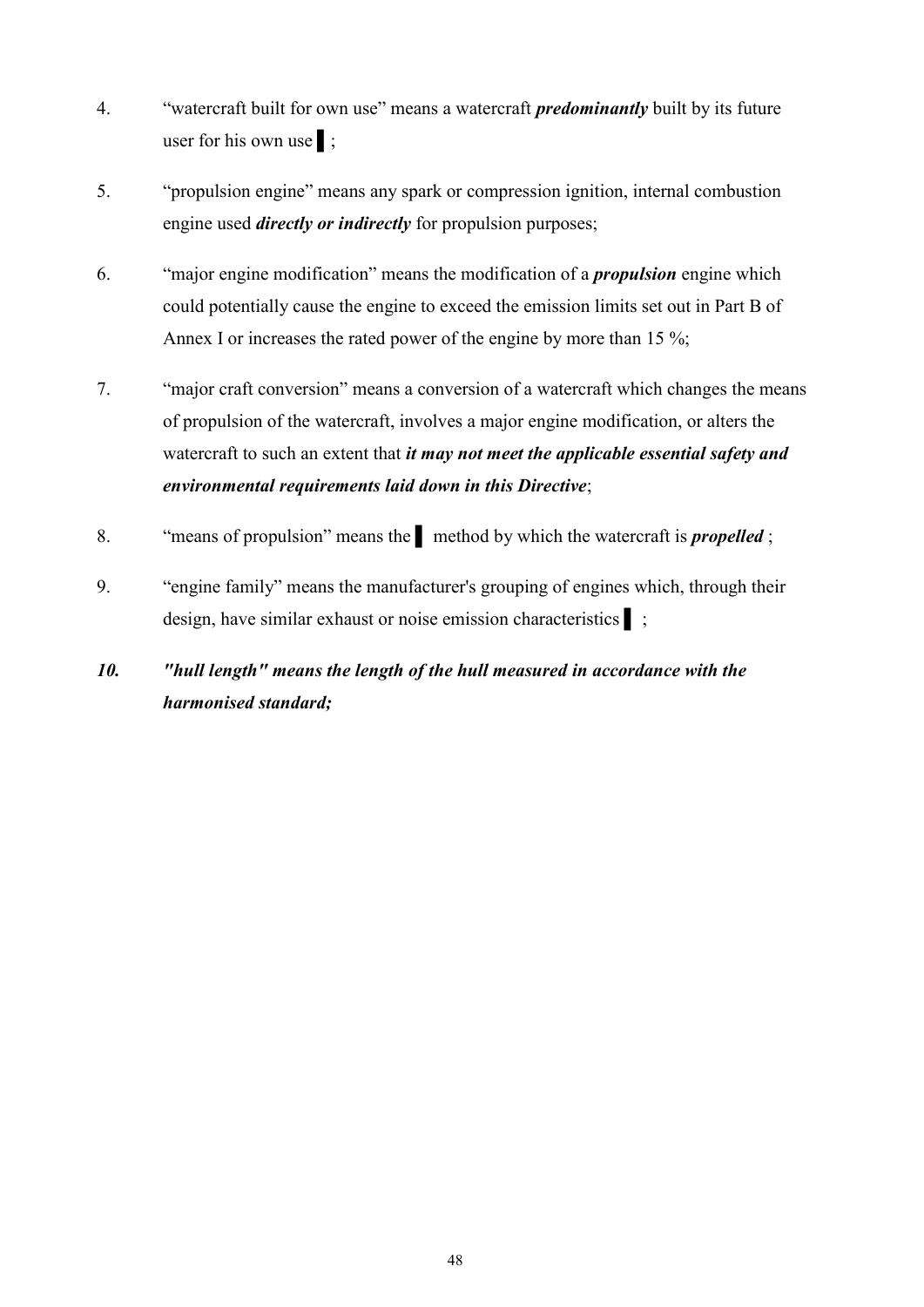- 11. "making available on the market" means any supply of a product for distribution, consumption or use on the Union market *in the course of a commercial activity*, whether in return for payment or free of charge**;**
- 12. "placing on the market" means the first making available of a product on the Union market;
- 13. "putting into service" means the first use of a product covered by this Directive in the Union by its end-user;
- 14. "manufacturer" means any natural or legal person who manufactures a product or has such a product designed or manufactured*,* and markets that product under his name or trademark;
- 15. "authorised representative" means any natural or legal person established within the Union who has received a written mandate from the manufacturer to act on his behalf in relation to specified tasks;
- 16. "importer" means any natural or legal person established within the Union who places a product from a third country on the Union market;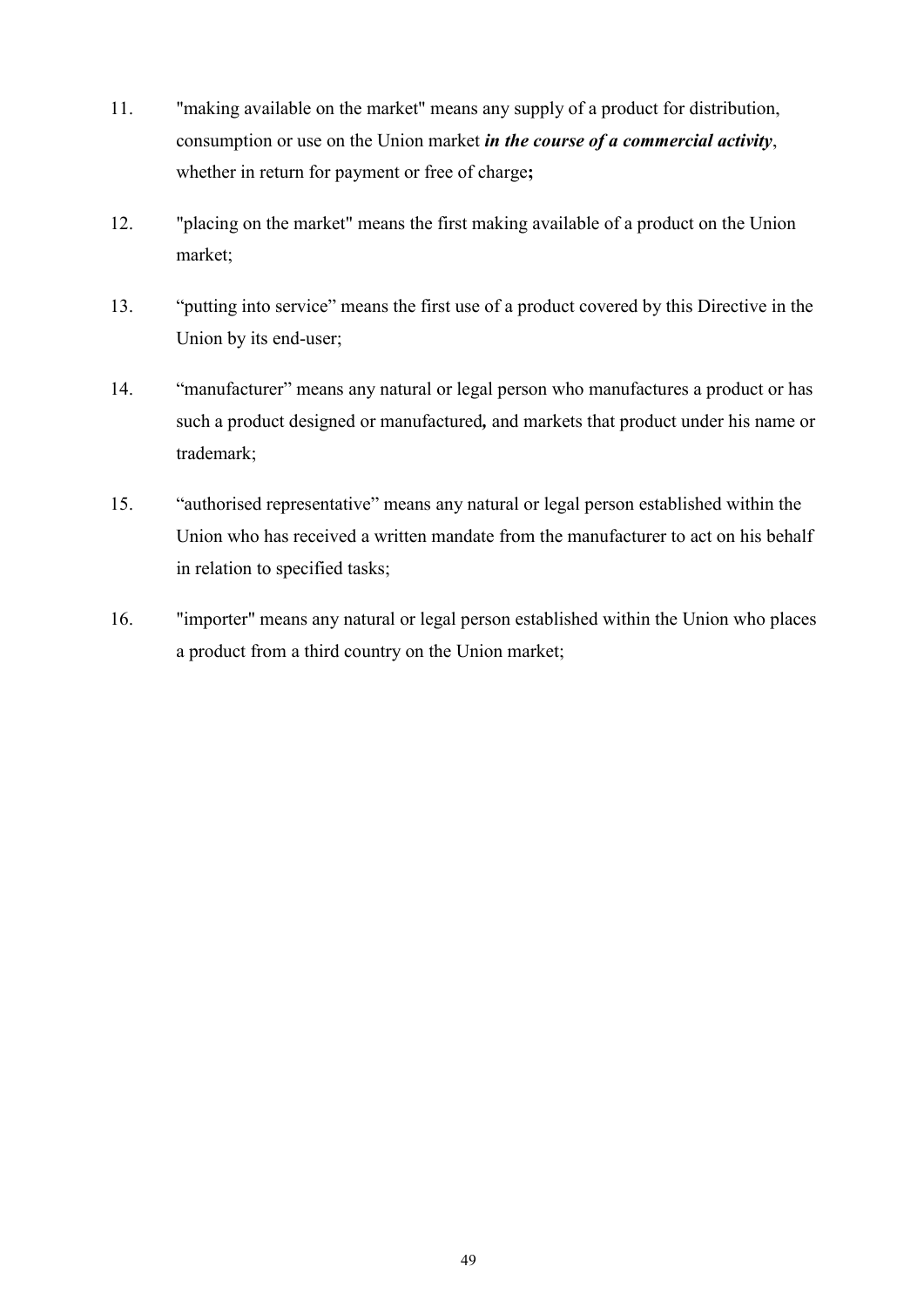- 17. "private importer" means any natural or legal person established within the Union who imports in the course of a non-commercial activity a product from a third country into the Union with the intention of putting it into service for his own use;
- 18. "distributor" means any natural or legal person in the supply chain, other than the manufacturer or the importer, who makes a product available on the market;
- 19. "economic operators" means the manufacturer, the authorised representative, the importer and the distributor;
- 20. "harmonised standard" means *harmonised standard as defined in point (c) of Article 2(1) of Regulation (EU) No 1025/2012*;
- 21. "accreditation" means accreditation as defined in Article 2(10) of Regulation (EC) No 765/2008;
- 22. "national accreditation body" means *national* accreditation body as defined in Article 2(11) of Regulation (EC) No 765/2008;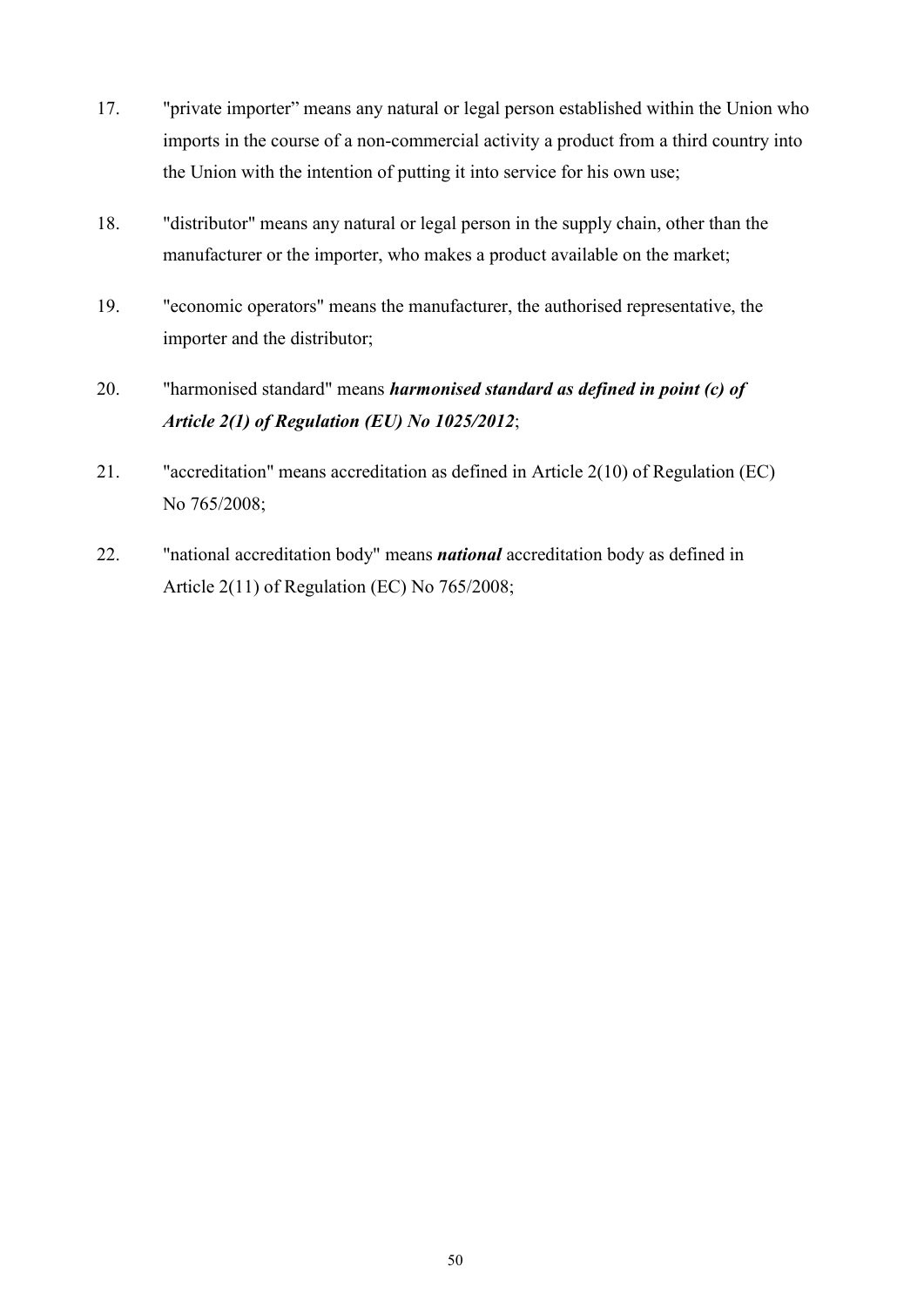- 23. "conformity assessment" means the process demonstrating whether the requirements of this Directive relating to a product have been fulfilled;
- 24. "conformity assessment body" means a body that performs conformity assessment activities including calibration, testing, certification and inspection;
- 25. "recall" means any measure aimed at achieving the return of a product that has already been made available to the end-user;
- 26. "withdrawal" means any measure aimed at preventing a product in the supply chain from being made available on the market;
- 27. "market surveillance" means the activities carried out and measures taken by public authorities to ensure that products comply with the applicable requirements set out in Union harmonisation legislation and do not endanger health, safety or any other aspect of public interest protection;
- 28. "CE marking" means a marking by which the manufacturer indicates that the product is in conformity with the applicable requirements set out in Union harmonisation legislation providing for its affixing;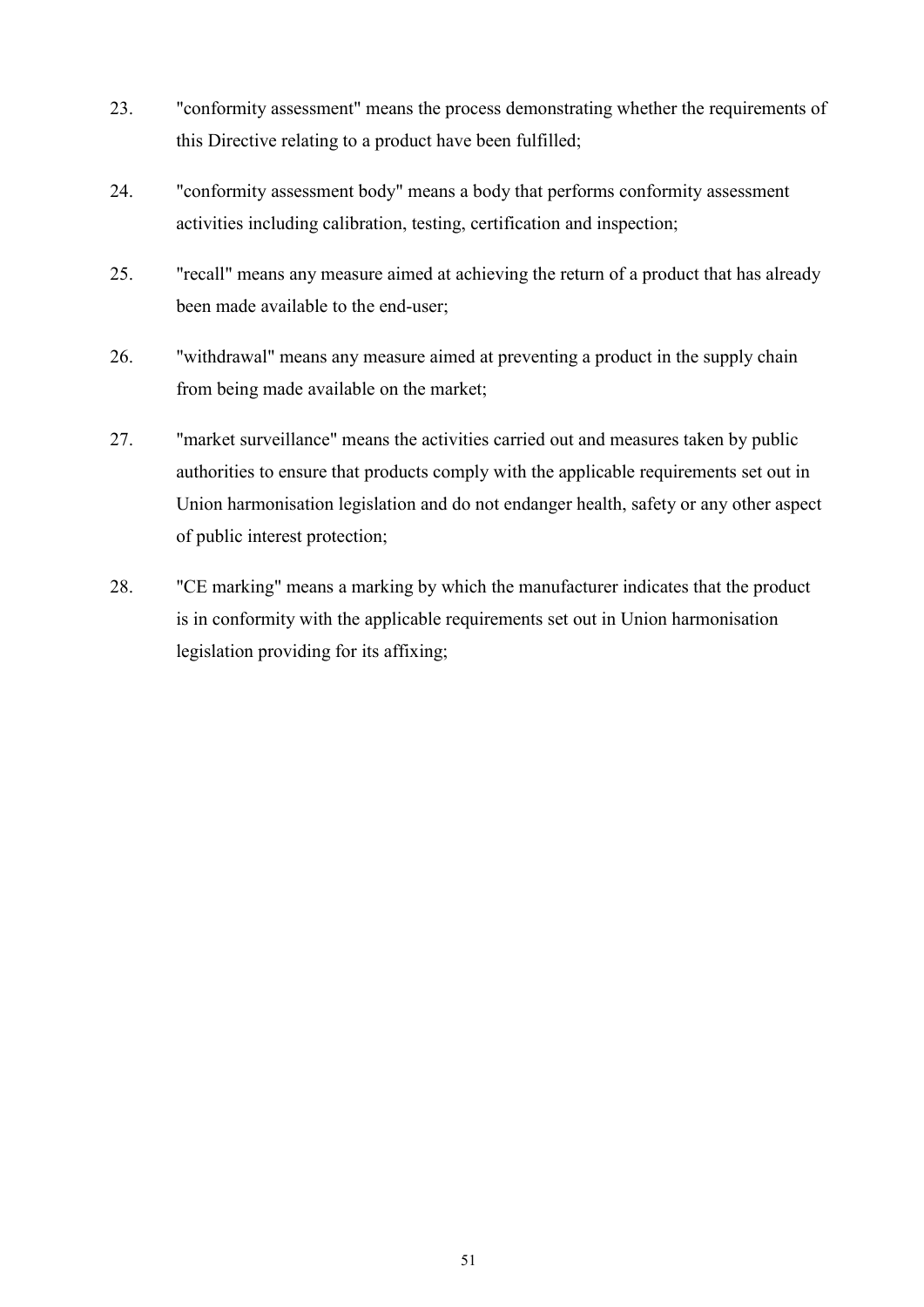29. "Union harmonisation legislation" means any Union legislation harmonising the conditions for the marketing of products.

# Article 4

# Essential requirements

- 1. The products referred to in Article 2(1) may be made available or put into service only if they do not endanger the health and safety of persons, property or the environment when correctly ▌ maintained *and used in accordance with their intended purpose*, and only on the condition that they meet the applicable essential requirements set out in Annex I.
- 2. Member States shall ensure that the products referred to in Article 2(1) are not *made available* on the market or put into service unless they comply with the requirements of paragraph 1.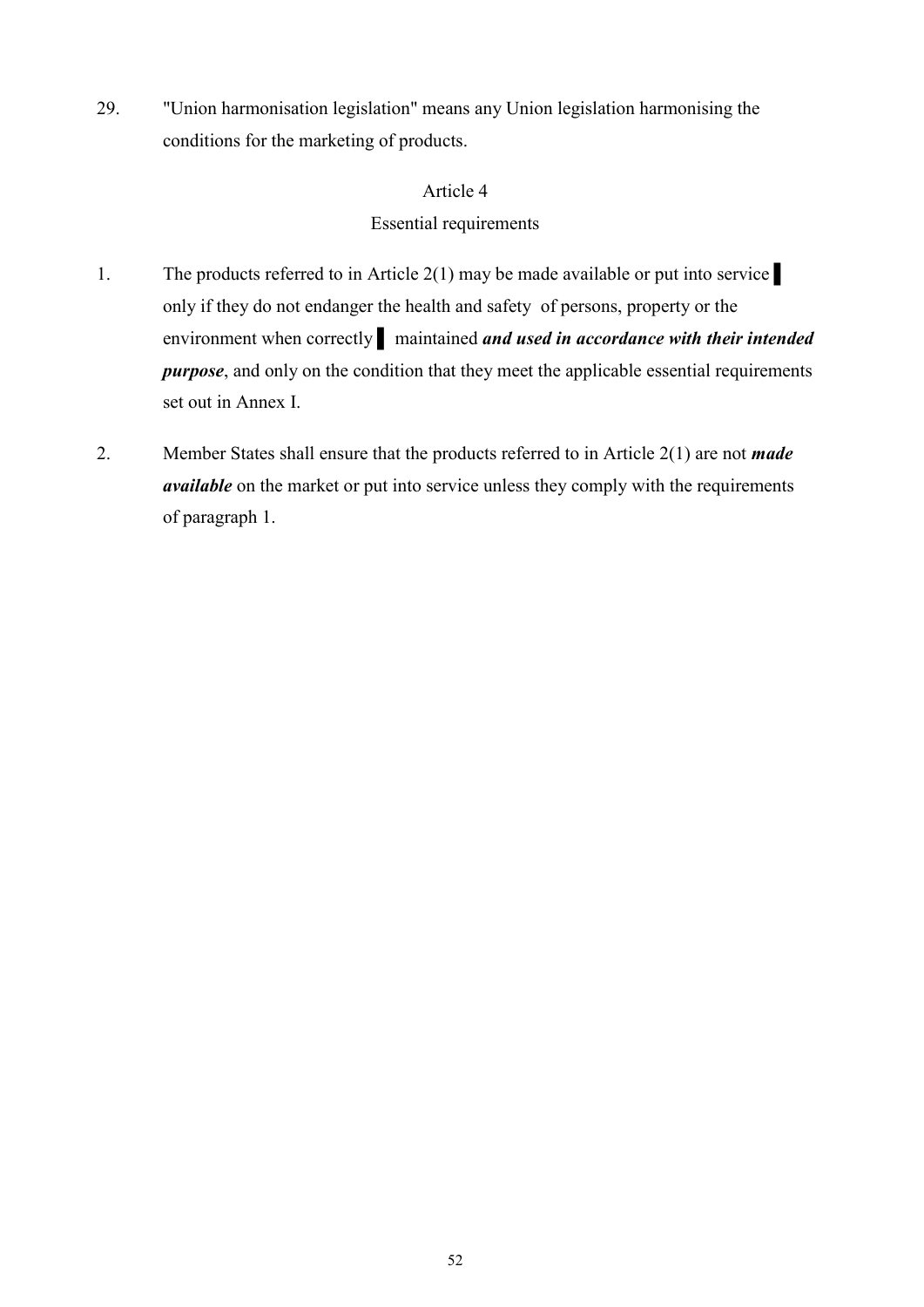#### Article 5

#### National provisions concerning navigation

*This* Directive shall not prevent Member States from adopting provisions concerning navigation on certain waters for the purpose of protection of the environment, the fabric of waterways, and ensuring safety of waterways, provided that those provisions do not require modification to watercraft conforming to this Directive *and that those provisions are justified and proportionate.* 

#### Article 6

### Free movement

- 1. Member States shall not impede the making available on the market or*, without prejudice to Article 5,* the putting into service in their territory of watercraft complying with this Directive.
- 2. Member States shall not impede the making available on the market of partlycompleted watercraft where the manufacturer or the importer declares, in accordance with **Annex III**, that they are intended to be completed by others.
- 3. Member States shall not impede the making available on the market or putting into service of components complying with this Directive which are intended to be incorporated into watercraft, in accordance with the declaration of the manufacturer or the importer*, as* referred to in *Article 15*.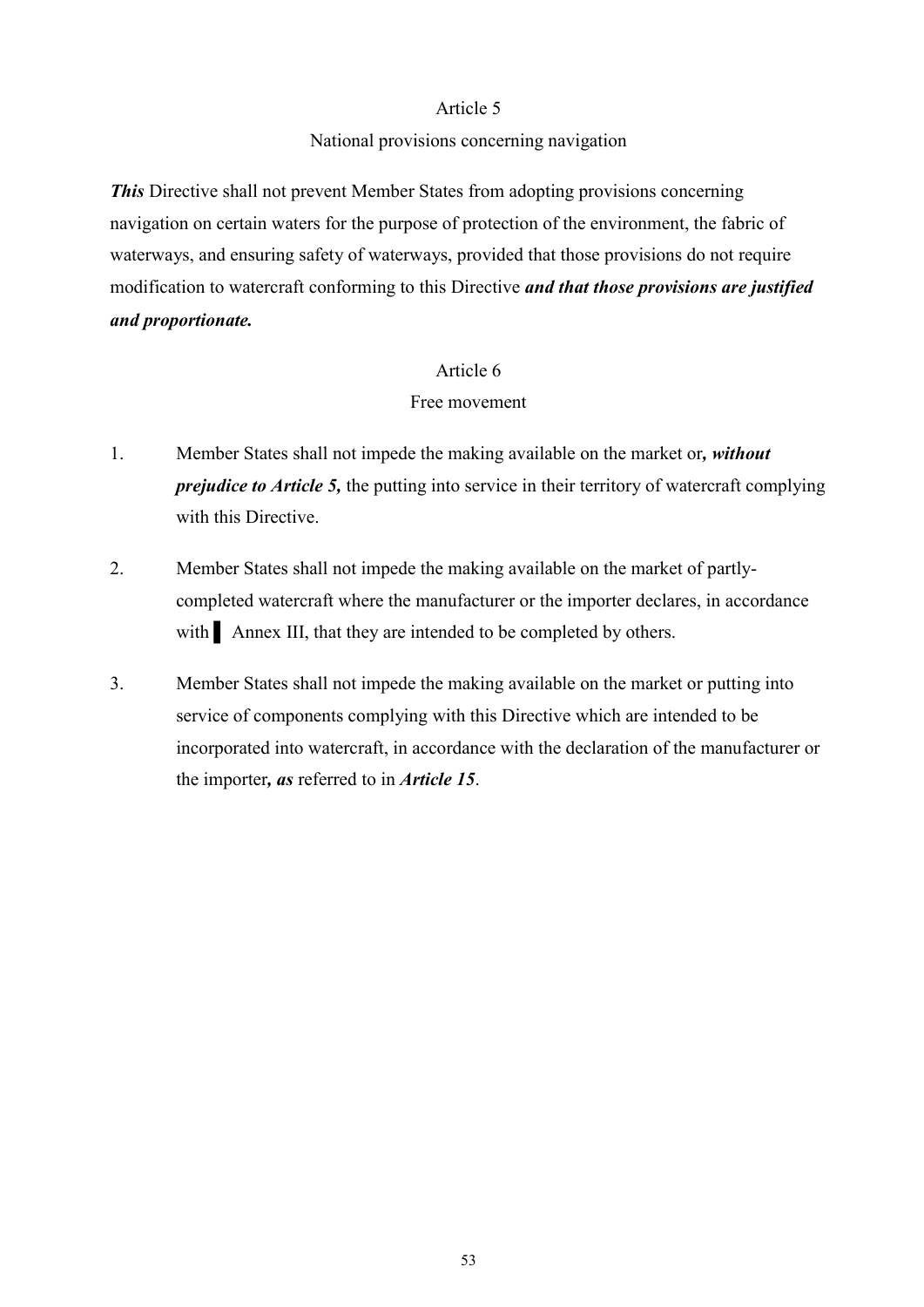- 4. Member States shall not impede the making available on the market or putting into service of any of the following *propulsion engines:*
	- (a) ▌ engines, whether or not installed in watercraft, complying with this Directive;
	- (b) engines *installed in watercraft and* type-approved in accordance with Directive 97/68/EC ▌ which are in compliance with stage III A, stage III B or stage IV emission limits for CI engines used in other applications than propulsion of inland waterway vessels, locomotives and railcars, as provided for in point 4.1.2. of Annex I to that Directive*, complying with this Directive, with the exclusion of the exhaust emission requirements set out in Part B of Annex I;*
	- *(c) engines installed in watercraft and type-approved in accordance with Regulation (EC) No 595/2009, complying with this Directive, with the exclusion of the exhaust emission requirements set out in Part B of Annex I.*

▌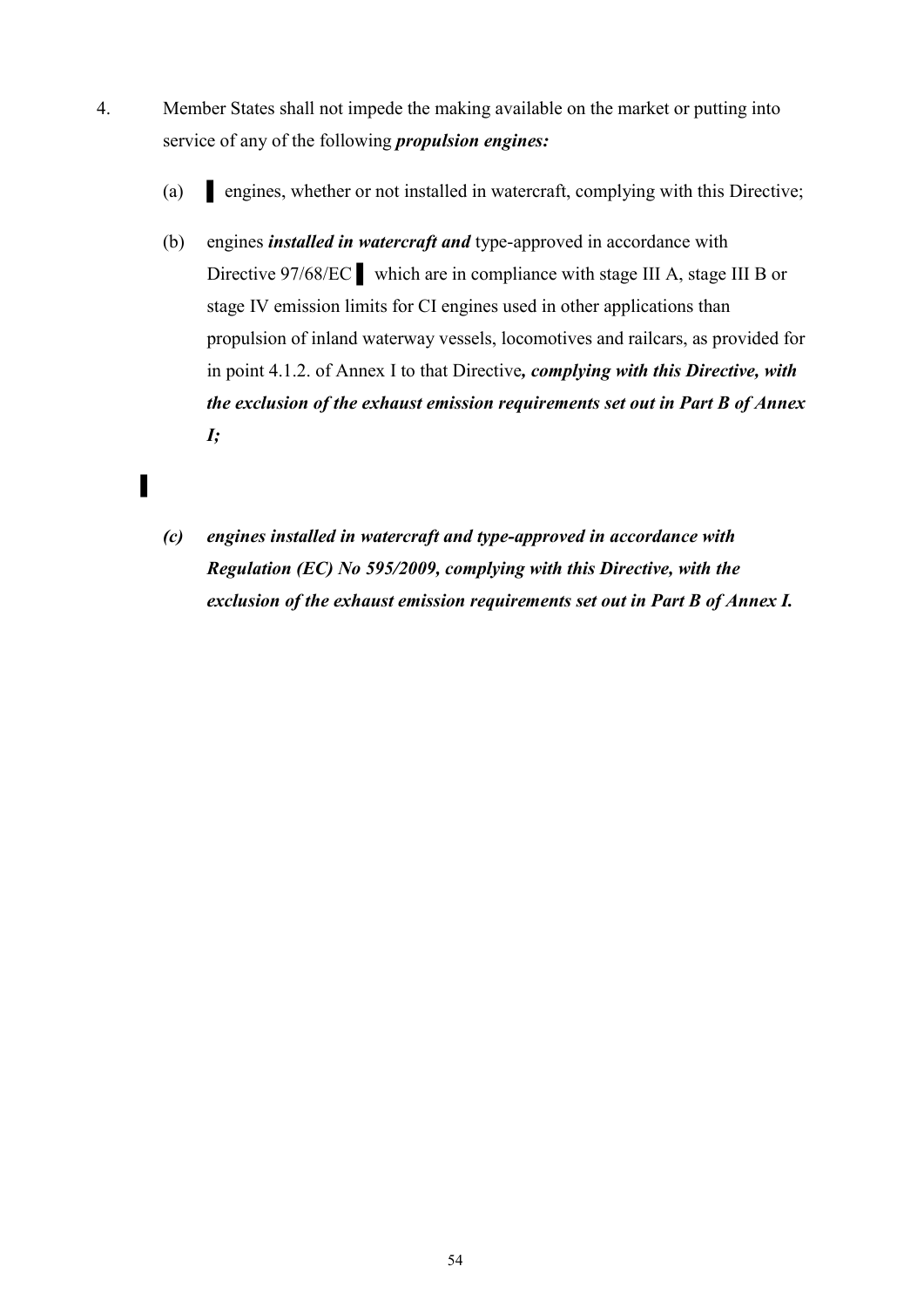*Points (b) and (c) of the first subparagraph shall apply subject to the condition that where an engine is adapted for installation in a watercraft, the person undertaking the adaptation shall ensure that full account is taken of the data and other information available from the engine manufacturer in order to ensure that, when installed in accordance with the installation instructions provided by the person adapting the engine, that engine will continue to meet the exhaust emission requirements of either Directive 97/68/EC or of Regulation (EC) No 595/2009, as declared by the engine manufacturer. The person adapting the engine shall declare, as referred to in Article 15, that the engine will continue to meet the exhaust emission requirements of either Directive 97/68/EC or of Regulation (EC) No 595/2009, as declared by the engine manufacturer, when installed in accordance with the installation instructions supplied by the person adapting the engine.* 

5. At trade fairs, exhibitions, demonstrations and other similar events Member States shall not impede the showing of products referred to in Article 2(1) which do not comply with this Directive, provided that a visible sign clearly indicates that such products do not comply with this Directive and will not be made available or put into service in the Union until they have been made to comply.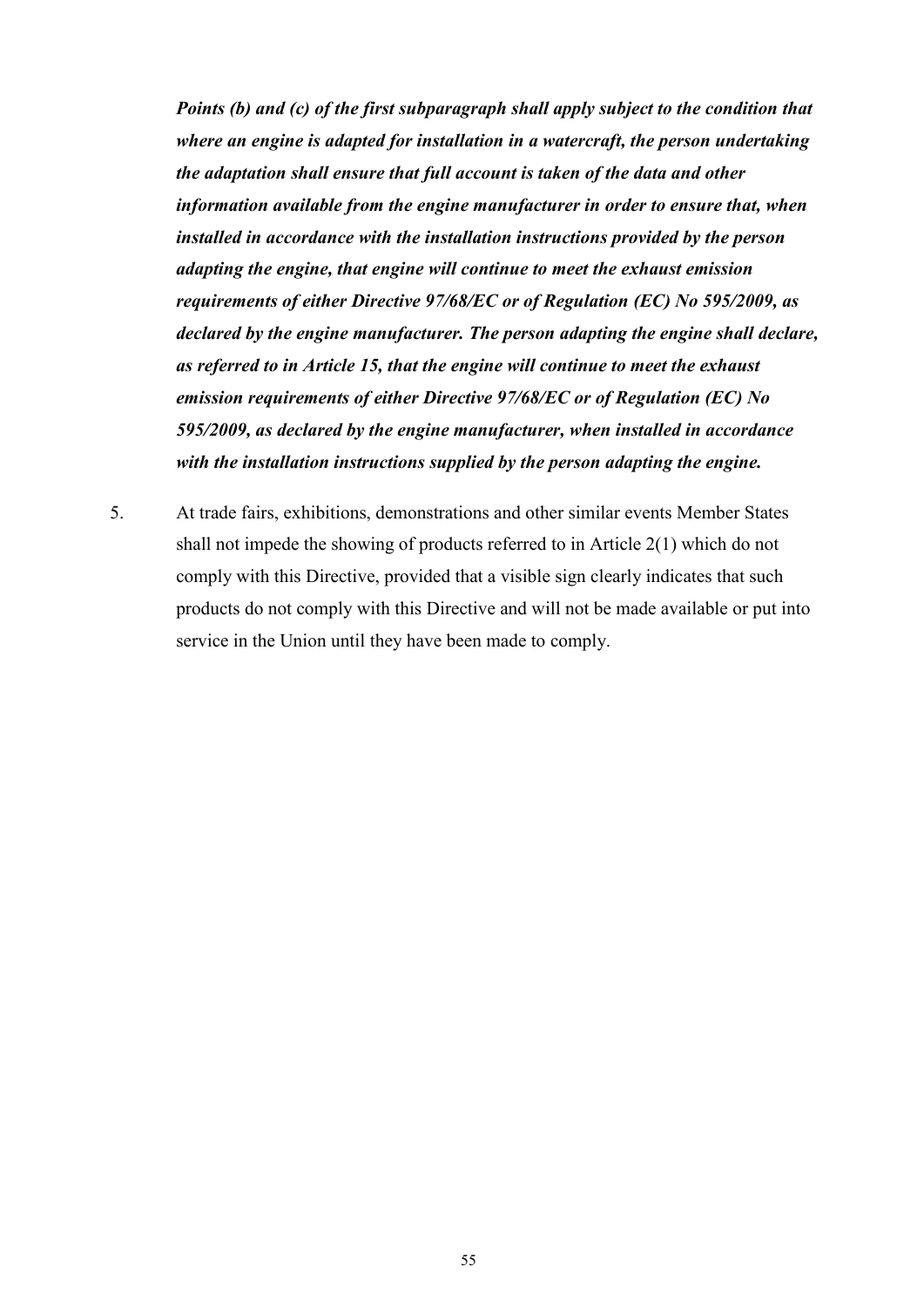# CHAPTER II OBLIGATIONS OF ECONOMIC OPERATORS *AND PRIVATE IMPORTERS*

### Article 7

### Obligations of manufacturers

- 1. When placing their products on the market, manufacturers shall ensure that they have been designed and manufactured in accordance with the requirements set out in Article 4(1) and Annex I.
- 2. Manufacturers shall draw up the technical documentation in accordance with Article 25 and carry out the conformity assessment procedure applicable or have it carried out in accordance with Articles 19 to 22 and Article 24.

Where compliance of a product with the applicable requirements has been demonstrated by that procedure, manufacturers shall draw up *a* declaration ▌ , as referred to in Article 15 and *mark and* affix the CE marking, as set out in *Articles 17 and 18.*

3. Manufacturers shall keep the technical documentation and a copy of the declaration, *as referred to in Article 15,* for 10 years after the product has been placed on the market.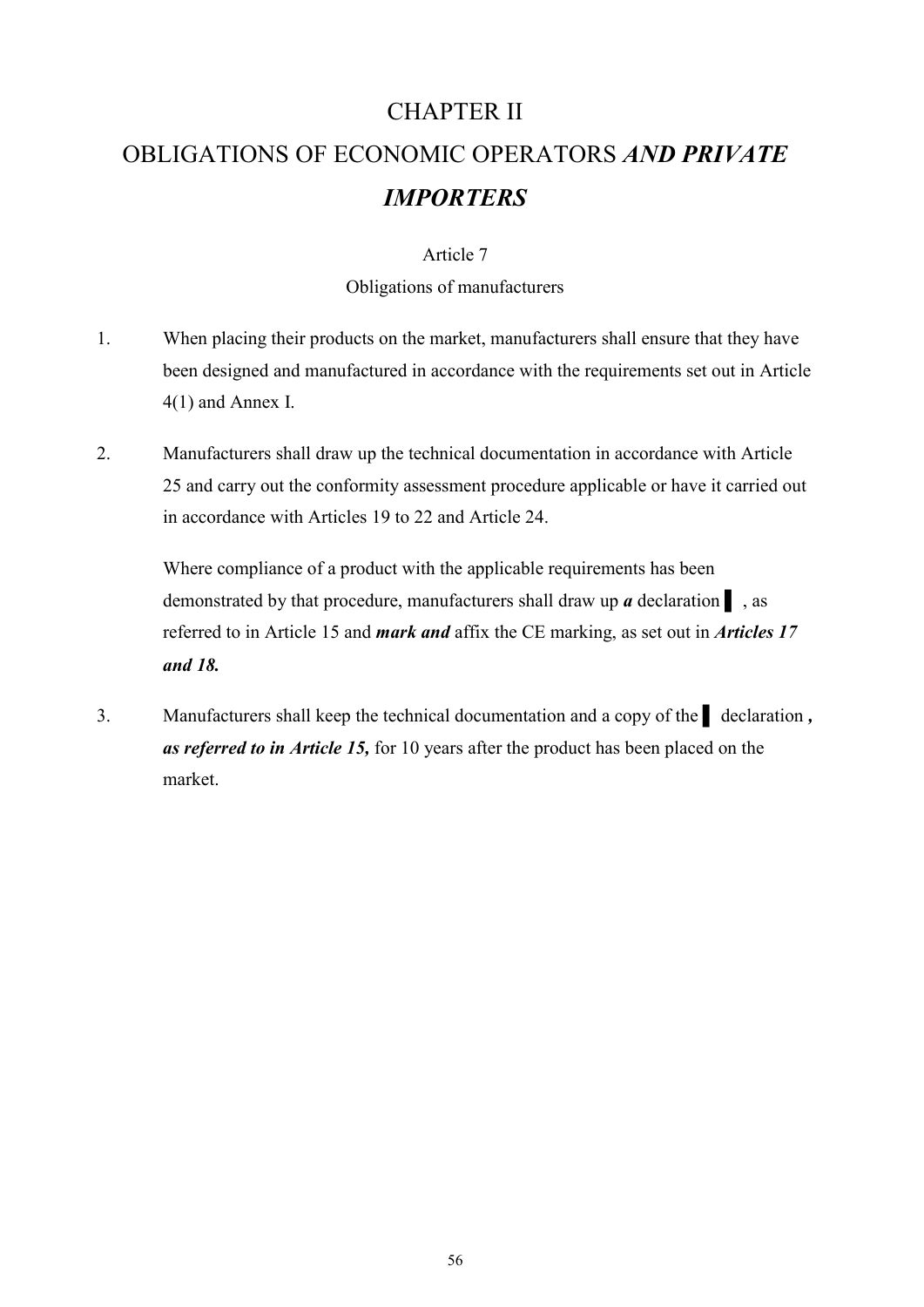4. Manufacturers shall ensure that procedures are in place for series production to remain in conformity. Changes in product design or characteristics and changes in the harmonised standards *by reference* to which conformity of a product is declared shall be adequately taken into account.

When deemed appropriate with regard to the risks presented by a product, manufacturers shall, to protect the health and safety of consumers, carry out sample testing of products made available on the market, investigate, and, if necessary, keep a register of complaints, of non-conforming products and product recalls, and shall keep distributors informed of any such monitoring.

- 5. Manufacturers shall ensure that their products bear a type, batch or serial number or other element allowing their identification, or, where the size or nature of the components does not allow it, that the required information is provided on the packaging or in a document accompanying the product ▌.
- 6. Manufacturers shall indicate their name, registered trade name or registered trade mark and the address at which they can be contacted on the product or, where that is not possible, on its packaging or in a document accompanying the product. The address shall indicate a single point at which the manufacturer can be contacted.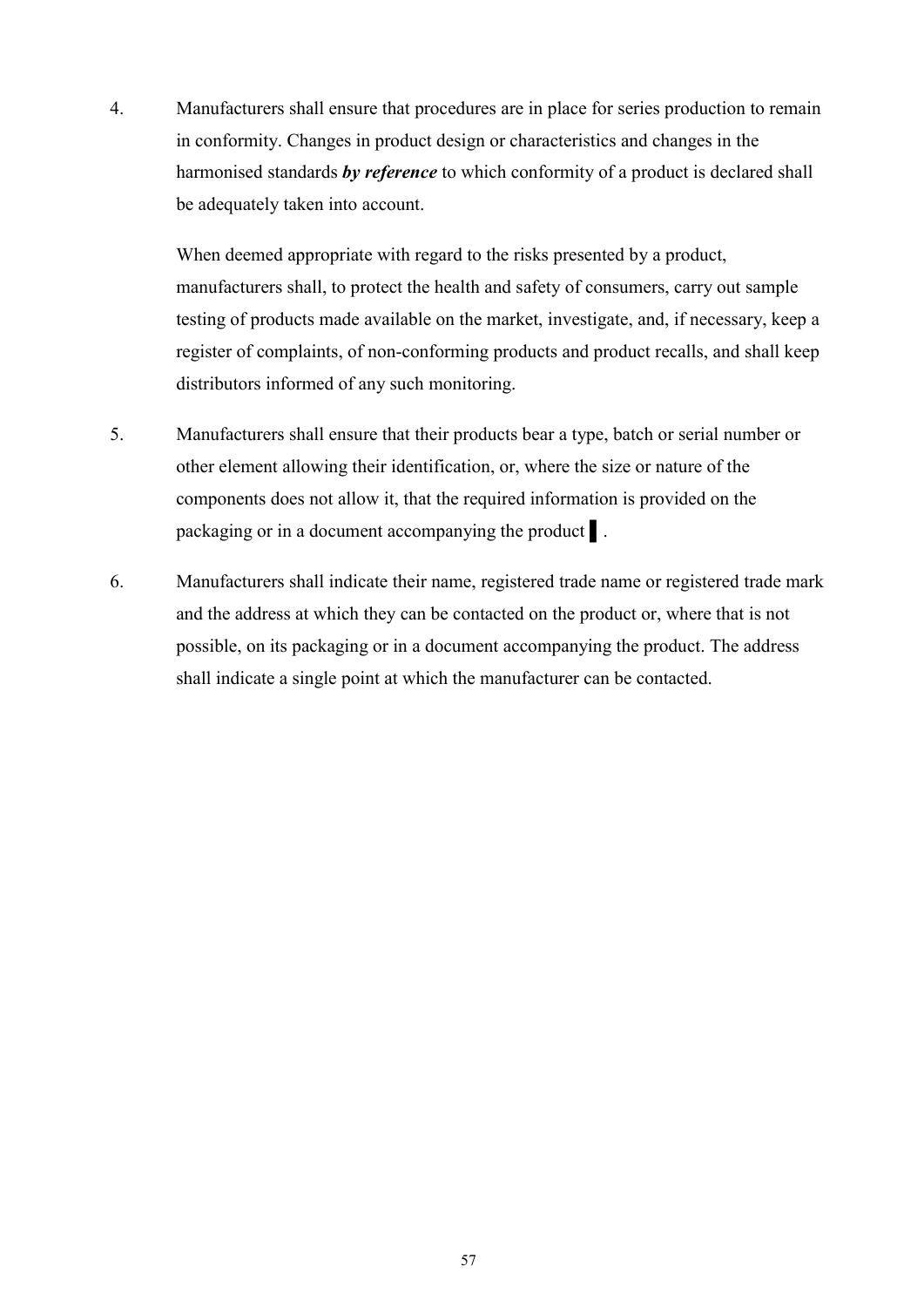- 7. Manufacturers shall ensure that the product is accompanied by instructions and safety information in *the owner's manual in* a language or languages which can be easily understood by consumers and other end ▌ users, as determined by the Member State concerned.
- 8. Manufacturers who consider or have reason to believe that a product which they have placed on the market is not in conformity with this Directive shall immediately take the necessary corrective measures to bring that product into conformity, to withdraw it or recall it, if appropriate. Furthermore, where the product presents a risk, manufacturers shall immediately inform the competent national authorities of the Member States in which they made the product available to that effect, giving details, in particular, of the non-compliance and of any corrective measures taken.
- 9. Manufacturers shall, further to a reasoned request from a competent national authority, provide it with all the information and documentation necessary to demonstrate the conformity of the product, in a language *which can be* easily understood by that authority. They shall cooperate with that authority, at its request, on any action taken to eliminate the risks posed by products which they have placed on the market.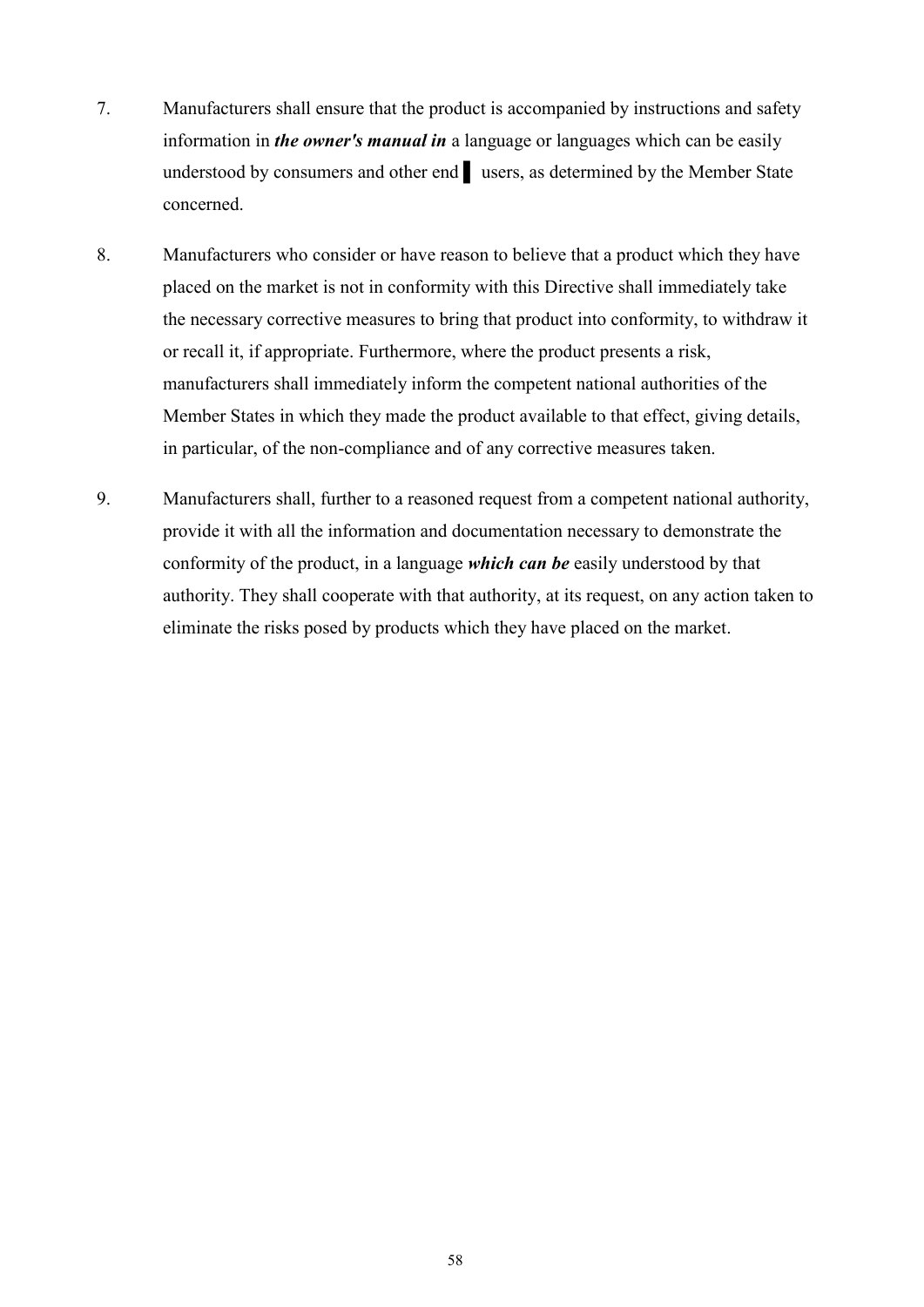#### Authorised representatives

- 1. A manufacturer may, by a written mandate, appoint an authorised representative.
- 2. The obligations laid down in Article 7(1) and the drawing up of technical documentation shall not form part of the authorised representative's mandate.
- 3. An authorised representative shall perform the tasks specified in the mandate received from the manufacturer. The mandate shall allow the authorised representative to do at least the following:
	- (a) keep a copy of the ▌ declaration *, as referred to in Article 15,* and the technical documentation at the disposal of national surveillance authorities for 10 years after the product has been placed on the market;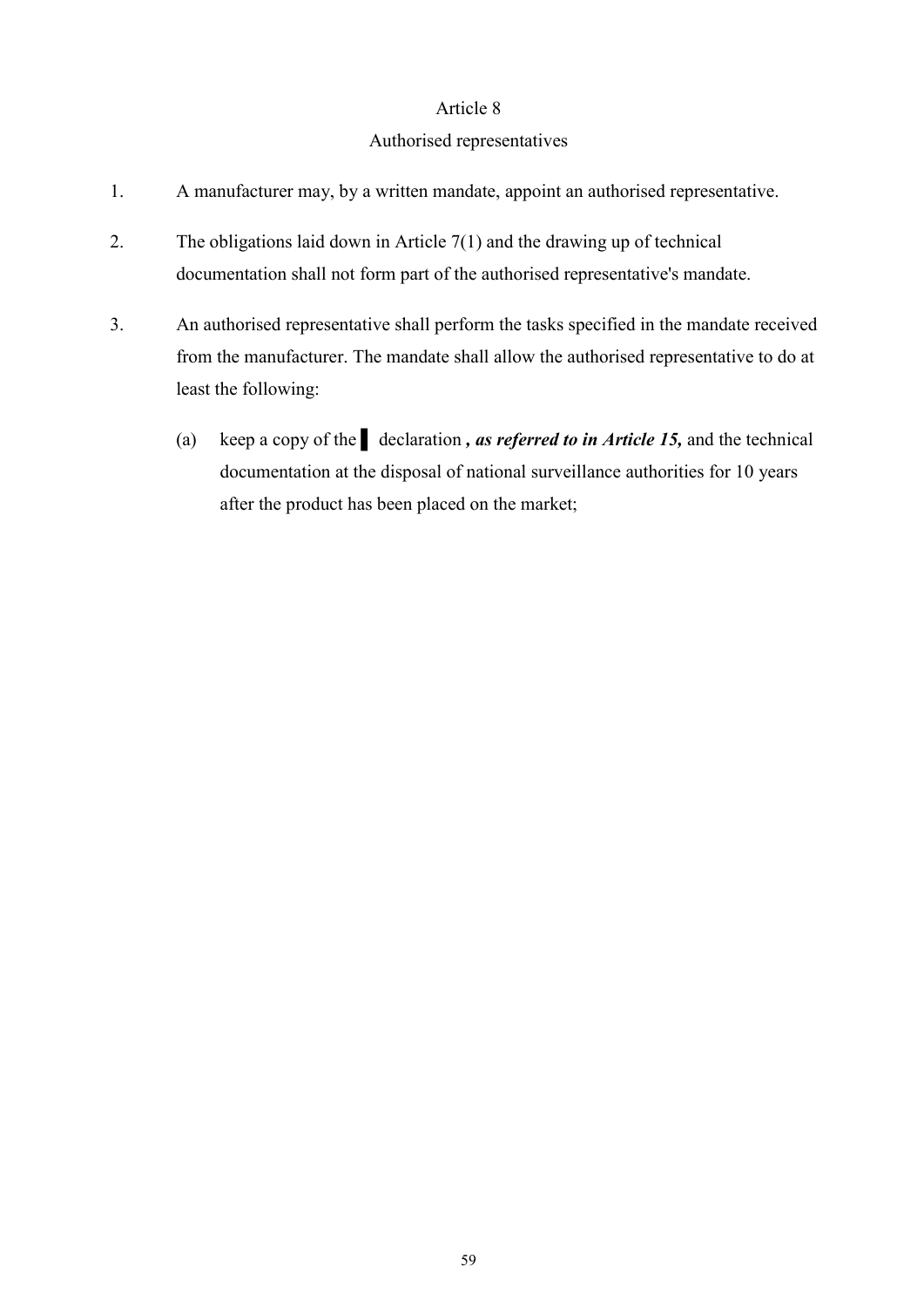- (b) further to a reasoned request from a competent national authority, provide that authority with all the information and documentation necessary to demonstrate the conformity of a product;
- (c) cooperate with the competent national authorities, at their request, on any action taken to eliminate the risks posed by products covered by their mandate.

# Obligations of importers

- 1. Importers shall place only compliant products on the Union market.
- 2. Before placing a product on the market, importers shall ensure that the appropriate conformity assessment procedure has been carried out by the manufacturer. They shall also ensure that the manufacturer has drawn up the technical documentation, that the product bears the CE marking*, as referred to in Article 17,* and is accompanied by the documents required in accordance in Article 15 and point 2.5 of Part A of Annex I, point 4 of Part B of Annex I and point 2 of Part C of Annex I and that the manufacturer has complied with the requirements set out in Article 7(5) and (6).

Where an importer considers or has reason to believe that a product is not in conformity with the requirements set out in Article 4(1) and Annex I, he shall not place the product on the market until it has been brought into conformity. Furthermore, where the product presents a risk, the importer shall inform the manufacturer and the market surveillance authorities to that effect.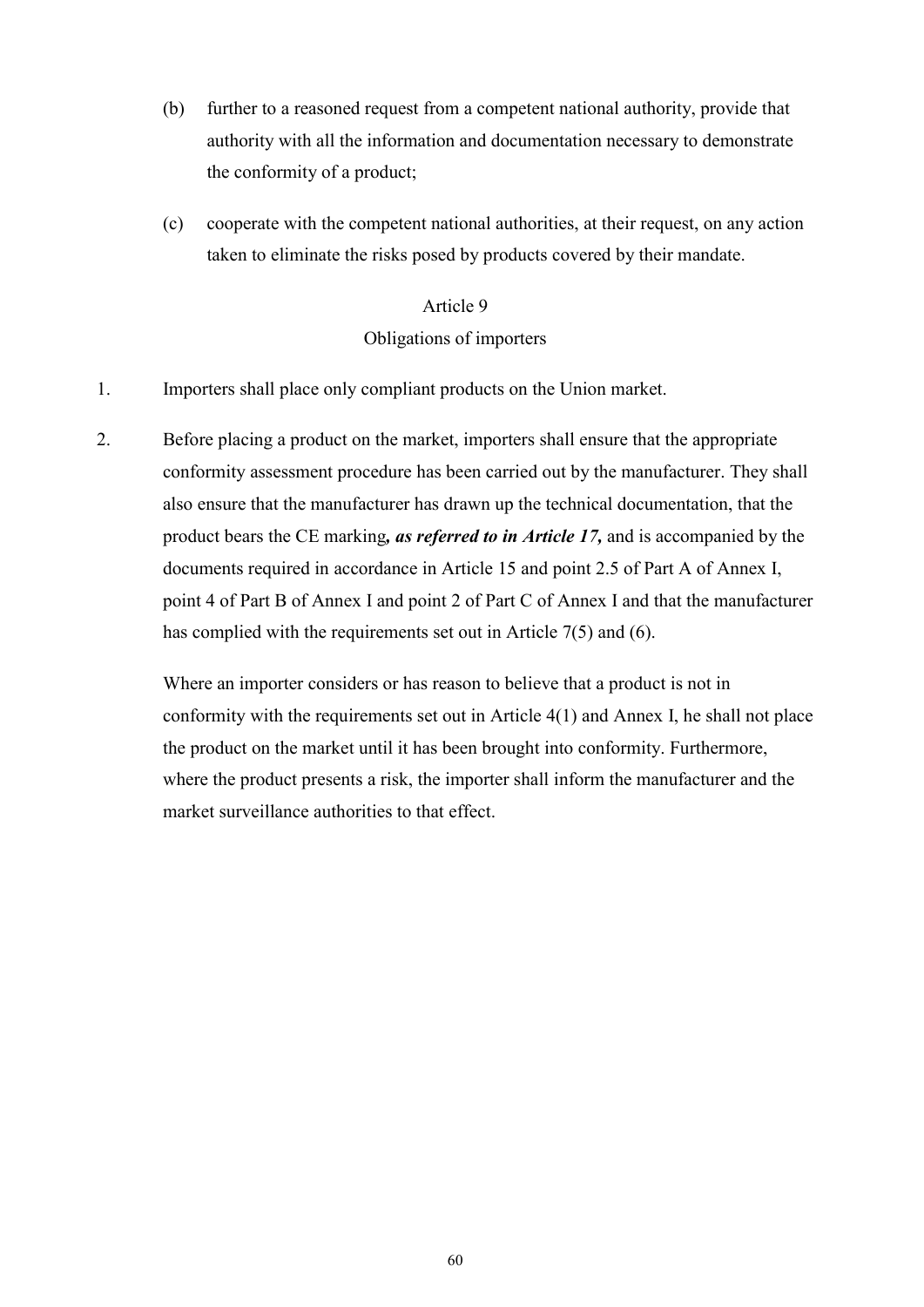- 3. Importers shall indicate their name, registered trade name or registered trade mark and the address at which they can be contacted on the product or, in the case of components where that is not possible, on the packaging or in a document accompanying the product.
- 4. Importers shall ensure that the product is accompanied by instructions and safety information in *the owner's manual in* a language or languages *which can be* easily understood by consumers and other end-users, as determined by the Member State concerned.
- 5. Importers shall ensure that, while a product is under their responsibility, storage or transport conditions do not jeopardise its compliance with the requirements set out in Article 4(1) and Annex I.
- 6. When deemed appropriate with regard to the risks presented by a product, importers shall, to protect the health and safety of consumers, carry out sample testing of products *made available on the market*, investigate, and, if necessary, keep a register of complaints, of non-conforming products and product recalls, and shall keep distributors informed of such monitoring.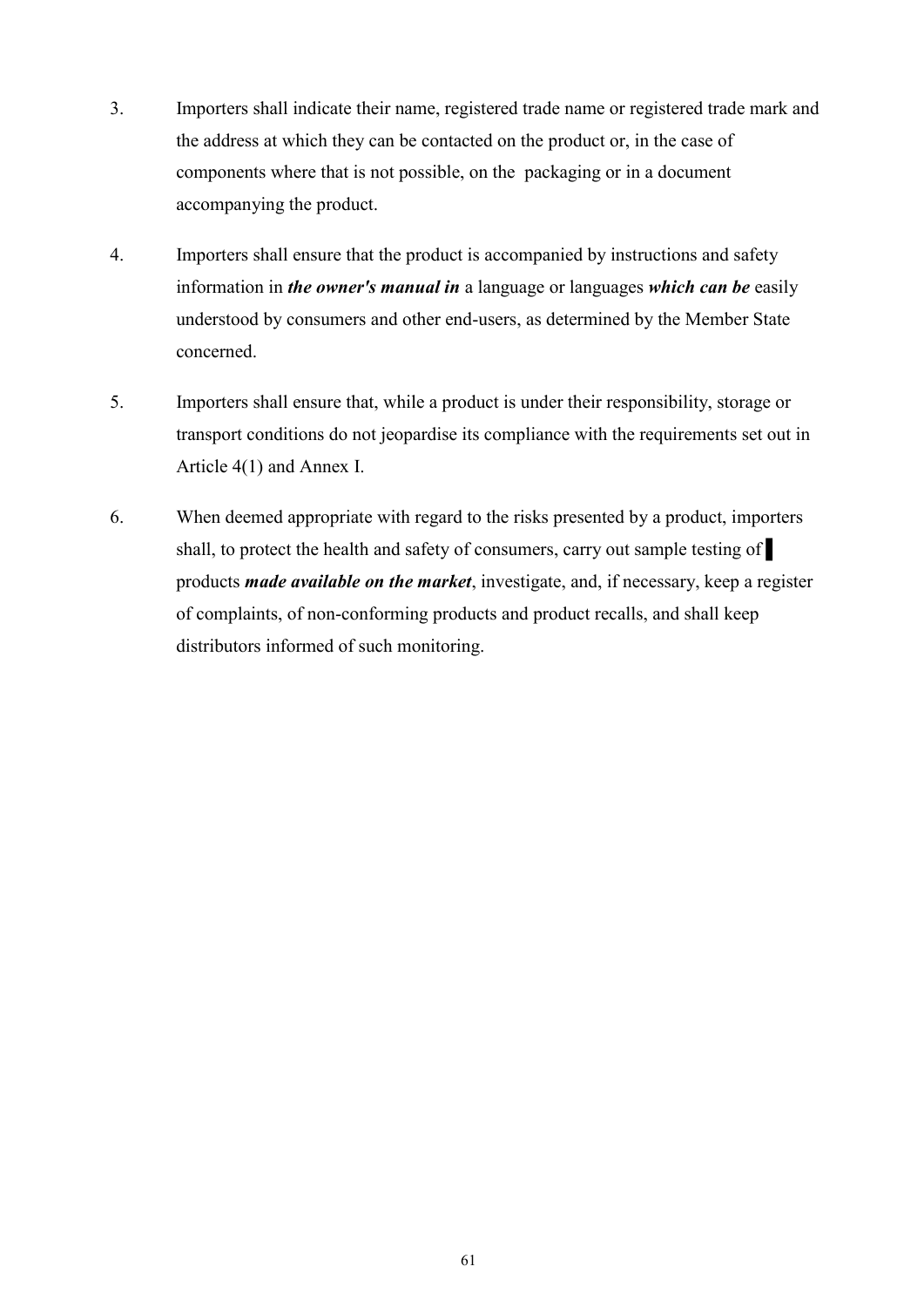- 7. Importers who consider or have reason to believe that a product which they have placed on the market is not in conformity with this Directive shall immediately take the corrective measures necessary to bring that product into conformity, to withdraw it or recall it, if appropriate. Furthermore, where the product presents a risk, importers shall immediately inform the competent national authorities of the Member States in which they made the product available to that effect, giving details, in particular, of the non-compliance and of any corrective measures taken.
- 8. Importers shall, for a period of 10 years after the product has been placed on the market, keep a copy of the ▌ declaration*, as referred to in Article 15,* at the disposal of the market surveillance authorities and ensure that the technical documentation can be made available to those authorities, upon request.
- 9. Importers shall, further to a reasoned request from a competent national authority, provide it with all the information and documentation necessary to demonstrate the conformity of a product in a language which can be easily understood by that authority. They shall cooperate with that authority, at its request, on any action taken to eliminate the risks posed by products which they have placed on the market.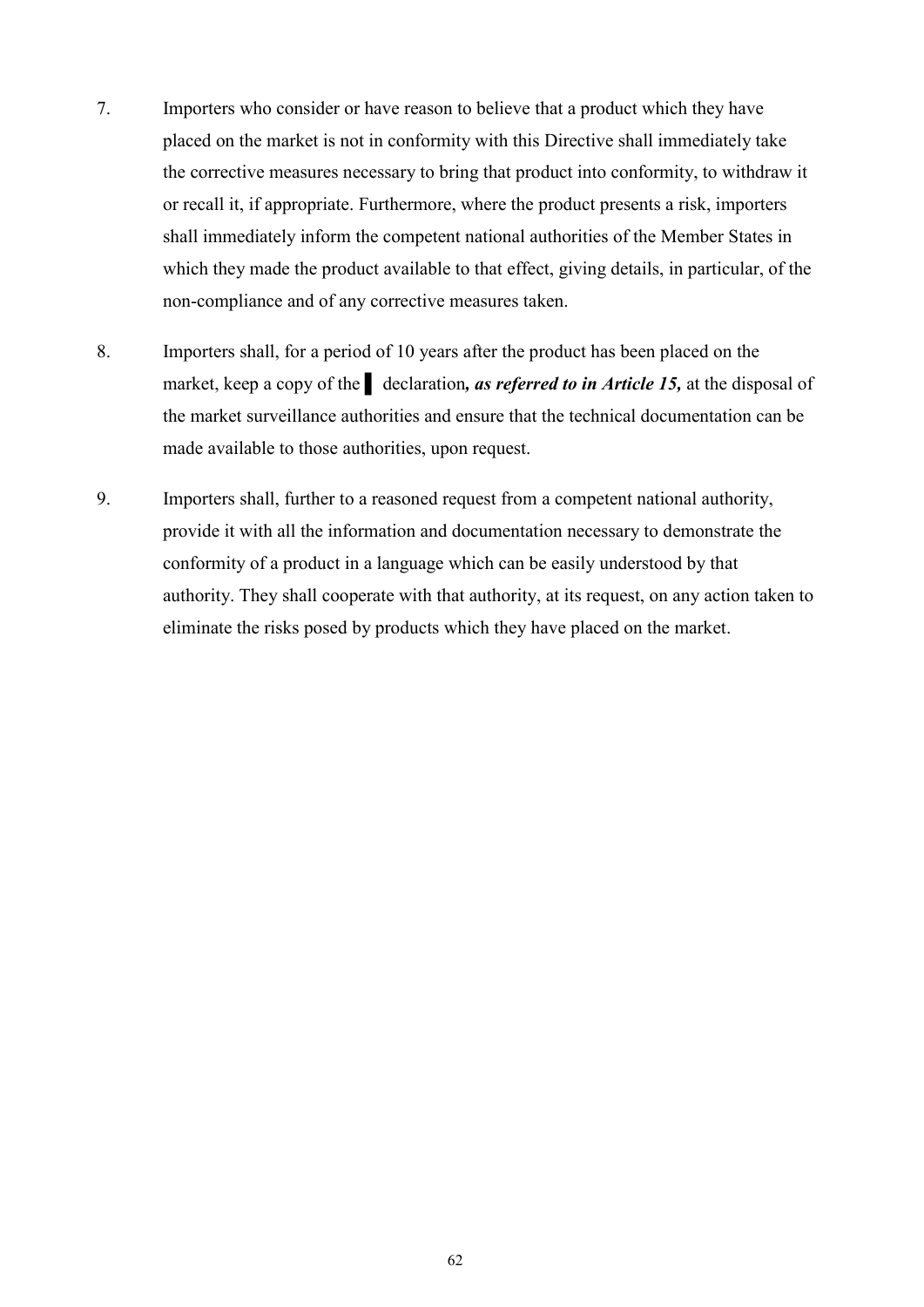#### Obligations of distributors

- 1. When making a product available on the market distributors shall act with due care in relation to the requirements of this Directive.
- 2. Before making a product available on the market distributors shall verify that the product bears the CE marking, *as referred to in Article 17,* that it is accompanied by the documents required in Article 7(7), Article 15 and point 2.5 of Part A of Annex I, point 4 of Part B of Annex I and point 2 of Part C of Annex I and by instructions and safety information in a language or languages which can be easily understood by consumers and other end-users in the Member State in which the product is to be made available on the market, and that the manufacturer and the importer have complied with the requirements set out in Article 7(5) and (6) and Article 9(3).

Where a distributor considers or has reason to believe that a product is not in conformity with the requirements set out in Article 4(1) and Annex I, he shall not make the product available on the market until it has been brought into conformity. Furthermore, where the product presents a risk, the distributor shall inform the manufacturer or the importer, as well as the market surveillance authorities, to that effect.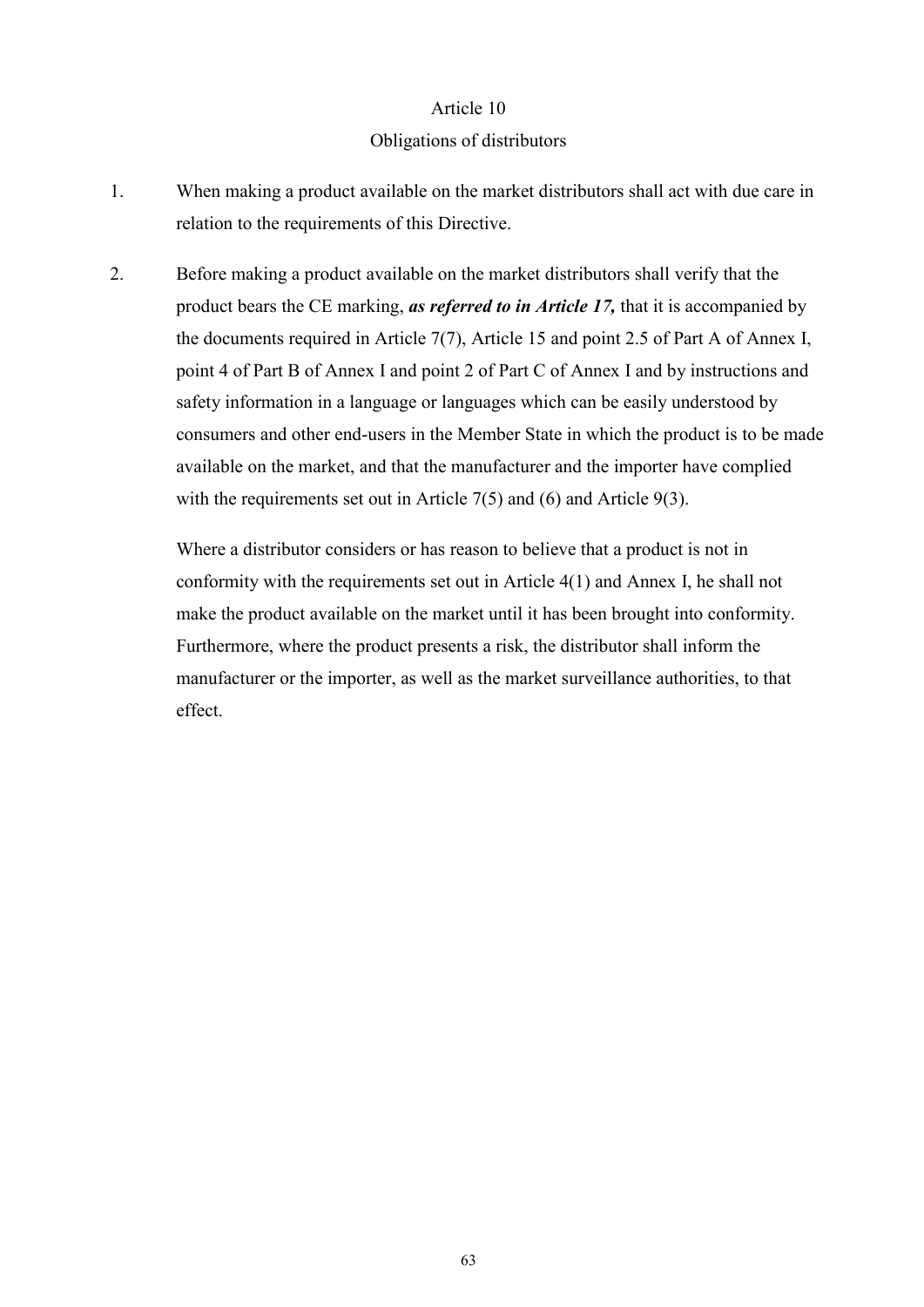- 3. Distributors shall ensure that, while a product is under their responsibility, storage or transport conditions do not jeopardise its compliance with the requirements set out in Article 4(1) and Annex I.
- 4. Distributors who consider or have reason to believe that a product which they have made available on the market is not in conformity with this Directive shall make sure that the corrective measures necessary to bring that product into conformity, to withdraw it or recall it, if appropriate, are taken. Furthermore, where the product presents a risk, distributors shall immediately inform the competent national authorities of the Member States in which they made the product available *on the market* to that effect, giving details, in particular, of the non-compliance and of any corrective measures taken.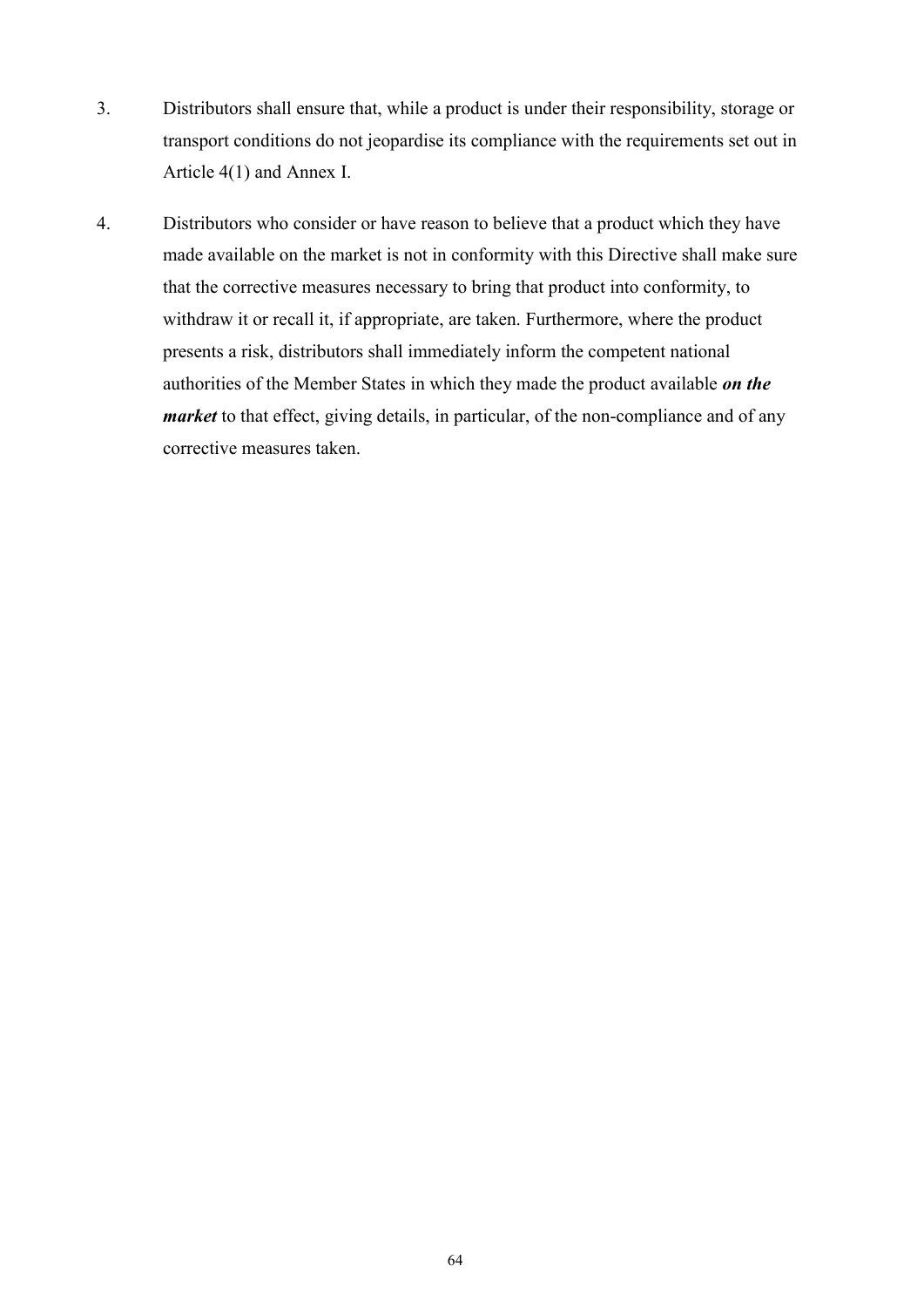5. Distributors shall, further to a reasoned request from a competent national authority, provide that authority with all the information and documentation necessary to demonstrate the conformity of the product. They shall cooperate with that authority, at its request, on any action taken to eliminate the risks posed by products which they have made available on the market.

#### Article 11

Cases in which obligations of manufacturers apply to importers and distributors

An importer or distributor shall be considered a manufacturer for the purposes of this Directive and he shall be subject to the obligations of the manufacturer under Article 7, where he places a product on the market under *his* name or trademark or modifies a product already placed on the market in such a way that compliance with the requirements of this Directive may be affected.

#### Article 12

Obligations of private importers

1. If the manufacturer *does not* fulfil the responsibilities for the conformity of the product with this Directive, a private importer*, before putting the product into service, shall ensure that it has been designed and manufactured in accordance with the requirements set out in Article 4(1) and Annex I and* carry out or have carried out the obligations of the manufacturer set out in Article *7(***2***),(3),(7)* and (9).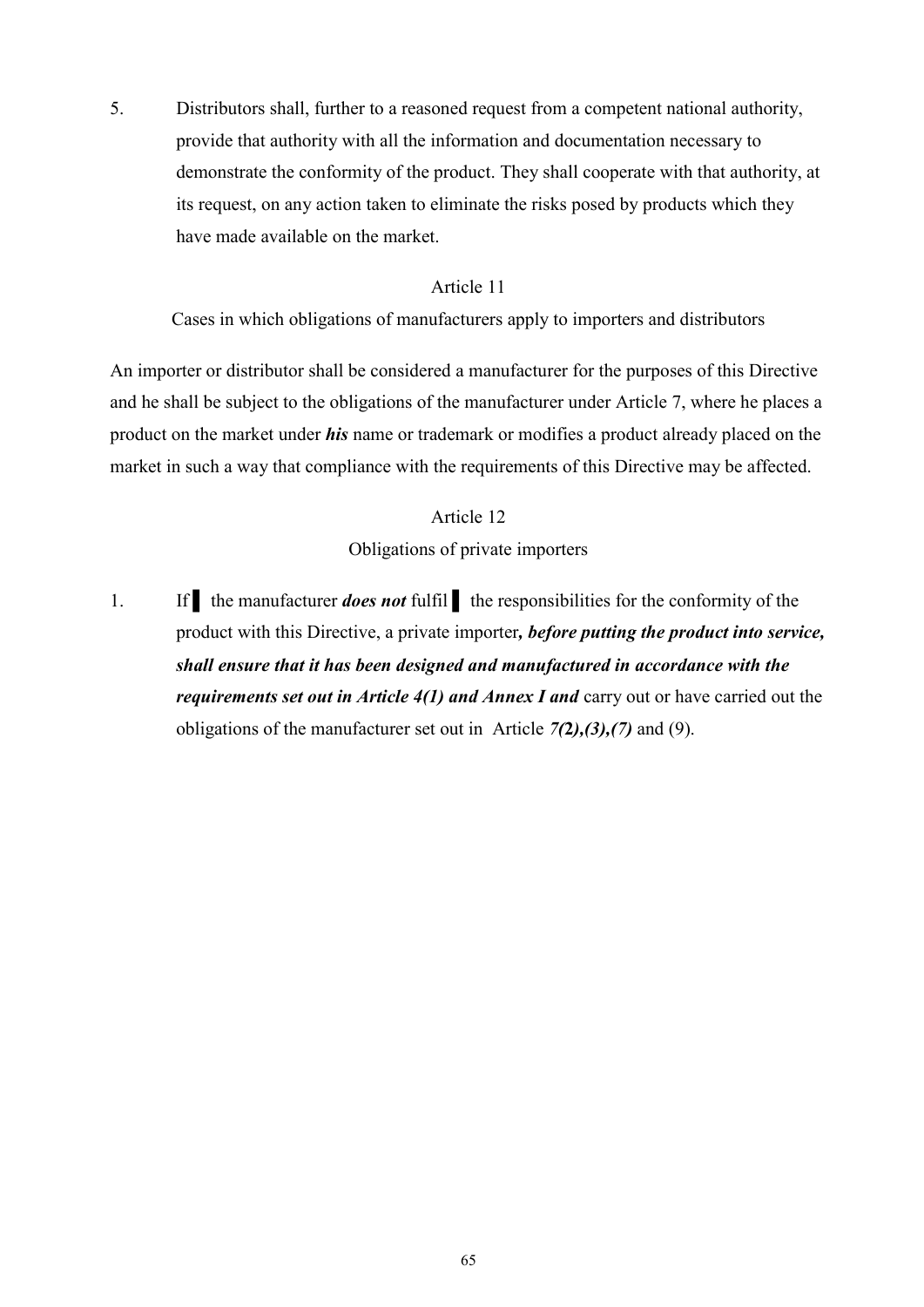- 2. If the required technical documentation is not available from the manufacturer, the private importer shall have it drawn up using appropriate expertise **i**.
- 3. The private importer shall ensure that the name and address of the *notified* body which has carried out the conformity assessment of the product is marked on the product.

# Article 13 Identification of economic operators

- 1. Economic operators shall, on request, identify the following to the market surveillance authorities:
	- (a) any economic operator who has supplied them with a product;
	- (b) any economic operator to whom they have supplied a product.

Economic operators shall be able to present the information referred to in the first *subparagraph* for a period of 10 years after they have been supplied with the product and for a period of 10 years after they have supplied the product.

2. Private importers shall, on request, identify to the market surveillance authorities the economic operator who has supplied them with the product.

Private importers shall be able to present the information referred to in the first subparagraph for a period of 10 years after they have been supplied with the product.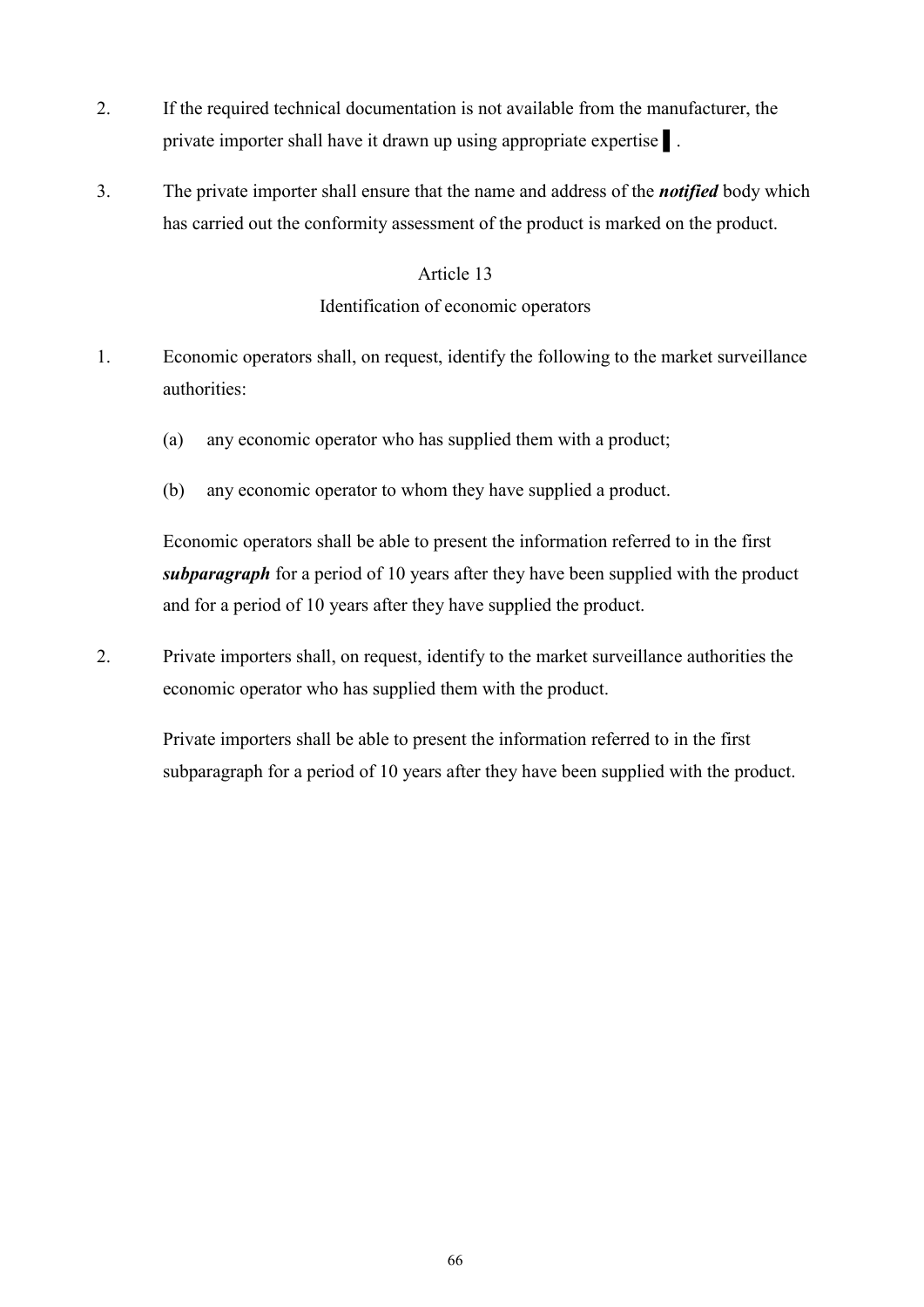# CHAPTER III CONFORMITY OF THE PRODUCT

#### Article 14

#### Presumption of conformity

Products which are in conformity with harmonised standards or parts thereof the references of which have been published in the *Official Journal of the European Union* shall be presumed to be in conformity with the requirements covered by those standards or parts thereof, set out in Article 4(1) and Annex I.

# ▌

#### Article 15

EU declaration of conformity *and declaration in accordance with Annex III*

1. The EU declaration of conformity shall state that the fulfilment of requirements specified in Article 4(1) and Annex I *or those referred to in points (b) or (c) of Article 6(4)* has been demonstrated.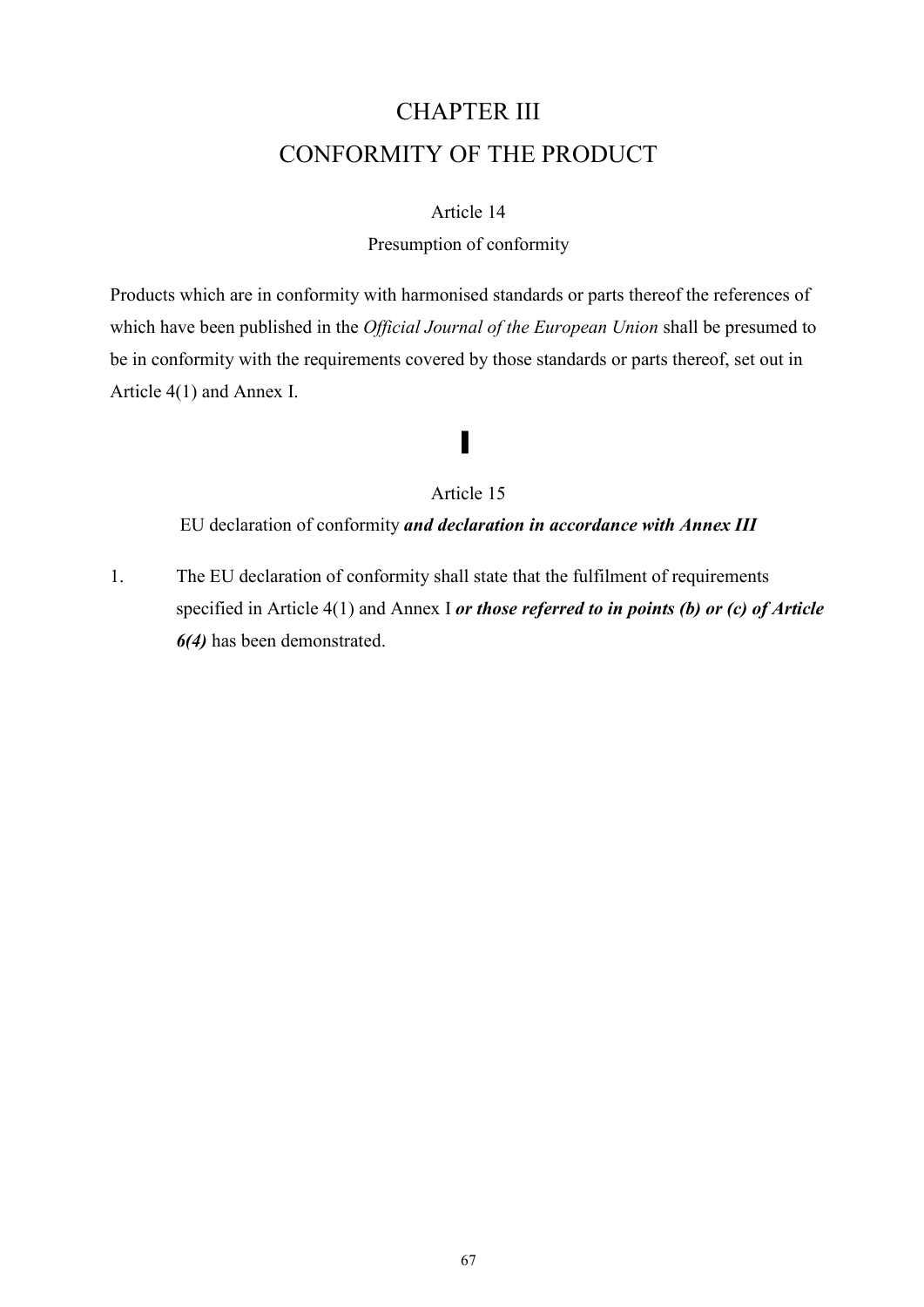- 2. The EU declaration of conformity shall have the model structure set out in Annex IV to this Directive, shall contain the elements specified in the relevant modules set out in Annex II to Decision No 768/2008/EC *as well as in Annex V to this Directive,* and shall be continuously updated. It shall be translated into the language or languages required by the Member State on whose market the product is made available or put into service.
- 3. By drawing up the EU declaration of conformity, the manufacturer*,* ▌ private importer *or the person adapting the engine referred to in points (b) and (c) of Article 6(4)*  shall assume responsibility for the compliance of the product.
- 4. The EU declaration of conformity *referred to in paragraph 3* shall ▌ accompany the following *products when they are made available on the market or put into service*:
	- (a)  $\blacksquare$  watercraft  $\blacksquare$ ;
	- (b) components when placed on the market separately;
	- (c) propulsion engines ▌.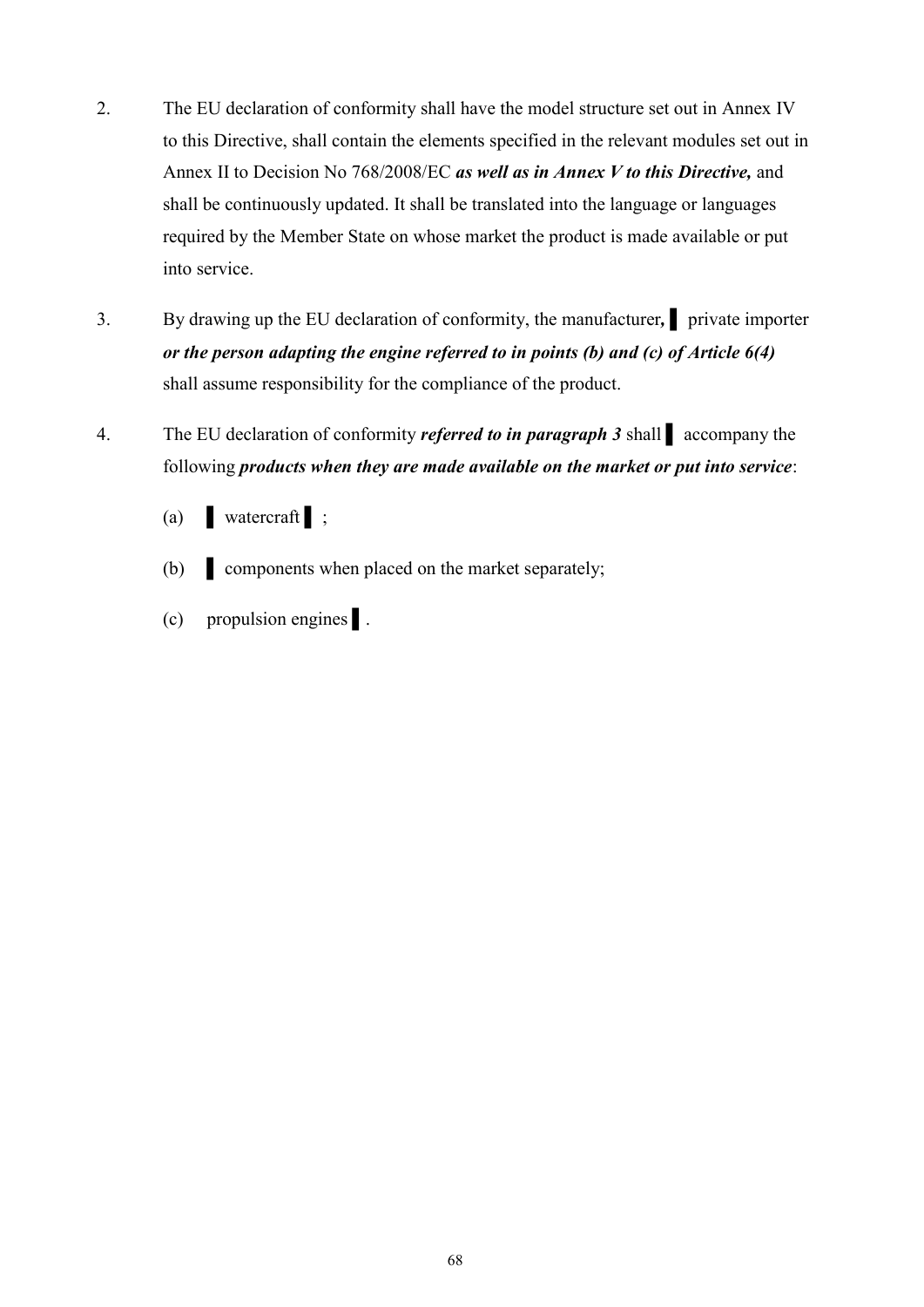*5. The declaration by the manufacturer or the importer set out in Annex III for partly completed watercraft shall contain the elements specified in that Annex and shall accompany partly completed watercraft. It shall be translated into the language or languages required by the Member State on whose market the product is made available.* 

### Article 16

# General principles of the CE marking

The CE marking shall be subject to the general principles set out in Article 30 of Regulation (EC) No 765/2008.

# Article 17

# Products subject to CE marking

- 1. The following products *are subject to* CE marking when they are made available on the market or put into service:
	- *(a) watercraft;*
	- *(b) components;*
	- *(c) propulsion engines.*
	- *▌*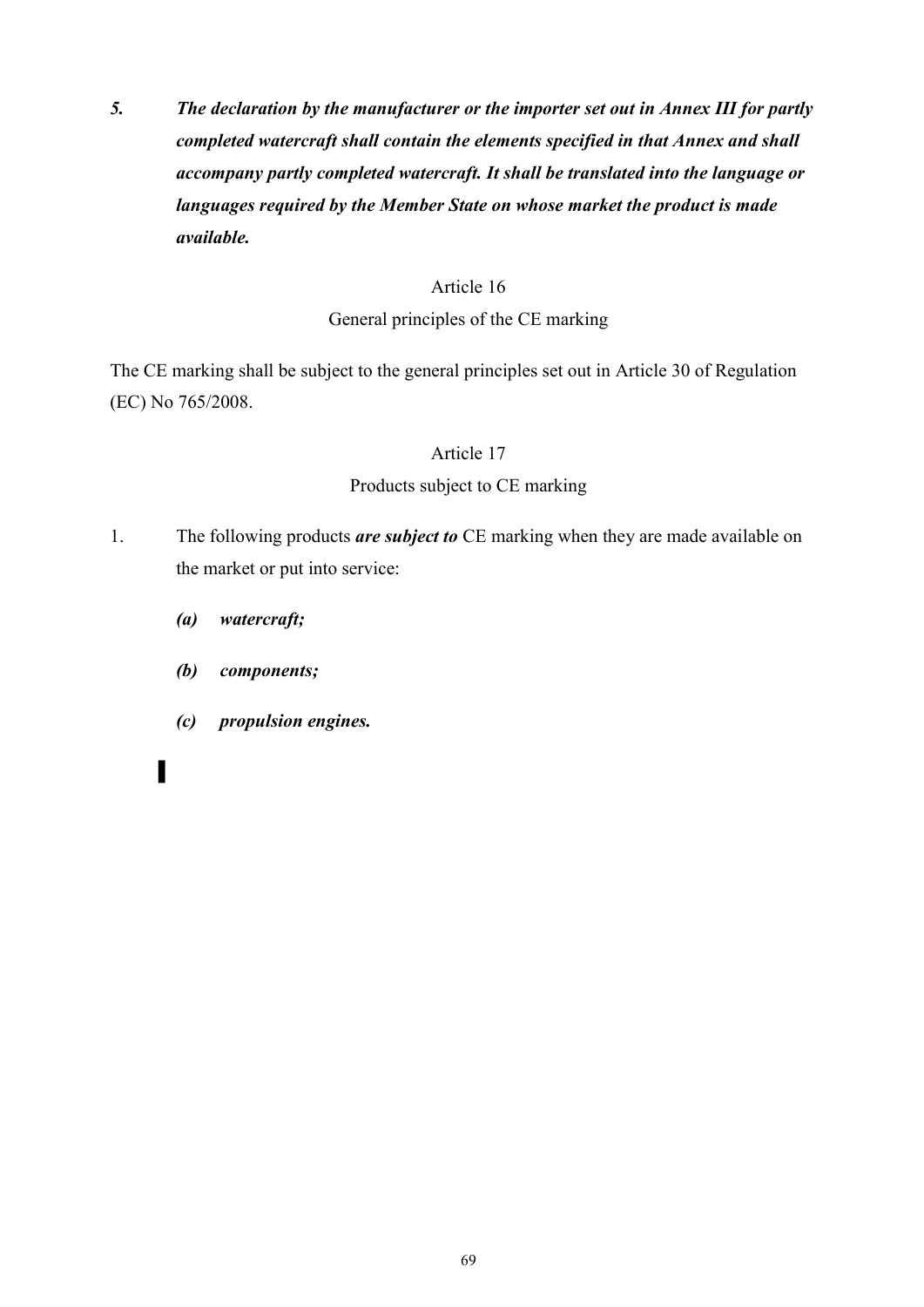2. Member States shall presume that the products referred to in paragraph 1 bearing the CE marking comply with this Directive.

### Article 18

Rules and conditions for affixing the CE marking

- 1. The CE marking shall be affixed visibly, legibly and indelibly to the products referred to in Article 17(1). In case of components, where that is not possible or not warranted on account of the size or nature of that product, it shall be affixed to the packaging and to the accompanying documents. *In the case of watercraft, the CE marking shall be affixed on the watercraft builder's plate mounted separately from the watercraft identification number. In the case of a propulsion engine, the CE marking shall be affixed on the engine.*
- 2. The CE marking shall be affixed before the product is placed on the market or put into service. **The CE** marking, and the identification number referred to in paragraph 3, may be followed by a pictogram or any other mark indicating a special risk or use.
- 3. The CE marking shall be followed by the identification number of the notified body, where that body is involved in the production control phase *or in the postconstruction assessment*.

The identification number of the notified body shall be affixed by the body itself or, under its instructions, by the manufacturer or *his* authorised representative*, or by the person referred to in Article 19(2), (3) or (4)*.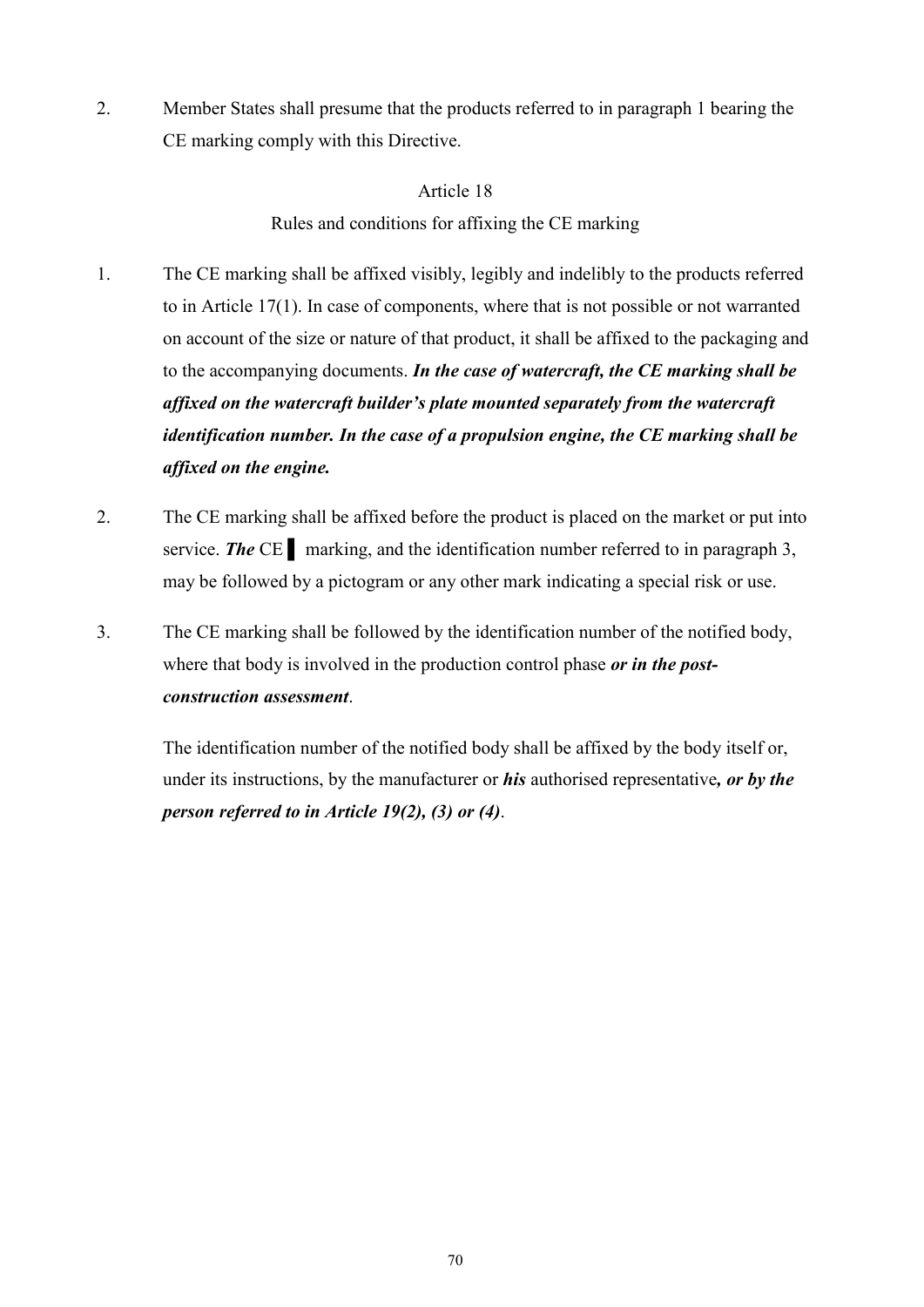# CHAPTER IV CONFORMITY ASSESSMENT

### Article 19

#### Applicable conformity assessment procedures

- 1. The manufacturer shall apply the procedures set out in the modules referred to in Articles 20, 21 and 22 before placing on the market products referred to in Article 2(1).
- 2. The private importer shall apply the procedure referred to in Article 23 before putting into service a product referred to in Article 2(1) if ▌ the manufacturer ▌ has *not*  carried out the conformity assessment for the product concerned.
- 3. Any person placing on the market or putting into service *a propulsion* engine or a watercraft after a major modification or conversion thereof, or any person changing the intended purpose of a watercraft not covered by ▌ this Directive in a way that it falls under its scope, shall apply the procedure referred to in Article 23 before placing the product on the market or putting it into service.
- 4. Any person placing on the market a watercraft built for own use before the end of the five-year period referred to in point (vii) of point (a) of Article 2(2) shall apply the procedure referred to in Article 23 before placing the product on the market.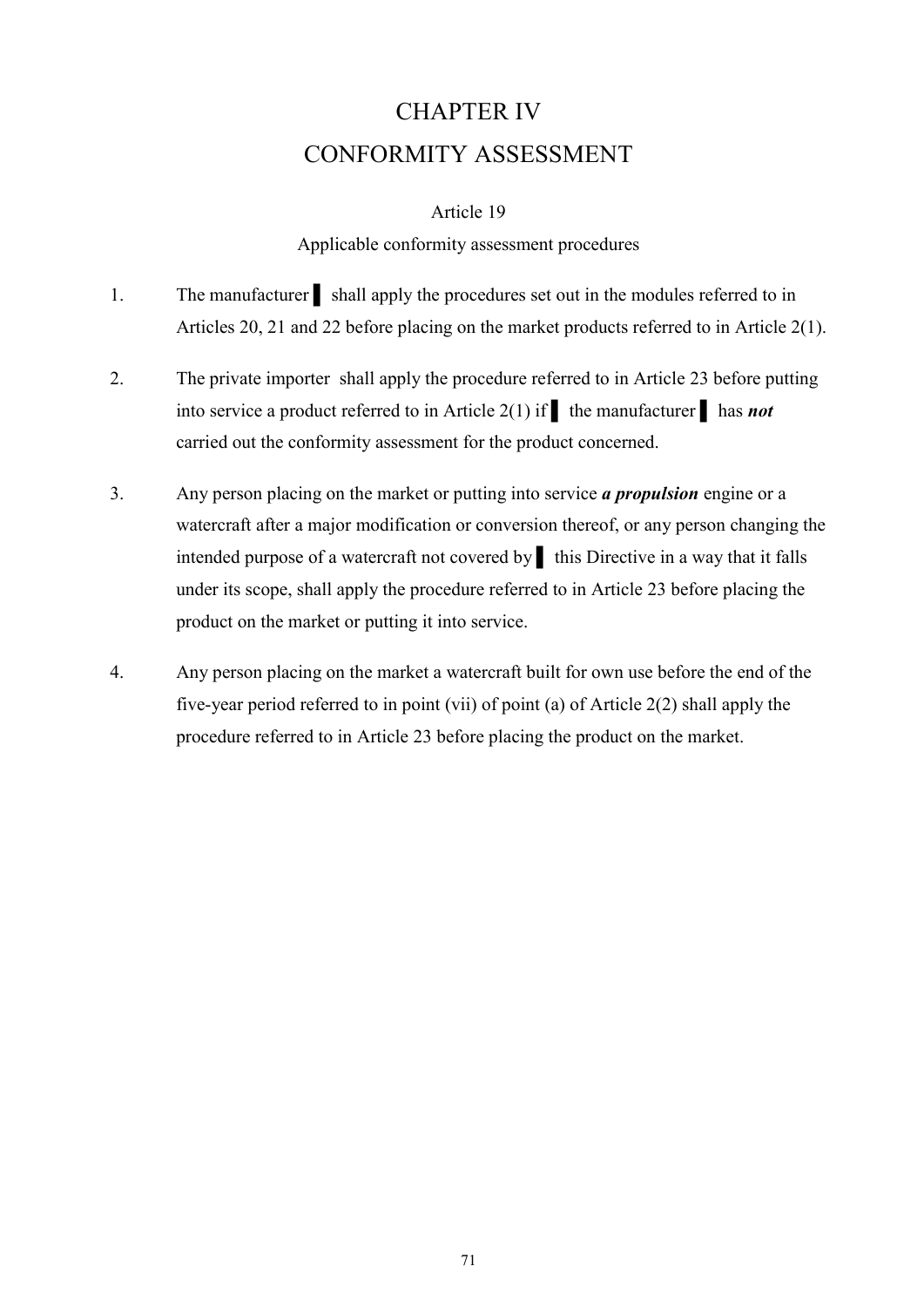### Design and construction

- 1. With regard to design and construction of recreational craft the following procedures set out in Annex II to Decision No 768/2008/EC shall apply:
	- (a) For design categories A and B referred to in point 1 of Part A of Annex I*:*
		- (i) For recreational craft *of hull length* from 2,5 m to *less than* 12 m ▌, any of the following modules:
			- Module A1 (internal production control plus supervised product testing) ;
			- Module B (EU type-examination) together with Module C, D, E or F;
			- Module G (conformity based on unit verification);
			- Module H (conformity based on full quality assurance).
		- (ii) For recreational craft *of hull length* from 12 m to 24 m ▌, any of the following modules:
			- Module B (EU type-examination) together with Module C, D, E or F;
			- Module G (conformity based on unit verification);
			- Module H (conformity based on full quality assurance).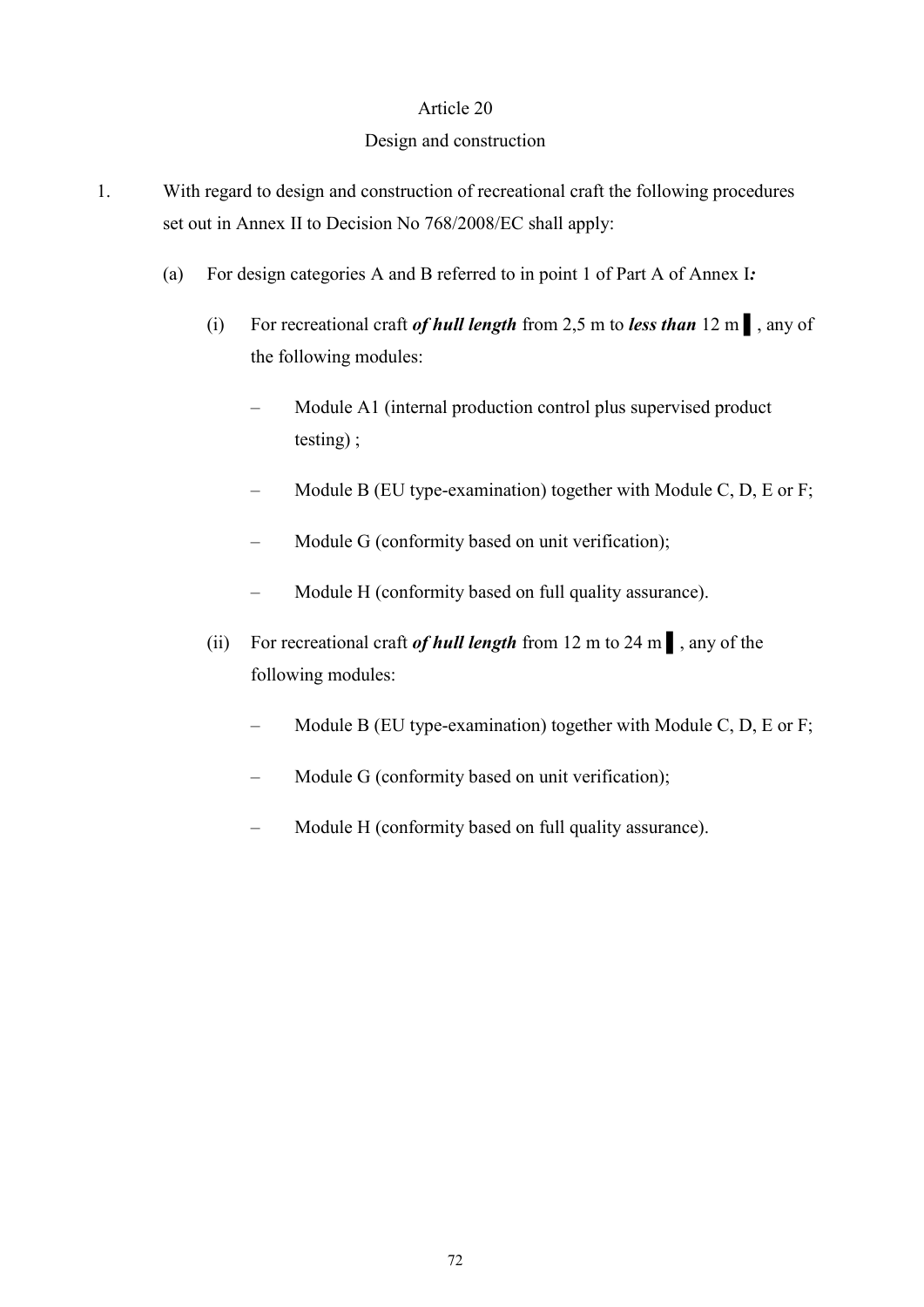- (b) For design category C referred to in point 1 of Part A of Annex I:
	- (i) For recreational craft *of hull length* from 2,5 m to *less than* 12 m ▌, any of the following modules:
		- where the harmonised standards relating to points 3.2 and 3.3 of Part A of Annex I are complied with: Module A (internal production control), Module A1 (internal production control plus supervised product testing), Module B (EU type-examination) together with Module C, D, E or F, Module G (conformity based on unit verification) or Module H (conformity based on full quality assurance);
		- where the harmonised standards relating to points 3.2 and 3.3 of Part A of Annex I are not complied with: Module A1 (internal production control plus supervised product testing), Module B (EU typeexamination) together with Module C, D, E or F, Module G (conformity based on unit verification) or Module H (conformity based on full quality assurance);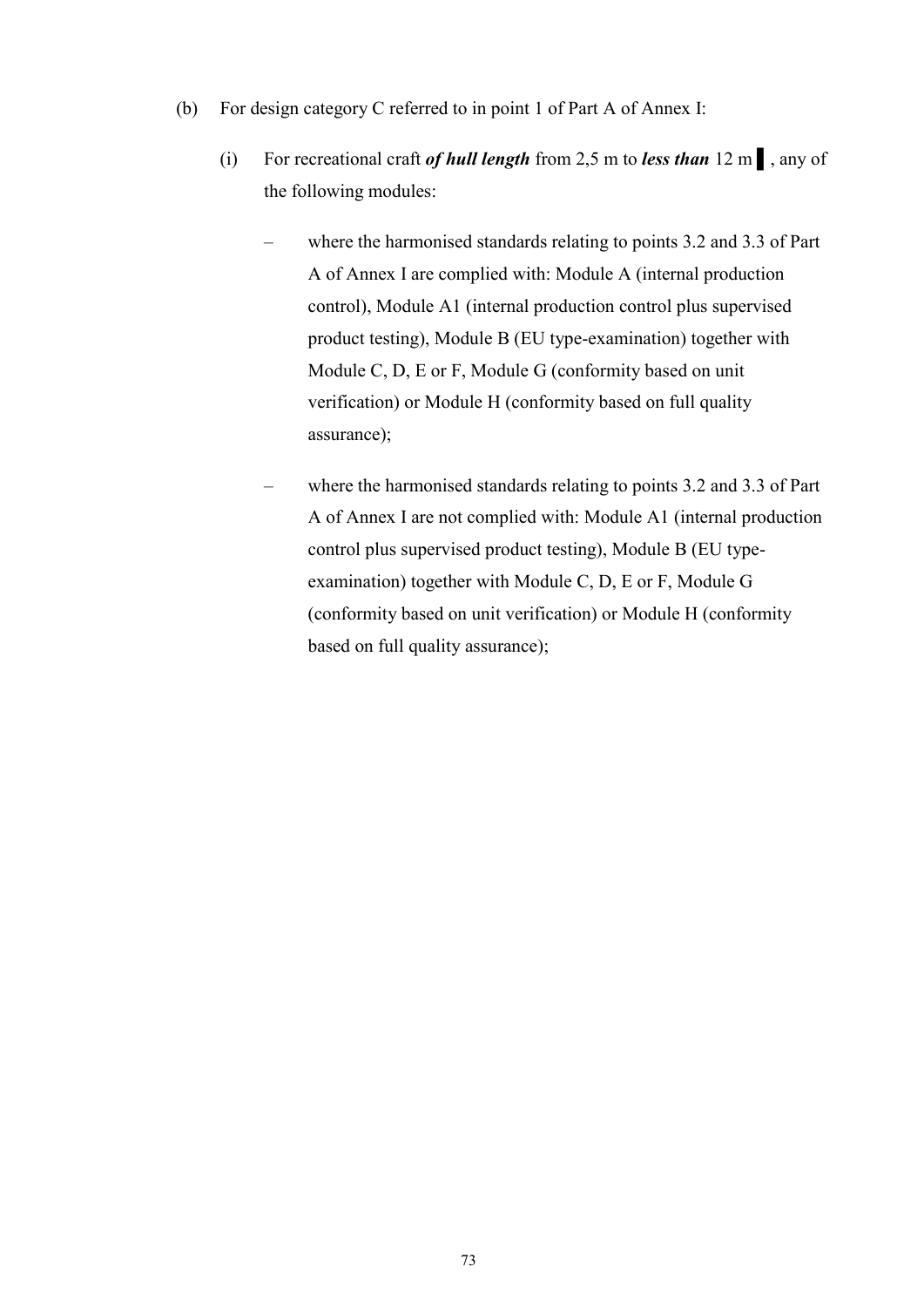- (ii) For recreational craft *of hull length* from 12 m to 24 m ▌, any of the following modules:
	- *Module B (EU type-examination) together with Module C, D, E or F;*
	- *Module G (conformity based on unit verification);*
	- *Module H (conformity based on full quality assurance).*
- (c) For design category D referred to in point 1 of Part A of Annex I:

▌

for recreational craft *of hull length* from 2,5 m to 24 m ▌, any of the following modules:

- Module A (internal production control) *;*
- Module A1 (internal production control plus supervised product testing) *;*
- Module B (EU type-examination) together with Module C, D, E or F*;*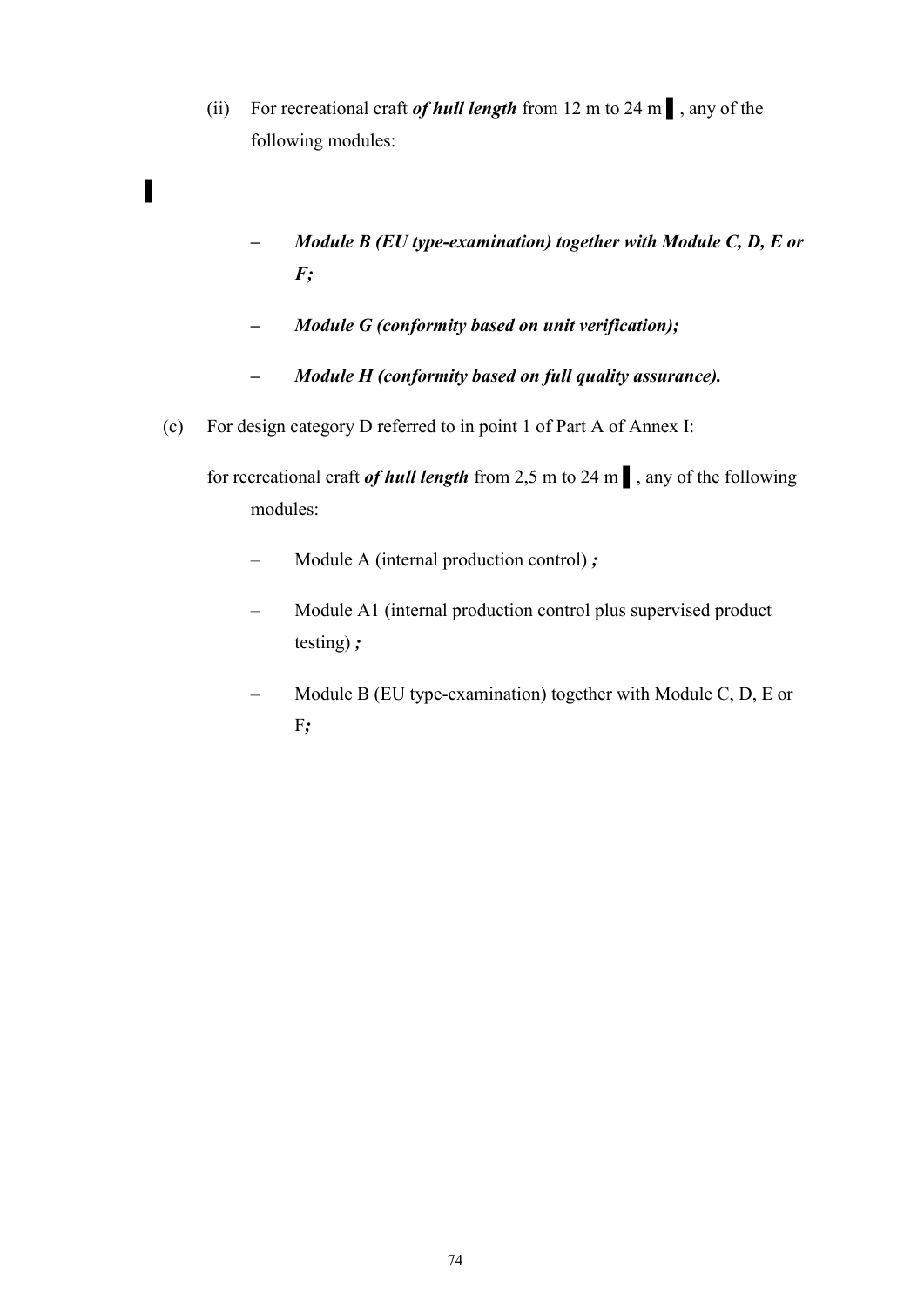- Module G (conformity based on unit verification);
- Module H (conformity based on full quality assurance).
- 2. With regard to design and construction of personal watercraft any of the following procedures set out in Annex II to Decision No 768/2008/EC shall apply:
	- (a) Module A (internal production control)*;*
	- (b) Module A1 (internal production control plus supervised product testing)*;*
	- (c) Module B (EU type-examination) together with Module C, D, E or F*;*
	- (d) Module G (conformity based on unit verification);
	- (e) Module H (conformity based on full quality assurance).
- 3. With regard to design and construction of components any of the following procedures set out in Annex II to Decision No 768/2008/EC shall apply:
	- (a) Module B (EU type-examination) together with Module C, D, E or F*;*
	- (b) Module G (conformity based on unit verification);
	- (c) Module H (conformity based on full quality assurance).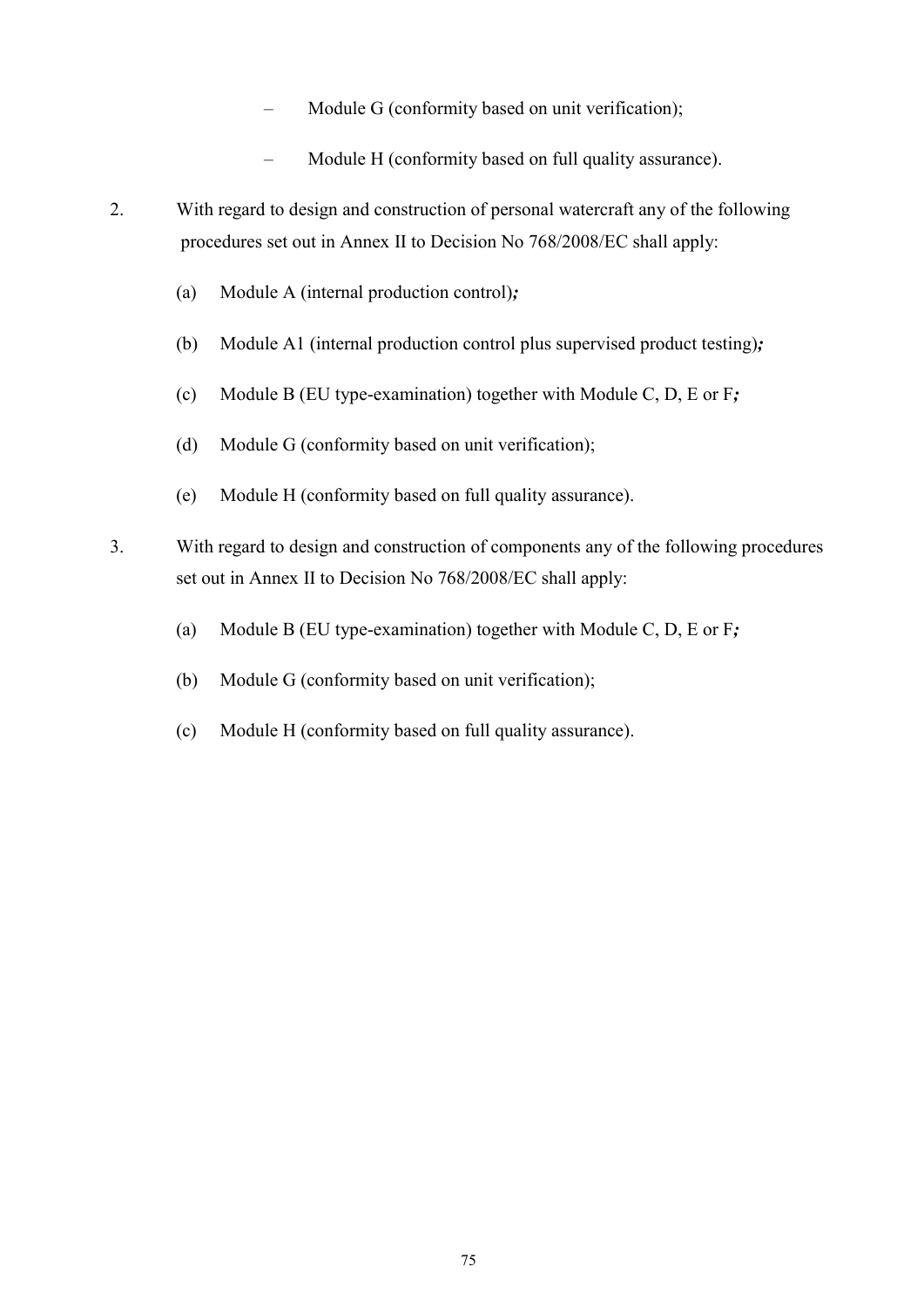#### Exhaust emissions

With regard to exhaust emissions, for products referred to in points (d) and (e) of Article 2(1), the engine manufacturer shall apply the following procedures set out in Annex II to Decision No 768/2008/EC:

- (a) where tests are conducted using the harmonised standard, any of the following modules:
	- (i) Module B (the EU type-examination) together with Module C, D, E or F*;*
	- (ii) Module G (conformity based on unit verification);
	- (iii) Module H (conformity based on full quality assurance);
- (b) where tests are conducted without using the harmonised standard, *any of the following modules:*
	- *(i) Module B (the EU type-examination) together with Module C 1;*
	- *(ii) Module G (conformity based on unit verification).*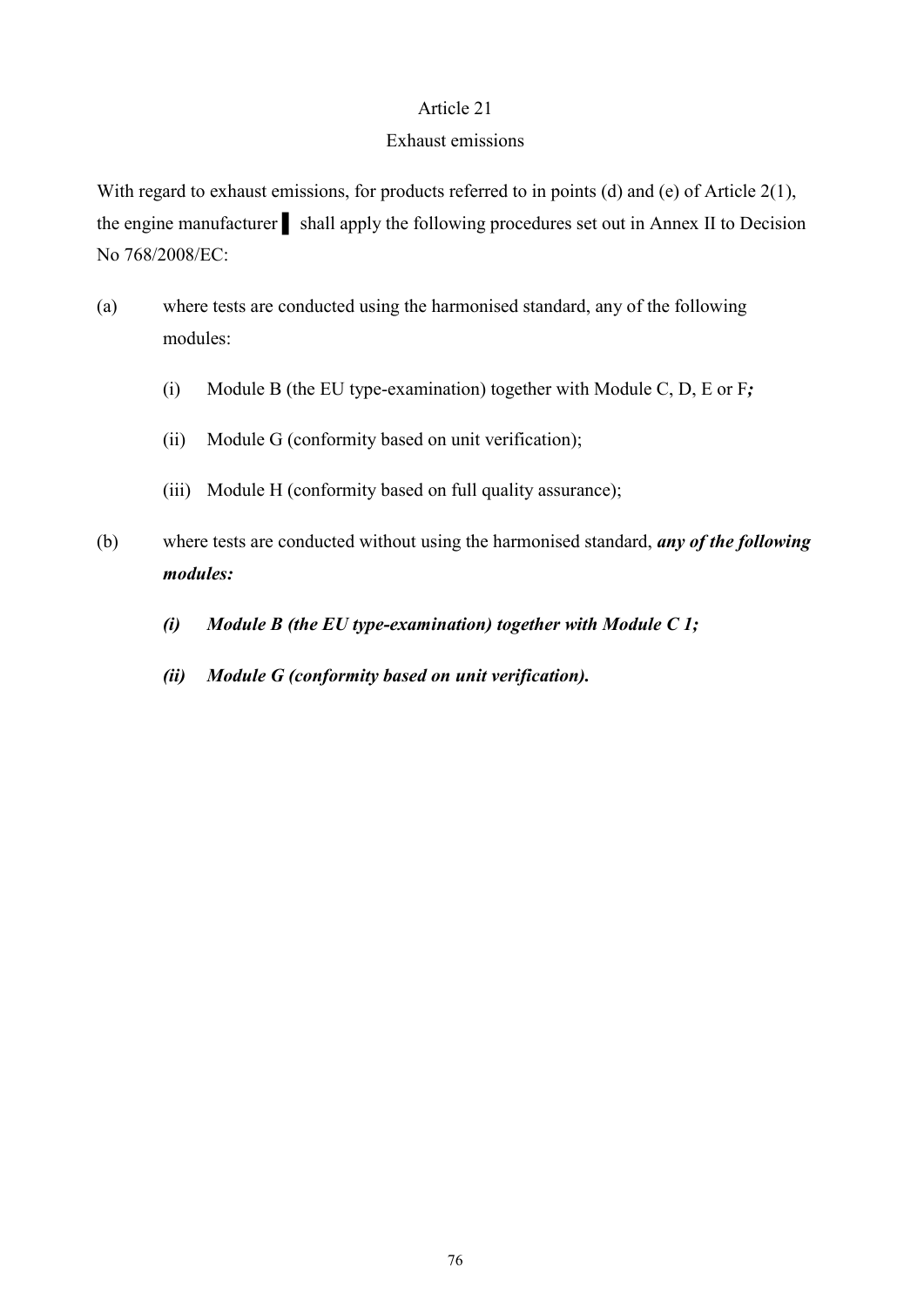#### Noise emissions

- 1. With regard to noise emissions for recreational craft with stern drive *propulsion*  engines without integral exhausts or inboard propulsion engine installations *and for*  recreational craft with stern drive *propulsion engines* without integral exhausts or with inboard propulsion *engine* installations which are subject to major craft conversion and subsequently placed *on* the <u>narket</u> within five years following conversion, the ▌ manufacturer ▌ shall apply the following procedures set out in Annex II to Decision No 768/2008/EC:
	- (a) where tests are conducted using the harmonised standard for noise measurement, any of the following modules:
		- (i) Module A1 (internal production control plus supervised *product* testing)*;*
		- (ii) Module G (conformity based *on* unit verification);
		- (iii) Module H (conformity based on full quality assurance).
	- (b) Where tests are conducted without using the harmonised standard for noise measurement, Module G (conformity based *on* unit verification).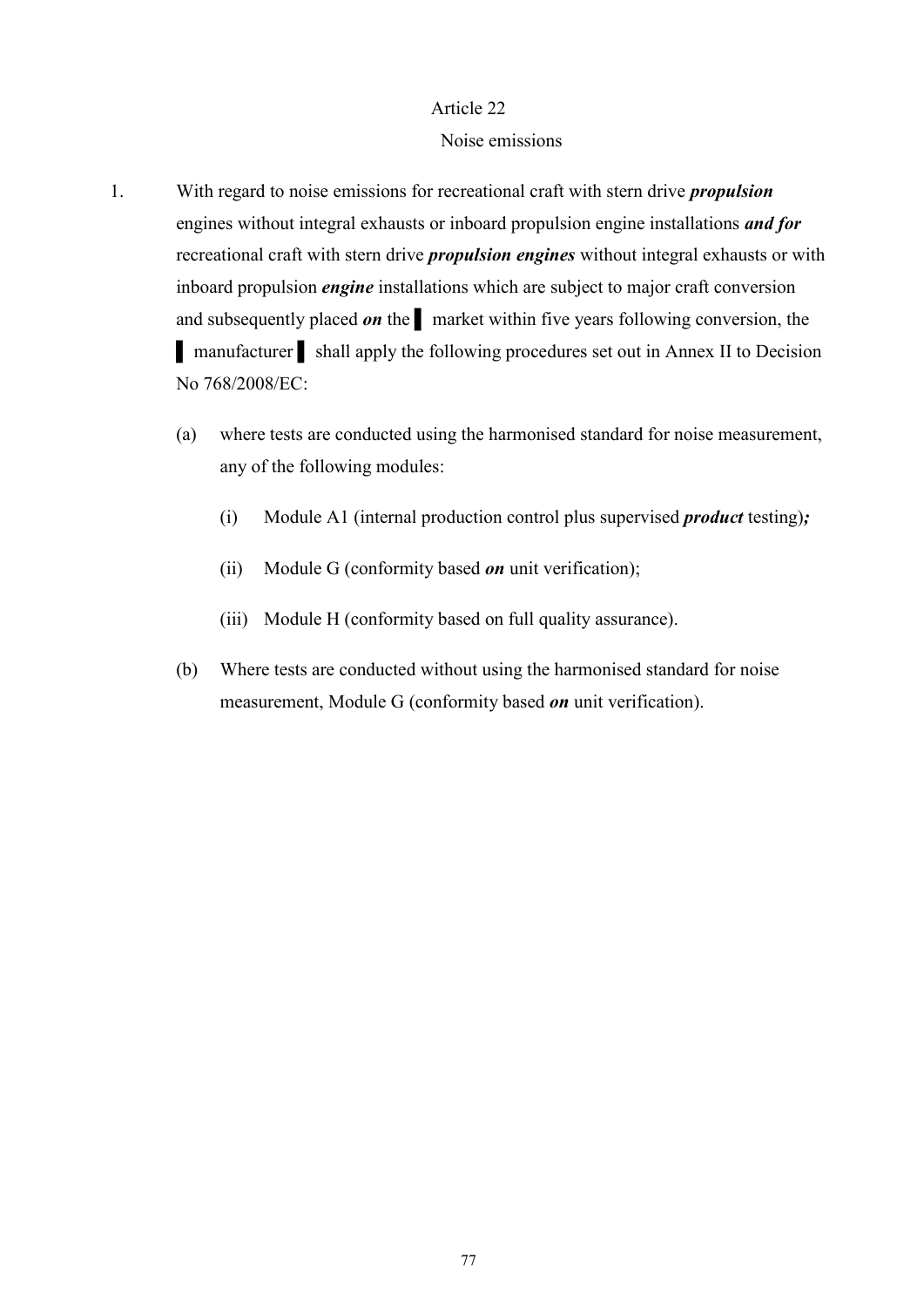- (c) Where the Froude number and power displacement ratio method is used for assessment, any of the following modules:
	- (i) Module A (internal production control)*;*
	- (ii) Module G (conformity based *on* unit verification);
	- (iii) Module H (conformity based on full quality assurance).
- 2. With regard to noise emissions for personal watercraft and outboard *propulsion*  engines and stern drive *propulsion* engines with integral exhausts intended for installation on recreational craft, the personal watercraft or engine manufacturer shall apply the following procedures set out in Annex II to Decision No 768/2008/EC:
	- (a) Where tests are conducted using the harmonised standard for noise measurement*, any of the following modules*:
		- (i) Module A1 (internal production control plus supervised *product* testing);
		- (ii) Module G (conformity based *on* unit verification);
		- (iii) Module H (conformity based on full quality assurance*)*.
	- (b) Where tests are conducted without using the harmonised standard for noise measurement, Module G (conformity based on unit verification).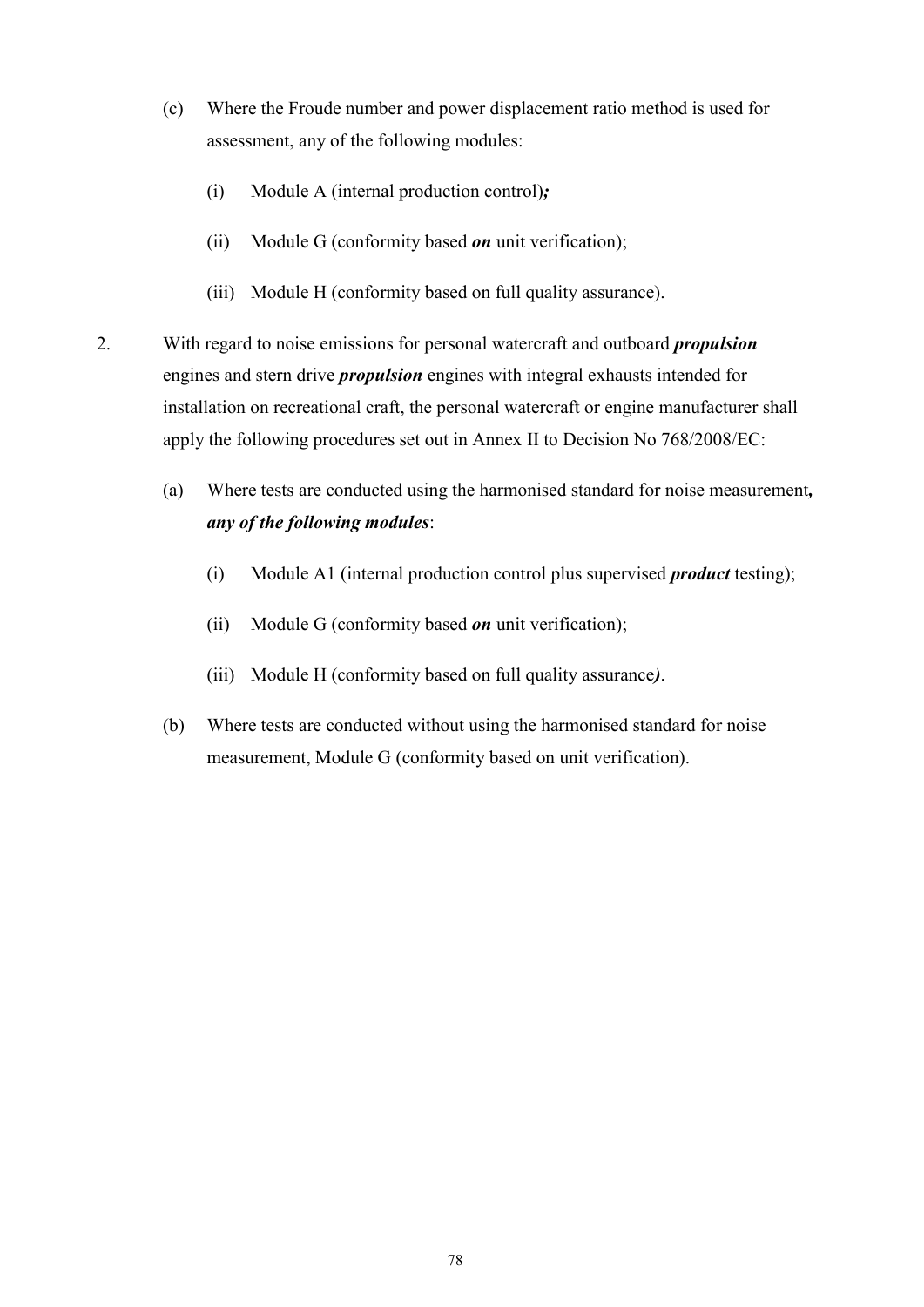#### Post-construction assessment

The post-construction assessment referred to in Article 19(2), (3) and (4) shall be carried out as set out in Annex V.

### Article 24

### Supplementary requirements

1. When Module B of Annex II to Decision No 768/2008/EC is used, the EU type examination shall be carried out in the manner specified in the second indent of point 2 of that module.

A production type referred to in Module B may cover several versions of the product provided that*:* 

*(a)* the differences between the versions do not affect the level of safety and the other requirements concerning the performance of the product*; and*

# *(b) versions of the product are referred to in the corresponding EU-type examination certificate, if necessary through amendments to the original certificate*.

2. When Module A1 of Annex II to Decision No 768/2008/EC is used, the product checks shall be carried out on one or several watercraft representing the production of the manufacturer and the supplementary requirements set out in Annex VI to this Directive shall apply.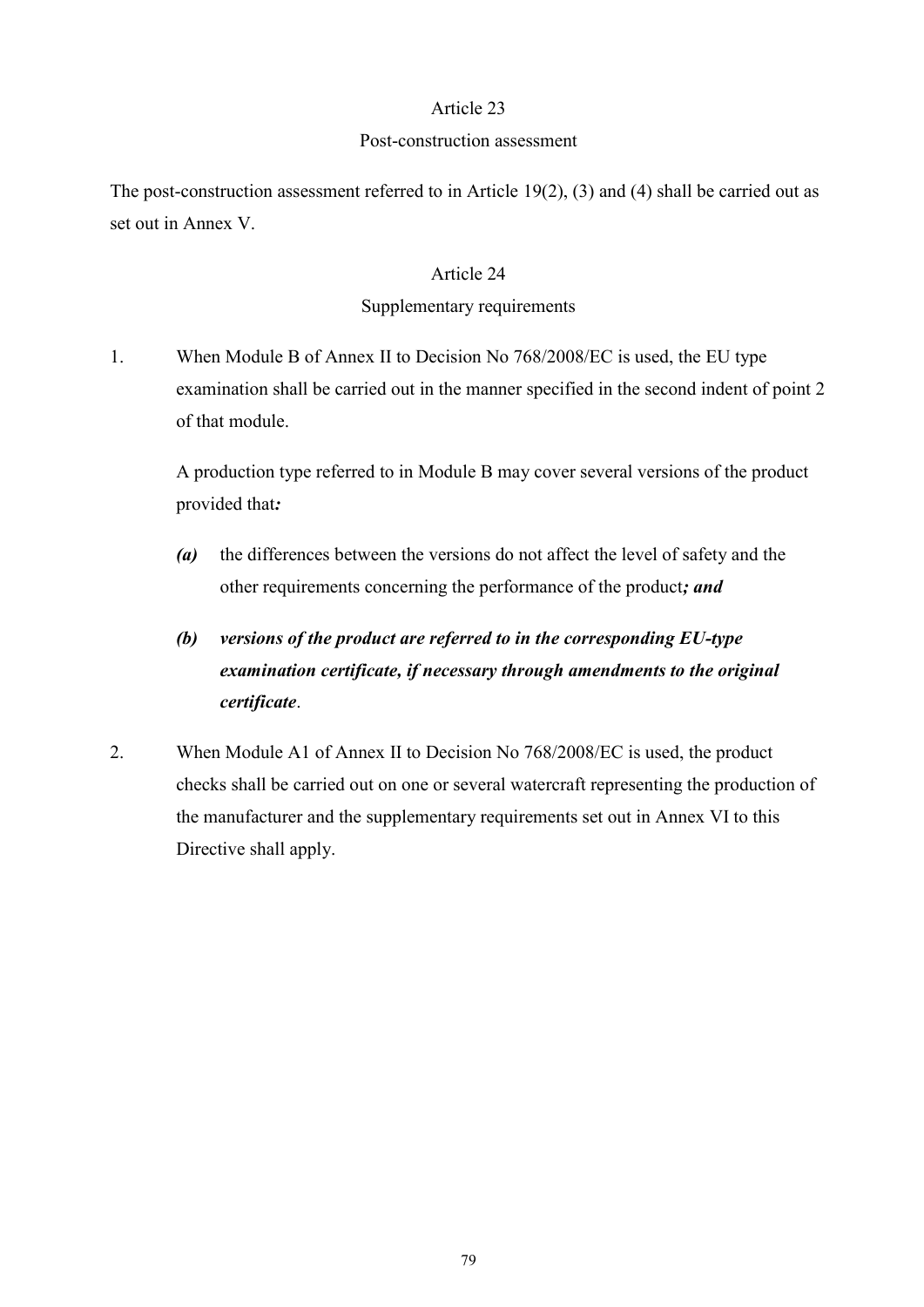- 3. The possibility of using accredited in-house bodies referred to in Modules A1 and C1 of Annex II to Decision No 768/2008/EC shall not be applicable.
- 4. When Module F of Annex II to Decision No 768/2008/EC is used, the procedure described in Annex VII to this Directive shall apply for the assessment of conformity with the exhaust emission requirements.
- 5. When Module C of Annex II to Decision No 768/2008/EC is used, with regard to the assessment of conformity with the exhaust emission requirements of this Directive and if the manufacturer is not working under a relevant quality system as described in Module H of Annex II to Decision No 768/2008/EC, a notified body chosen by the manufacturer shall carry out product checks or have them carried out at random intervals determined by that body, in order to verify the quality of the internal checks on the product. When the quality level appears unsatisfactory or when it seems necessary to verify the validity of the data presented by the manufacturer, the procedure set out in Annex VIII to this Directive shall apply.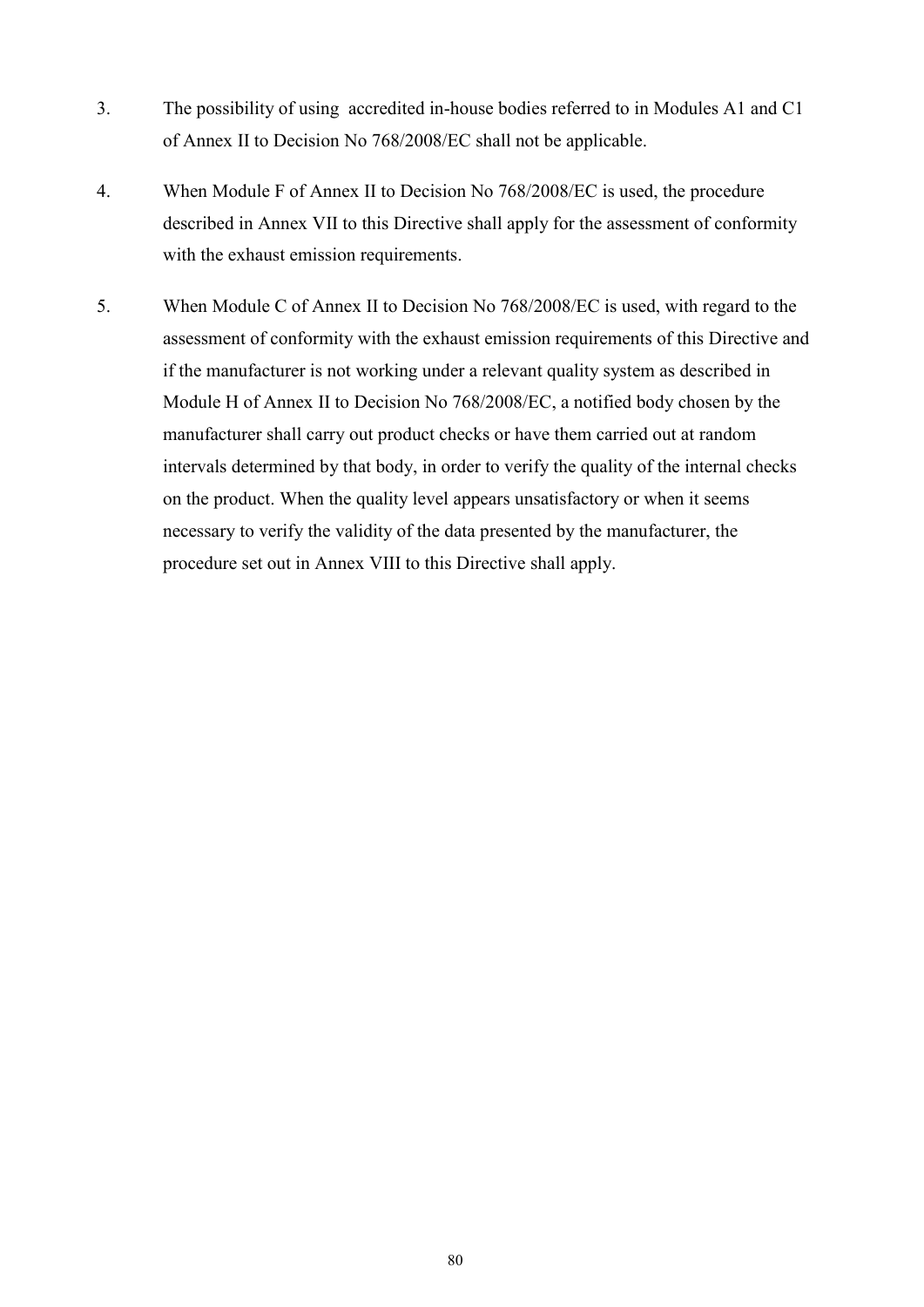#### Technical documentation

- 1. The technical documentation referred to in Article 7(2) shall contain all relevant data *and* details of the means used by the manufacturer to ensure that the product complies with the requirements set out in Article 4(1) and Annex I. It shall, in particular, contain the *relevant* documents listed in Annex IX.
- 2. *The technical documentation shall ensure that the design, construction, operation and assessment of conformity may be clearly understood.*

# CHAPTER V

# NOTIFICATION OF CONFORMITY ASSESSMENT BODIES

# Article 26

# Notification

Member States shall notify the Commission and the other Member States of the bodies authorised to carry out third-party conformity assessment tasks under this Directive.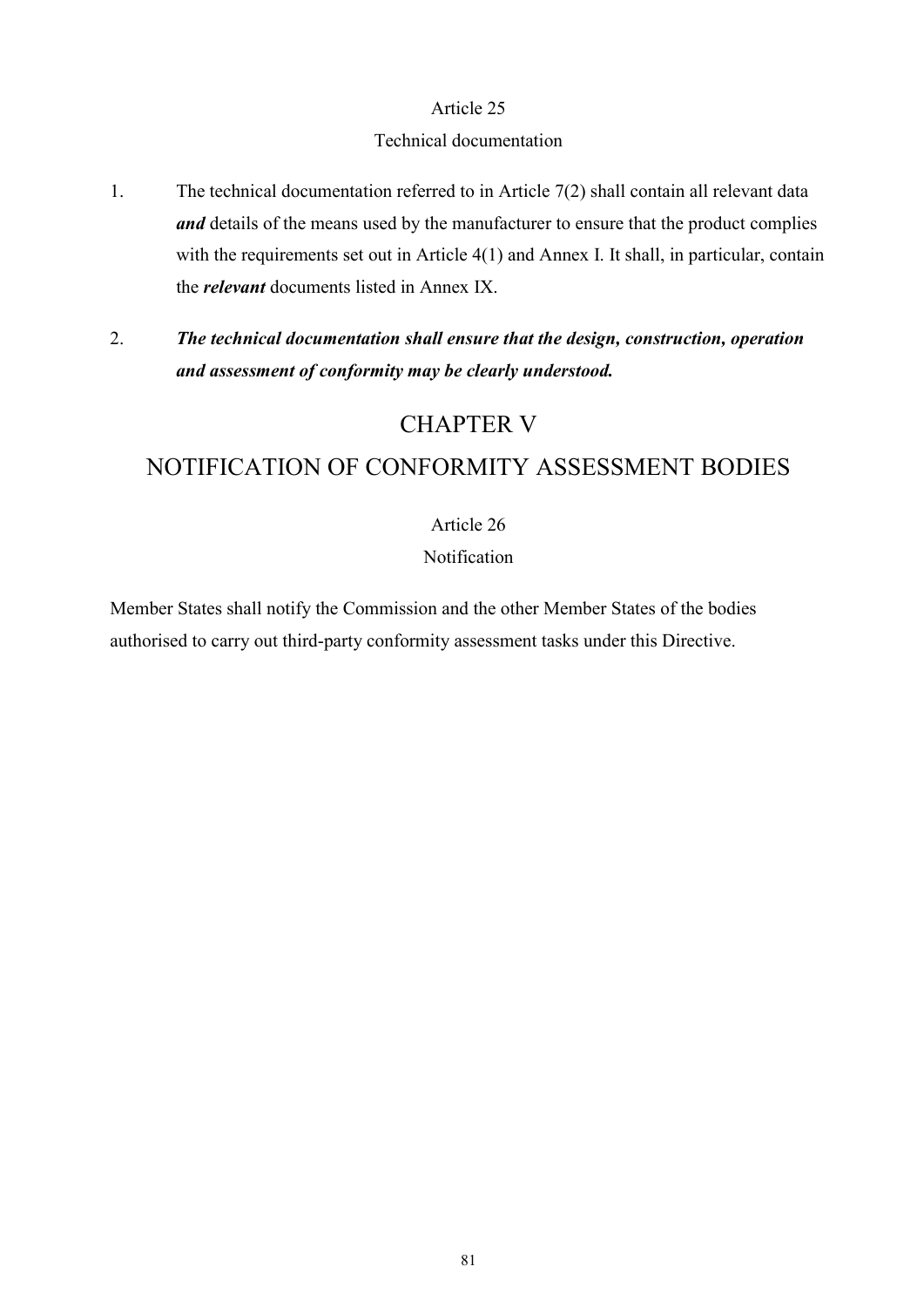#### Notifying authorities

- 1. Member States shall designate a notifying authority that shall be responsible for setting up and carrying out the necessary procedures for the assessment and notification of conformity assessment bodies for the purposes of this Directive, and for the monitoring of notified bodies, including compliance with the provisions of Article 32.
- 2. Member States may decide that the assessment and monitoring referred to in paragraph 1 shall be carried out by a national accreditation body within the meaning of and in accordance with Regulation (EC) No 765/2008.
- 3. Where the notifying authority delegates or otherwise entrusts the assessment, notification or monitoring referred to in paragraph 1 to a body which is not a governmental entity, that body shall be a legal entity and shall comply *mutatis mutandis* with the requirements laid down in Article 28. In addition, that body ▌ shall have arrangements to cover liabilities arising out of its activities.
- 4. The notifying authority shall take full responsibility for the tasks performed by the body referred to in paragraph 3.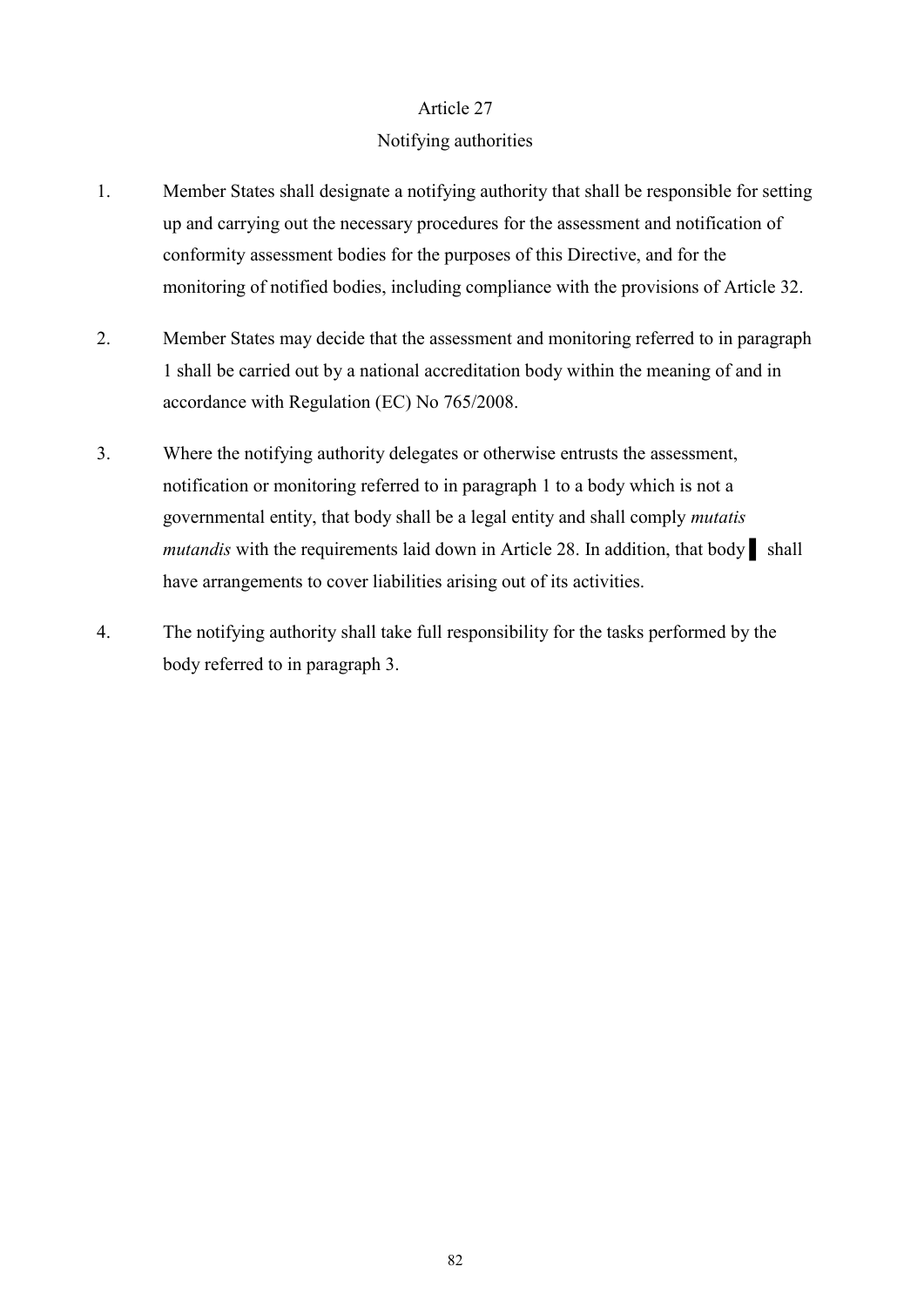# Requirements relating to notifying authorities

- 1. *A notifying authority* shall be established in such a way that no conflict of interest with conformity assessment bodies occurs.
- 2. *A notifying authority* shall be organised and operated so as to safeguard the objectivity and impartiality of *its* activities.
- 3. *A notifying authority* shall be organised in such a way that each decision relating to notification of a conformity assessment body is taken by competent persons different from those who carried out the assessment.
- 4. *A notifying authority* shall not offer or provide any activities that conformity assessment bodies perform or consultancy services on a commercial or competitive basis.
- 5. *A notifying authority* shall safeguard the confidentiality of the information *it obtains*.
- 6. *A notifying authority* shall have a sufficient number of competent personnel at *its*  disposal for the proper performance of *its* tasks.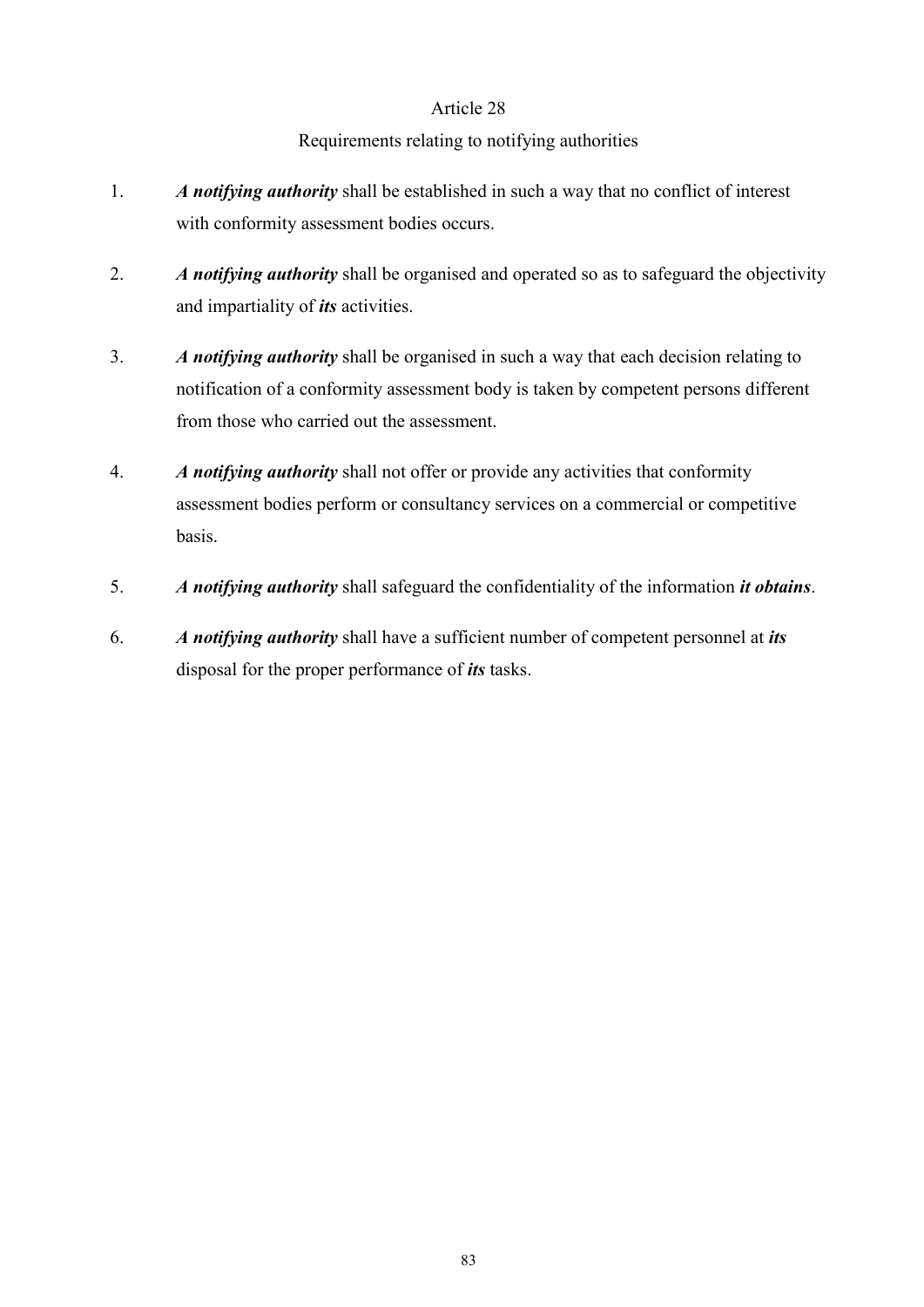### Information obligation on notifying authorities

Member States shall inform the Commission of their procedures for the assessment and notification of conformity assessment bodies and the monitoring of notified bodies, and of any changes thereto.

The Commission shall make that information publicly available.

# Article 30 Requirements relating to notified bodies

- 1. For the purposes of notification under this Directive, a conformity assessment body shall meet the requirements laid down in paragraphs 2 to 11.
- 2. A conformity assessment body shall be established under national law and shall have legal personality.
- 3. A conformity assessment body shall be a third-party body independent of the organisation or the product it assesses.

A body belonging to a business association or professional federation representing undertakings involved in the design, manufacturing, provision, assembly, use or maintenance of products which it assesses, may, on condition that its independence and the absence of any conflict of interest are demonstrated, be considered such a body.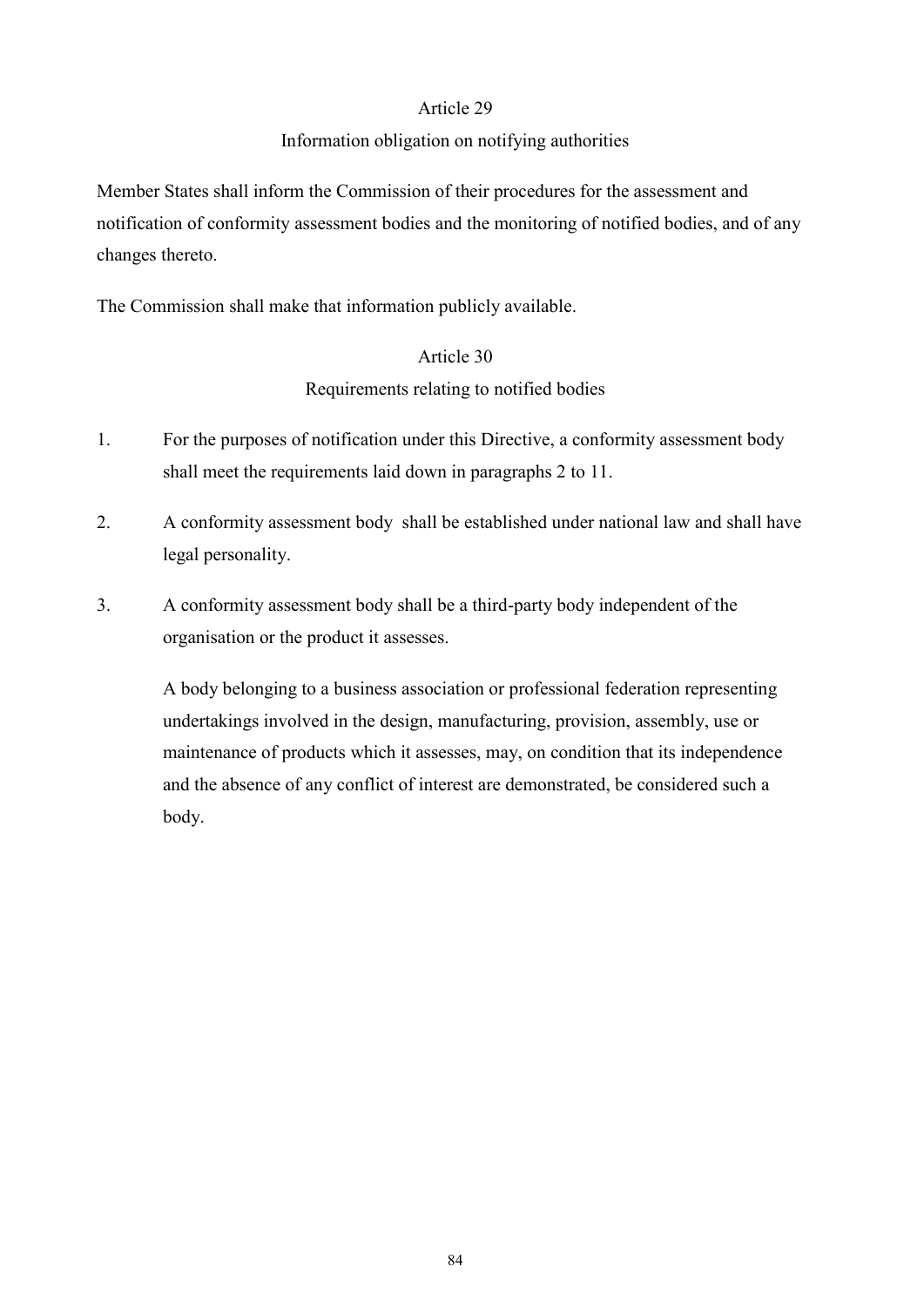4. A conformity assessment body, its top level management and the personnel responsible for carrying out the conformity assessment tasks shall not be the designer, manufacturer, supplier, installer, purchaser, owner, user or maintainer of the products which they assess, nor the representative of any of those parties. This shall not preclude the use of assessed products that are necessary for the operations of the conformity assessment body or the use of such products for personal purposes.

A conformity assessment body, its top level management and the personnel responsible for carrying out the conformity assessment tasks shall not be directly involved in the design or manufacture, the marketing, installation, use or maintenance of those products, or represent the parties engaged in those activities. They shall not engage in any activity that may conflict with their independence of judgement or integrity in relation to conformity assessment activities for which they are notified. This shall in particular apply to consultancy services.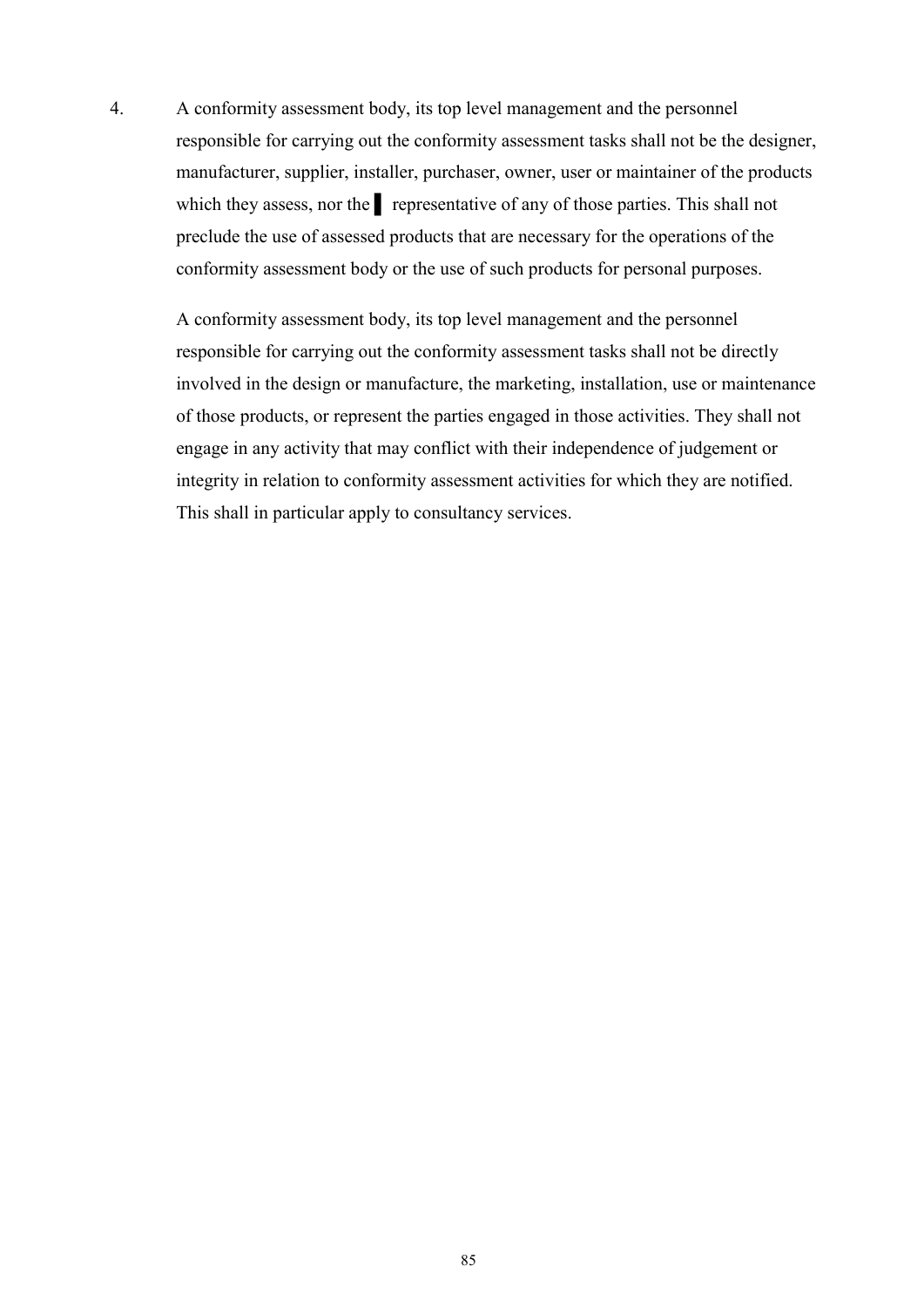Conformity assessment bodies shall ensure that the activities of their subsidiaries or subcontractors do not affect the confidentiality, objectivity or impartiality of their conformity assessment activities.

- 5. Conformity assessment bodies and their personnel shall carry out the conformity assessment activities with the highest degree of professional integrity and the requisite technical competence in the specific field and shall be free from all pressures and inducements, particularly financial, which might influence their judgement or the results of their conformity assessment activities, especially as regards persons or groups of persons with an interest in the results of those activities.
- 6. A conformity assessment body shall be capable of carrying out the conformity assessment tasks assigned to it by the provisions of Articles 19 *to* 24 and in relation to which it has have been notified, whether those tasks are carried out by the conformity assessment body itself or on its behalf and under its responsibility.

At all times and for each conformity assessment procedure and each kind or category of products in relation to which it has been notified, a conformity assessment body shall have at its disposal the necessary: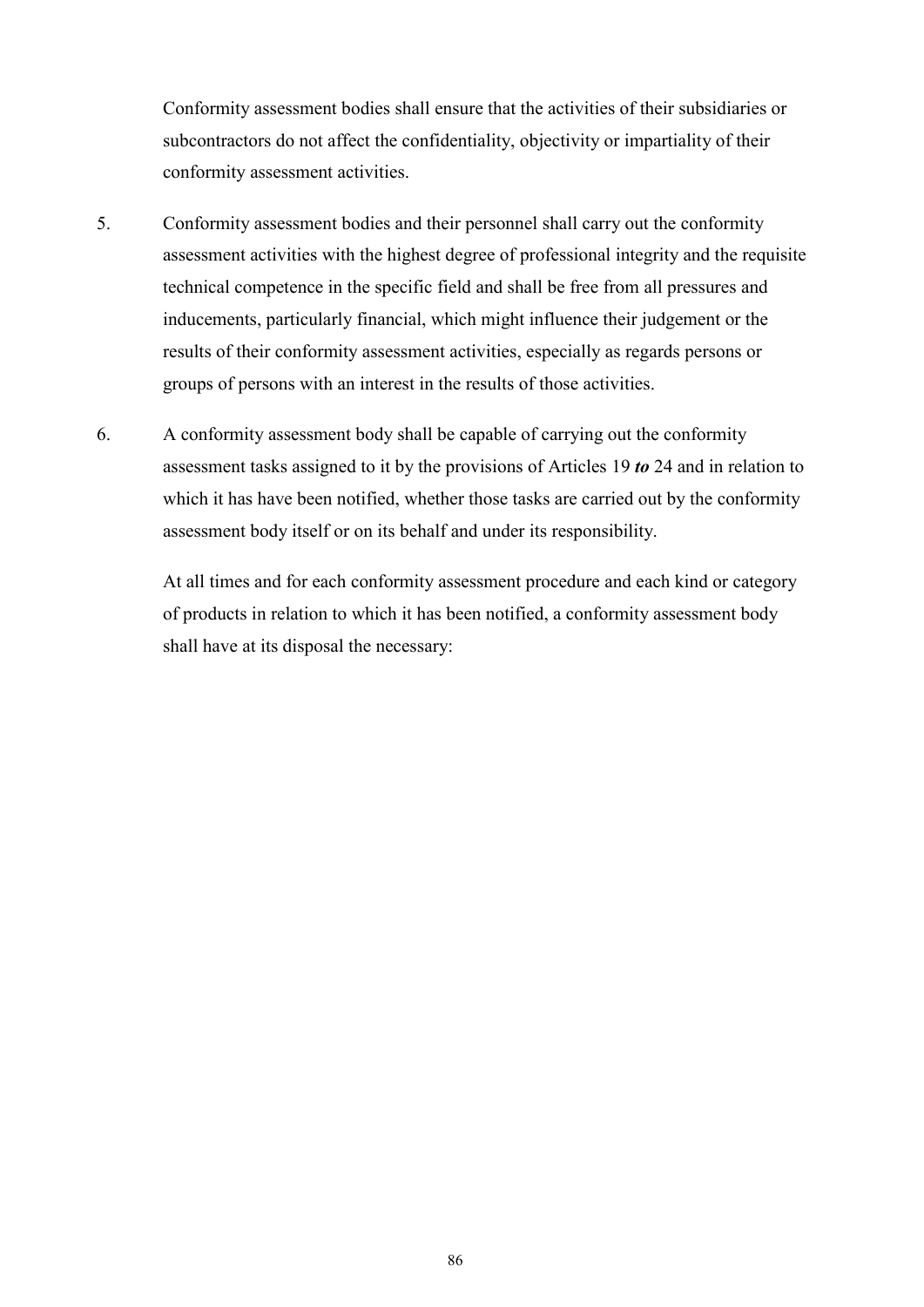- (a) personnel with technical knowledge and sufficient and appropriate experience to perform the conformity assessment tasks;
- (b) descriptions of procedures in accordance with which conformity assessment is carried out ensuring the transparency and ability of reproduction of those procedures.

It shall have appropriate policies and procedures in place that distinguish between tasks it carries out as a notified body and other activities;

(c) procedures for the performance of activities which take due account of the size of an undertaking, the sector in which it operates, its structure, the degree of complexity of the technology of the product in question and the mass or serial nature of the production process.

It shall have the means necessary to perform the technical and administrative tasks connected with the conformity assessment activities in an appropriate manner and shall have access to all necessary equipment or facilities.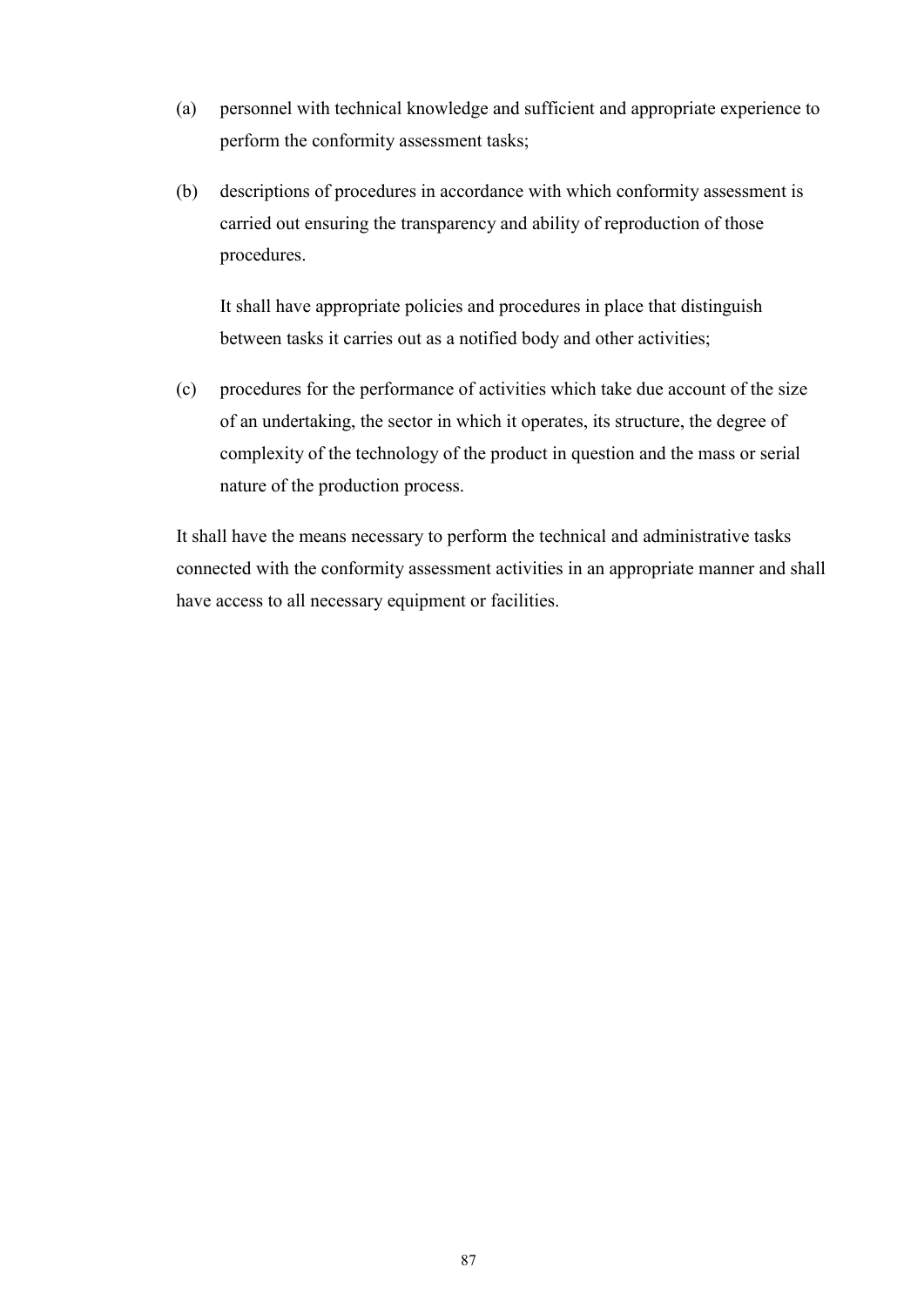- 7. The personnel responsible for carrying out the conformity assessment activities shall have the following:
	- (a) sound technical and vocational training covering all the conformity assessment activities in relation to which the conformity assessment body has been notified;
	- (b) satisfactory knowledge of the requirements of the assessments they carry out and adequate authority to carry out those assessments;
	- (c) appropriate knowledge and understanding of the essential requirements, the applicable harmonised standards, the relevant Union harmonisation legislation and the relevant national legislation;
	- (d) the ability to draw up certificates, records and reports demonstrating that assessments have been carried out.
- 8. The impartiality of the conformity assessment bodies, their top level management and of the assessment personnel shall be *guaranteed*.

The remuneration of the top level management and assessment personnel of a conformity assessment body shall not depend on the number of assessments carried out or on the results of those assessments.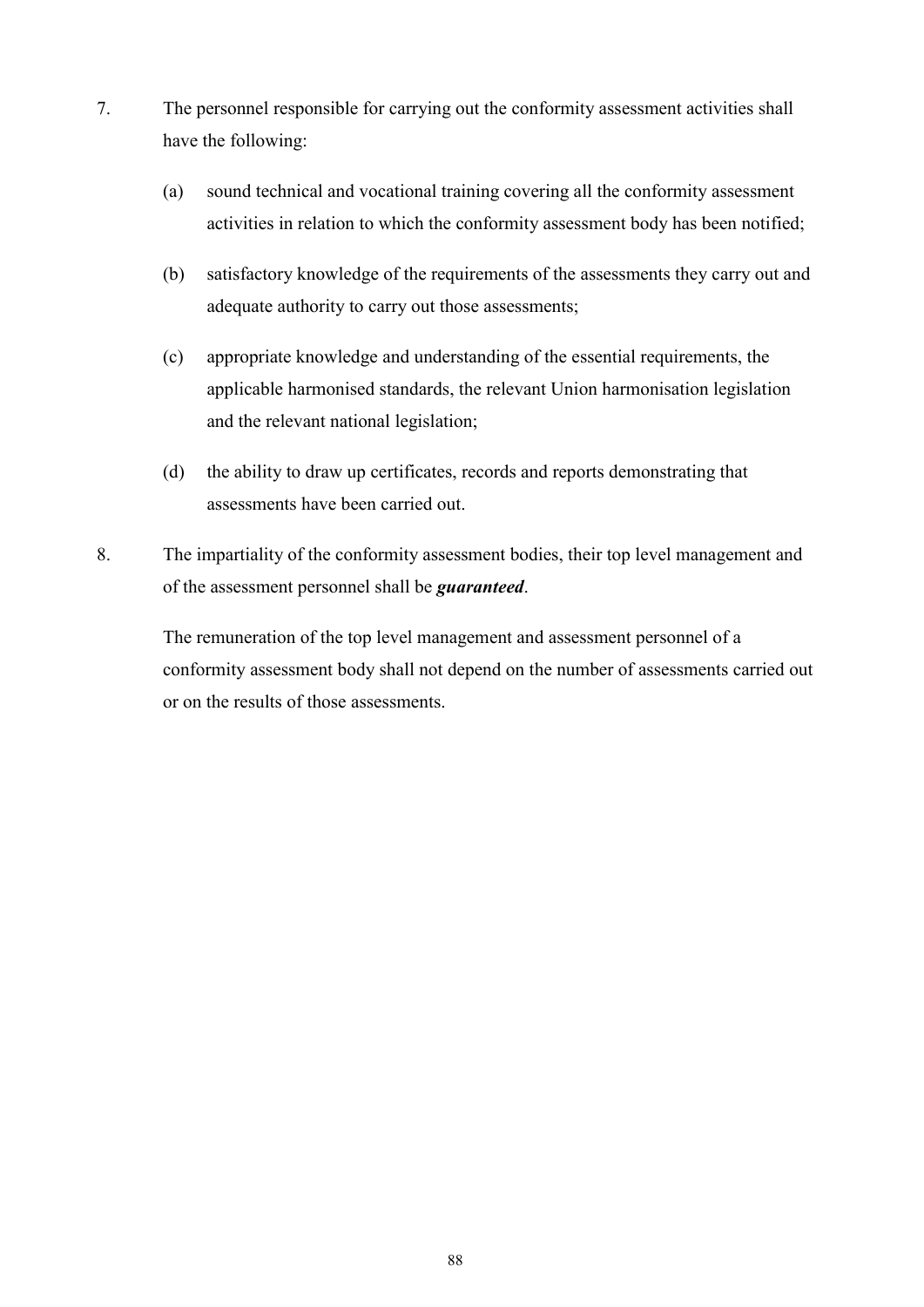- 9. Conformity assessment bodies shall take out liability insurance unless liability is assumed by the Member State in accordance with its national law, or the Member State itself is directly responsible for the conformity assessment.
- 10. The personnel of a conformity assessment body shall observe professional secrecy with regard to all information obtained in carrying out their tasks under Articles 19 *to*  24 or any provision of national law giving effect to *it*, except in relation to the competent authorities of the Member State in which its activities are carried out. Proprietary rights shall be protected.
- 11. Conformity assessment bodies shall participate in, or ensure that their assessment personnel are informed of, the relevant standardisation activities and the activities of the notified body coordination group established under Article 42, and shall apply as general guidance the administrative decisions and documents produced as a result of the work of that group.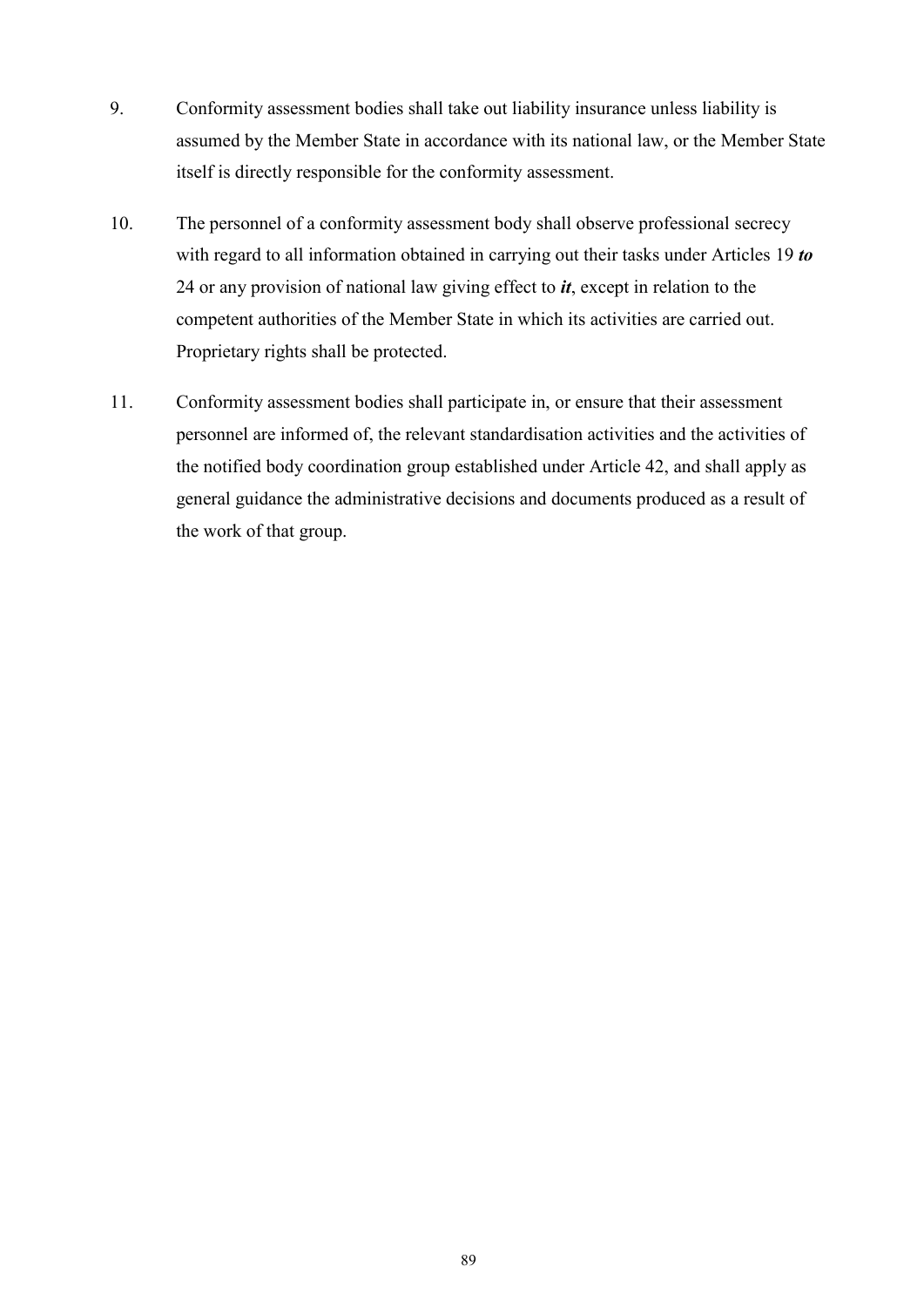#### Presumption of conformity

Where a conformity assessment body demonstrates its conformity with the criteria laid down in the relevant harmonised standards or parts thereof the references of which have been published in the *Official Journal of the European Union* it shall be presumed to comply with the requirements set out in Article 30 in so far as the applicable harmonised standards cover those requirements.

# ▌

# Article 32

Subsidiaries of and subcontracting by notified bodies

- 1. Where a notified body subcontracts specific tasks connected with conformity assessment or has recourse to a subsidiary, it shall ensure that the subcontractor or the subsidiary meets the requirements set out in Article 30 and shall inform the notifying authority accordingly.
- 2. Notified bodies shall take full responsibility for the tasks performed by subcontractors or subsidiaries wherever these are established.
- 3. Activities may be subcontracted or carried out by a subsidiary only with the agreement of the client.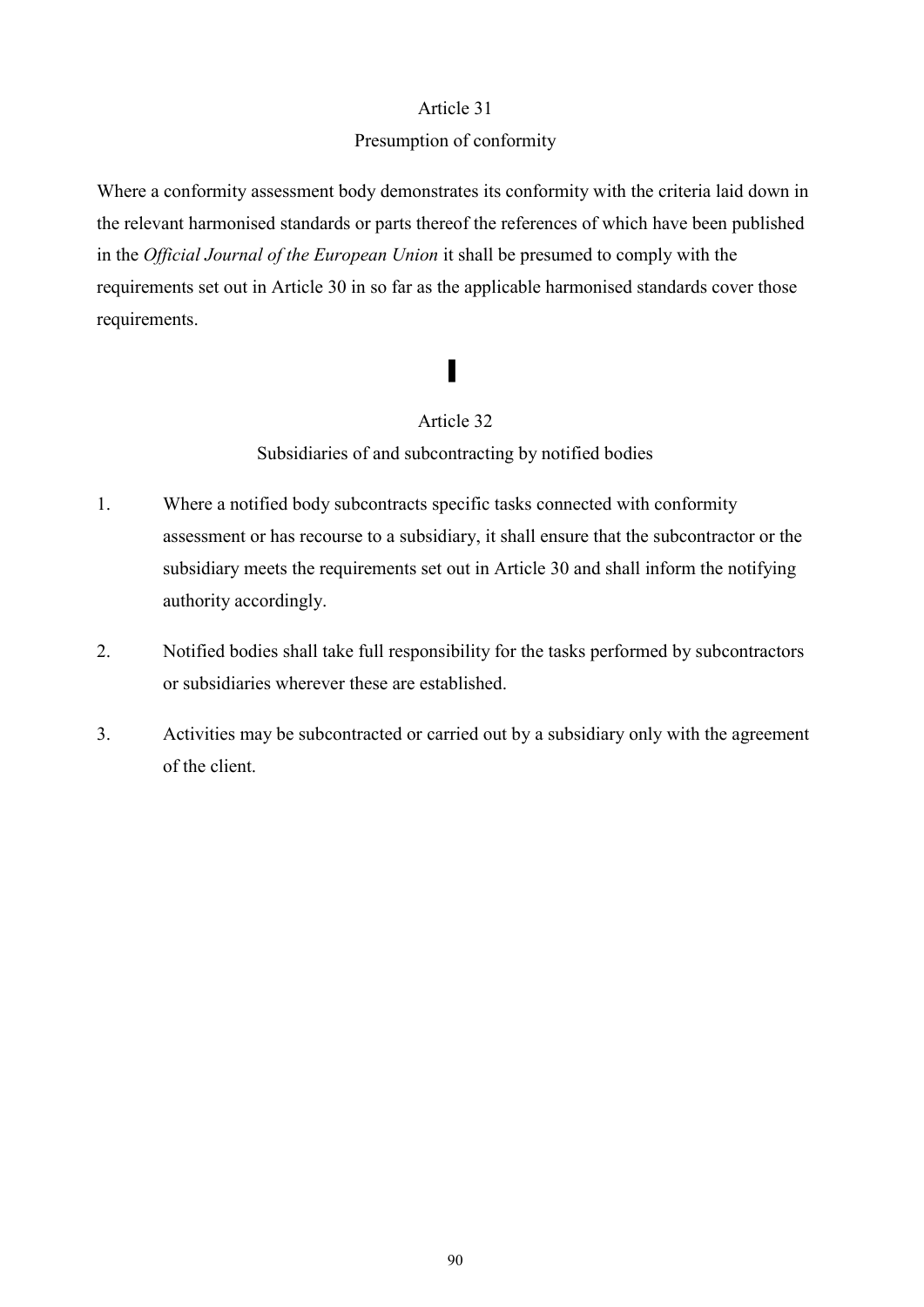4. Notified bodies shall keep at the disposal of the notifying authority the relevant documents concerning the assessment of the qualifications of the subcontractor or the subsidiary and the work carried out by them under Articles 19 *to* 24.

### Article 33

# Application for notification

- 1. A conformity assessment body shall submit an application for notification to the notifying authority of the Member State in which it is established.
- 2. *The* application referred to in paragraph 1 shall be accompanied by a description of the conformity assessment activities, the conformity assessment module or modules and the product or products for which that body claims to be competent, as well as by an accreditation certificate, where one exists, issued by a national accreditation body attesting that the conformity assessment body fulfils the requirements laid down in Article 30.
- 3. Where the conformity assessment body concerned cannot provide an accreditation certificate, it shall provide the notifying authority with all the documentary evidence necessary for the verification, recognition and regular monitoring of its compliance with the requirements laid down in Article 30.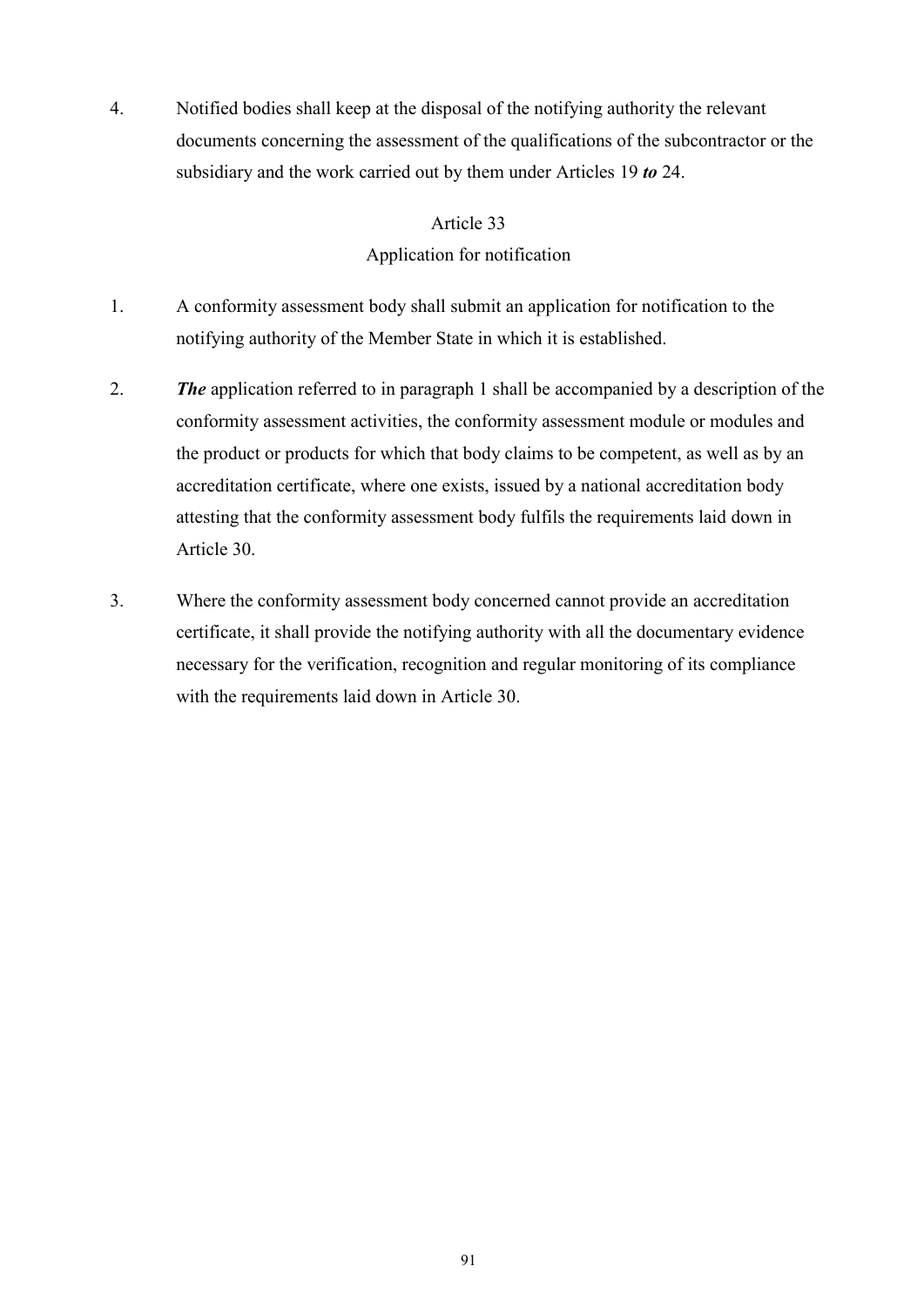#### Notification procedure

- 1. Notifying authorities may notify only conformity assessment bodies which have satisfied the requirements laid down in Article 30.
- 2. Notifying authorities shall notify the Commission and the other Member States using the electronic notification tool developed and managed by the Commission.
- 3. The notification shall include full details of the conformity assessment activities, the conformity assessment module or modules, product or products concerned and the relevant attestation of competence.
- 4. Where a notification is not based on an accreditation certificate as referred to in Article 33(2), the notifying authority shall provide the Commission and the other Member States with documentary evidence which attests to the conformity assessment body's competence and the arrangements in place to ensure that that body will be monitored regularly and will continue to satisfy the requirements laid down in Article 30.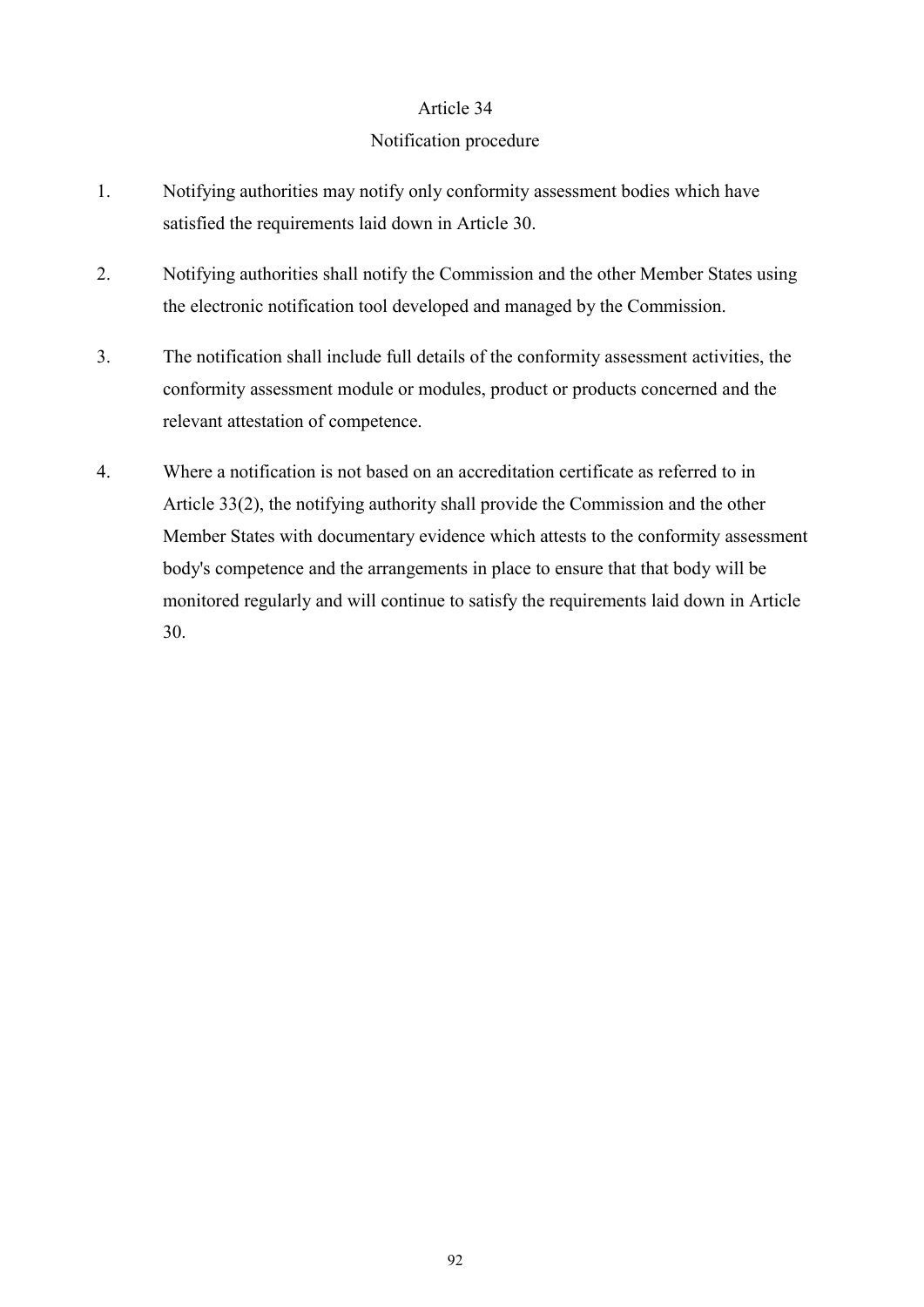5. The body concerned may perform the activities of a notified body only where no objections are raised by the Commission or the other Member States within two weeks of a notification where an accreditation certificate is used or within two months of a notification where accreditation is not used.

Only such a body shall be considered a notified body for the purposes of this Directive.

6. The Commission and the other Member States shall be notified of any subsequent relevant changes to the notification.

## Article 35

Identification numbers and lists of notified bodies

1. The Commission shall assign an identification number to each notified body.

It shall assign a single such number even where the body is notified under several Union acts.

*Member States shall in addition assign an identification code to a notified body that has been authorised by a notifying authority to undertake the post-construction conformity assessments.*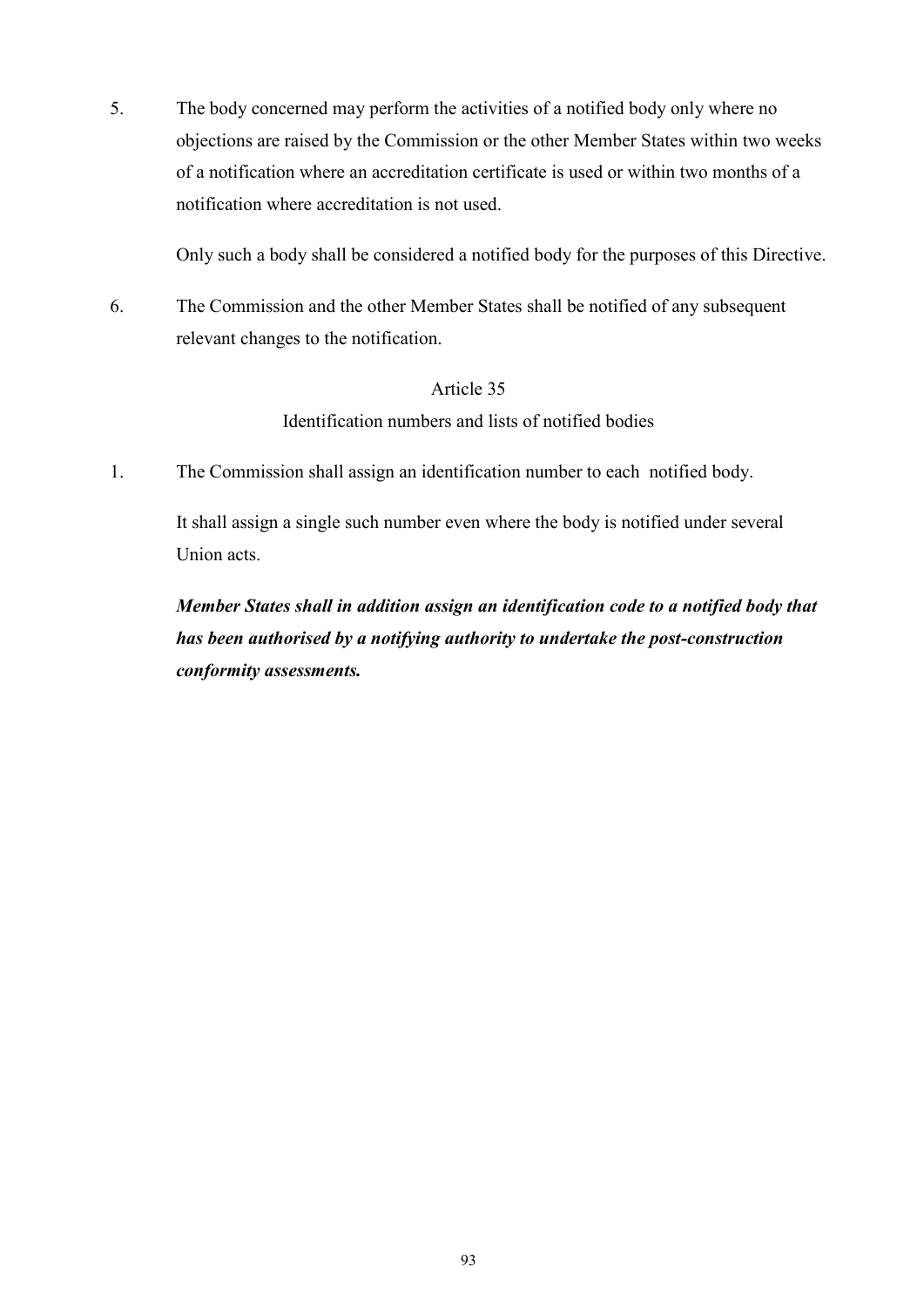2. The Commission shall make publicly available the list of the bodies notified under this Directive, including the identification numbers *and, if applicable, codes* that have been allocated to them and the activities for which they have been notified.

The Commission shall ensure that that list is kept up to date.

# Article 36 Changes to notifications

1. Where a notifying authority has ascertained or has been informed that a notified body no longer meets the requirements laid down in Article 30, or that it is failing to fulfil its obligations, the notifying authority shall restrict, suspend or withdraw notification as appropriate, depending on the seriousness of the failure to meet those requirements or fulfil those obligations. It shall immediately inform the Commission and the other Member States accordingly.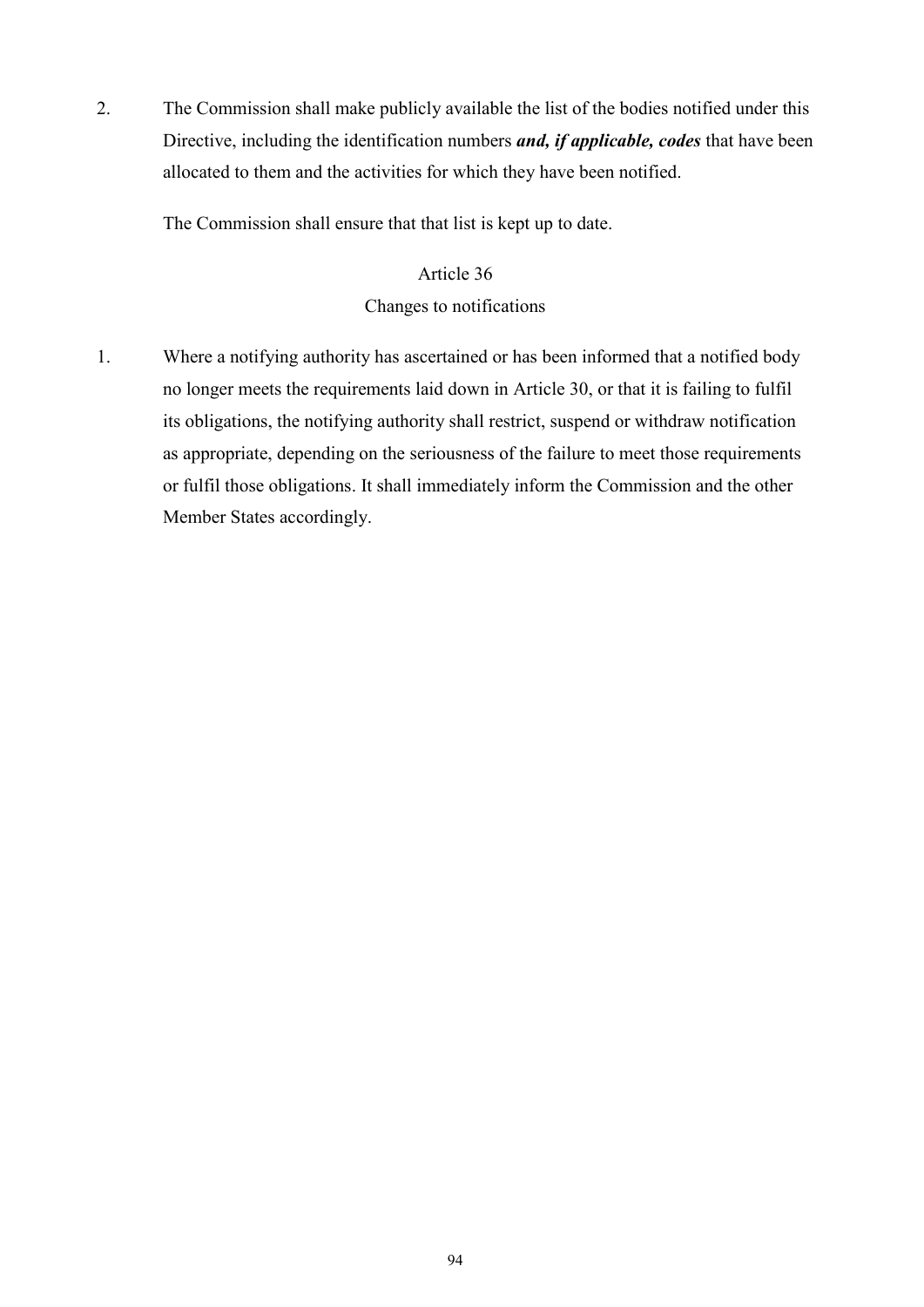2. In the event of restriction, suspension or withdrawal of notification, or where the notified body has ceased its activity, the notifying Member State shall take appropriate steps to ensure that the files of that body are either processed by another notified body or kept available for the responsible notifying and market surveillance authorities at their request.

# Article 37

Challenge of the competence of notified bodies

- 1. The Commission shall investigate all cases where it doubts, or doubt is brought to its attention regarding, the competence of a notified body or the continued fulfillment by a notified body of the requirements and responsibilities to which it is subject.
- 2. The notifying Member State shall provide the Commission, on request, with all information relating to the basis for the notification or the maintenance of the competence of the body concerned.
- 3. The Commission shall ensure that all sensitive information obtained in the course of its investigations is treated confidentially.
- 4. Where the Commission ascertains that a notified body does not meet or no longer meets the requirements for its notification, it shall *adopt an implementing act requesting* the notifying Member State Ⅰ to take the necessary corrective measures, including *withdrawal of* notification if necessary.

*That implementing act shall be adopted in accordance with the advisory procedure referred to in Article 50(2).*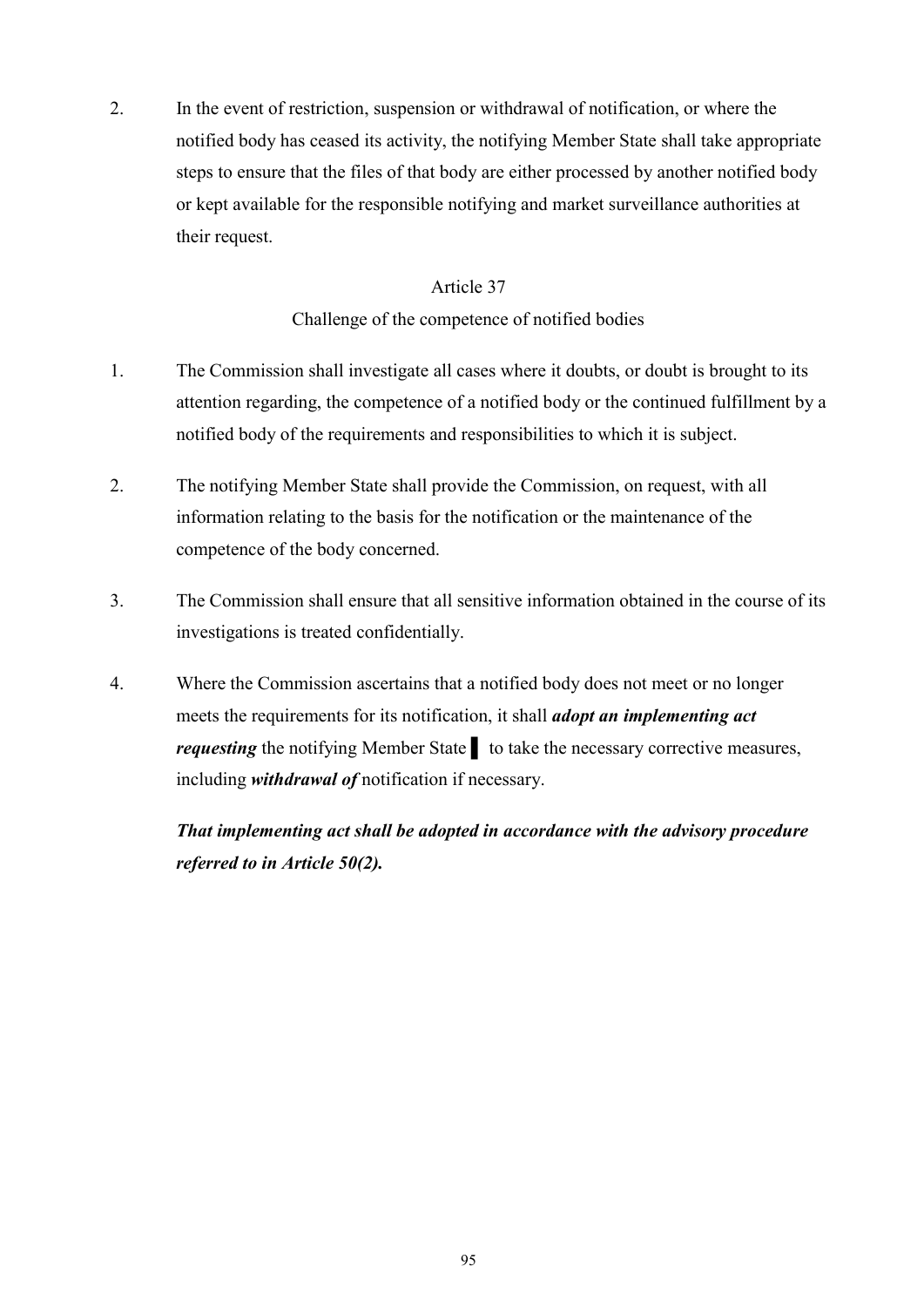#### Operational obligations of notified bodies

- 1. Notified bodies shall carry out conformity assessments in accordance with the conformity assessment procedures provided for in Articles 19 *to* 24.
- 2. Conformity assessments shall be carried out in a proportionate manner, avoiding unnecessary burdens for economic operators *and private importers*. Conformity assessment bodies shall perform their activities taking due account of the size of an undertaking, the sector in which it operates, its structure, the degree of complexity of the product technology in question and the mass or serial nature of the production process.

In so doing they shall nevertheless respect the degree of rigour and the level of protection required for the compliance of the product with this Directive.

- 3. Where a notified body finds that requirements laid down in Article 4(1) and Annex I or in corresponding harmonised standards have not been met by a manufacturer *or a private importer*, it shall require that manufacturer *or private importer* to take appropriate corrective measures and shall not issue a conformity certificate.
- 4. Where, in the course of the monitoring of conformity following the issue of a certificate, a notified body finds that a product is no longer in compliance, it shall require the manufacturer to take appropriate corrective measures and shall suspend or withdraw the certificate if necessary.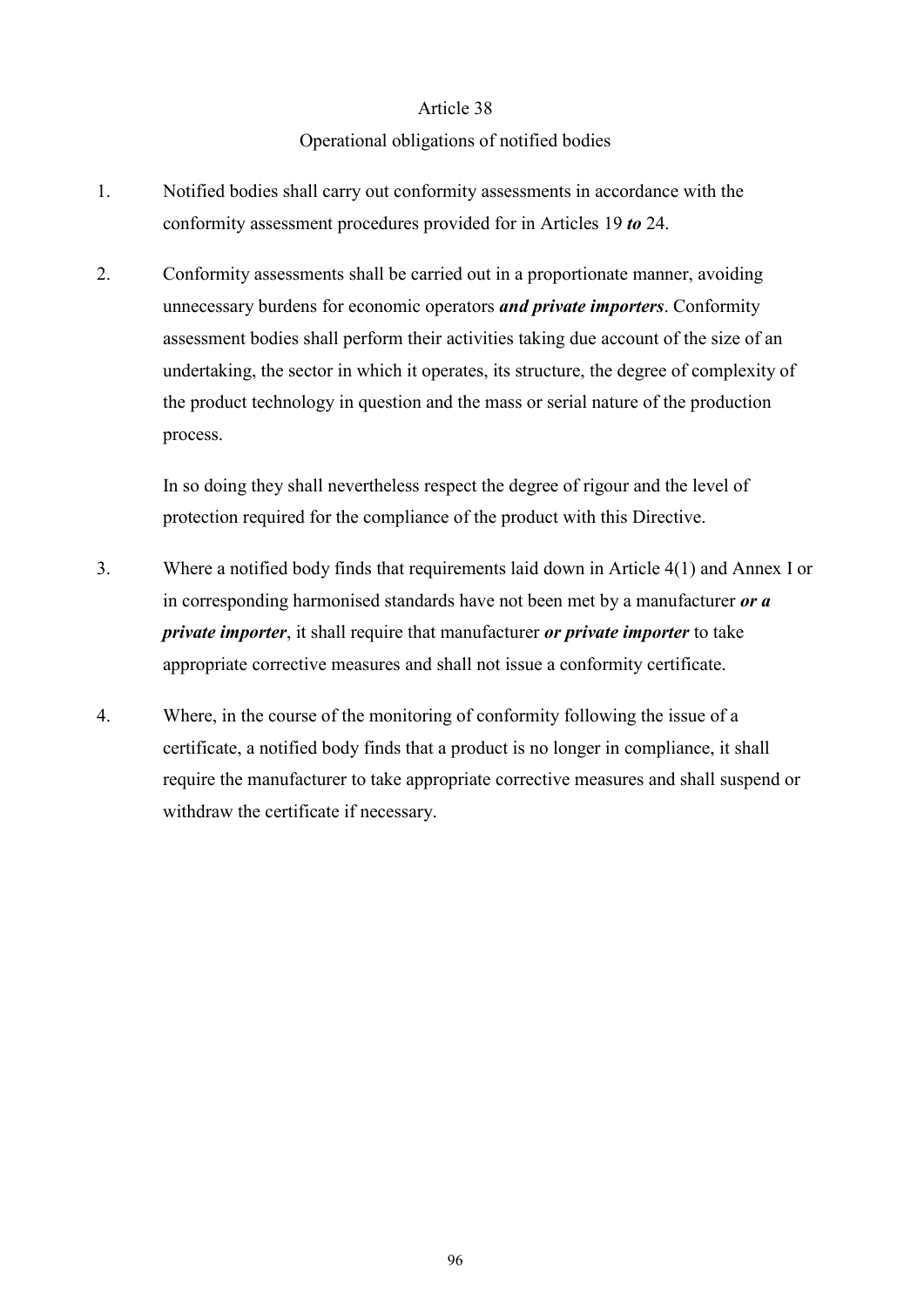5. Where corrective measures are not taken or do not have the required effect, the notified body shall restrict, suspend or withdraw any certificates, as appropriate.

# Article 39

# Appeal procedure

Member States shall ensure that an appeal procedure against decisions of the notified bodies is available.

# Article 40

# Information obligation on notified bodies

- 1. Notified bodies shall inform the notifying authority of the following:
	- (a) any refusal, restriction, suspension or withdrawal of a certificate*;* ▌
	- (b) any circumstances affecting the scope of and conditions for notification;
	- (c) any request for information which they have received from market surveillance authorities regarding conformity assessment activities;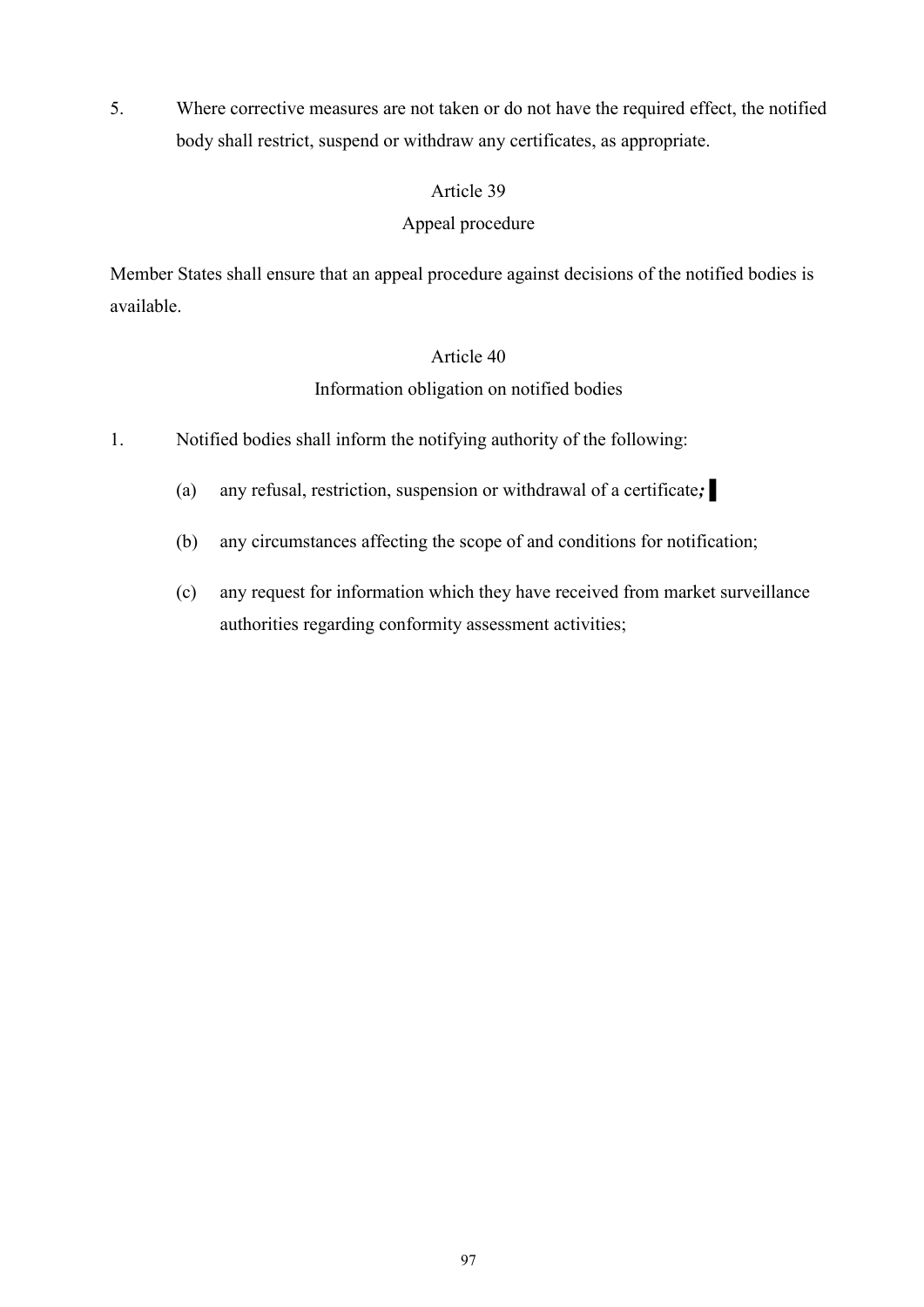- (d) on request, conformity assessment activities performed within the scope of their notification and any other activity performed, including cross-border activities and subcontracting.
- 2. Notified bodies shall provide the other bodies notified under this Directive carrying out similar conformity assessment activities covering the same products with relevant information on issues relating to negative and, on request, positive conformity assessment results.

## Exchange of experience

The Commission shall provide for the organisation of exchange of experience between the Member States' national authorities responsible for notification policy.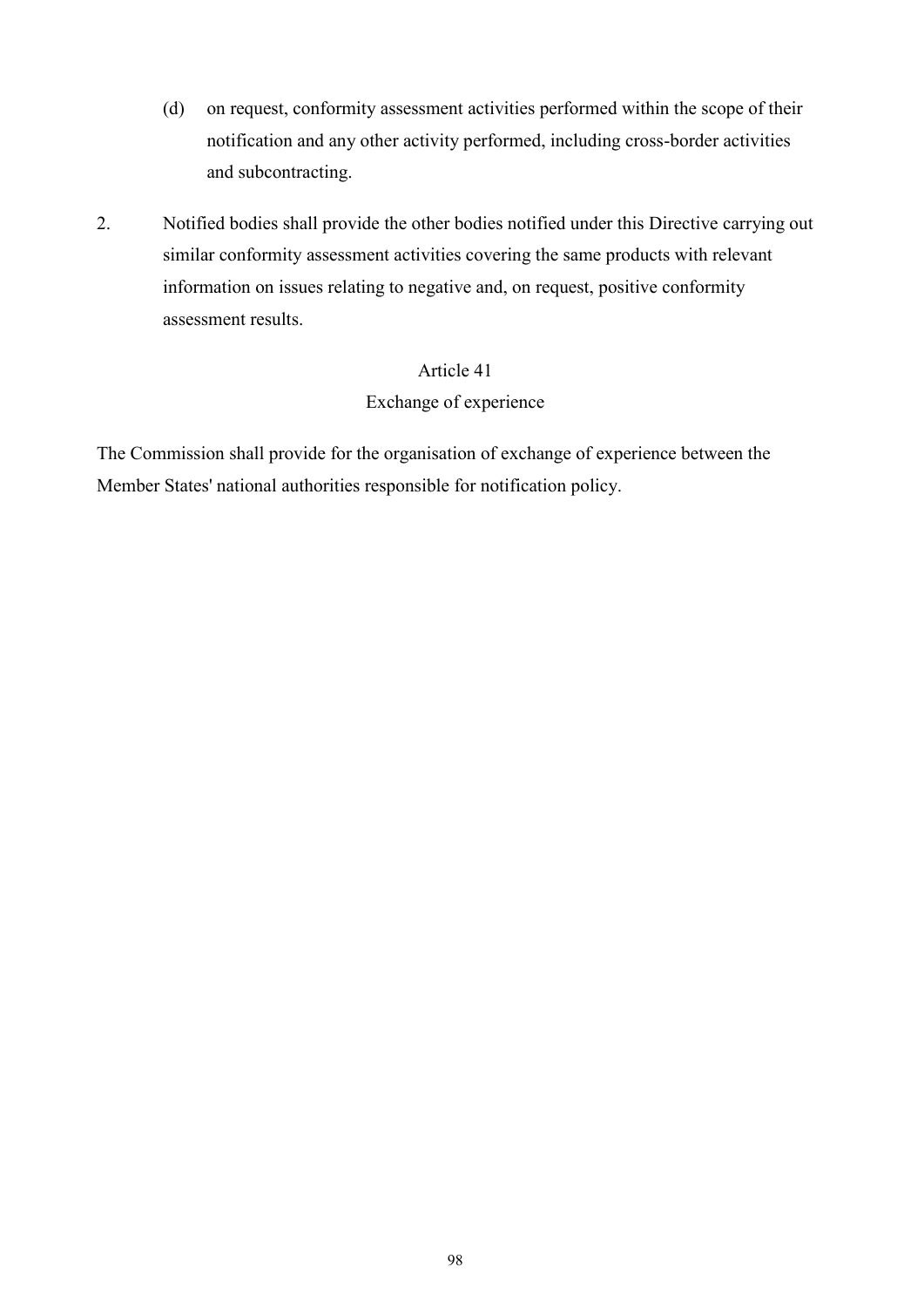# Coordination of notified bodies

The Commission shall ensure that appropriate coordination and cooperation between bodies notified under this Directive are put in place and properly operated in the form of a sectoral group or groups of notified bodies.

Member States shall ensure that the bodies notified by them participate in the work of that group or groups, directly or by means of designated representatives.

# CHAPTER VI

# UNION MARKET SURVEILLANCE, CONTROL OF PRODUCTS ENTERING THE UNION MARKET AND SAFEGUARD PROCEDURES

# Article 43

Union market surveillance and control of products entering the Union market

Article 15(3) and Articles 16 to 29 of Regulation (EC) No 765/2008 shall apply to ▌ products covered by this Directive.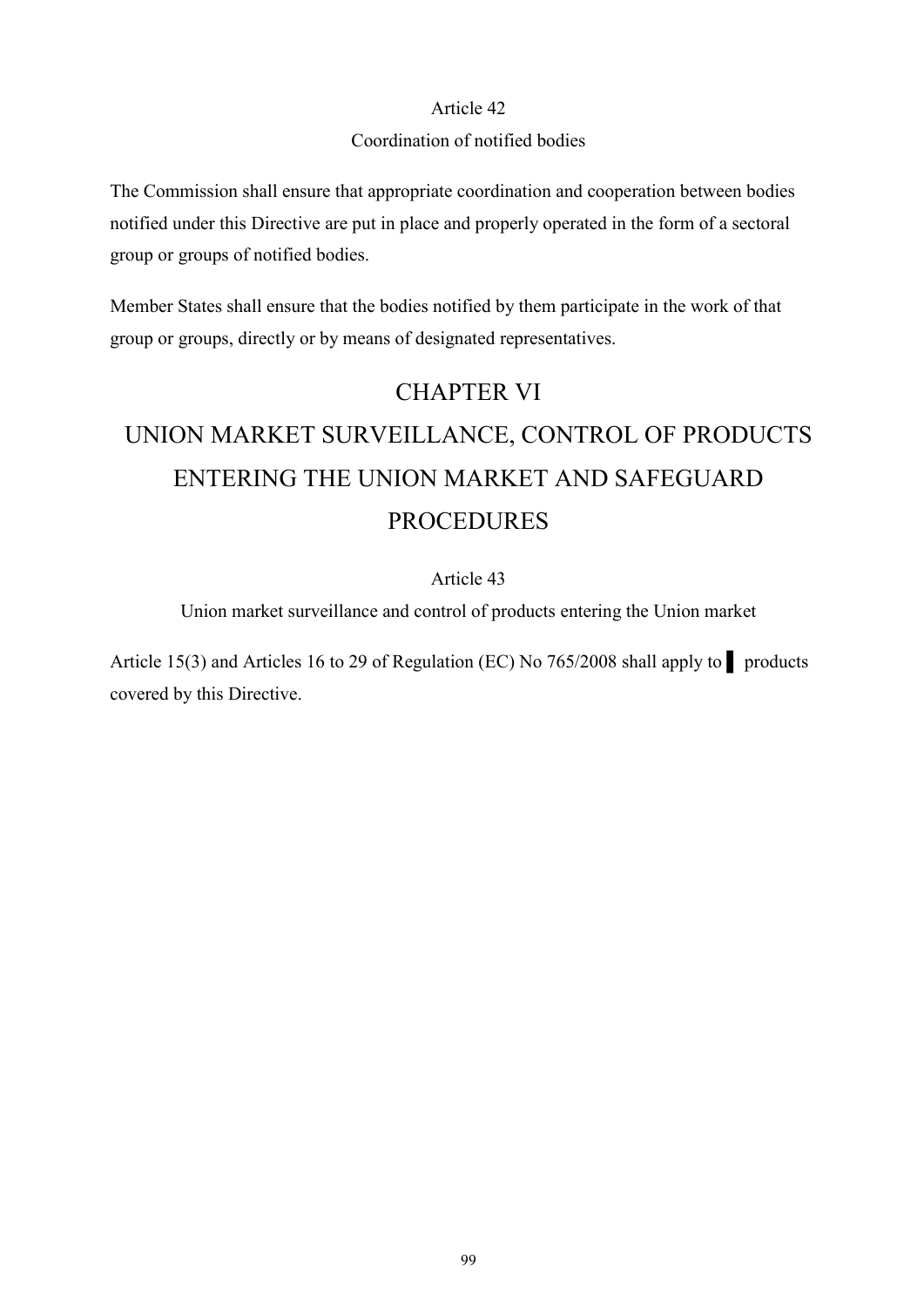Procedure for dealing with products presenting a risk at national level

1. Where the market surveillance authorities of one Member State ▌ have sufficient reason to believe that a product covered by this Directive presents a risk to the health or safety of persons*, to property or to the environment,* they shall carry out an evaluation in relation to the product concerned covering *the relevant* requirements laid down in this Directive. The relevant economic operators or the private importer shall cooperate as necessary with the market surveillance authorities.

*In the case of an economic operator, where*, in the course of that evaluation, the market surveillance authorities find that the product does not comply with the requirements laid down in this Directive, they shall without delay require the relevant economic operator **t** to take *the* appropriate corrective action to bring the product into compliance with those requirements, to withdraw the product from the market, or to recall it within a reasonable period, commensurate with the nature of the risk, as they may prescribe.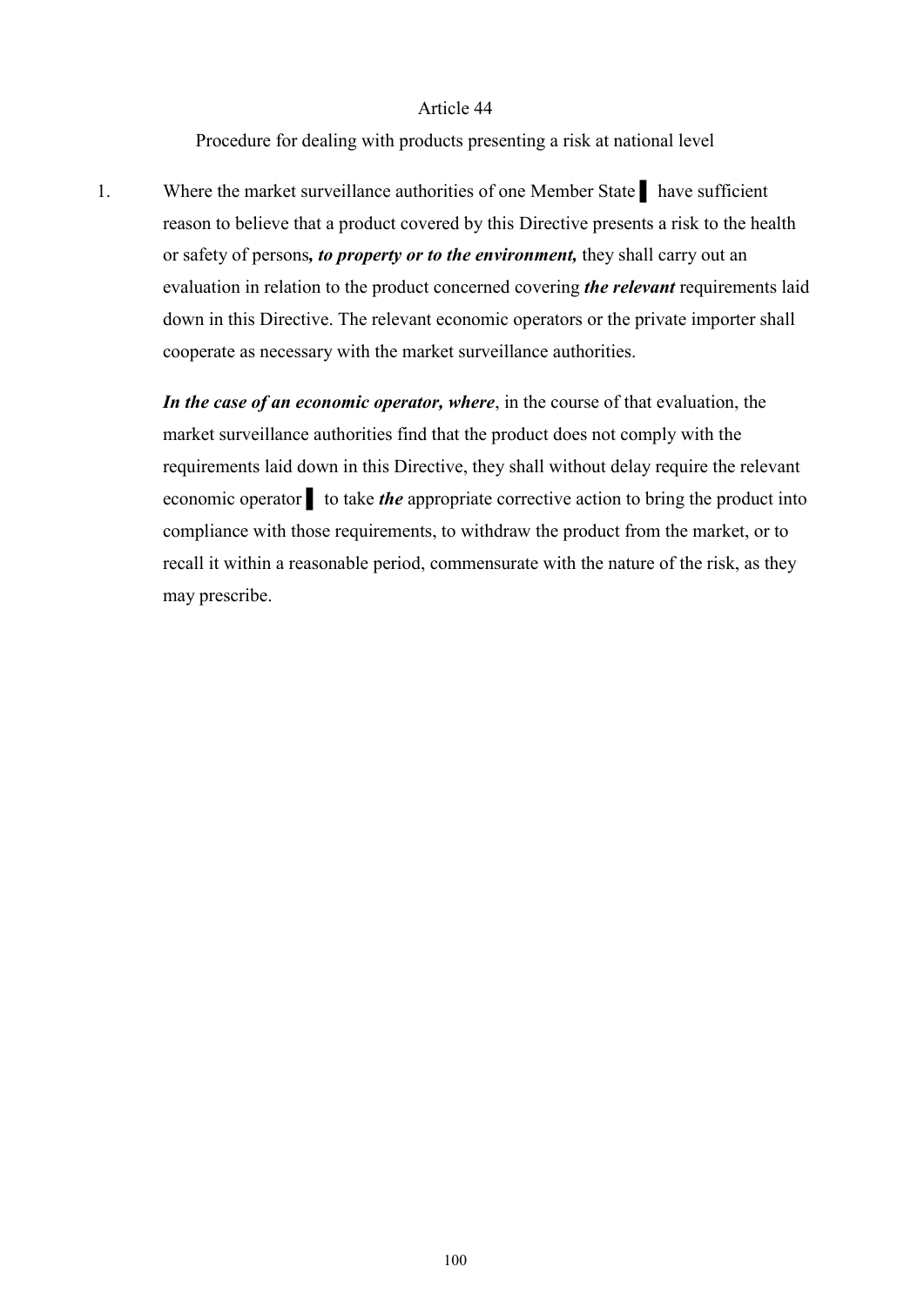*In the case of a private importer, where, in the course of that evaluation, the market surveillance authorities find that the product does not comply with the requirements laid down in this Directive, the private importer shall be informed without delay of the appropriate corrective action to be taken to bring the product into compliance with those requirements, to suspend the putting into service of the product or to suspend the use of the product, commensurate with the nature of the risk.* 

The market surveillance authorities shall inform the relevant notified body accordingly.

Article 21 of Regulation (EC) No 765/2008 shall apply to the measures referred to in the second *and third* subparagraphs of this paragraph.

2. Where the market surveillance authorities consider that non-compliance is not restricted to their national territory, they shall inform the Commission and the other Member States of the results of the evaluation and of the actions which they have required the relevant economic operator ▌ to take.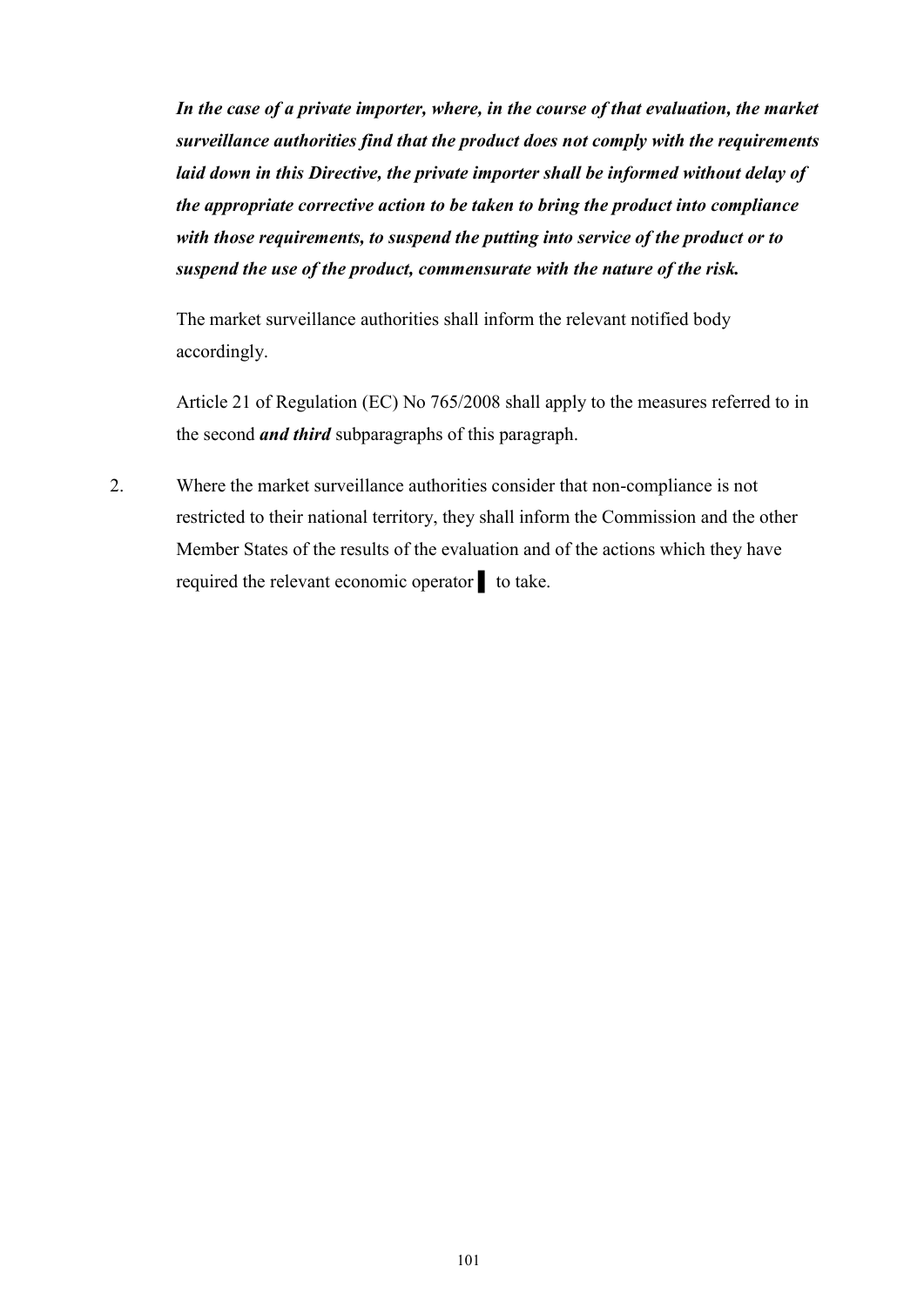3. The economic operator shall ensure that *the* appropriate corrective action is taken in respect of all the products concerned that it has made available on the market throughout the Union.

The private importer shall ensure that *the* appropriate corrective action is taken in respect of the product that he has imported in the Union for his own use.

4. Where the relevant economic operator does not take adequate corrective action within the period referred to in the second subparagraph of paragraph 1, the market surveillance authorities shall take all appropriate provisional measures to prohibit or restrict the product being made available on their national market, to withdraw the product from that market or to recall it.

Where the private importer does not take adequate corrective action , the market surveillance authorities shall take all appropriate provisional measures to prohibit *the putting into service of the product, or prohibit* or restrict the *use of the product in their territory*.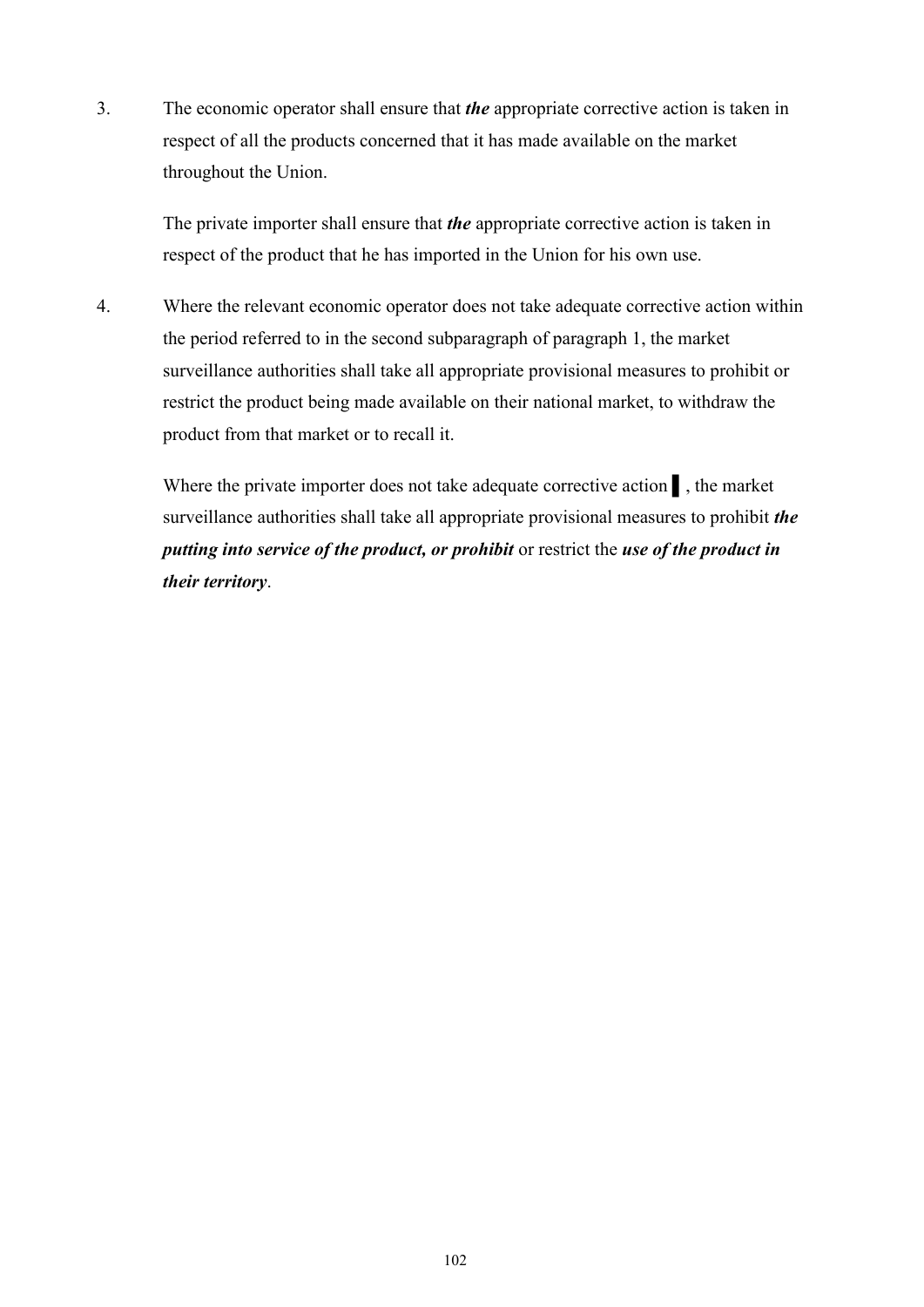The market surveillance authorities shall inform the Commission and the other Member States, without delay, of those measures.

- 5. The information referred to in paragraph 4 shall include all available details, in particular the data necessary for the identification of the non-compliant product, the origin of the product, the nature of the non-compliance alleged and the risk involved, the nature and duration of the national measures taken and the arguments put forward by the relevant economic operator or the private importer. In particular, the market surveillance authorities shall indicate whether the non-compliance is due to either:
	- (a) failure of the product to meet requirements relating to the health or safety of persons*, the protection of property or the environment* laid down in this Directive; or
	- (b) shortcomings in the harmonised standards referred to in *Article 14* conferring a presumption of conformity.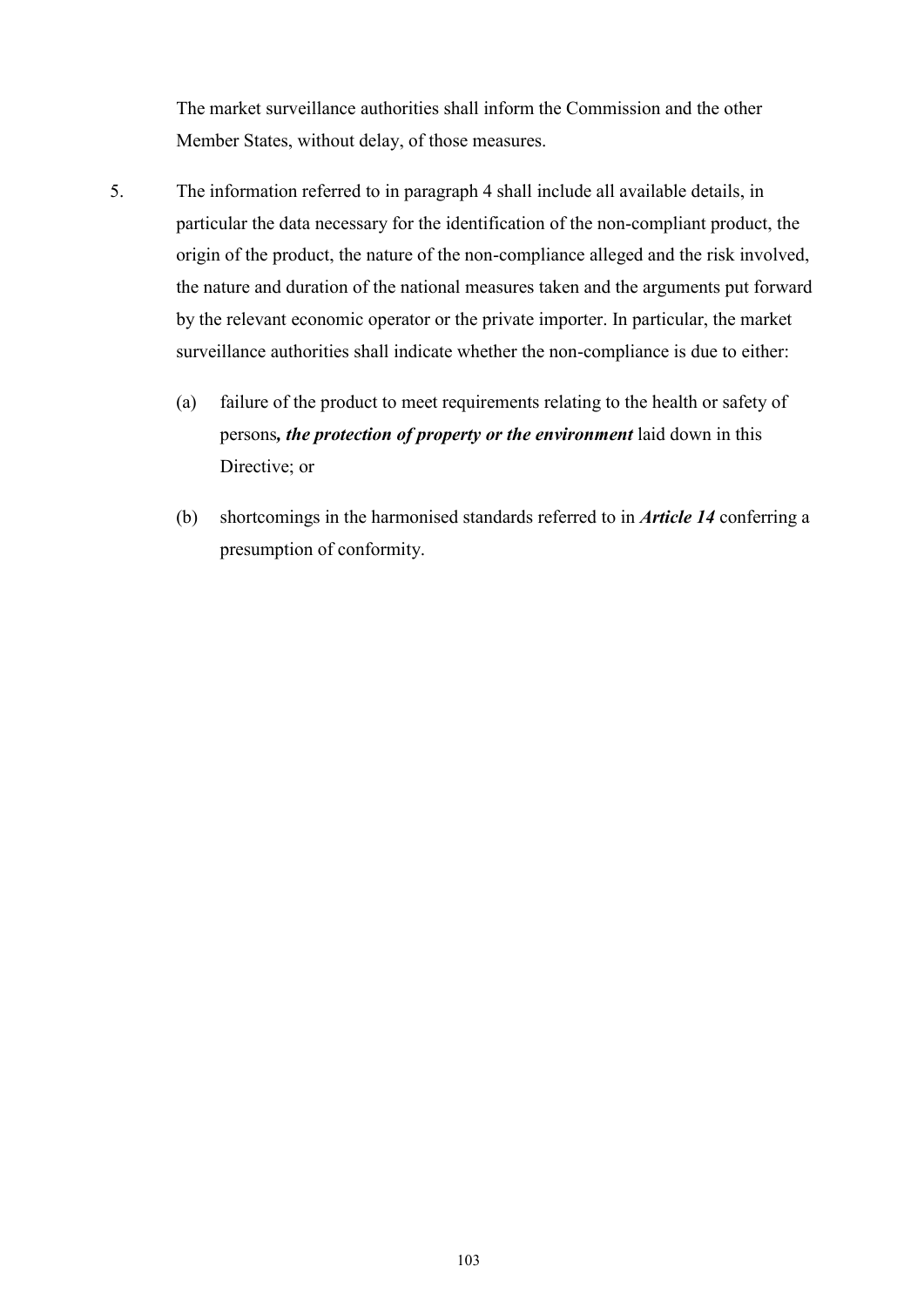- 6. Member States other than the Member State initiating the procedure under this Article shall without delay inform the Commission and the other Member States of any measures adopted and of any additional information at their disposal relating to the non-compliance of the product concerned, and, in the event of disagreement with the notified national measure, of their objections.
- 7. Where, within three months of receipt of the information referred to in paragraph 4, no objection has been raised by either a Member State or the Commission in respect of a provisional measure taken by a Member State, that measure shall be deemed justified.
- 8. Member States shall ensure that appropriate restrictive measures are taken in respect of the product concerned, such as withdrawal of the product from their market, without delay.

#### Union safeguard procedure

1. Where, on completion of the procedure set out in Article 44(3) and (4), objections are raised against a measure taken by a Member State, or where the Commission considers a national measure to be contrary to Union legislation, the Commission shall without delay enter into consultation with the Member States and the relevant economic operator or operators or the private importer and shall evaluate the national measure. On the basis of the results of that evaluation, the Commission shall *adopt an implementing act determining* whether the national measure is justified or not.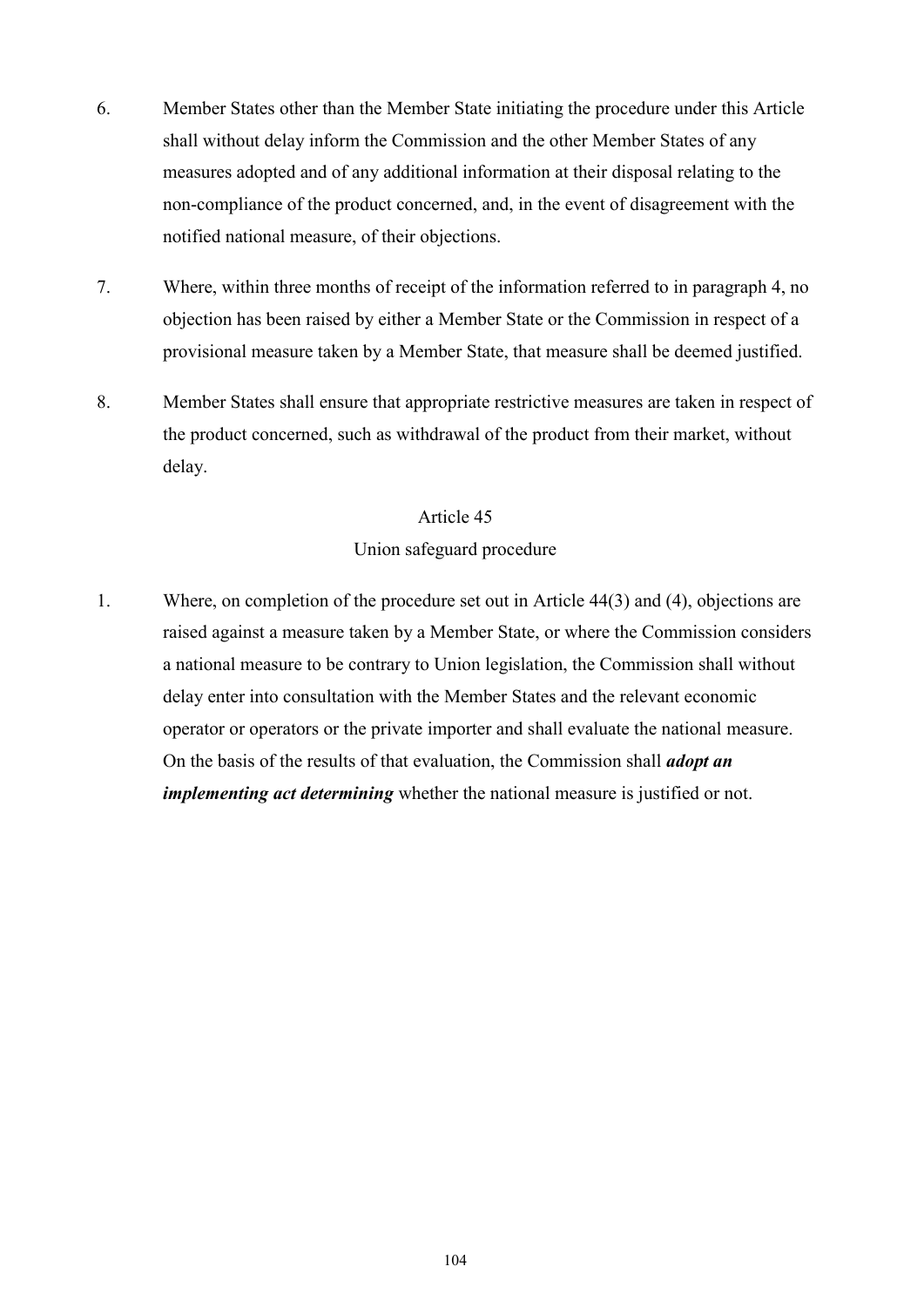The Commission shall address its decision to all Member States and shall immediately communicate it to them and the relevant economic operator or operators or the private importer.

- 2. If the national measure is considered justified, all Member States shall take the measures necessary to ensure that the non-compliant product is withdrawn from their market, and shall inform the Commission accordingly. If the national measure is considered unjustified, the Member State concerned shall withdraw the measure.
- 3. Where the national measure is considered to be justified and the non-compliance of the product is attributed to shortcomings in the harmonised standards referred to in point (b) of Article 44(5) of this Directive, the Commission shall *apply the procedure of Article 11 of Regulation (EU) No 1025/2012.*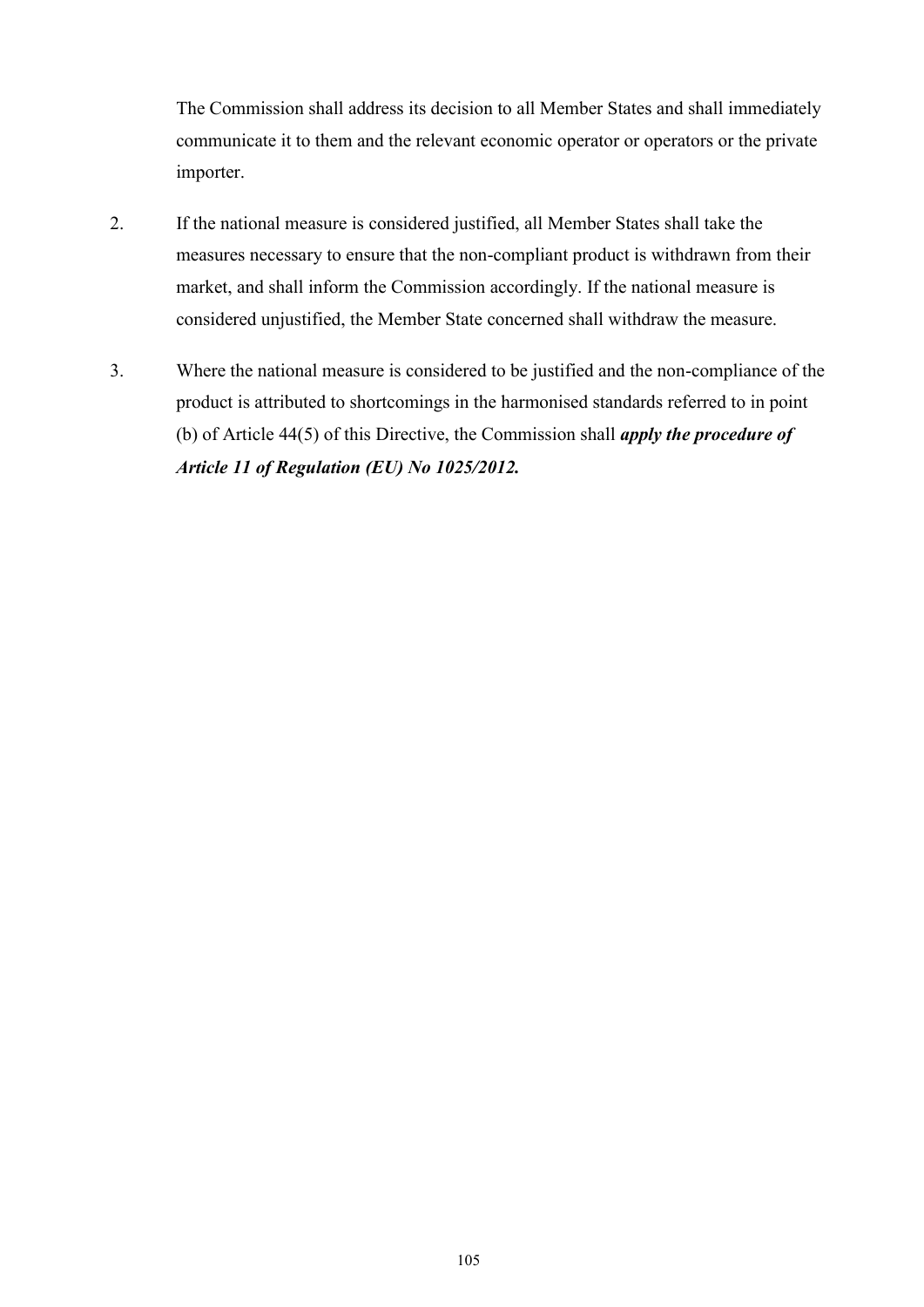#### Formal non-compliance

- 1. Without prejudice to Article 44, where a Member State makes one of the following findings, it shall require the relevant economic operator or the private importer to put an end to the non-compliance concerned:
	- (a) the *CE* marking*,* has been affixed in violation of Article 16, Article 17 or Article 18;
	- (b) the *CE* marking*, as referred to in Article 17,* has not been affixed;
	- (c) the EU declaration of conformity *or the declaration referred to in Annex III* has not been drawn up;
	- (d) the EU declaration of conformity *or the declaration referred to in Annex III* has not been drawn up correctly;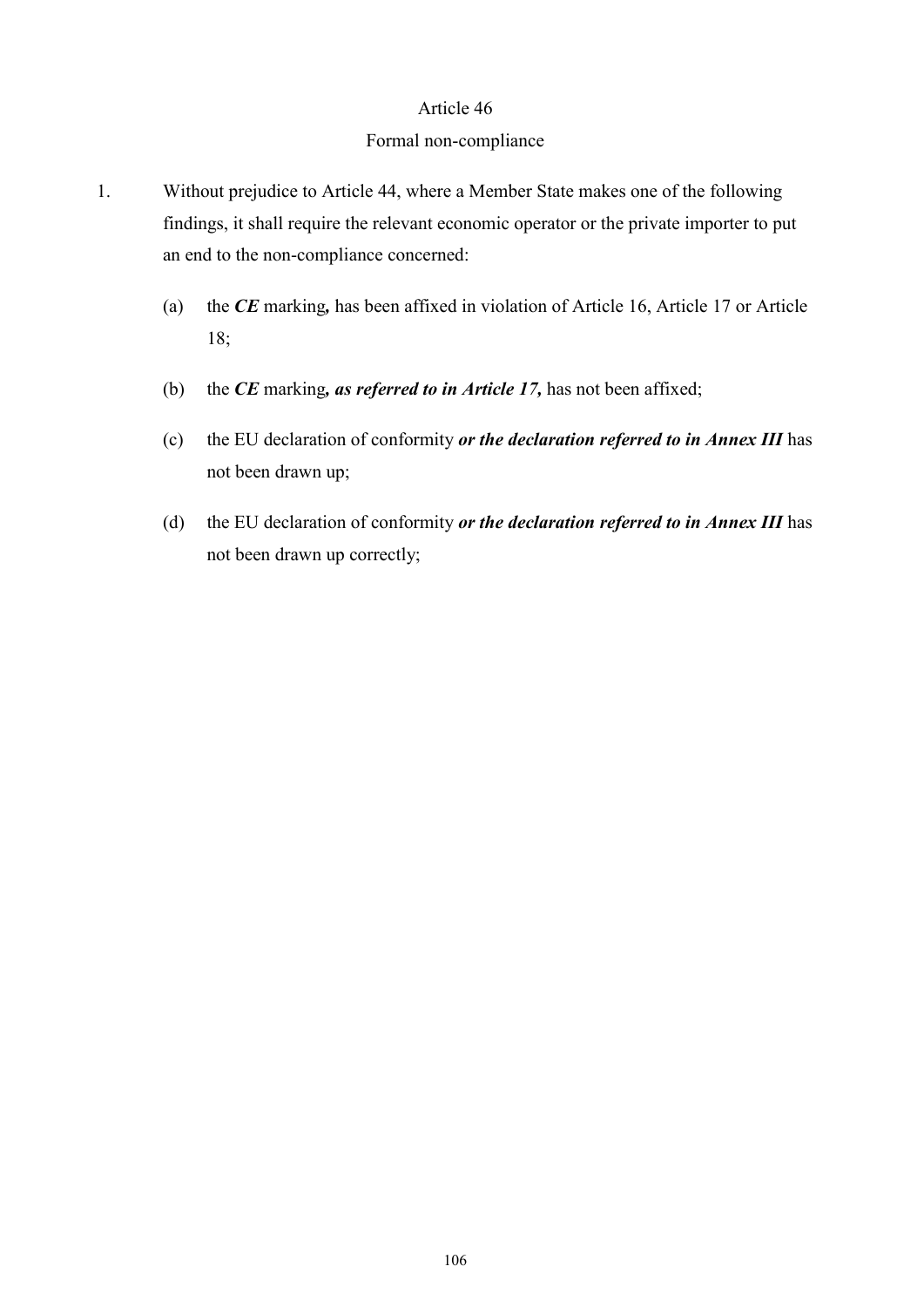- (e) the technical documentation is either not available or not complete*;*
- *(f) the information set out in Article 7(6) or Article 9(3) is absent, false or incomplete;*
- *(g) any other administrative requirement provided for in Article 7 or Article 9 is not fulfilled.*
- 2. Where the non-compliance referred to in paragraph 1 persists, the Member State concerned shall take all appropriate measures to restrict or prohibit the product being made available on the market or ensure that it is recalled or withdrawn from the market, or in the case of a product imported by a private importer for his own use, that its use is prohibited or restricted.

# CHAPTER VII

# DELEGATED ACTS AND IMPLEMENTING ACTS

# Article 47

## Delegated power

The Commission shall be empowered to adopt delegated acts in accordance with Article 48 to amend the following ▌: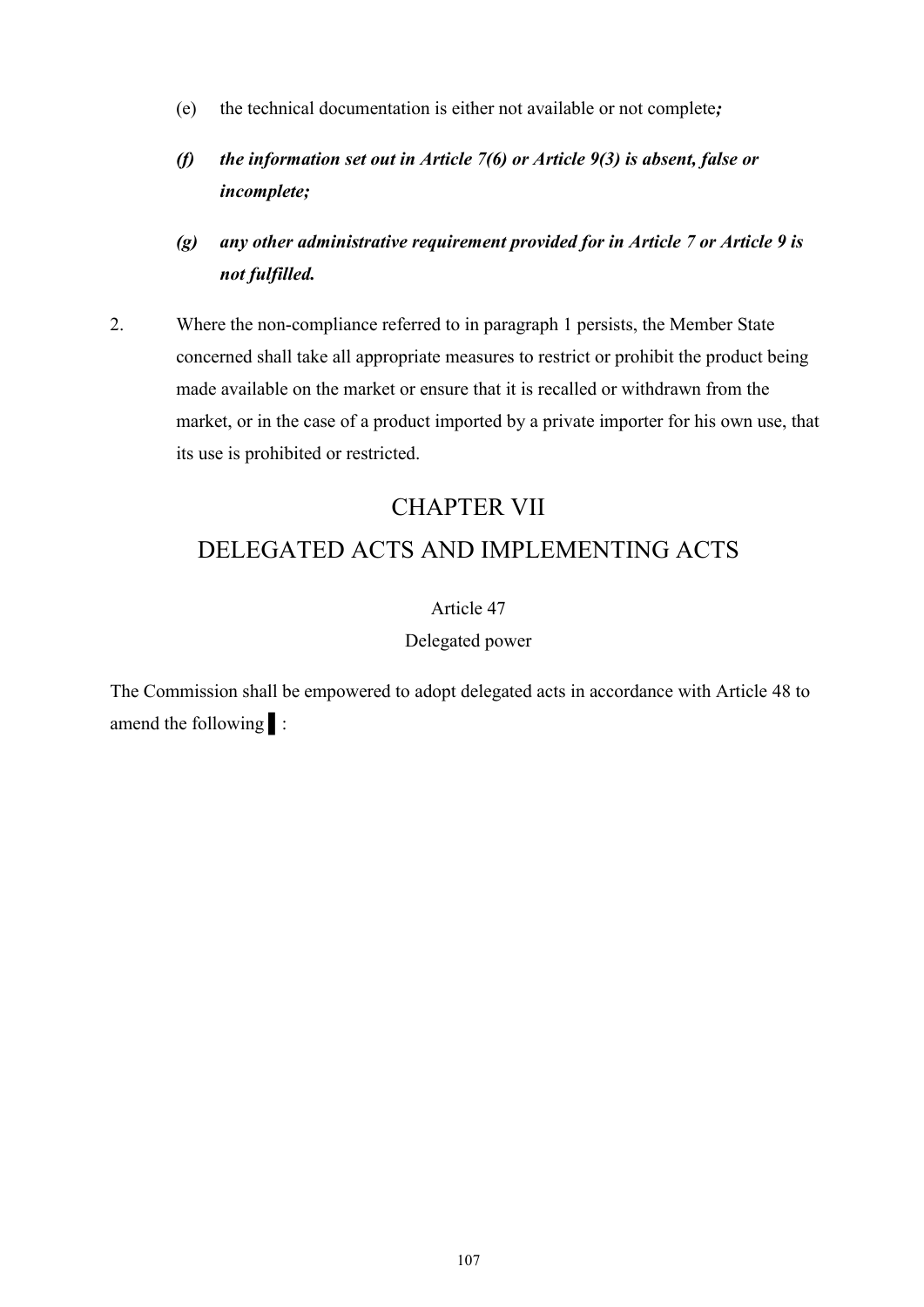- *(a) in order* to take into account the progress of technical knowledge and new scientific evidence:
	- *(i) points 2.3, 2.4 and 2.5 as well as Section 3 of Part B and Section 3 of Part C of Annex I;*
	- *(ii) Annexes VII and IX; and*
- *(b) Annex V in order to take into account the progress of technical knowledge, the adequacy of ensuring equivalent conformity and new scientific evidence*.

#### Exercise of the delegation

1. The power to adopt delegated acts is conferred on the Commission subject to the conditions laid down in this Article.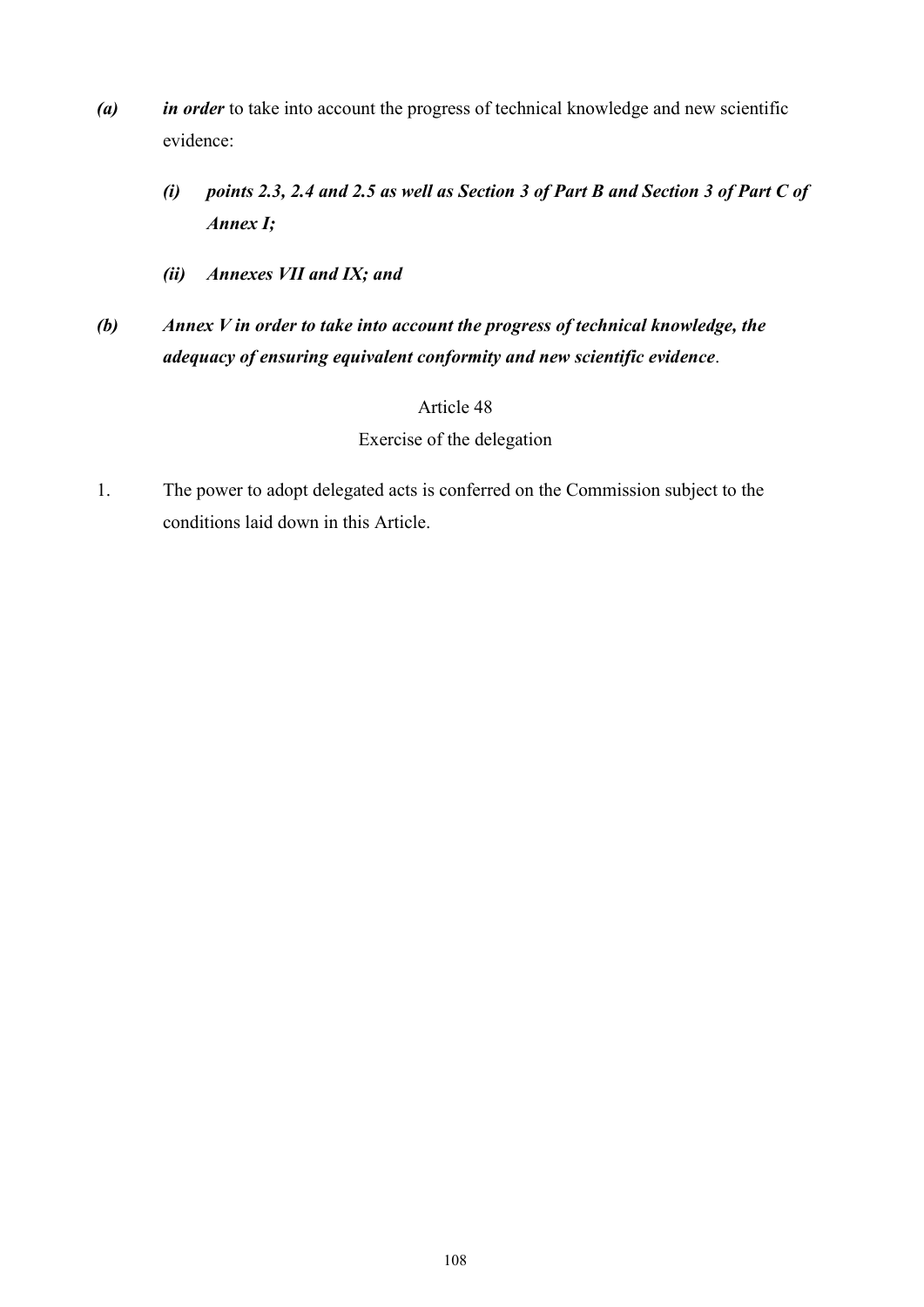- *2. The power to adopt delegated acts referred to in Article 47 shall be conferred on the Commission for a period of five years from … . The Commission shall draw up a report in respect of the delegation of power not later than nine months before the end of the five-year period. The delegation of power shall be tacitly extended for periods of an identical duration, unless the European Parliament or the Council opposes such extension not later than three months before the end of each period.*
- 3. The delegation of *power* referred to in Article 47 may be revoked at any time by the European Parliament or by the Council. A decision *to revoke* shall put an end to the delegation of the power specified in that decision. It shall take effect the day following the publication of the decision in the *Official Journal of the European Union* or at a later date specified therein. It shall not affect the validity of any delegated acts already in force.
- 4. As soon as it adopts a delegated act, the Commission shall notify it simultaneously to the European Parliament and to the Council.

 $\overline{a}$ 

*OJ: date of entry into force of this Directive.*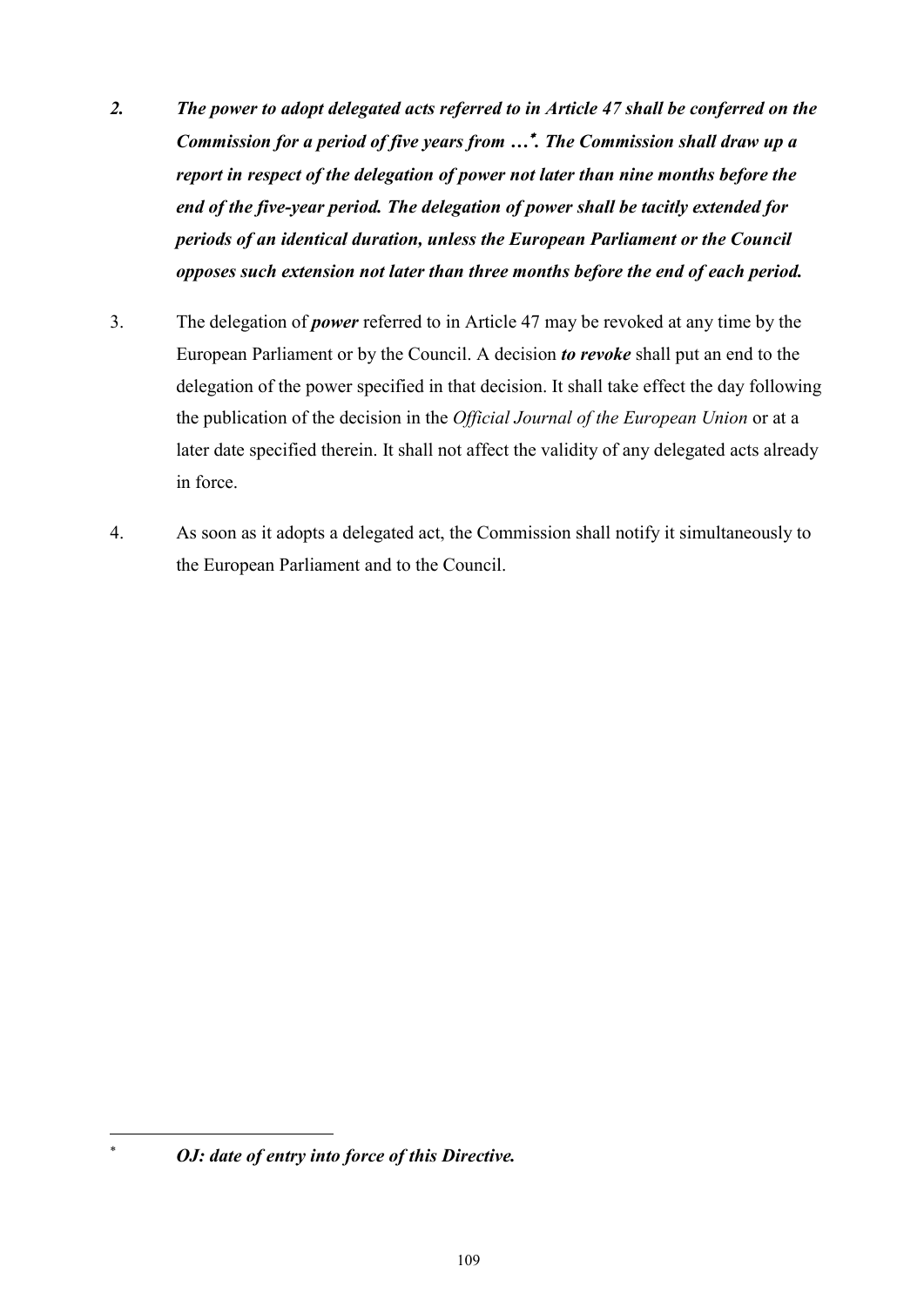5. A delegated act adopted pursuant to Article 47 shall enter into force only if no objection has been expressed either by the European Parliament or the Council within a period of *two* months of notification of that act to the European Parliament and the Council or if, before the expiry of that period, the European Parliament and the Council have both informed the Commission that they will not object. That period shall be extended by *two* months at the initiative of the European Parliament or the Council.

#### Article 49

#### Implementing acts

▌

*1. In order to take into account the progress of technical knowledge and to ensure that this Directive is applied in a uniform manner, the Commission may adopt implementing acts concerning the following:* 

- *(a) detailed procedures for the implementation of Article 24, taking into account the specific conformity assessement needs of the products covered by this Directive;*
- *(b) the detailed application of the watercraft design categories set out in point 1 of Part A of Annex I, including on the use of weather terminology and measurement scales used therein;*
- *(c) detailed procedures for the watercraft identification set out in point 2.1 of Part A of Annex I, including clarification of terminology, and assignment and administration of manufacturer's codes granted to manufacturers established outside the Union;*
- *(d) the information on the builder's plate set out in point 2.2 of Part A of Annex I;*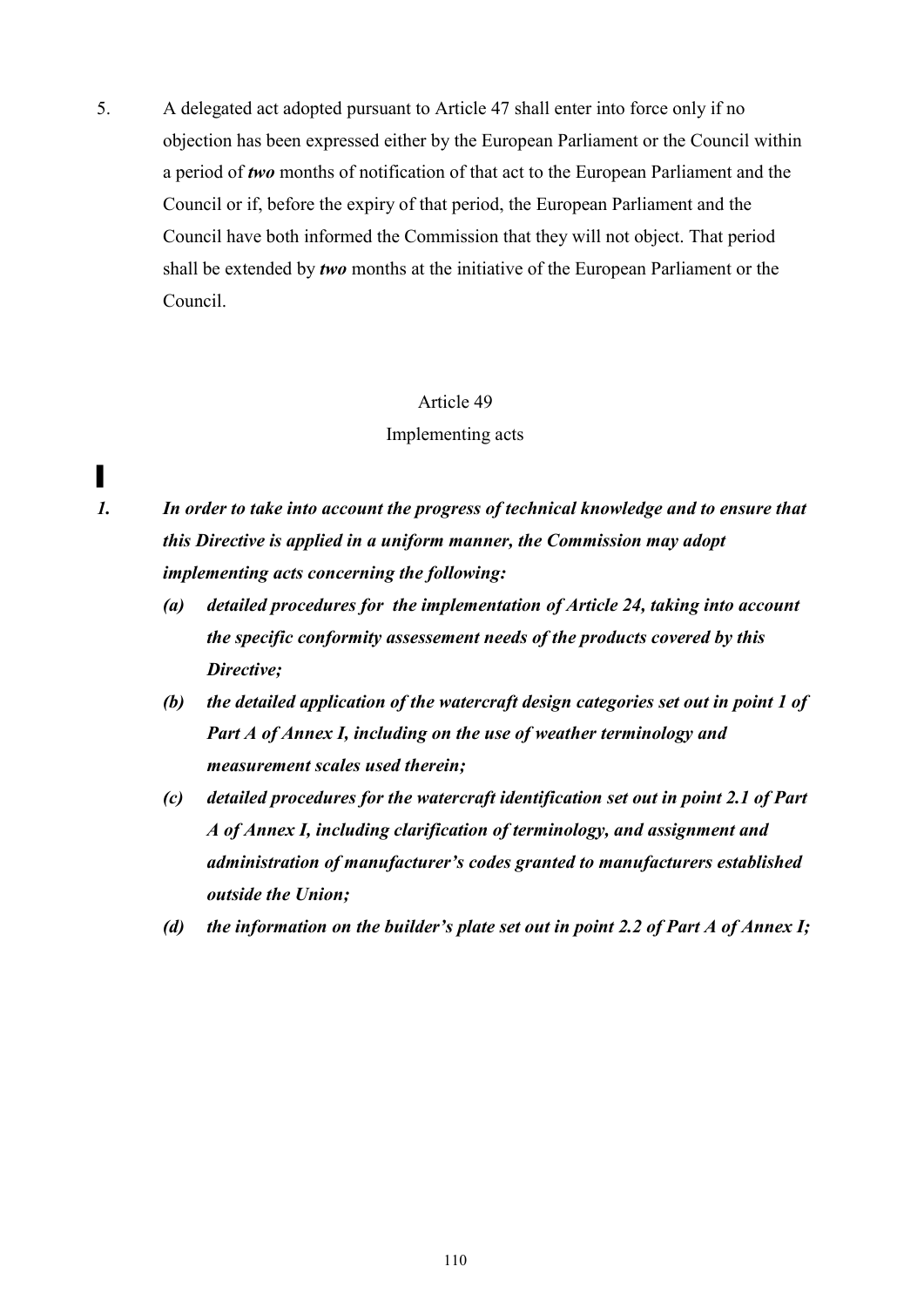- *(e) the application of the Regulations on navigation lights set out in point 5.7 of Part A of Annex I;*
- *(f) arrangements for discharge prevention, in particular as regards operation of holding tanks, set out in point 5.8 of Part A of Annex I;*
- *(g) the installation and testing of gas appliances and permanently installed gas systems on watercraft;*
- *(h) the format and content of owner's manuals;*
- *(i) the format and content of the reporting questionaire to be completed by Member States as referred to in Article 51.*

*Those implementing acts shall be adopted in accordance with the examination procedure referred to in Article 50(3).*

*2. On duly justified imperative grounds of urgency when a product presents a serious risk to the health and safety of persons, property or to the environment, in respect of points (a), (b), (e), (f) and (g) of paragraph 1, the Commission shall adopt immediately applicable implementing acts in accordance with the procedure referred to in Article 50(4).*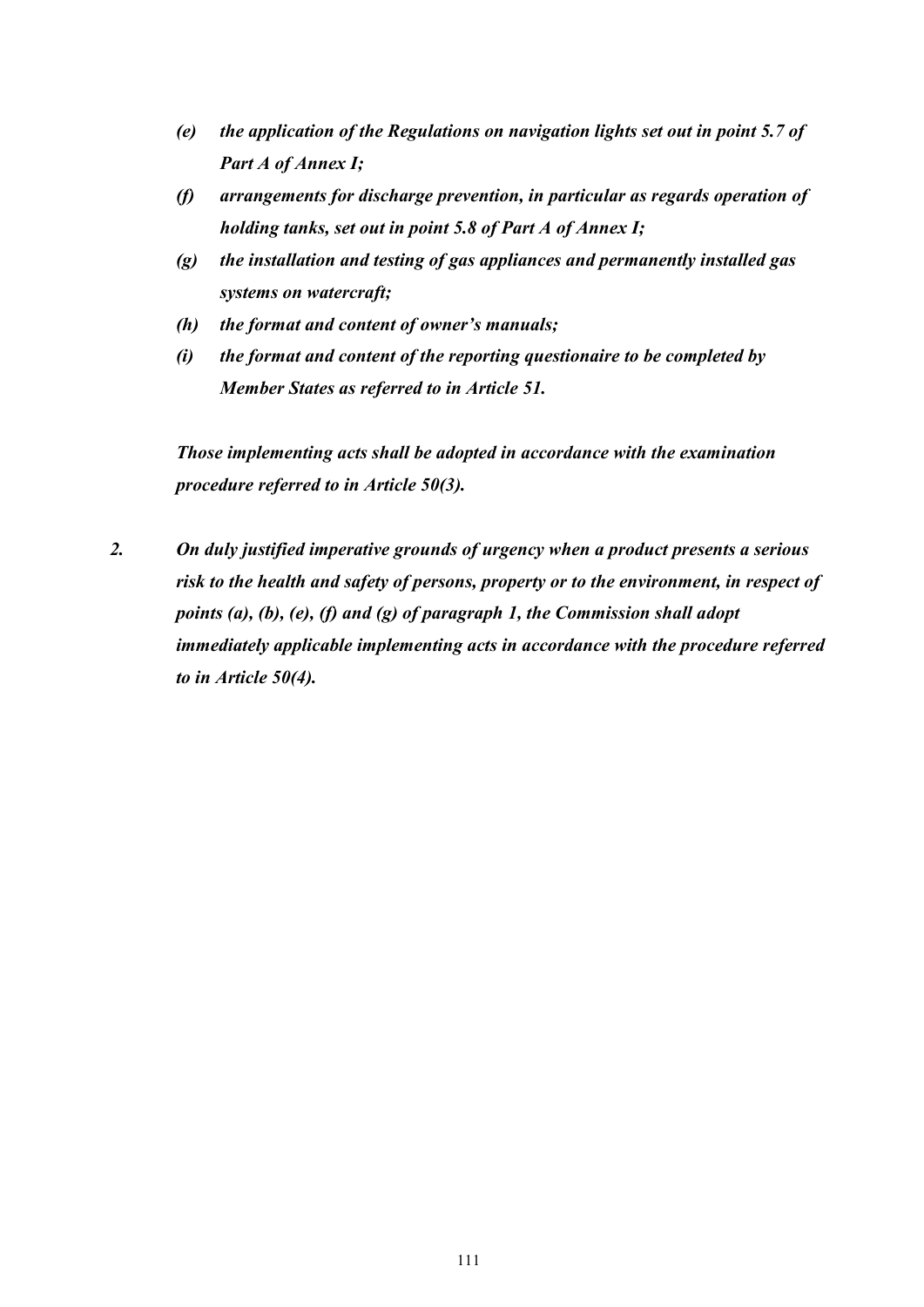#### Committee procedure

- 1. The Commission shall be assisted by a committee. That committee shall be a committee within the meaning of Regulation (EU) No 182/2011.
- *2. Where reference is made to this paragraph, Article 4 of Regulation (EU) No 182/2011 shall apply.*
- 3. Where reference is made to this paragraph, Article 5 of Regulation (EU) No 182/2011 shall apply  $\vert$ .
- *4. Where reference is made to this paragraph, Article 8 of Regulation (EU) No 182/2011, in conjunction with Article 5 thereof, shall apply.*
- *5. The committee shall be consulted by the Commission on any matter for which consultation of sectoral experts is required by Regulation (EU) No 1025/2012 or by any other Union legislation.*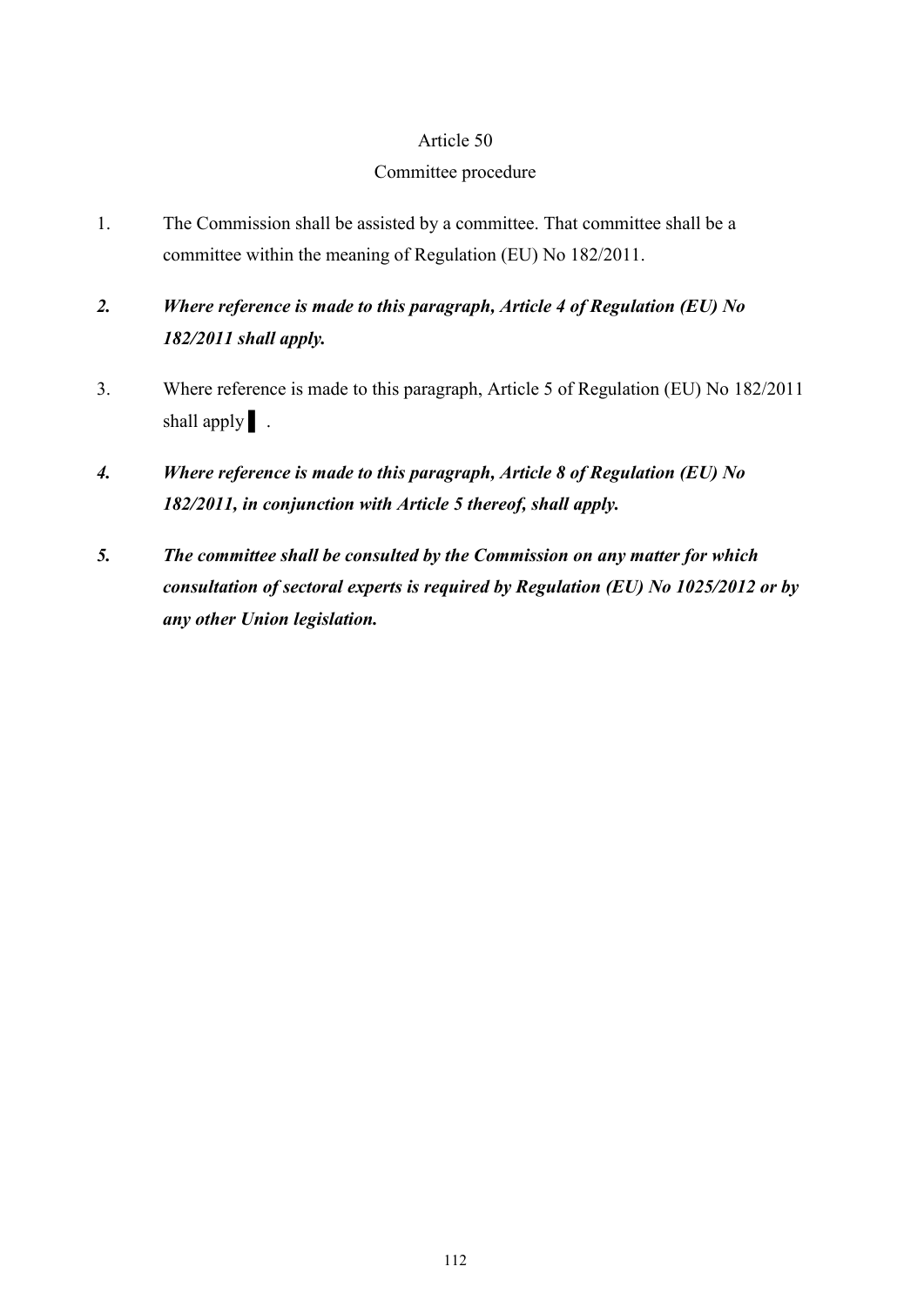*6. The Committee may furthermore examine any other matter concerning the application of this Directive raised either by its chair or by a representative of a Member State in accordance with its rules of procedure.* 

# *CHAPTER VIII SPECIFIC ADMINISTRATIVE PROVISIONS*

Article 51

Reporting

*By ...\*… and every five years thereafter, Member States shall complete a questionnaire issued by the Commission on the application of this Directive.* 

*By ...\*\*… and every five years thereafter, the Commission, with reference to the responses of Member States to the questionnaire referred to in the first paragraph, shall draw up and submit to the European Parliament and to the Council a report on the application of this Directive.*

# *Article 52*

# *Review*

*By ...\*\* the Commission shall submit a report to the European Parliament and to the Council on the following:* 

*\* OJ: seven years after the date of entry into force of this Directive.*

 $\overline{a}$ 

*\*\* OJ: eight years after the date of entry into force of this Directive.*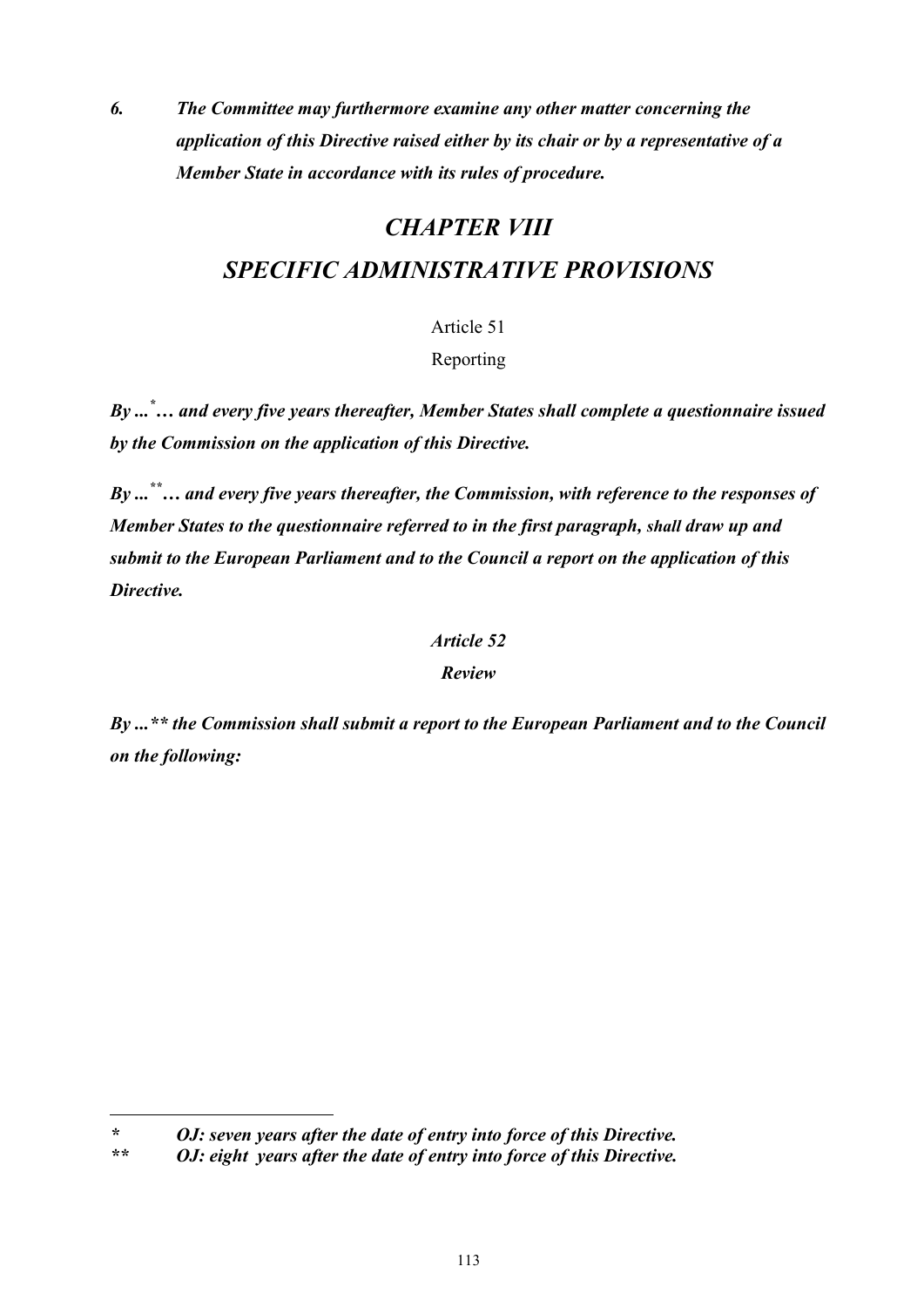- *(a) the technical feasibility for further reducing the emissions of marine propulsion engines and introducing requirements for evaporative emmissions and fuel systems that apply to propulsion engines and systems taking into account the cost efficiency of technologies and the need to agree globally harmonised values for the sector, taking into account any major market initiatives; and*
- *(b) the impact on consumer information and on manufacturers, in particular small and medium-sized enterprises, of the watercraft design categories listed in Annex I, which are based on resistance to wind force and significant wave height, taking into account developments in international standardisation. That report shall include an evaluation of whether the watercraft design categories require additional specifications or subdivisions, and shall suggest additional sub categories, as appropriate.*

*The reports referred to in points (a) and (b) of the first paragraph shall, where appropriate, be accompanied by legislative proposals.*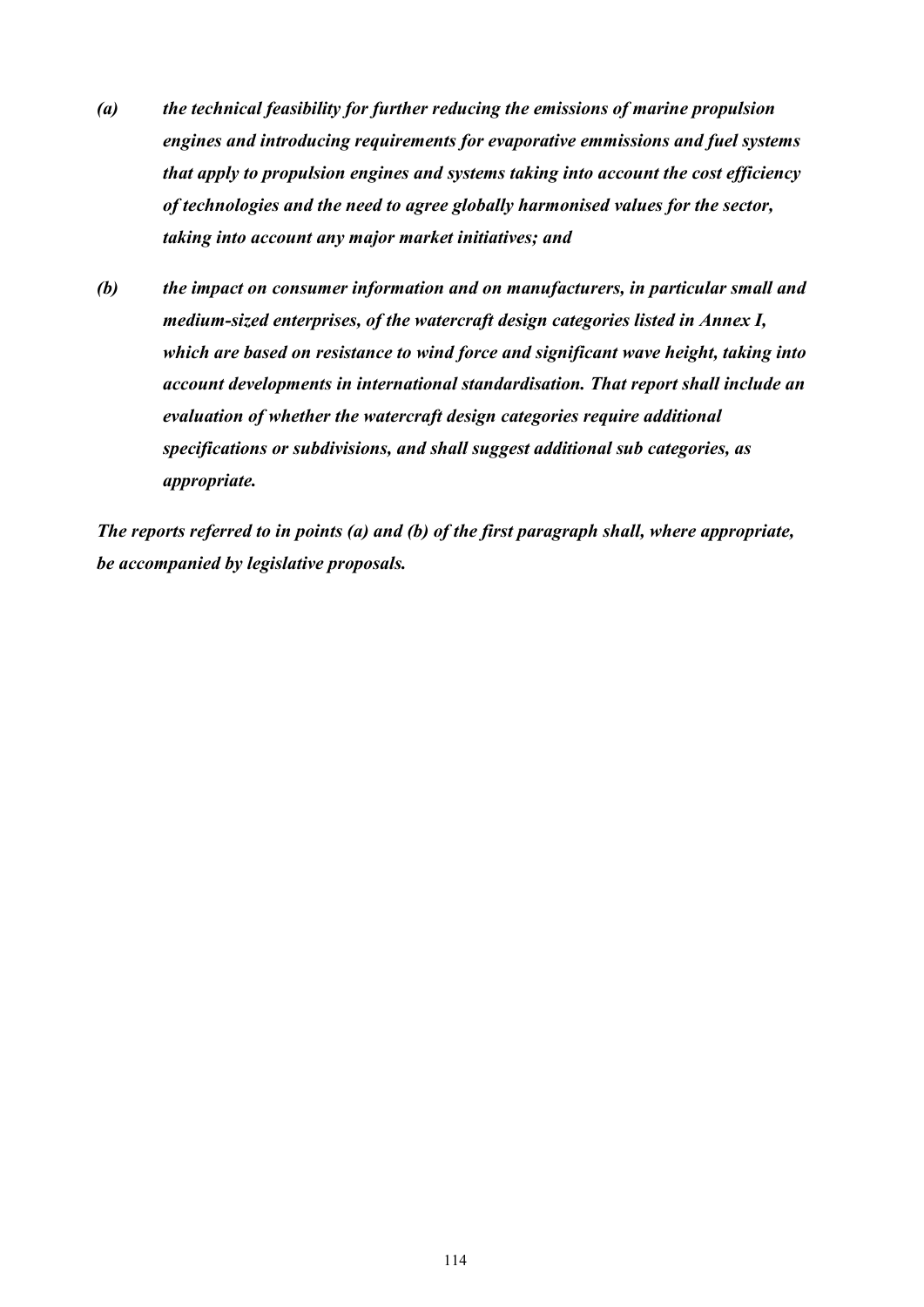# Article 53 Penalties

▌

Member States shall lay down rules on penalties which may include criminal sanctions for serious infringements, applicable to infringements of the national provisions adopted pursuant to this Directive and shall take all measures necessary to ensure that they are implemented.

The penalties provided for shall be effective, proportionate and dissuasive and may be increased if the relevant economic operator or the private importer has previously committed a similar infringement of this Directive.

▌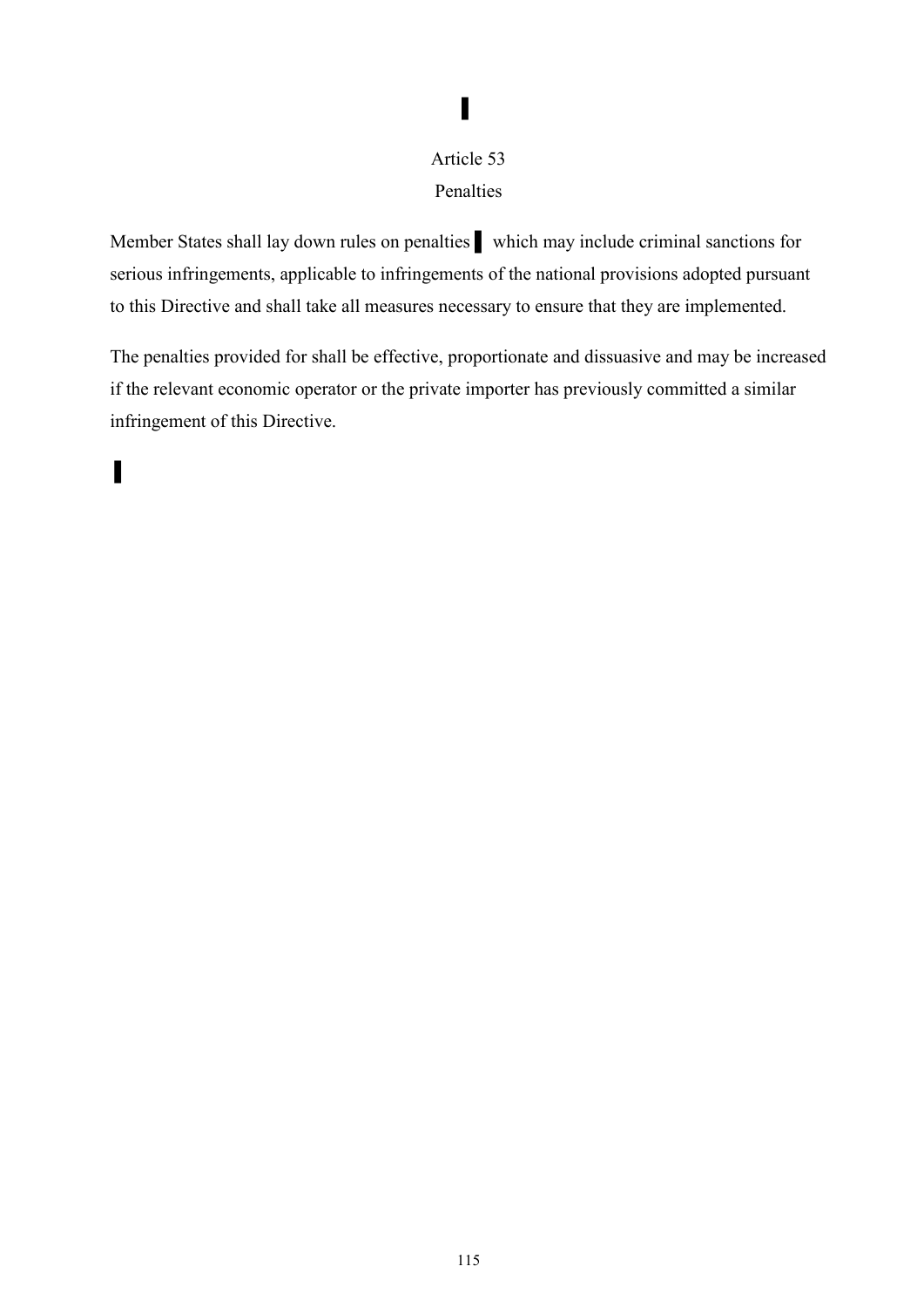# *CHAPTER IX FINAL AND TRANSITIONAL PROVISIONS*

#### Article 54

#### Transposition

1. Member States shall adopt and publish, by ... <sup>•</sup> the laws, regulations and administrative provisions necessary to comply with this Directive. They shall forthwith communicate to the Commission the text of those measures .

They shall apply those measures from ...*\** ▌. When Member States adopt those measures, they shall contain a reference to this Directive or be accompanied by such a reference on the occasion of their official publication. Member States shall determine how such reference is to be made.

2. Member States shall communicate to the Commission the text of the main measures of national law which they adopt in the field covered by this Directive.

 $\overline{a}$ 

*OJ: 24 months after the date of entry into force of this Directive.*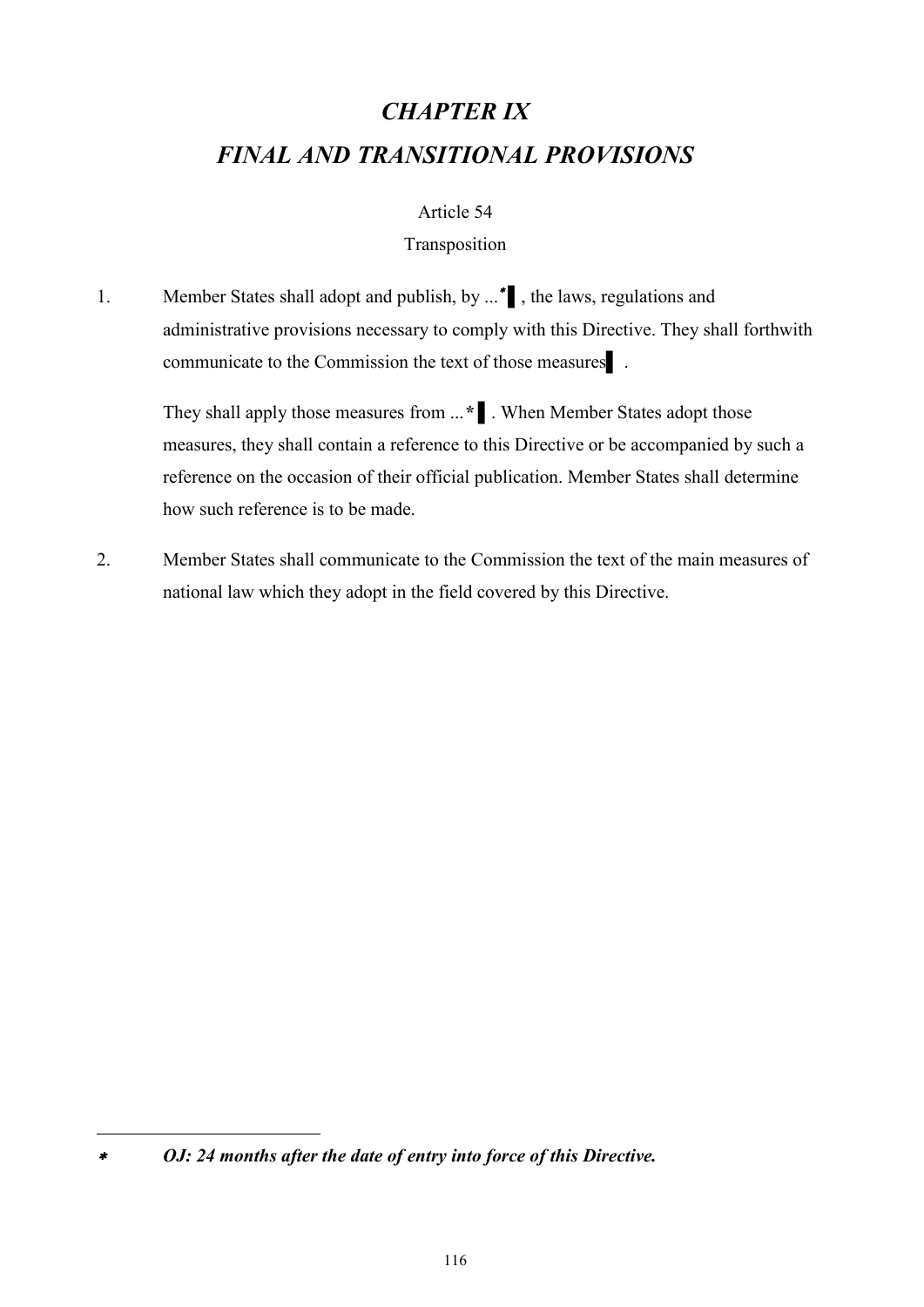## Transitional period

- 1. Member States shall not impede the making available on the market or the putting into service of products covered by Directive 94/25/EC which are in conformity with that Directive and which were placed on the market or put into service before ...\*
- 2. Member States shall not impede the making available on the market or the putting into service of outboard SI *propulsion* engines with power *equal to or less than* 15 kW which comply with the stage I exhaust emission limits laid down in point 2.1 of Part B of Annex I and which were manufactured by small and medium-sized enterprises as defined in Commission Recommendation 2003/361/EC*<sup>1</sup>* and placed on the market before  $\ldots$ <sup>\*\*</sup> | .

# Article 56

Repeal

Directive 94/25/EC is repealed with effect from ... \*\*\* ▌. References to the repealed Directive shall be construed as references to this Directive.

 $\ast$ \* *OJ: three years after the date of entry into force of this Directive.*

*<sup>1</sup>* OJ *L 124, 20.5.2003, p*. *36.*

<sup>\*\*</sup> *OJ: six years after the date of entry into force of this Directive.*

<sup>\*\*\*</sup> *OJ: two years after the date of entry into force of this Directive.*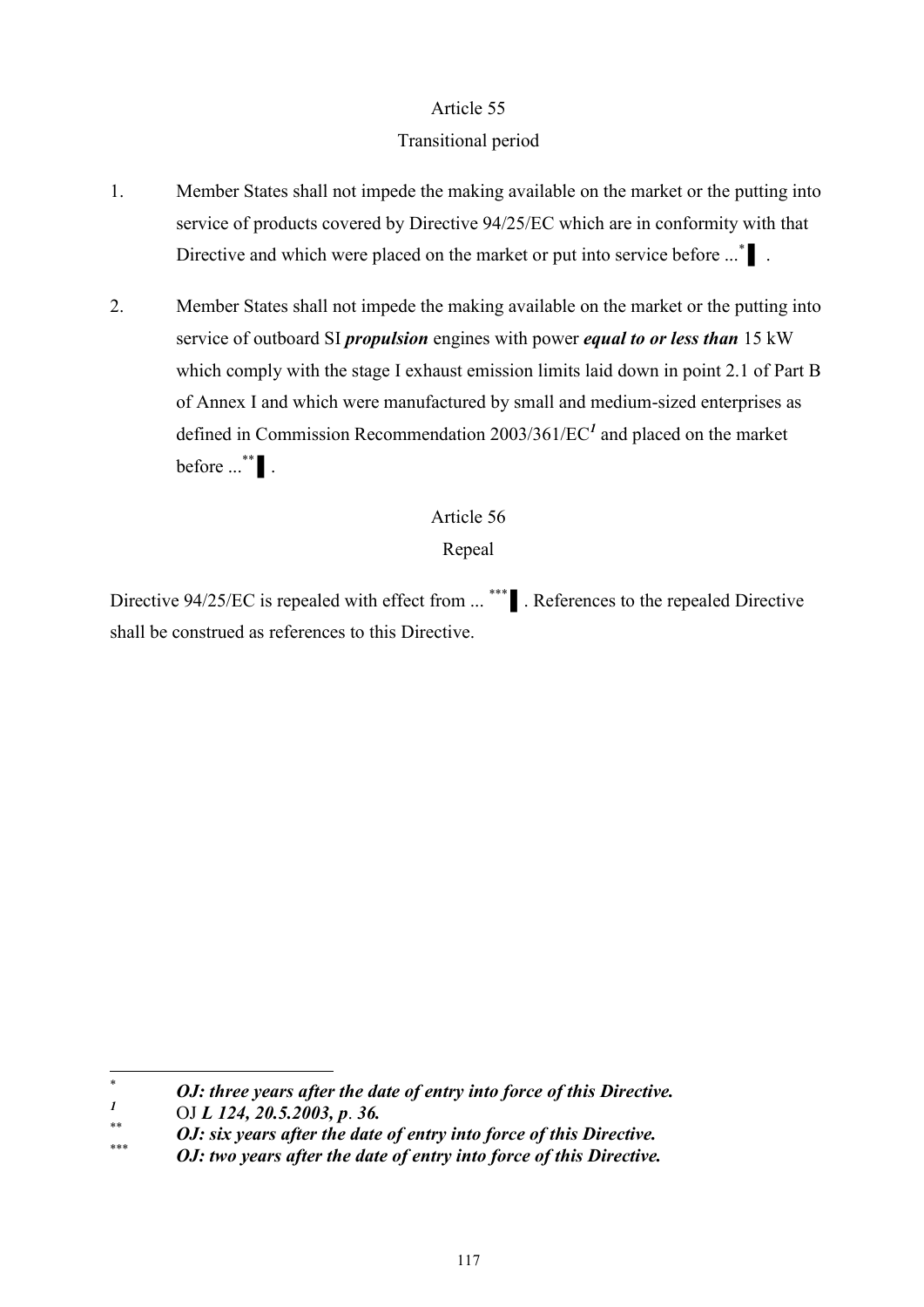# Entry into force

This Directive shall enter into force on the twentieth day following that of its publication in the *Official Journal of the European Union*.

# Article 58

# Addressees

This Directive is addressed to the Member States.

Done at ,

For the European Parliament For the Council

The President The President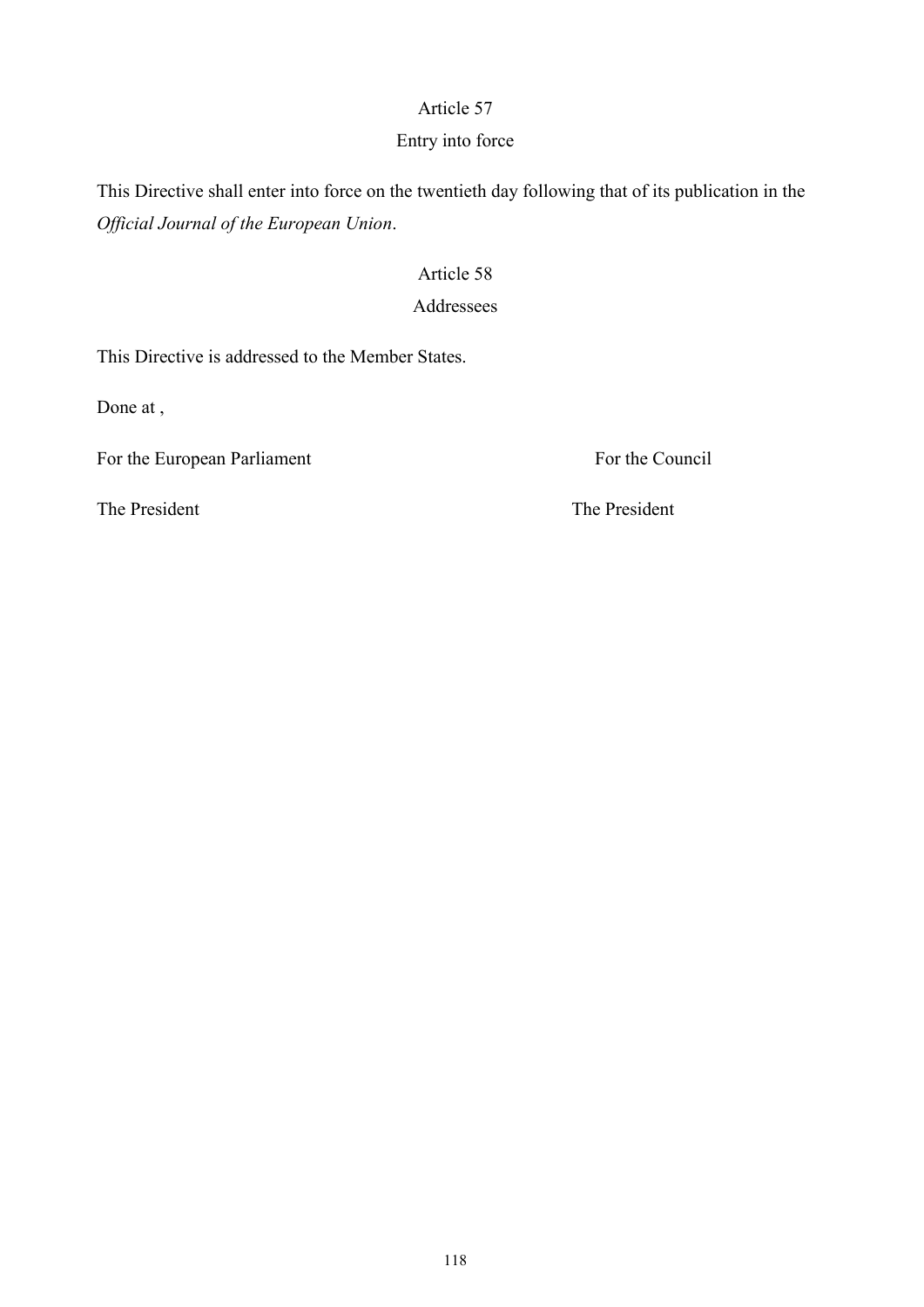# ANNEX I

# ESSENTIAL REQUIREMENTS

A. Essential ▌ requirements for the design and construction *of products referred to in Article 2(1)* 

# 1. *WATERCRAFT* DESIGN CATEGORIES

| Design category | Wind force<br>(Beaufort scale) | Significant wave height<br>$(H^1/3)$ metres) |
|-----------------|--------------------------------|----------------------------------------------|
| A               | exceeding 8                    | exceeding 4                                  |
| $\mathbf{B}$    | up to, and including, 8        | up to, and including, 4                      |
| $\mathbf C$     | up to, and including, $6$      | up to, and including, 2                      |
| D <sub>l</sub>  | up to, and including, 4        | up to, and including, $0.3$                  |

Explanatory notes:

- A. *A recreational craft given design category A is considered to be designed for winds that* may exceed wind force 8 (Beaufort scale) and significant wave height of 4 m and above but excluding abnormal conditions, *such as storm, violent storm, hurricane, tornado and extreme sea conditions or rogue waves.*
- B. *A recreational craft given design category B is considered to be designed for a wind force up to, and including, 8* and significant wave height up to, and including, 4 m |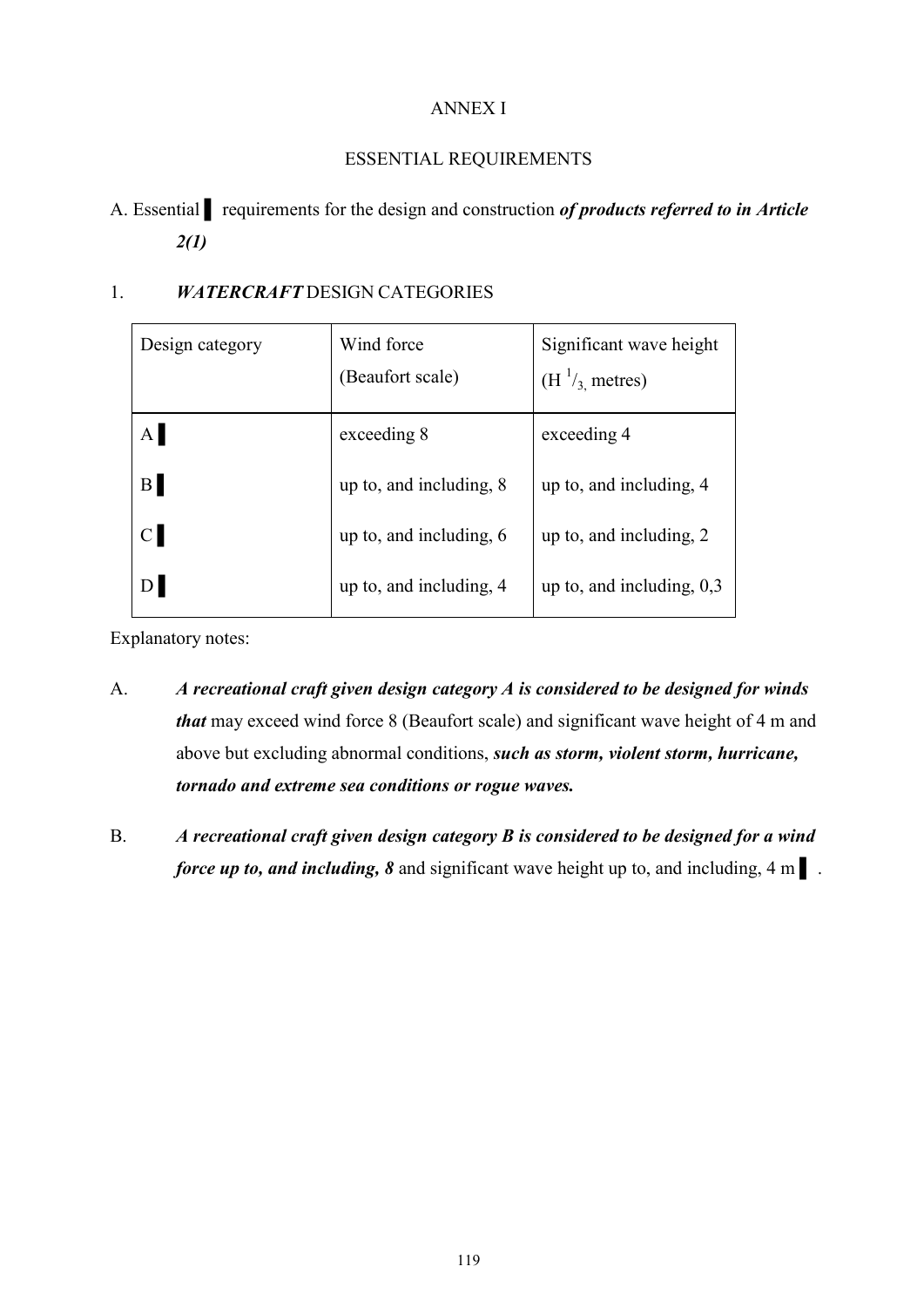- C. *A watercraft given design category C is considered to be designed for a wind force up to, and including, 6* and significant wave height up to, and including, 2 m  $\blacksquare$ .
- D. *A watercraft given design category D is considered to be designed for a wind force up to, and including, 4* and significant wave height up to, and including,  $0,3 \text{ m}$ , with occasional waves of  $0.5$  m maximum height  $\vert$ .

*Watercraft* in each design category must be designed and constructed to withstand the parameters in respect of stability, buoyancy, and other relevant essential requirements listed in this Annex, and to have good handling characteristics.

- 2. GENERAL REQUIREMENTS
- 2.1. Watercraft identification

Each watercraft shall be marked with an ▌ identification number including the following information:

*(1) country code of the manufacturer,*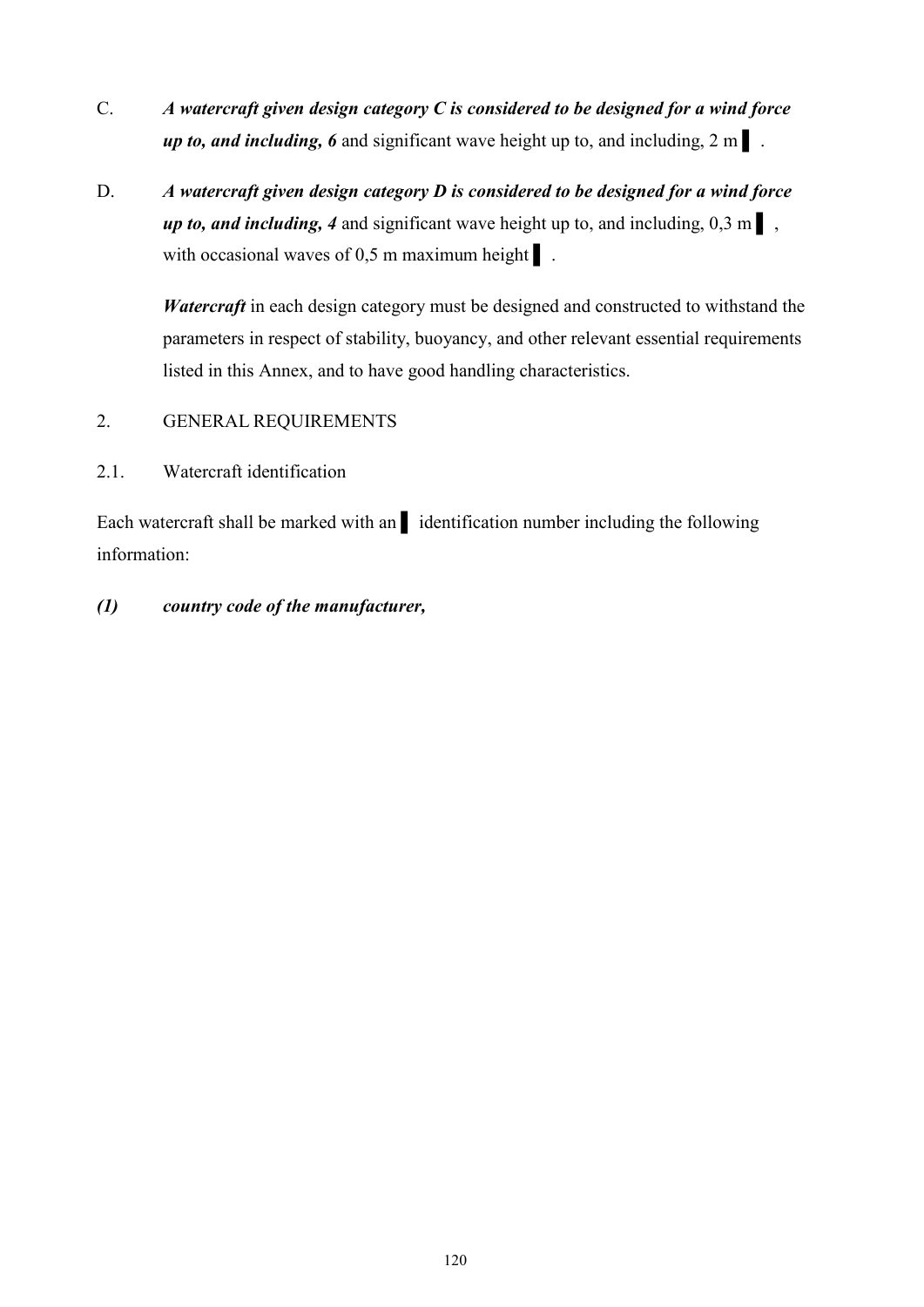- *(2) unique code of the manufacturer assigned by the national authority of the Member State,*
- *(3)* unique serial number,
- *(4)* month and year of production,
- *(5)* model year.

Detailed requirements for the *identification number* referred to in the first paragraph are set out in the relevant harmonised standard.

2.2. *Watercraft builder*'s plate

Each watercraft shall carry a permanently affixed plate mounted separately from the *watercraft* identification number, containing ▌ at least *the* following information: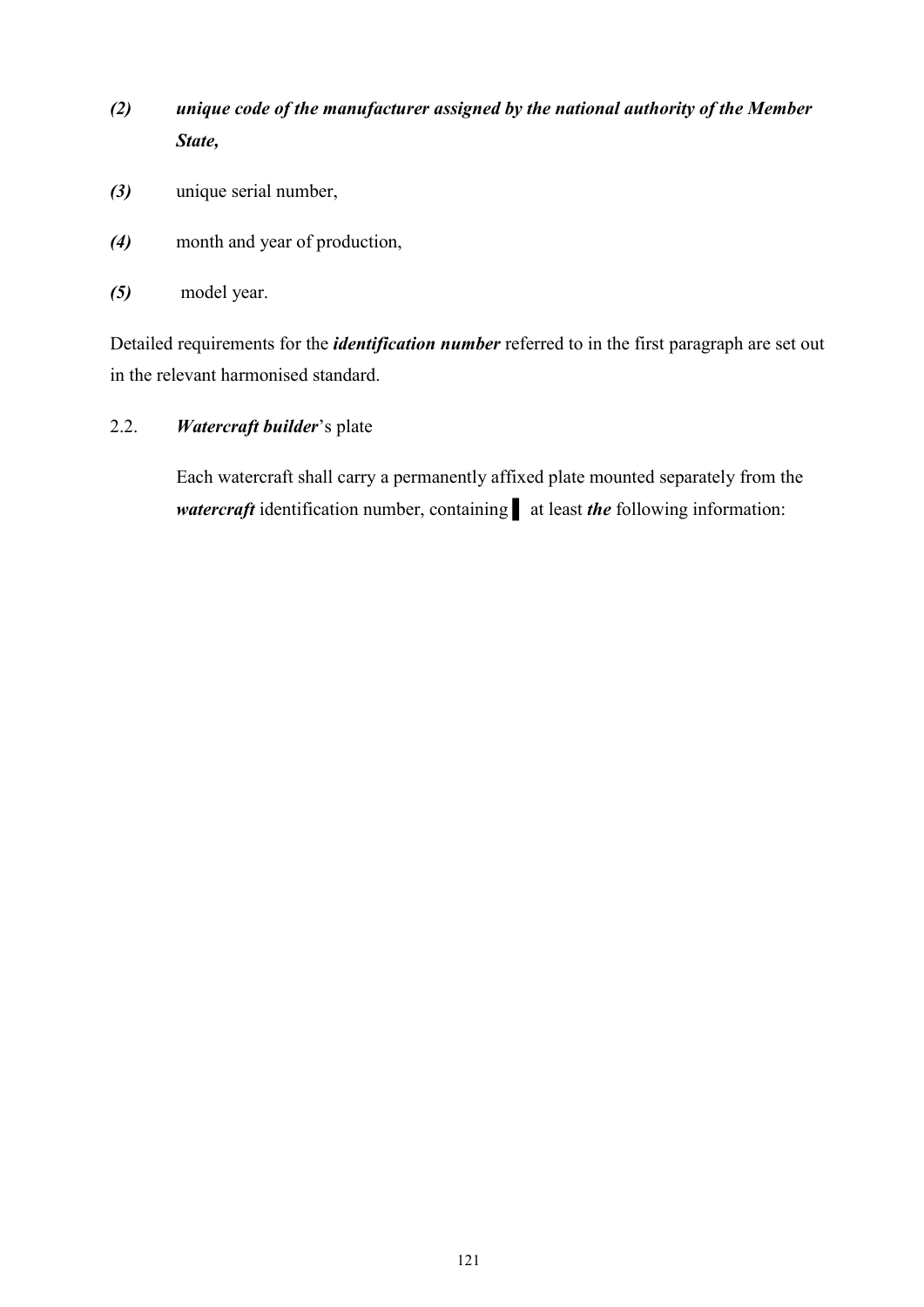- (a) manufacturer's name, registered trade name or registered trade mark*, as well as contact address*;
- (b) CE marking*, as provided for in Article 18*;
- (c) *watercraft* design category in accordance with Section 1;
- (d) manufacturer's maximum recommended load derived from point 3.6 excluding the weight of the contents of the fixed tanks when full;
- (e) number of persons recommended by the manufacturer for which the watercraft was designed ▌.

In the case of *post-construction assessment*, the contact details and the *requirements*  referred to in point (a) shall include those of the notified body which has carried out the conformity assessment.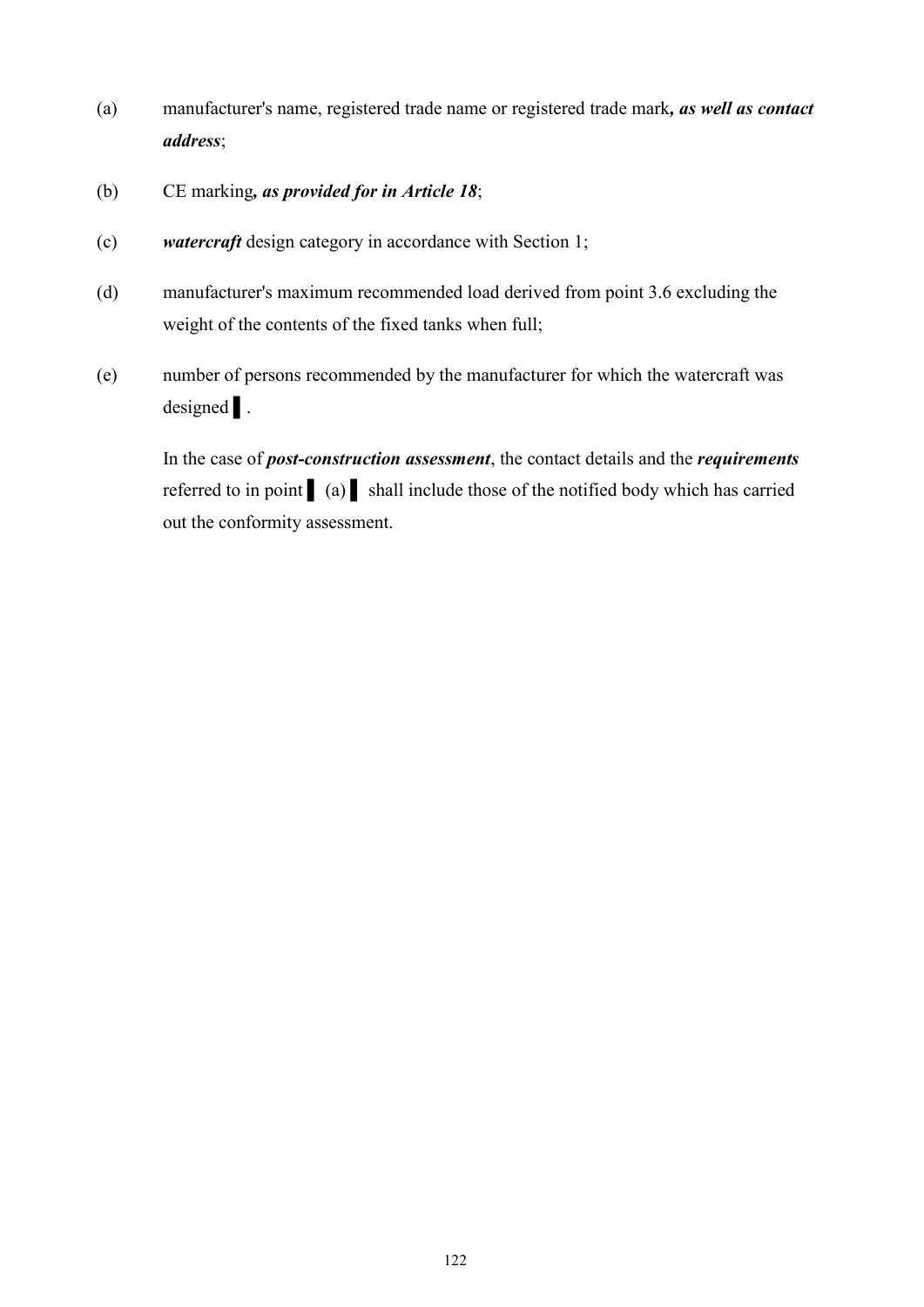2.3. Protection from falling overboard and means of reboarding

Watercraft shall be designed to minimise the risks of falling overboard and to facilitate reboarding. *Means of reboarding shall be accessible to or deployable by a person in the water unaided.* 

2.4. Visibility from the main steering position

For *recreational craft*, the main steering position shall give the operator, under normal conditions of use (speed and load), good all-round visibility.

2.5. Owner's manual

Each *product* shall be provided with an owner's manual in accordance with Article 7(7) and Article 9(4). That *manual* shall *provide all the information necessary for safe use of the product drawing particular attention to set up, maintenance, regular operation, prevention of risks and risk management*.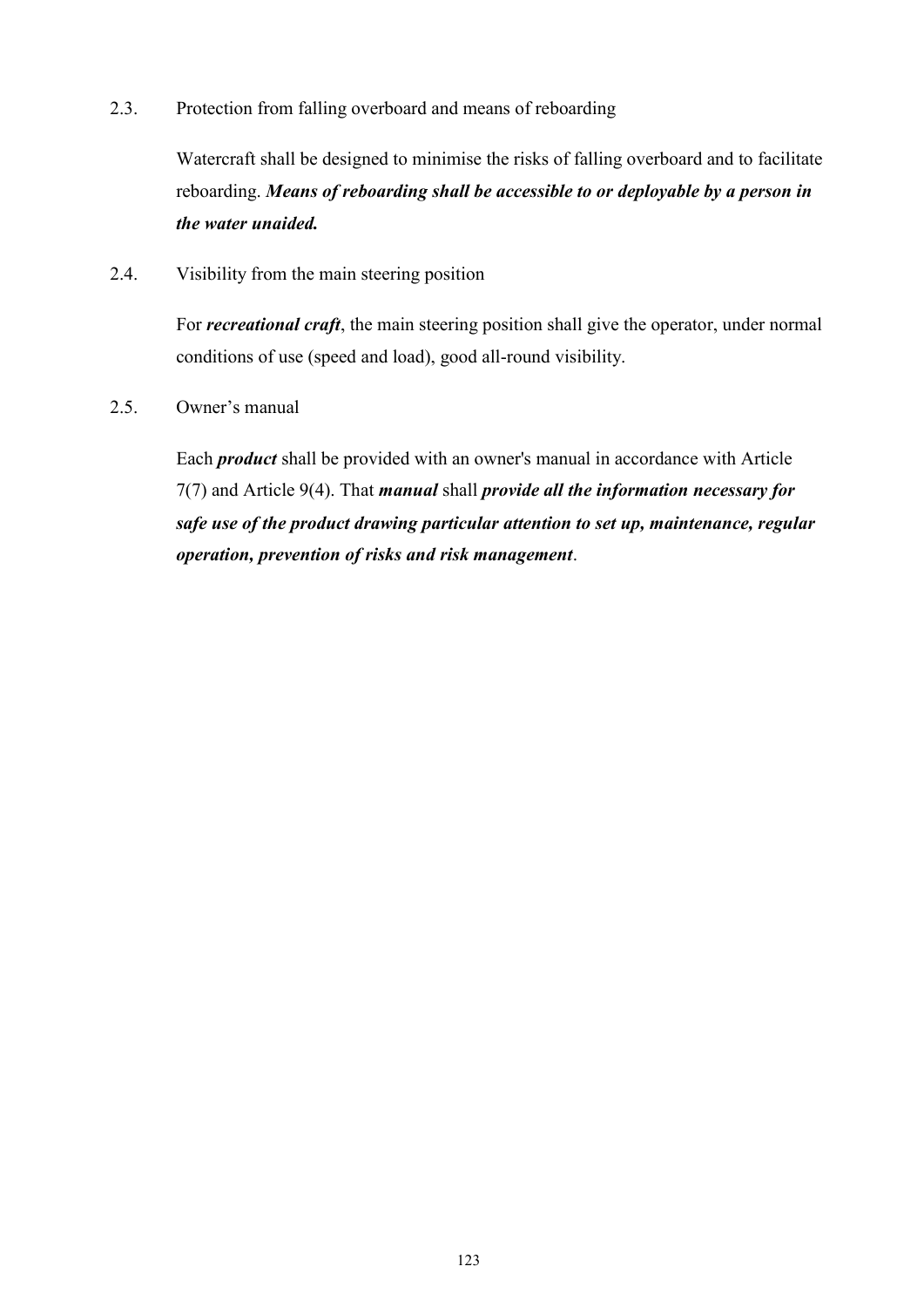# 3. INTEGRITY AND STRUCTURAL REQUIREMENTS

#### 3.1. Structure

The choice *and* combination of materials and its construction shall ensure that the watercraft is strong enough in all respects. Special attention shall be paid to the design category in accordance with Section 1, and the manufacturer's maximum recommended load in accordance with point 3.6.

3.2. Stability and freeboard

The watercraft shall have sufficient stability and freeboard considering its design category in accordance with Section 1 and the manufacturer's maximum recommended load in accordance with point 3.6.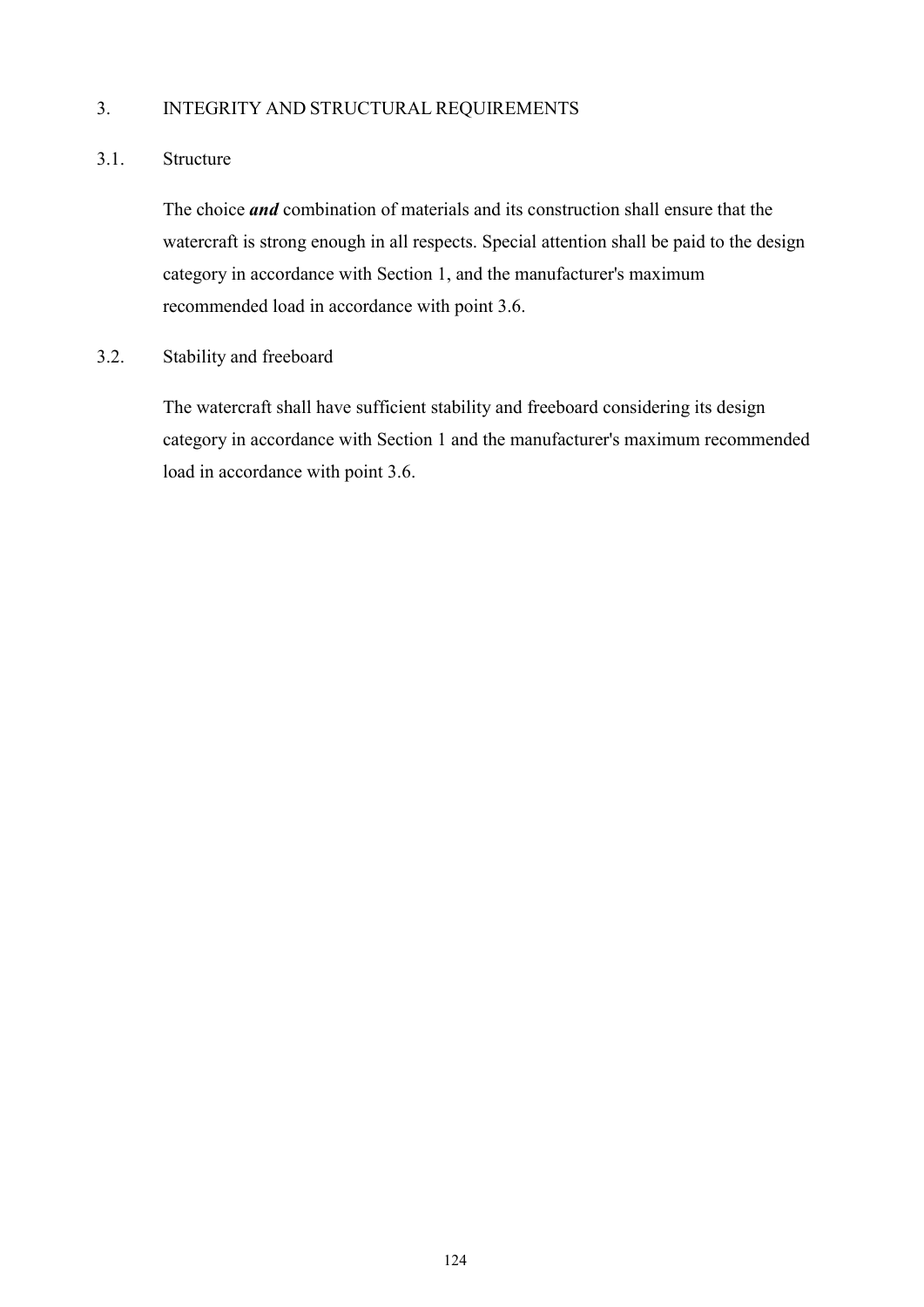#### 3.3. Buoyancy and flotation

The watercraft shall be constructed as to ensure that it has buoyancy characteristics appropriate to its design category in accordance with Section 1 ▌ and the manufacturer's maximum recommended load in accordance with point 3.6. *All habitable multihull recreational craft susceptible of inversion shall have sufficient* buoyancy to remain afloat in the inverted position.

Watercraft of less than six metres in length that are susceptible to swamping when used in their design *category* shall be provided with appropriate means of flotation in the swamped condition.

3.4. Openings in hull, deck and superstructure

Openings in hull, deck(s) and superstructure shall not impair the structural integrity of the watercraft or its weather tight integrity when closed.

Windows, port lights, doors and hatch covers shall withstand the water pressure likely to be *encountered* in their specific position, as well as point loads applied by the weight of persons moving on deck.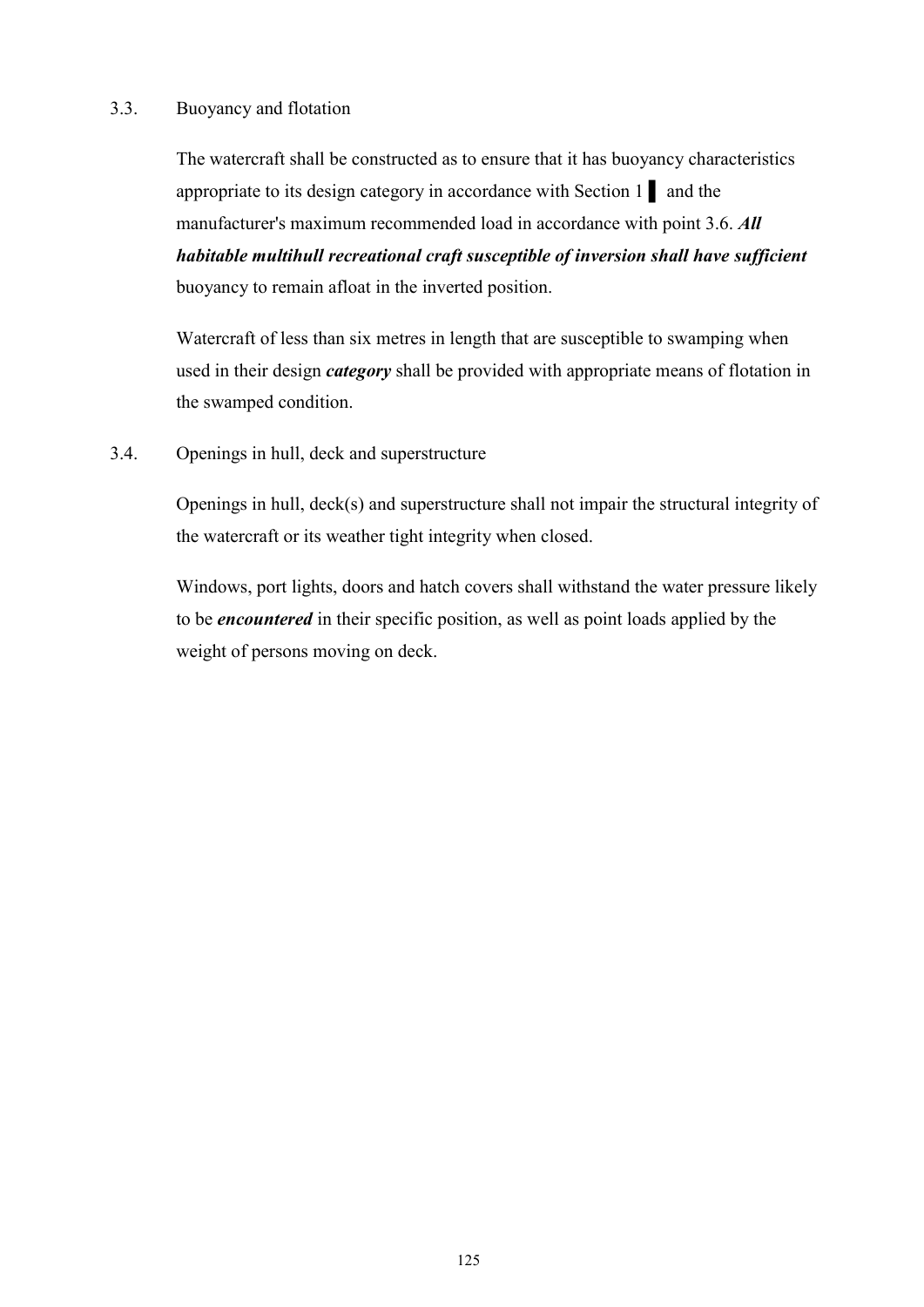Through hull fittings designed to allow water passage into the hull or out of the hull, below the waterline corresponding to the manufacturer's maximum recommended load in accordance with point 3.6, shall be fitted with a means of shutoff which shall be readily accessible.

3.5. Flooding

All watercraft shall be designed so as to minimise the risk of sinking.

Where appropriate, particular attention shall be paid to:

- (a) cockpits and wells, which should be self-draining or have other means of keeping water out of the *watercraft* interior;
- (b) ventilation fittings;
- (c) removal of water by pumps or other means.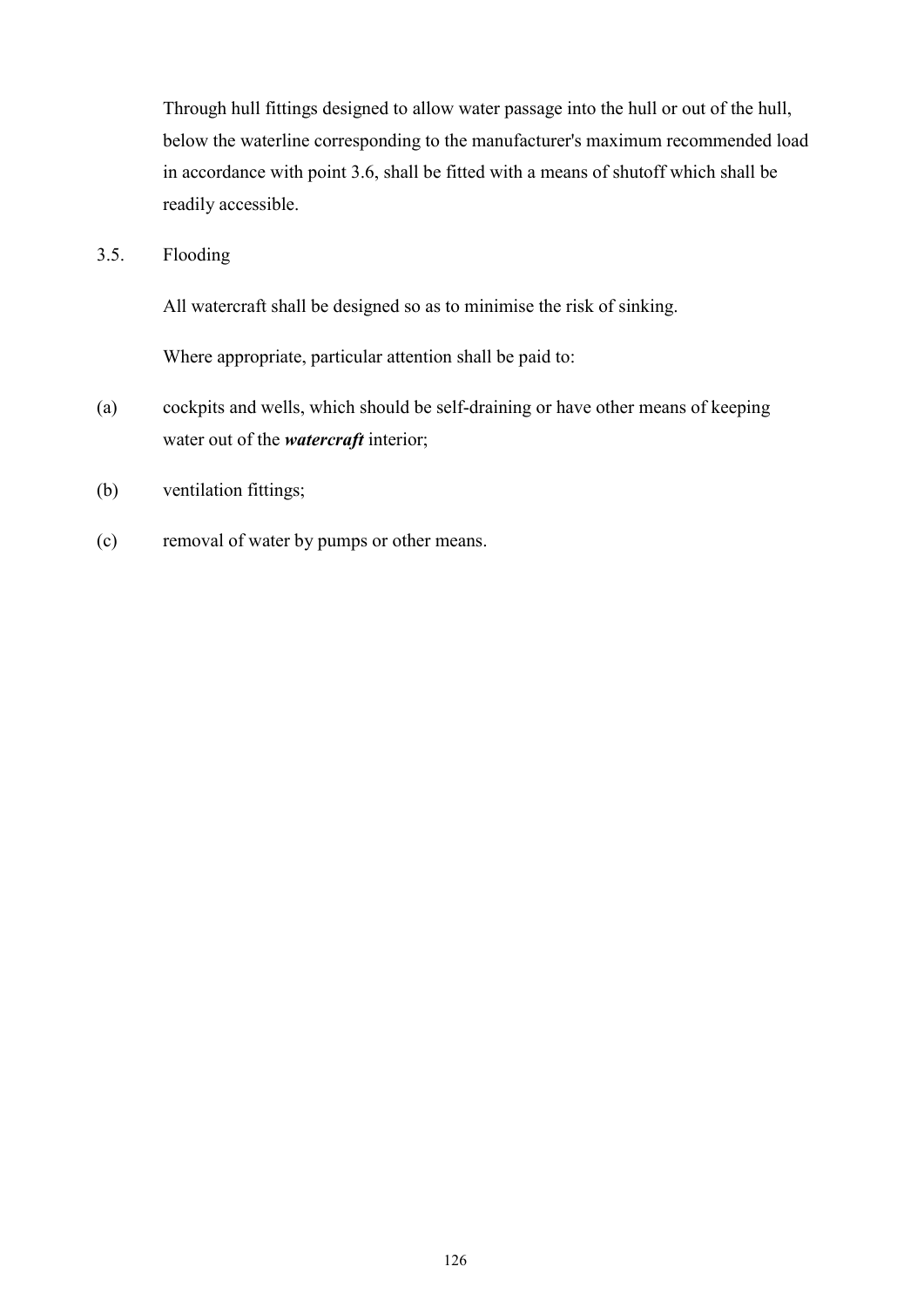#### 3.6. Manufacturer's maximum recommended load

The manufacturer's maximum recommended load (fuel, water, provisions, miscellaneous equipment and people (in kilograms)) for which the watercraft was designed, shall be determined in accordance with the design category (Section 1), stability and freeboard (point 3.2) and buoyancy and flotation (point 3.3).

3.7. Life raft stowage

All *recreational craft* of design categories A and B, and *recreational craft* of design categories C and D longer than six metres shall be provided with one or more stowage points for a life raft (life rafts) large enough to hold the number of persons the *recreational craft* was designed to carry as recommended by the manufacturer. Life raft stowage point(s) shall be readily accessible at all times.

3.8. Escape

*All habitable multihull recreational craft susceptible of inversion shall be provided with viable means of escape in the event of inversion. Where there is a means of escape provided for use in the inverted position, it shall not compromise the structure (point 3.1), the stability (point 3.2) or buoyancy (point 3.3) whether the recreational craft is upright or inverted.*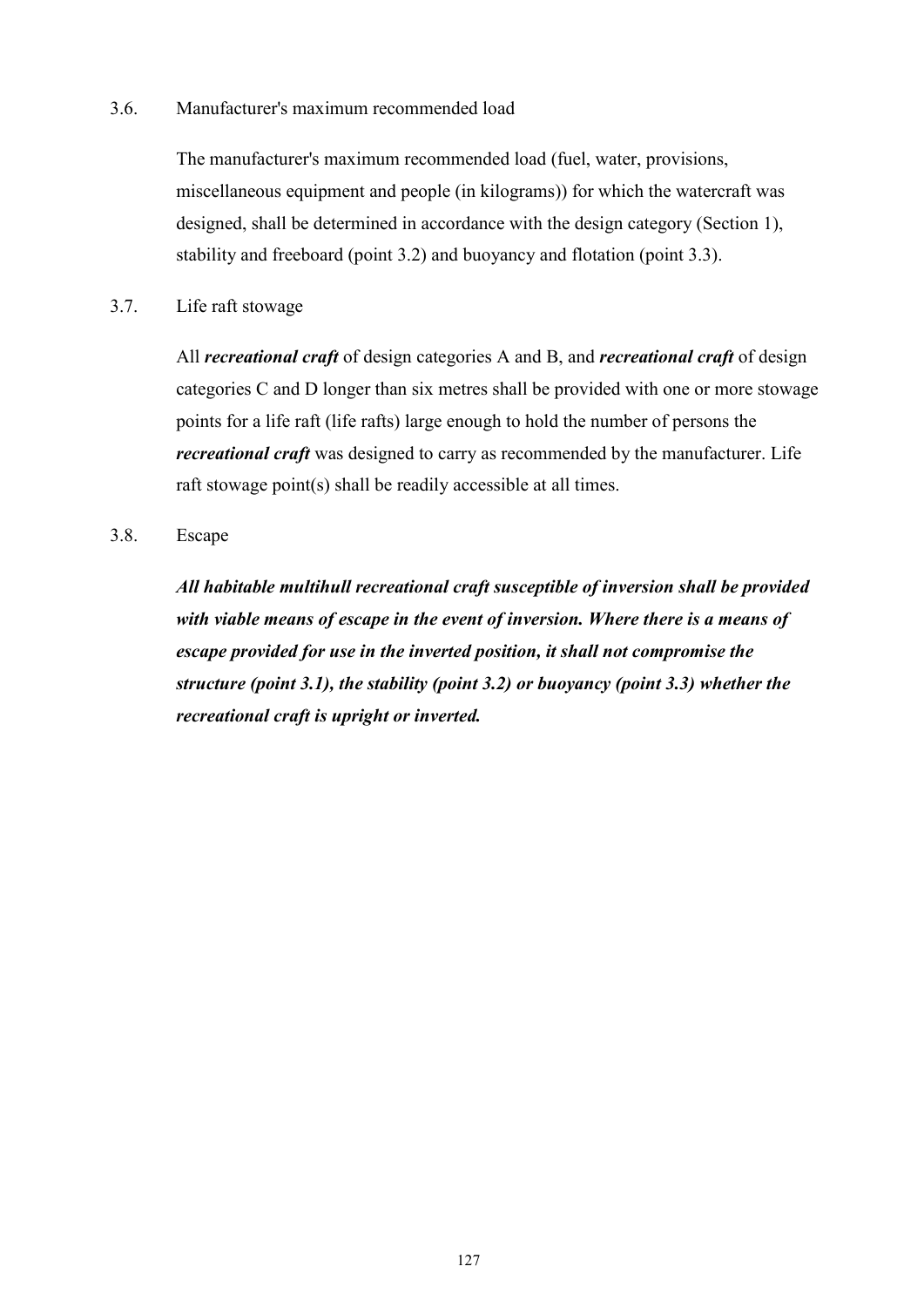*Every habitable recreational craft* shall be provided with viable means of escape in the event of fire.

# 3.9. Anchoring, mooring and towing

All watercraft, taking into account their design category and their characteristics, shall be fitted with one or more strong points or other means capable of safely accepting anchoring, mooring and towing loads.

## 4. HANDLING CHARACTERISTICS

The manufacturer shall ensure that the handling characteristics of the watercraft are satisfactory with the most powerful *propulsion* engine for which the *watercraft* is designed and constructed. For all *propulsion* engines, the maximum rated engine power shall be declared in the owner's manual.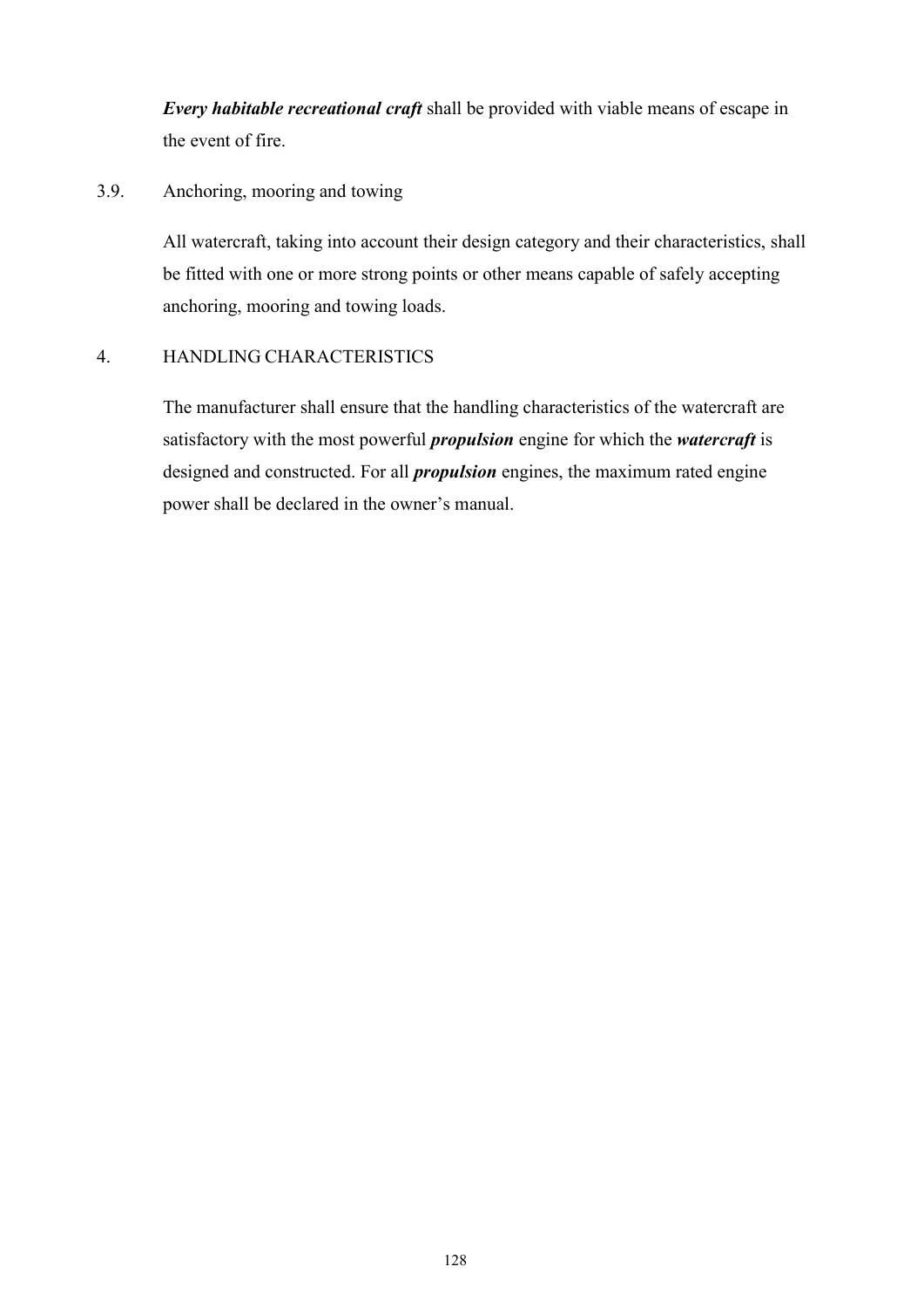### 5. INSTALLATION REQUIREMENTS

#### 5.1. Engines and engine *compartments*

#### 5.1.1. Inboard engine

All inboard mounted engines shall be placed within an enclosure separated from living quarters and installed so as to minimise the risk of fires or spread of fires as well as hazards from toxic fumes, heat, noise or vibrations in the living quarters.

Engine parts and accessories that require frequent inspection and/or servicing shall be readily accessible.

The insulating materials inside *the engine compartment* shall not sustain combustion.

### 5.1.2. Ventilation

The engine compartment shall be ventilated. The ▌ ingress of water into the engine compartment through ▌ openings must be *minimised*.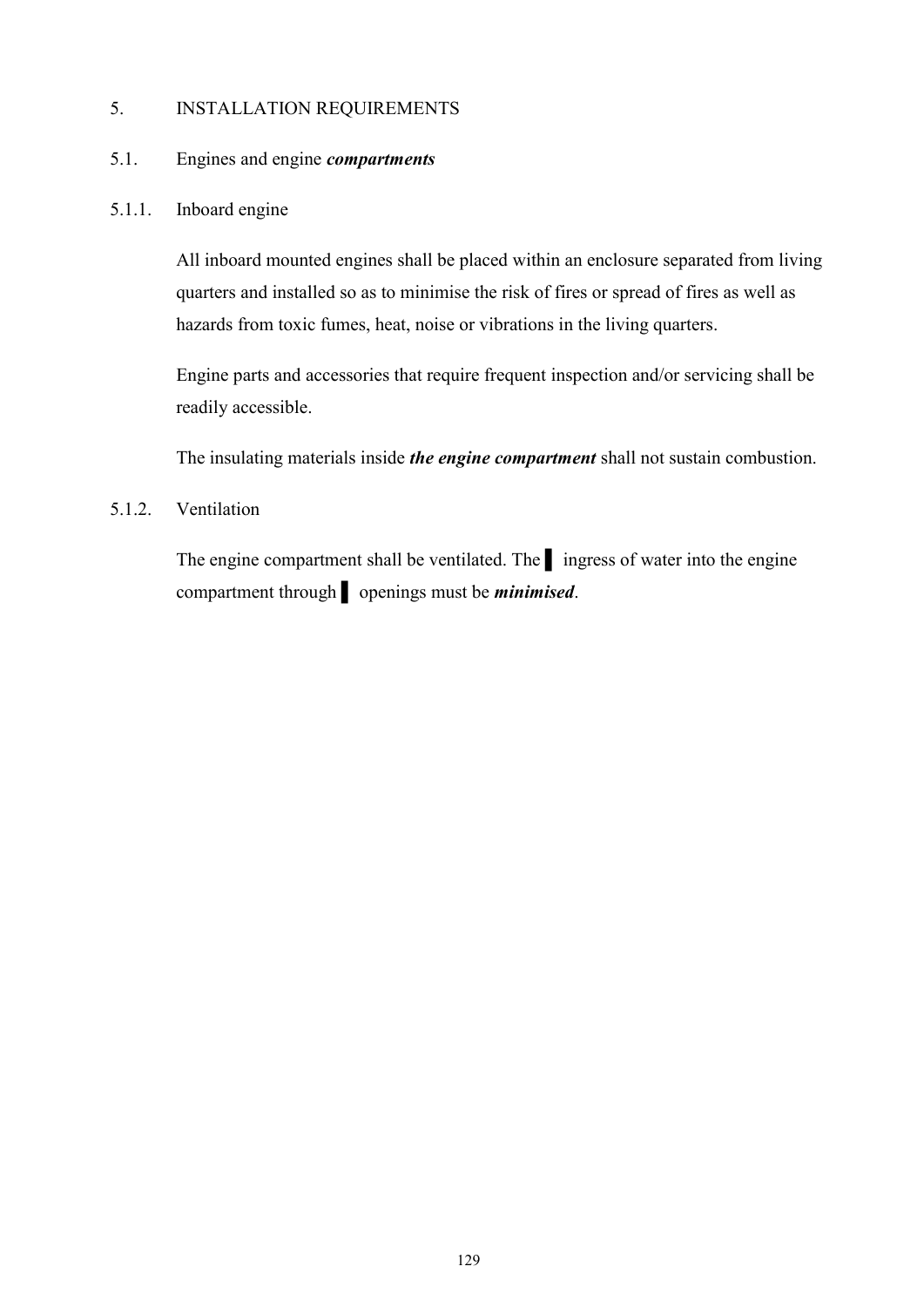### 5.1.3. Exposed parts

Unless the engine is protected by a cover or its own enclosure, exposed moving or hot parts of the engine that could cause personal injury shall be effectively shielded.

### 5.1.4. Outboard *propulsion* engine starting

*Every outboard propulsion engine fitted on any watercraft* shall have a device to prevent the engine *being started* in gear, except:

- (a) when the engine produces less than 500 Newton's (N) of static thrust;
- (b) when the engine has a throttle limiting device to limit thrust to 500 N at the time of starting the engine.
- 5.1.5. Personal watercraft running without driver

Personal watercraft shall be designed either with an automatic *propulsion* engine cutoff or with an automatic device to provide reduced speed, circular, forward movement when the driver dismounts deliberately or falls overboard.

*5.1.6. Tiller-controlled outboard propulsion engines shall be equipped with an emergency stopping device which can be linked to the helmsman.*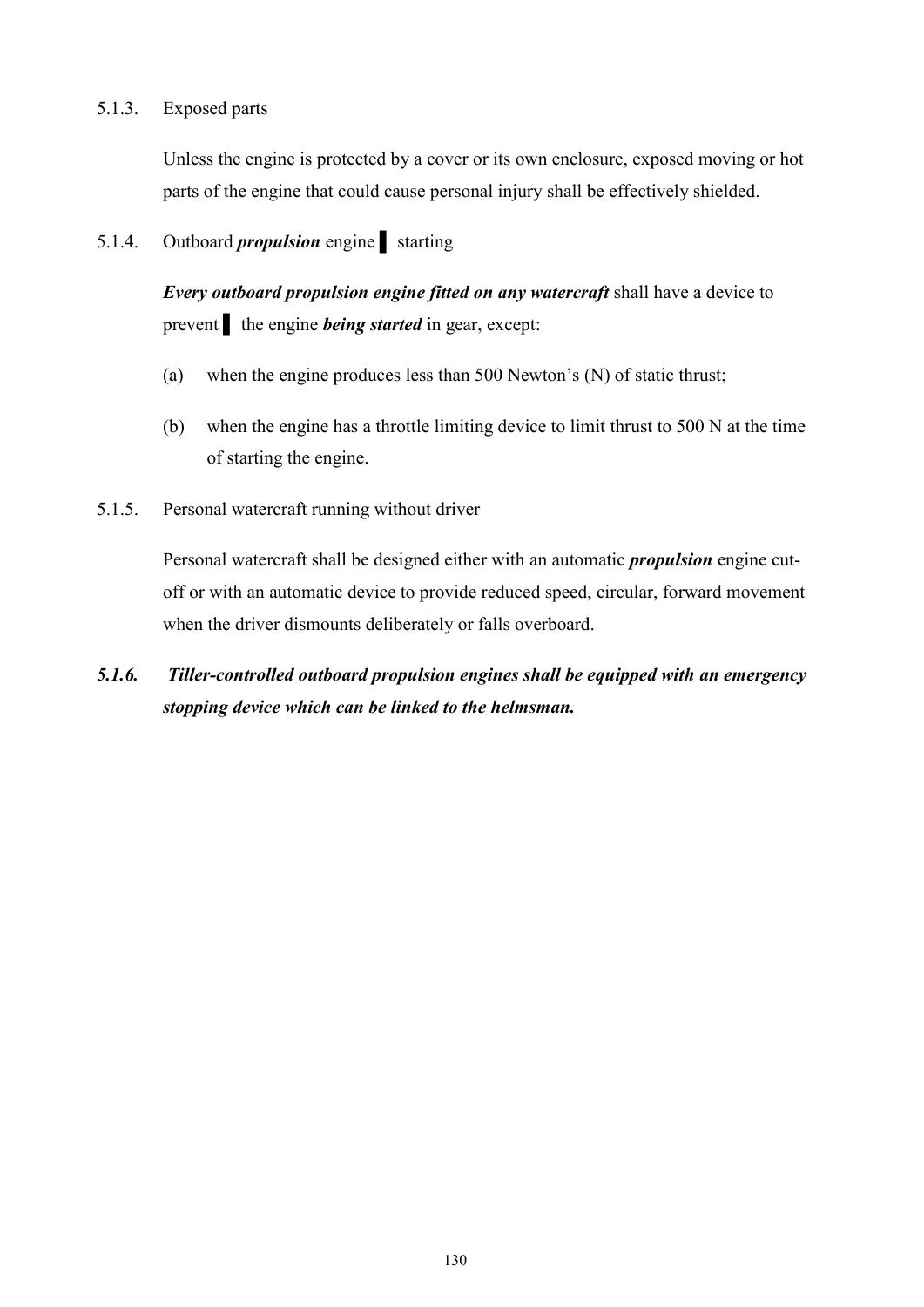### 5.2. Fuel system

### 5.2.1. General

The filling, storage, venting and fuel-supply arrangements and installations shall be designed and installed so as to minimise the risk of fire and explosion.

5.2.2. Fuel tanks

Fuel tanks, lines and hoses shall be secured and separated or protected from any source of significant heat. The material the tanks are made of and their method of construction shall be in accordance with their capacity and the type of fuel.

### *Petrol fuel tank spaces shall be ventilated.*

Petrol fuel tanks shall not form part of the hull and shall be:

- (a) protected against fire from *any* engine and from all other sources of ignition;
- (b) separated from living quarters.

Diesel fuel tanks may be integral with the hull.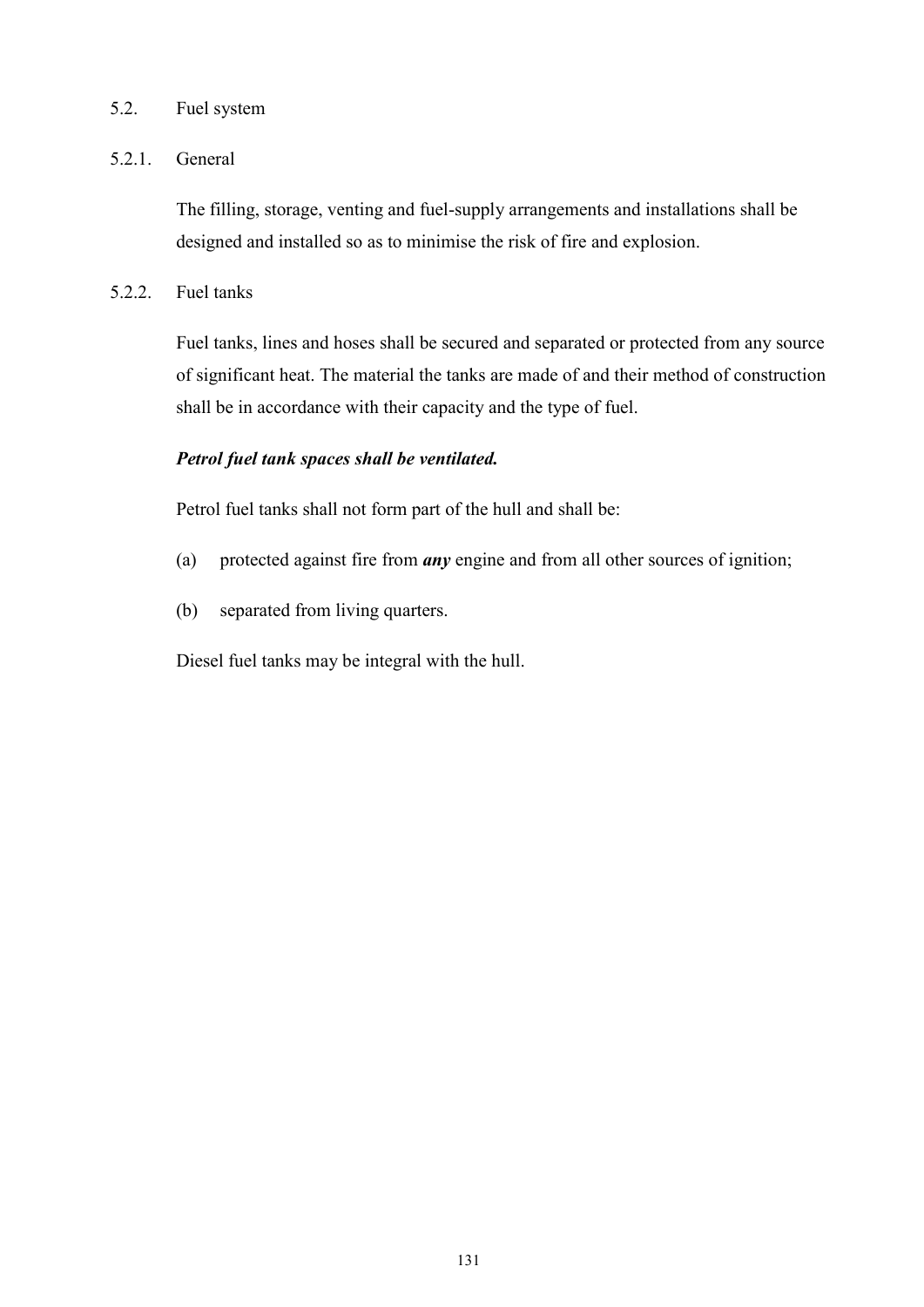### 5.3. Electrical system

Electrical systems shall be designed and installed so as to ensure proper operation of the watercraft under normal conditions of use and shall be such as to minimise risk of fire and electric shock.

*All electrical circuits, except engine starting circuits supplied from batteries, shall remain safe when exposed to overload.* 

*Electric propulsion circuits shall not interact with other circuits in such a way that either would fail to operate as intended.* 

Ventilation shall be provided to prevent the accumulation of *explosive gases which*  might be emitted from batteries. Batteries shall be firmly secured and protected from ingress of water.

5.4. Steering system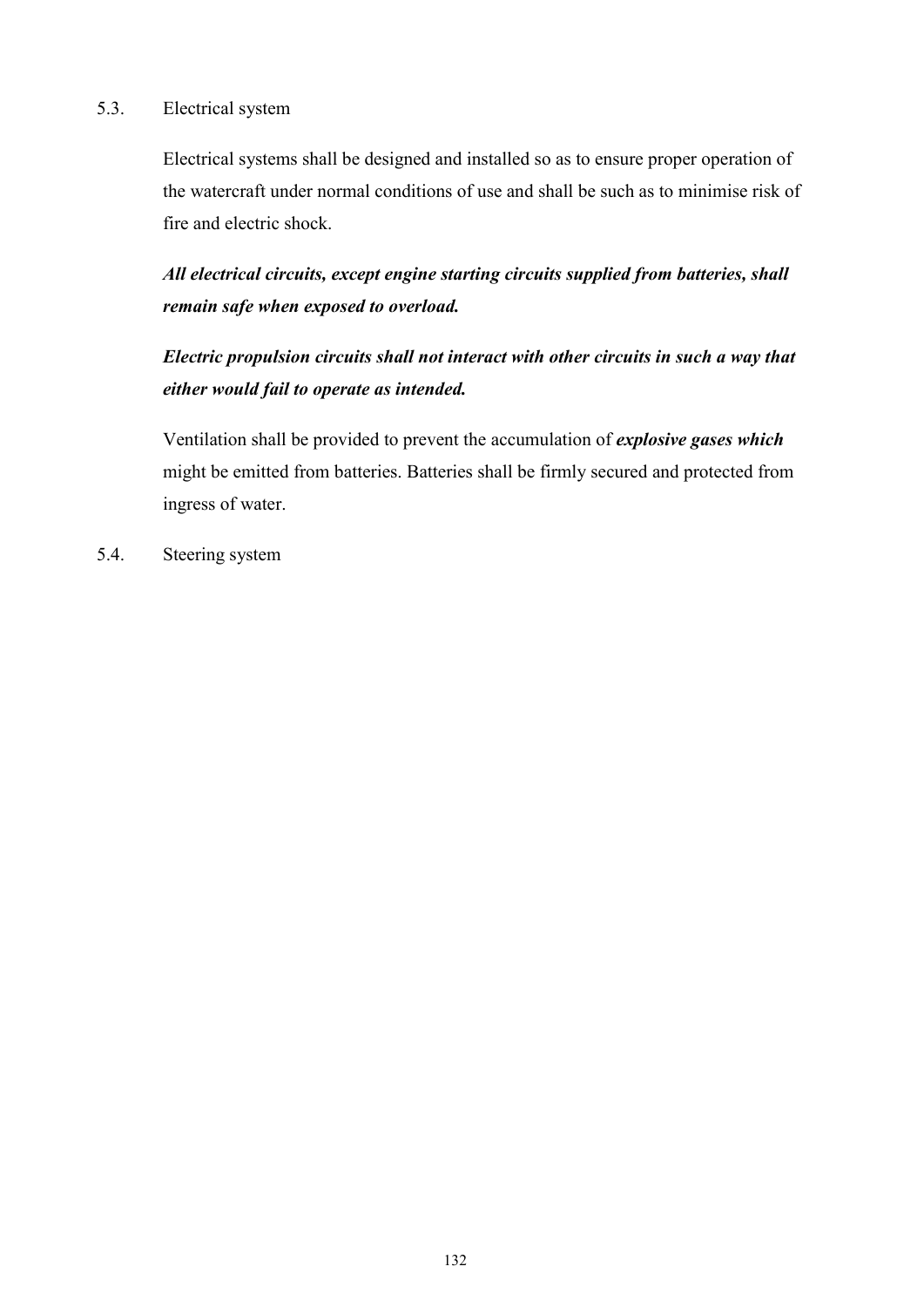### 5.4.1. General

Steering and propulsion control systems shall be designed, constructed and installed in order to allow the transmission of steering loads under foreseeable operating conditions.

#### 5.4.2. Emergency arrangements

*Every sailing recreational craft and single-propulsion engine non-sailing recreational craft* with remote-controlled rudder steering systems shall be provided with emergency means of steering the *recreational craft* at reduced speed.

#### 5.5. Gas system

Gas systems for domestic use shall be of the vapour-withdrawal type and shall be designed and installed so as to avoid leaks and the risk of explosion and be capable of being tested for leaks. Materials and components shall be suitable for the specific gas used to withstand the stresses and exposures found in the marine environment.

Each *gas* appliance *intended by the manufacturer for the application for which it is used shall be so installed in accordance with the manufacturer's instructions*. Each gas-consuming appliance must be supplied by a separate branch of the distribution system, and each appliance must be controlled by a separate closing device. Adequate ventilation must be provided to prevent hazards from leaks and products of combustion.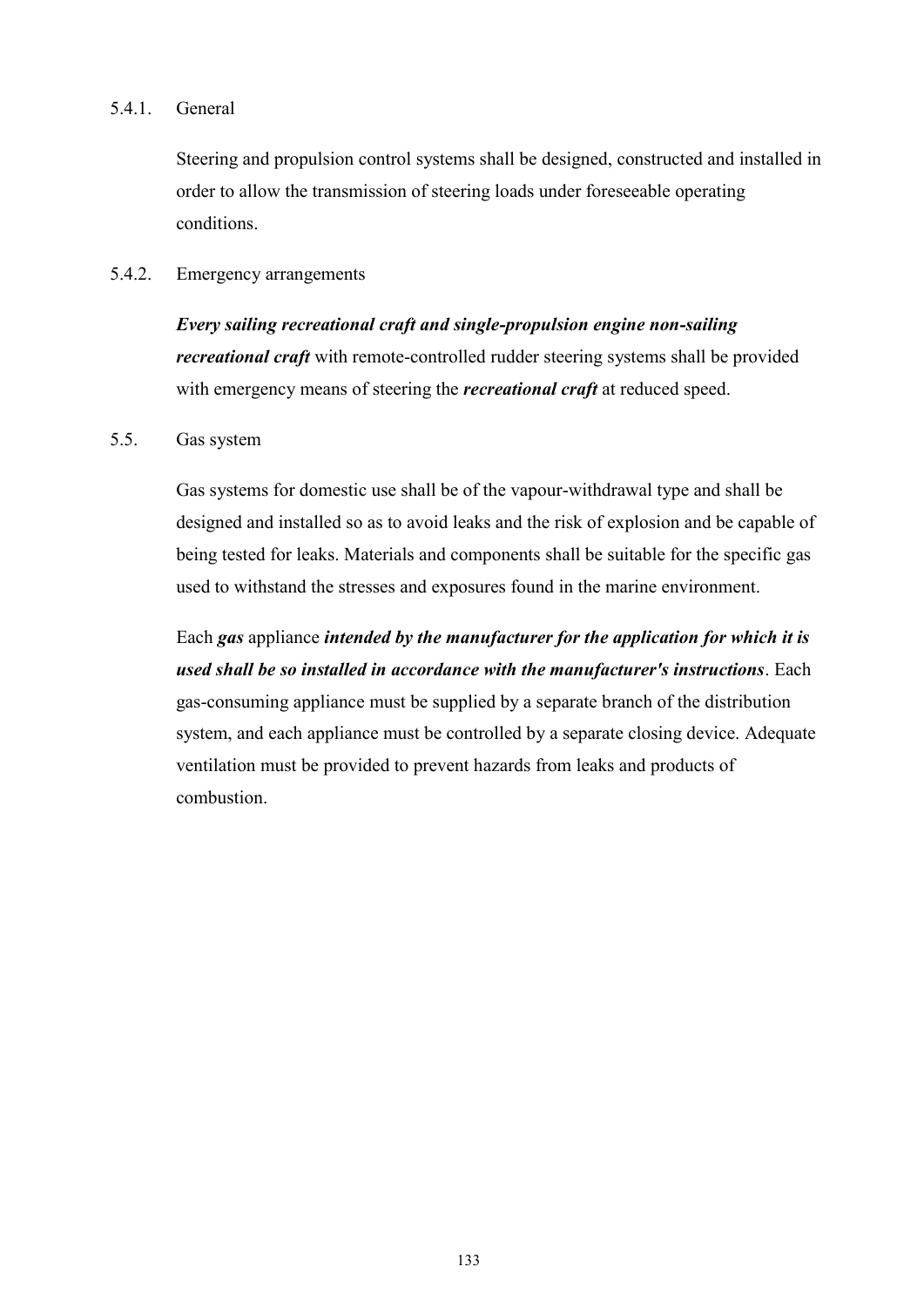All watercraft with a permanently installed gas system shall be fitted with an enclosure to contain all gas cylinders. The enclosure shall be separated from the living quarters, accessible only from the outside and ventilated to the outside so that any escaping gas drains overboard.

### *In particular, any permanently installed gas system shall be tested after installation.*

- 5.6. Fire protection
- 5.6.1. General

The type of equipment installed and the layout of the watercraft shall take account of the risk and spread of fire. Special attention shall be paid to the surroundings of open flame devices, hot areas or engines and auxiliary machines, oil and fuel overflows, uncovered oil and fuel pipes and routing of electrical wiring in particular away from heat sources and hot areas.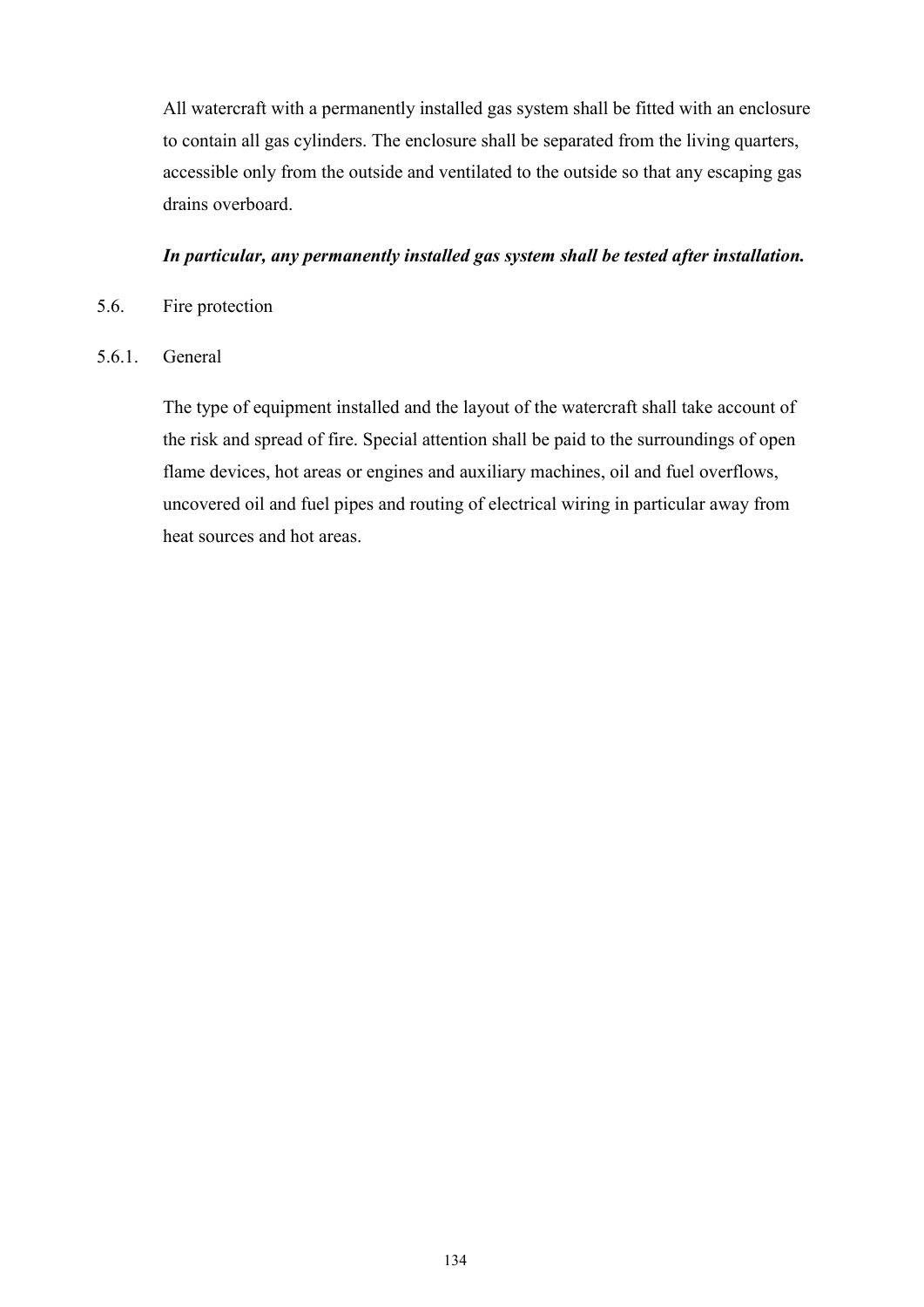### 5.6.2. Fire-fighting equipment

Recreational craft shall be supplied with fire-fighting equipment appropriate to the fire hazard, or the position and capacity of fire-fighting equipment appropriate to the fire hazard shall be indicated. The craft shall not be put into service until the appropriate fire-fighting equipment is in place. Petrol engine *compartments* shall be protected by a fire extinguishing system that avoids the need to open the *compartment* in the event of fire. Where fitted, portable fire extinguishers shall be readily accessible and one shall be so positioned that it can easily be reached from the main steering position of the recreational craft.

### 5.7. Navigation lights*, shapes and sound signals*

Where navigation lights*, shapes and sound signals* are fitted, they shall comply with the 1972 COLREG (The International Regulations for Preventing Collisions at Sea) or CEVNI (European Code for Interior Navigations for inland waterways) Regulations as appropriate.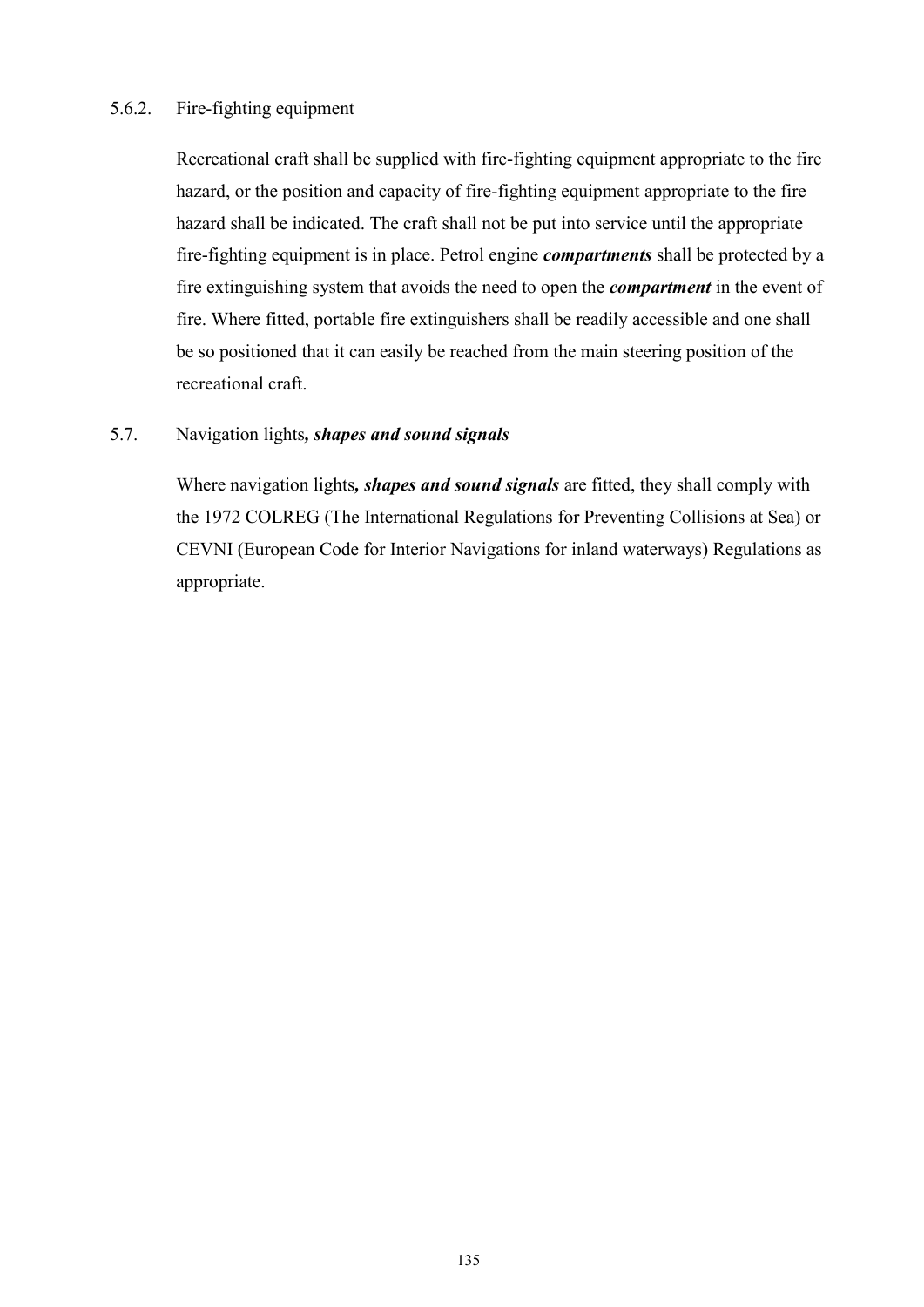5.8. Discharge prevention and installations facilitating the delivery ashore of waste

Watercraft shall be constructed so as to prevent the accidental discharge of pollutants (oil, fuel, etc.) overboard.

### *Any toilet fitted in a recreational craft shall be connected solely to a holding tank system or water treatment system*.

*Recreational craft* with installed holding tanks shall be fitted with a standard discharge connection to enable pipes of reception facilities to be connected with the *recreational*  craft discharge pipeline.

In addition, any through-the-hull pipes for human waste shall be fitted with valves which are capable of being secured in the closed position.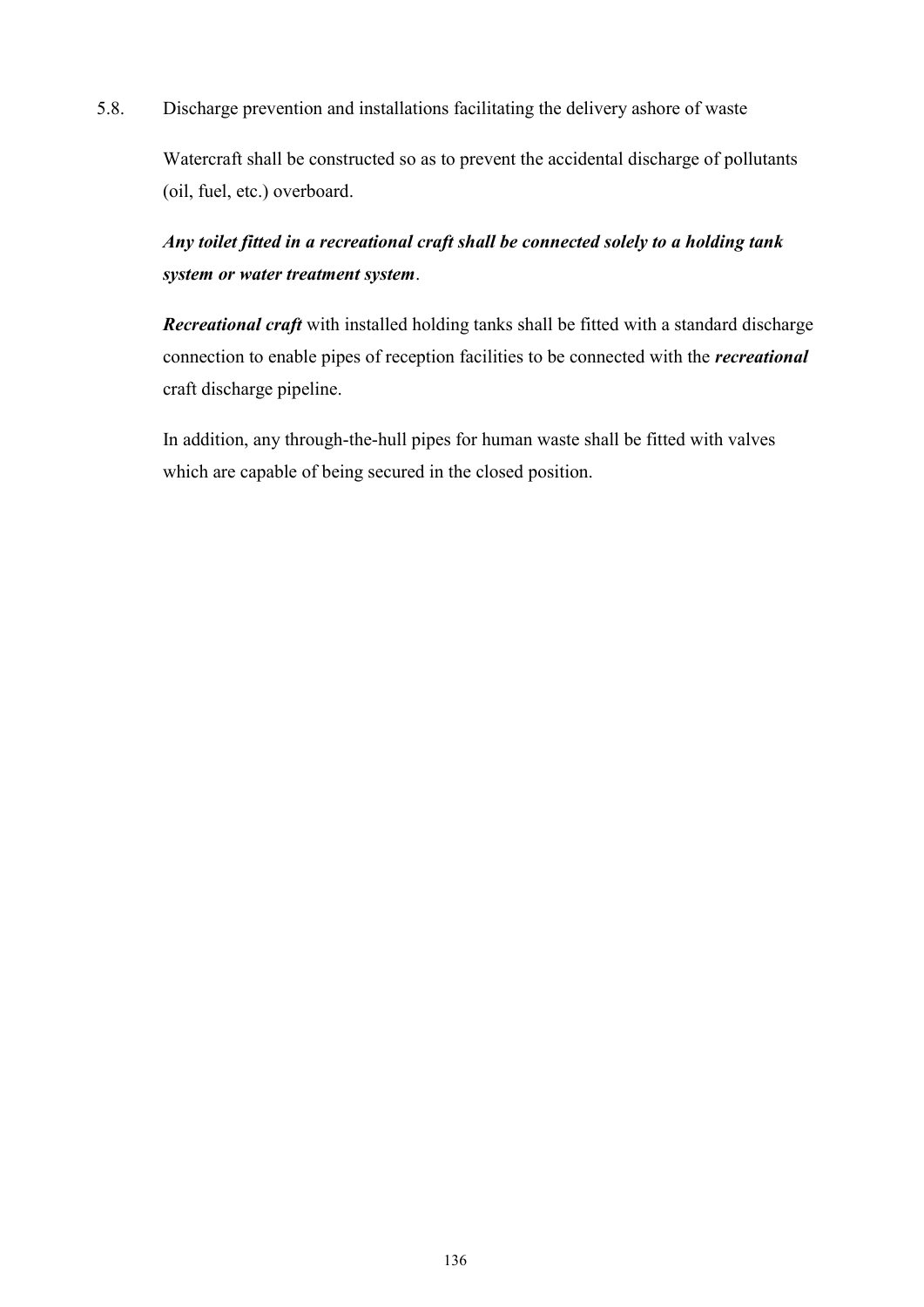B. Essential requirements for exhaust emissions from propulsion engines

Propulsion engines shall comply with the essential requirements for exhaust emissions set out in this Part.

### 1. *PROPULSION* ENGINE IDENTIFICATION

- 1.1. Each engine shall be clearly marked with the following information:
	- (a) engine manufacturer's *name, registered trade name or registered trade mark and contact address; and, if applicable, the name and contact address of the person adapting the engine*;
	- (b) engine type, engine family, if applicable;
	- (c) a unique engine *serial* number;
	- (d) CE marking*, as provided for in Article 18.*
- 1.2. The marks referred to in point 1.1 must be durable for the normal life of the engine and must be clearly legible and indelible. If labels or plates are used, they must be attached in such a manner that the fixing is durable for the normal life of the engine, and the labels/plates cannot be removed without destroying or defacing them.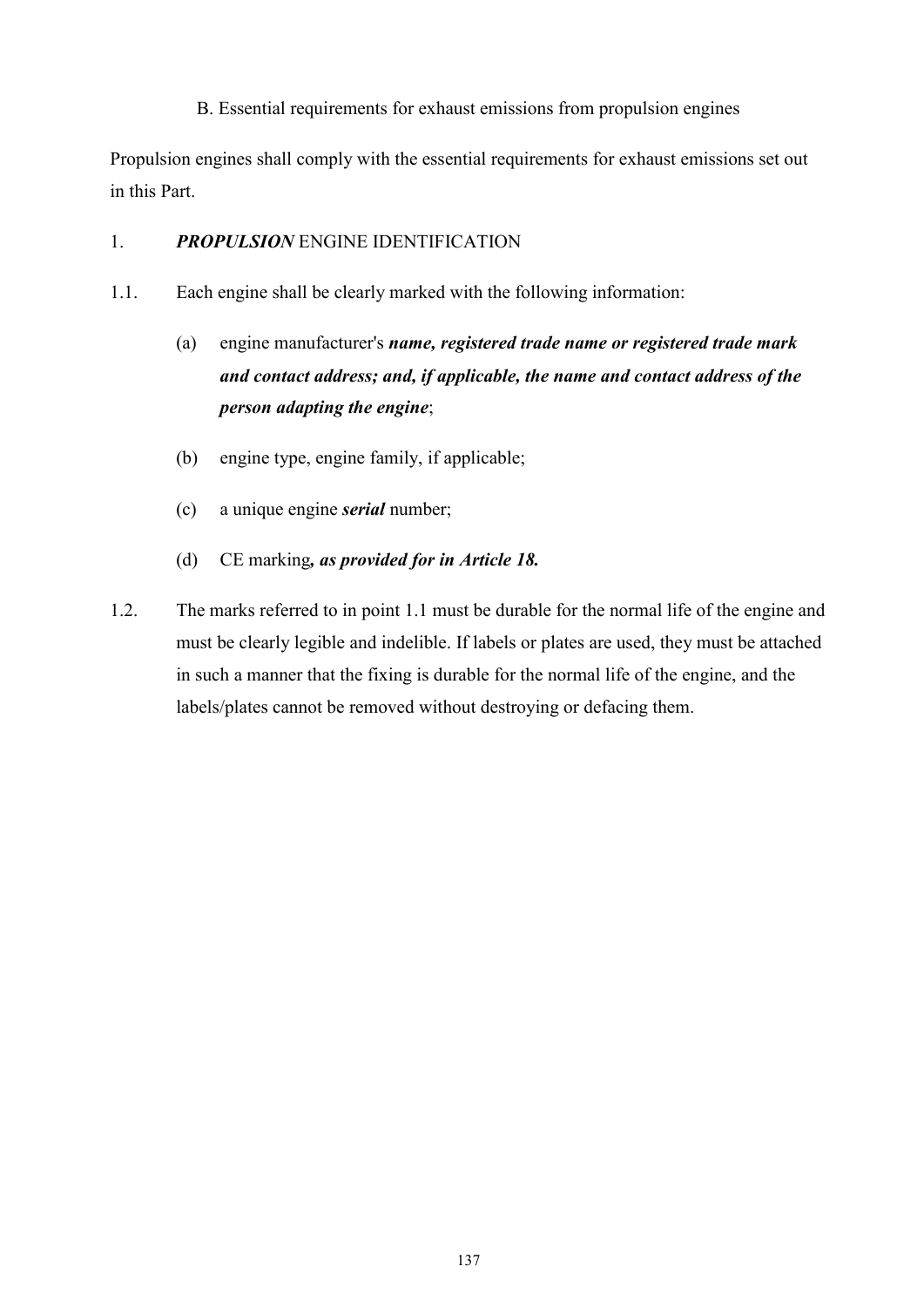- 1.3. The marks must be secured to an engine part necessary for normal engine operation and not normally requiring replacement during the engine life.
- 1.4. The marks must be located so as to be readily visible after the engine has been assembled with all the components necessary for engine operation.

### 2. EXHAUST EMISSION REQUIREMENTS

Propulsion engines shall be designed, constructed and assembled so that when correctly installed and in normal use, emissions shall not exceed the limit values obtained from point 2.1, *Table* 1 and point 2.2, *Tables* 2 and 3: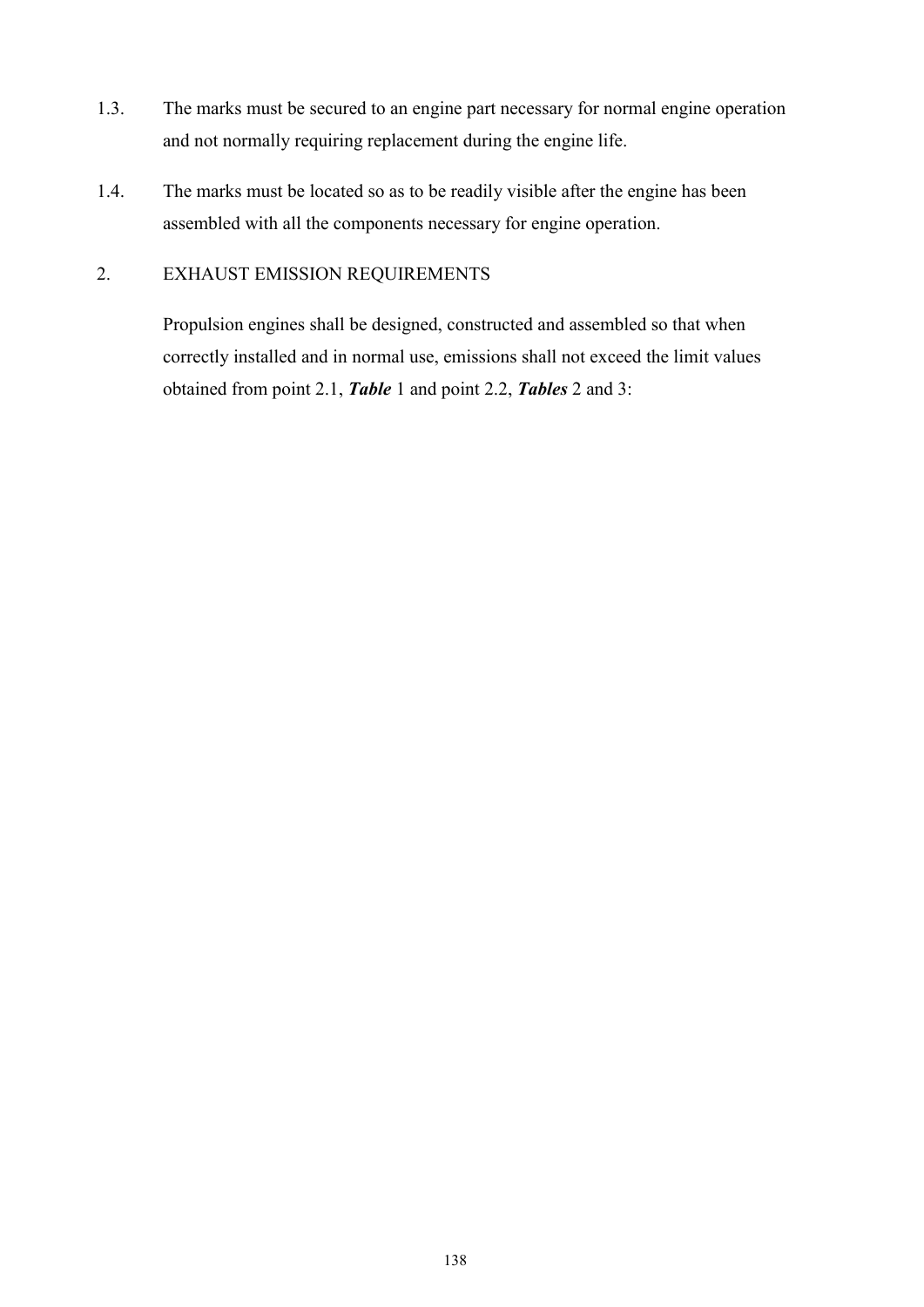| Table 1<br>(g/kWh)            |                                         |                  |                                  |              |       |                                             |                    |                          |
|-------------------------------|-----------------------------------------|------------------|----------------------------------|--------------|-------|---------------------------------------------|--------------------|--------------------------|
| Type                          | Carbon monoxide<br>$CO = A + B/P_N^{n}$ |                  | Hydrocarbons<br>$HC = A + B/PNn$ |              |       | Nitrogen<br>oxides<br><b>NO<sub>x</sub></b> | Particulates<br>PT |                          |
|                               | $\mathbf{A}$                            | B                | $\mathbf n$                      | $\mathbf{A}$ | B     | $\mathbf n$                                 |                    |                          |
| Two-stroke<br>spark ignition  | 150,0                                   | 600,0            | 1,0                              | 30,0         | 100,0 | 0,75                                        | 10,0               | <b>Not</b><br>applicable |
| Four-stroke<br>spark ignition | 150,0                                   | 600,0            | 1,0                              | 6,0          | 50,0  | 0,75                                        | 15,0               | <b>Not</b><br>applicable |
| Compression<br>ignition       | 5,0                                     | $\boldsymbol{0}$ | $\mathbf{0}$                     | 1,5          | 2,0   | 0,5                                         | 9,8                | 1,0                      |

### 2.1. Values applying for the purposes of Article 55(2) and Table 2 of point 2.2:

Where A, B and n are constants in accordance with the table,  $P_N$  is the rated engine power in kW.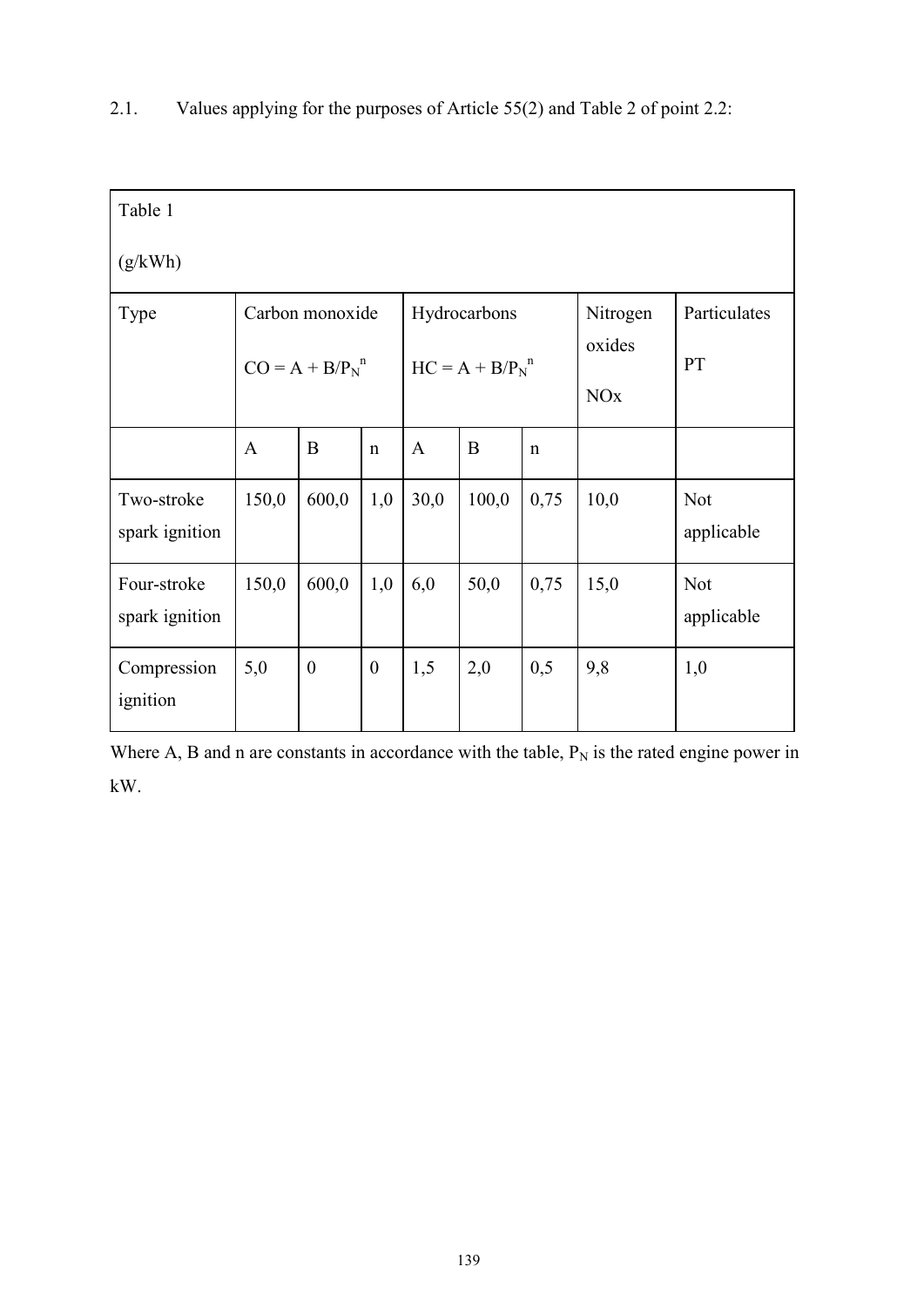### *Table 2:*

 $\ast$ 

*Exhaust emission limits for compression ignition (CI) engines(++)*

| <b>Swept Volume</b> | <b>Rated Engine</b>               | <b>Particulates</b>               | $Hydrocarbons +$       |
|---------------------|-----------------------------------|-----------------------------------|------------------------|
| $\boldsymbol{S}V$   | Power $P_N$                       | PT                                | <b>Nitrogen Oxides</b> |
| (L/cyl)             | (kW)                              | (g/kWh)                           | $HC + NO_X$            |
|                     |                                   |                                   | (g/kWh)                |
| SV < 0.9            | $P_N < 37$                        | The values referred to in table 1 |                        |
|                     | $37 \leq P_N$ < 75 <sup>(+)</sup> | 0,30                              | 4,7                    |
|                     | $75 \leq P_N < 3700$              | 0,15                              | 5,8                    |
| $0,9 \leq SV < 1,2$ | $P_N < 3700$                      | 0,14                              | 5,8                    |
| $1,2 \leq SV < 2,5$ |                                   | 0,12                              | 5,8                    |
| $2,5 \leq SV < 3,5$ |                                   | 0,12                              | 5,8                    |
| $3,5 \leq SV < 7,0$ |                                   | 0,11                              | 5,8                    |

<sup>\*</sup> *OJ: two years after the date of entry into force of this Directive.*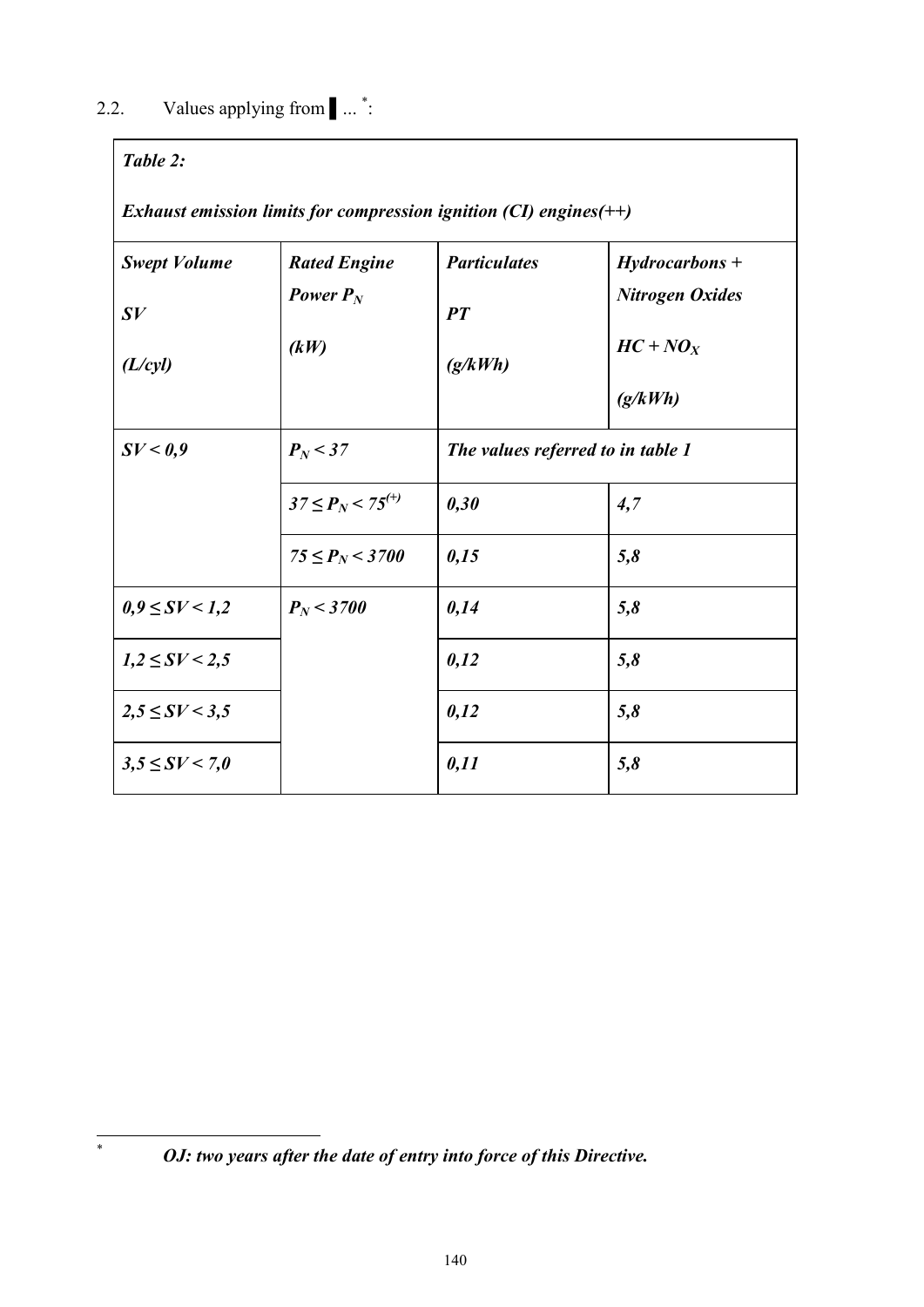- (+) Alternatively, *compression-ignition* engines with rated engine power at or above 37 kW and below 75 kW and with a swept volume below *0,9* L/cyl shall not exceed a PT emission limit of *0,20* g/*kWh* and a combined HC+*NOx* emission limit of *5,8* g/*kWh*.
- (++) Any compression-ignition engine shall not exceed a Carbon monoxide (CO) emission limit of 5,0 g/kWh.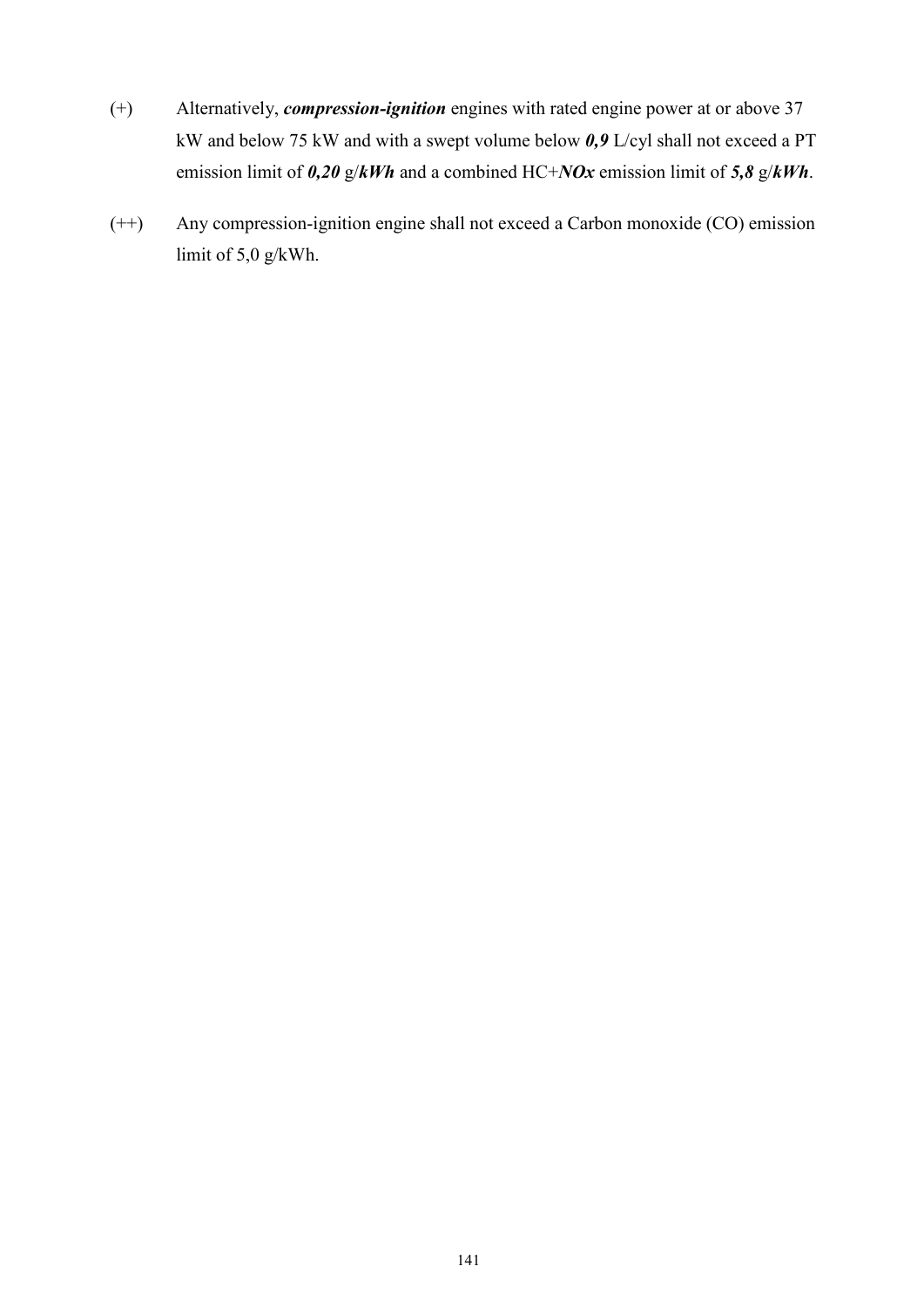| Table 3: Exhaust emission limits for spark ignition (SI) engines |                                            |                                  |                                                                      |  |  |
|------------------------------------------------------------------|--------------------------------------------|----------------------------------|----------------------------------------------------------------------|--|--|
| Type of engine                                                   | <b>Rated Engine</b><br>Power $P_N$<br>(kW) | Carbon monoxide<br>CO<br>(g/kWh) | $Hydrocarbons +$<br><b>Nitrogen Oxides</b><br>$HC + NO_X$<br>(g/kWh) |  |  |
| <b>Stern-drive and</b><br><i>inboard engines</i>                 | $P_N \leq 373$                             | 75                               | 5                                                                    |  |  |
|                                                                  | $373 < P_N \leq 485$                       | 350                              | 16                                                                   |  |  |
|                                                                  | $P_N > 485$                                | 350                              | 22                                                                   |  |  |
| <b>Outboard engines</b><br>and PWC engines                       | $P_N \leq 4,3$                             | $500 - (5,0x P_N)$               | 30                                                                   |  |  |
|                                                                  | $4,3 < P_N \leq 40$                        | $500 - (5,0 x PN)$               | $15.7 + \left(\frac{50}{P_{u}}\right)$                               |  |  |
|                                                                  | $P_N > 40$                                 | 300                              | $15.7 + \left(\frac{50}{P_{v}}\right)$                               |  |  |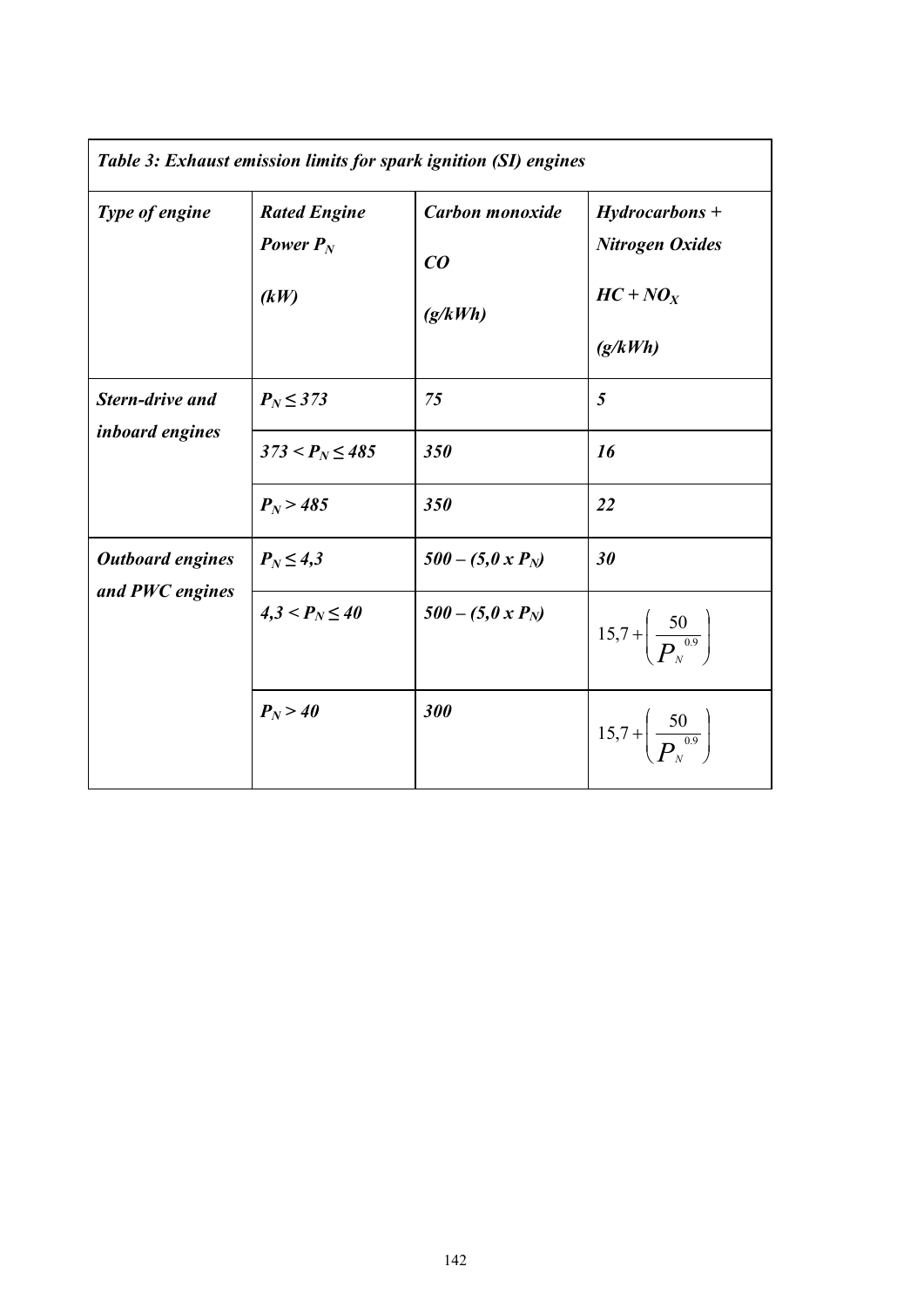# 2.3. Test cycles | :

**Test cycles and weighting factors to be applied:** 

*The following requirements of ISO standard 8178-4:2007 shall be used, taking into account the values set out in the table below.* 

For variable speed CI engines test cycle E1 or E5 shall *be applied or alternatively, above 130 kW, test cycle E3 may be applied*. For variable speed SI engines test cycle E4 shall be applied.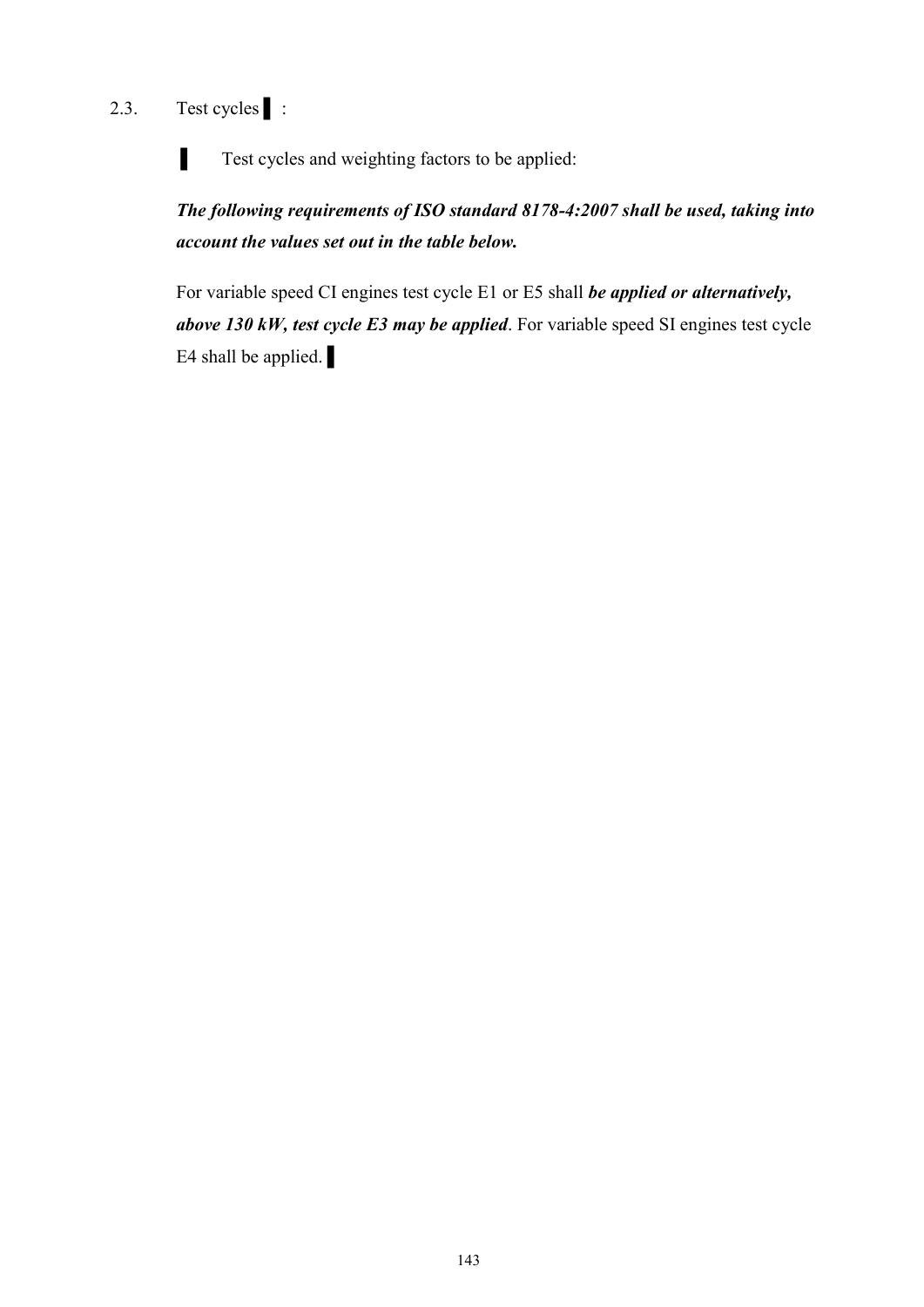| Cycle E1, Mode number   | $\boldsymbol{l}$   | $\overline{2}$ | $\boldsymbol{\beta}$      |                      | $\overline{4}$    | 5                     |
|-------------------------|--------------------|----------------|---------------------------|----------------------|-------------------|-----------------------|
| <b>Speed</b>            | <b>Rated speed</b> |                | <b>Intermediate speed</b> |                      | Low-idle<br>speed |                       |
| Torque, %               | 100<br>75          |                | 75                        | 50                   |                   | $\boldsymbol{\theta}$ |
| <b>Weighting factor</b> | 0,11<br>0,08       |                | 0,19                      | 0,32                 |                   | 0,3                   |
| <b>Speed</b>            | <b>Rated speed</b> |                | <b>Intermediate speed</b> |                      | Low-idle<br>speed |                       |
| Cycle E3, Mode number   | $\boldsymbol{l}$   |                | $\overline{2}$            | $\boldsymbol{\beta}$ | $\overline{4}$    |                       |
| Speed, %                | 100                |                | 91                        | 80                   | 63                |                       |
| Power, %                | <b>100</b>         |                | 75                        | 50                   | 25                |                       |
| <b>Weighting factor</b> | 0,2                |                | 0,5                       | 0,15                 | 0,15              |                       |
| Cycle E4, Mode number   | $\boldsymbol{l}$   |                | $\overline{2}$            | $\boldsymbol{\beta}$ | $\overline{4}$    | 5                     |
| Speed, %                | 100                |                | 80                        | 60                   | 40                | <b>Idle</b>           |
| Torque, %               | <b>100</b>         |                | 71,6                      | 46,5                 | 25,3              | $\boldsymbol{\theta}$ |
| <b>Weighting factor</b> | 0,06               |                | 0,14                      | 0,15                 | 0,25              | 0,40                  |
| Cycle E5, Mode number   | $\boldsymbol{l}$   |                | $\overline{2}$            | $\boldsymbol{\beta}$ | $\boldsymbol{4}$  | 5                     |
| Speed, %                | 100                |                | 91                        | 80                   | 63                | <b>Idle</b>           |
| Power, %                | 100                |                | 75                        | 50                   | 25                | $\boldsymbol{\theta}$ |
| <b>Weighting factor</b> | 0,08               |                | 0,13                      | 0,17                 | 0,32              | 0,3                   |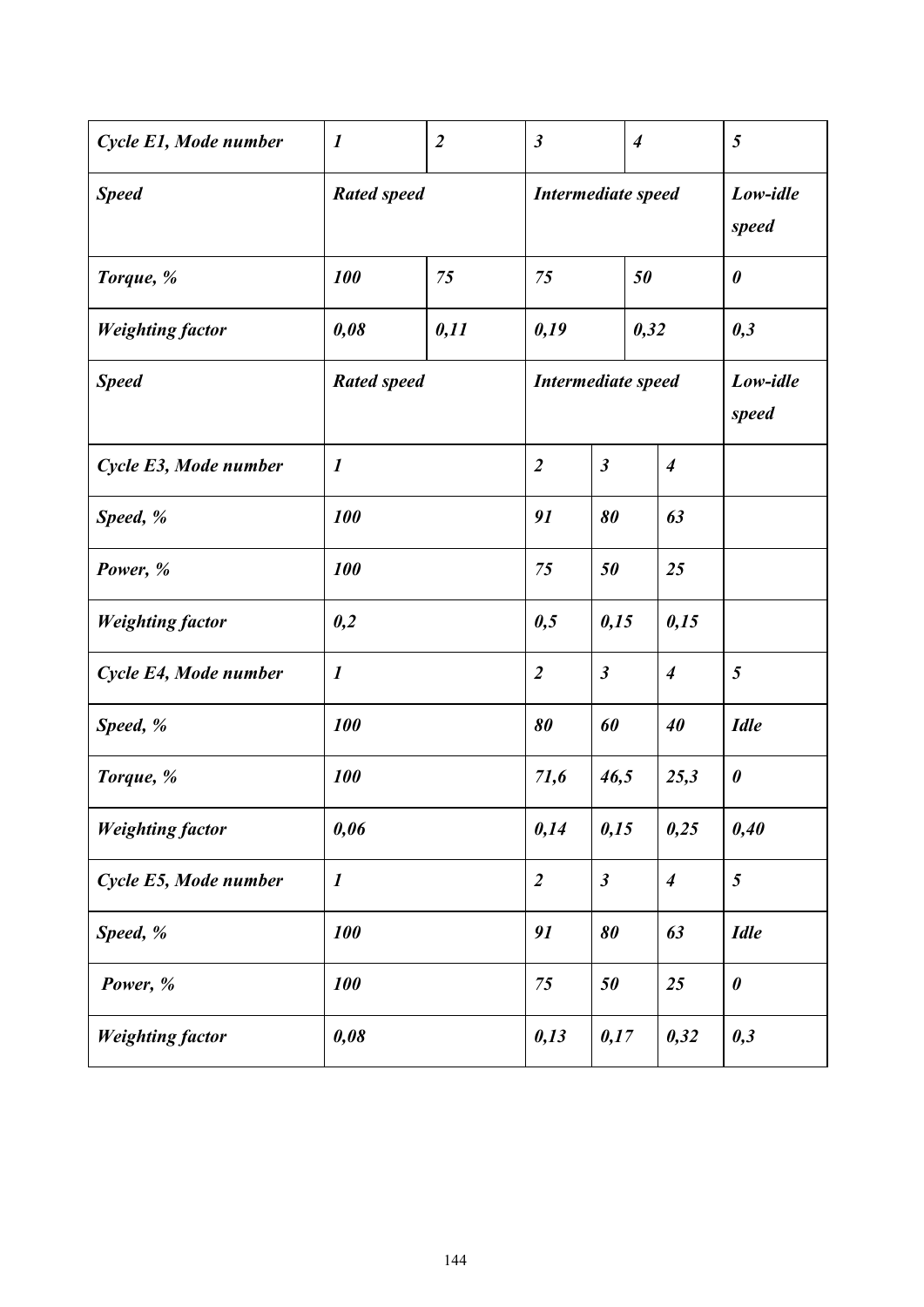*Notified bodies may accept tests carried out on the basis of other tests cycles as specified in a harmonised standard and as applicable for the engine duty cycle.* 

### 2.4. Application of the *propulsion* engine family and choice of parent *propulsion* engine

The engine manufacturer shall be responsible for defining those engines from his range which are to be included in *an engine* family.

A parent engine shall be selected from an engine family in such a way that its emissions characteristics are representative for all engines in that engine family. The engine incorporating those features that are expected to result in the highest specific emissions (expressed in  $g/kWh$ ), when measured on the applicable test cycle, should normally be selected as the parent engine of the family.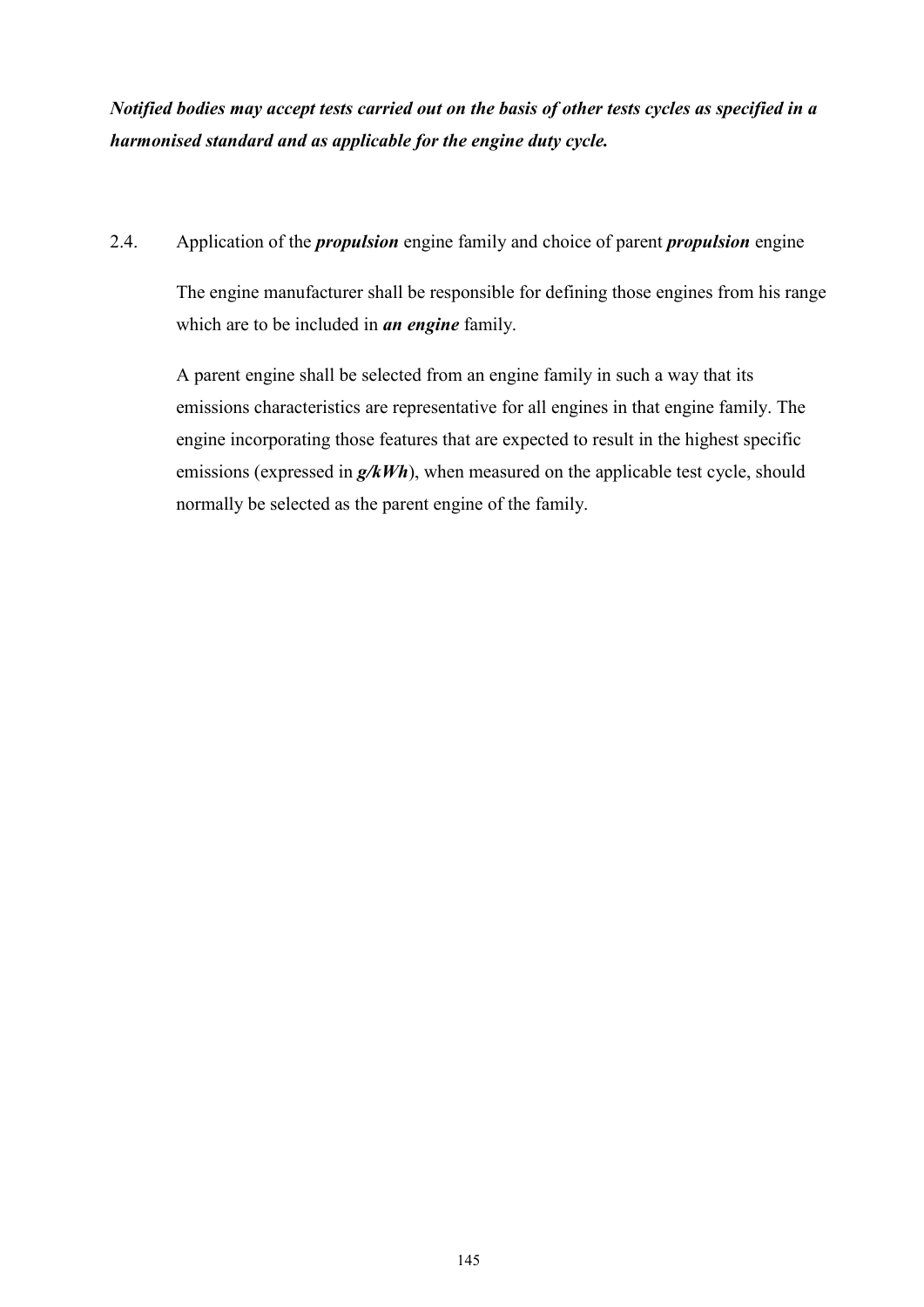# 2.5. Test fuels

The test fuel used for exhaust emission testing shall meet the following characteristics:

| <b>Petrol Fuels</b>                   |                 |            |                 |     |
|---------------------------------------|-----------------|------------|-----------------|-----|
| <b>Property</b>                       | $RF-02-99$      |            | $RF-02-03$      |     |
|                                       | <b>Unleaded</b> |            | <b>Unleaded</b> |     |
|                                       | min             | max        | min             | max |
| <b>Research Octane Number (RON)</b>   | 95              |            | 95              |     |
| <b>Motor Octane Number (MON)</b>      | 85              |            | 85              |     |
| Density at 15 °C (kg/m <sup>3</sup> ) | 748             | 762        | 740             | 754 |
| Initial boiling point $(^{\circ}C)$   | 24              | 40         | 24              | 40  |
| Mass fraction of sulphur (mg/kg)      |                 | <b>100</b> |                 | 10  |
| Lead content (mg/l)                   |                 | 5          |                 | 5   |
| Reid vapour pressure (kPa)            | 56              | 60         |                 |     |
| Vapour pressure (DVPE) (kPa)          |                 |            | 56              | 60  |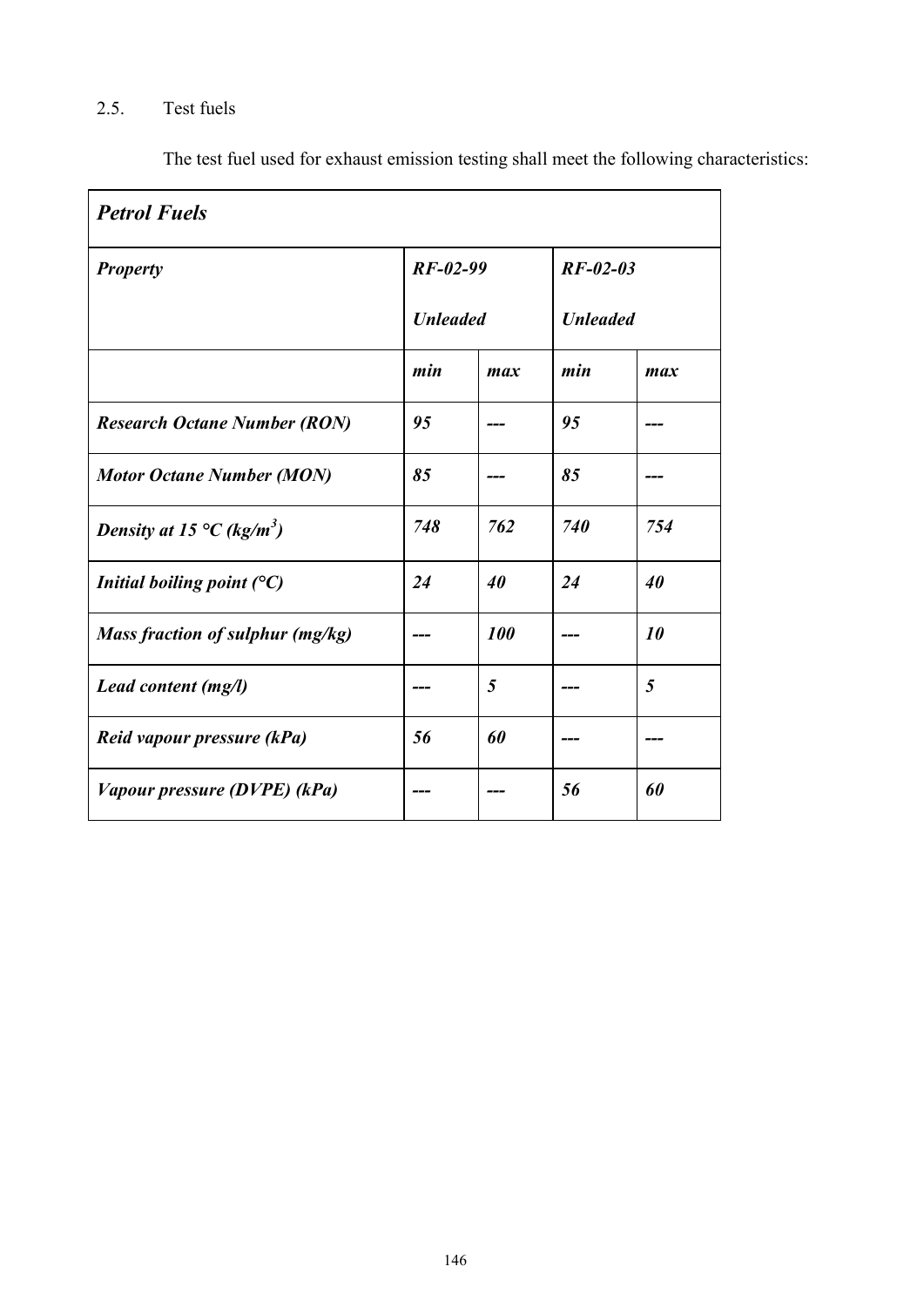| <b>Diesel Fuels</b>                                 |                   |             |            |      |
|-----------------------------------------------------|-------------------|-------------|------------|------|
| <b>Property</b>                                     | $RF-06-99$        |             | $RF-06-03$ |      |
|                                                     | min               | max         | min        | max  |
| Cetane number                                       | 52                | 54          | 52         | 54   |
| Density at 15 $\rm{^{\circ}C}$ (kg/m <sup>3</sup> ) | 833               | 837         | 833        | 837  |
| Final boiling point $(^{\circ}C)$                   |                   | 370         |            | 370  |
| Flash point $(^{\circ}C)$                           | 55                |             | 55         |      |
| Mass fraction of sulphur (mg/kg)                    | To be<br>reported | 300<br>(50) |            | 10   |
| Mass fraction of ash (%)                            | To be<br>reported | 0,01        |            | 0,01 |

Notified *bodies* may accept tests carried out on the basis of other tests fuel as specified in a harmonised standard.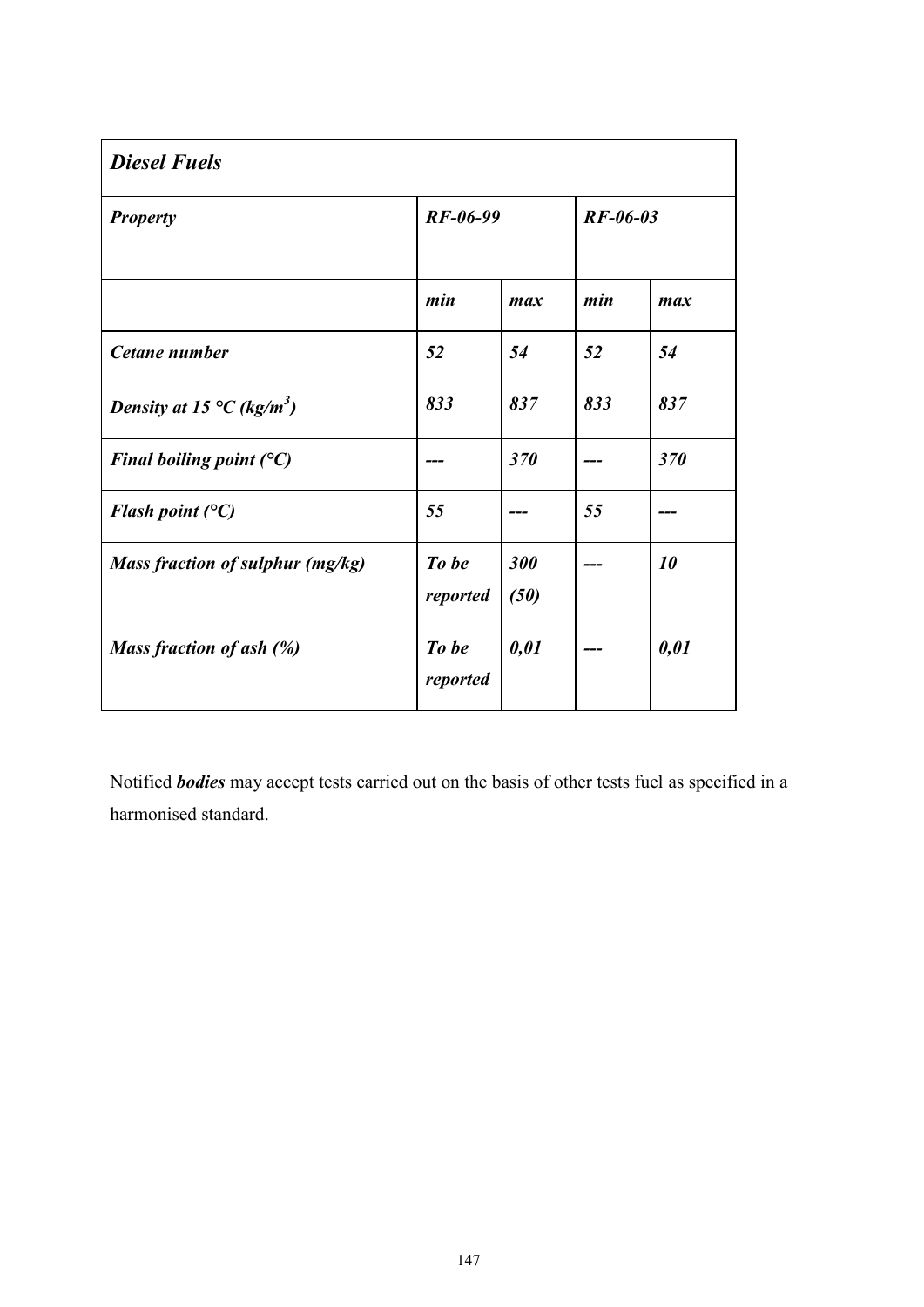### 3. DURABILITY

The manufacturer of the engine shall supply engine installation and maintenance instructions, which if applied should mean that the engine in normal use will continue to comply with the limits set out in *points 2.1 and 2.2* throughout the normal life of the engine and under normal conditions of use.

This information shall be obtained by the engine manufacturer by use of prior endurance testing, based on normal operating cycles, and by calculation of component fatigue so that the necessary maintenance instructions may be prepared by the manufacturer and issued with all new engines when first placed on the market.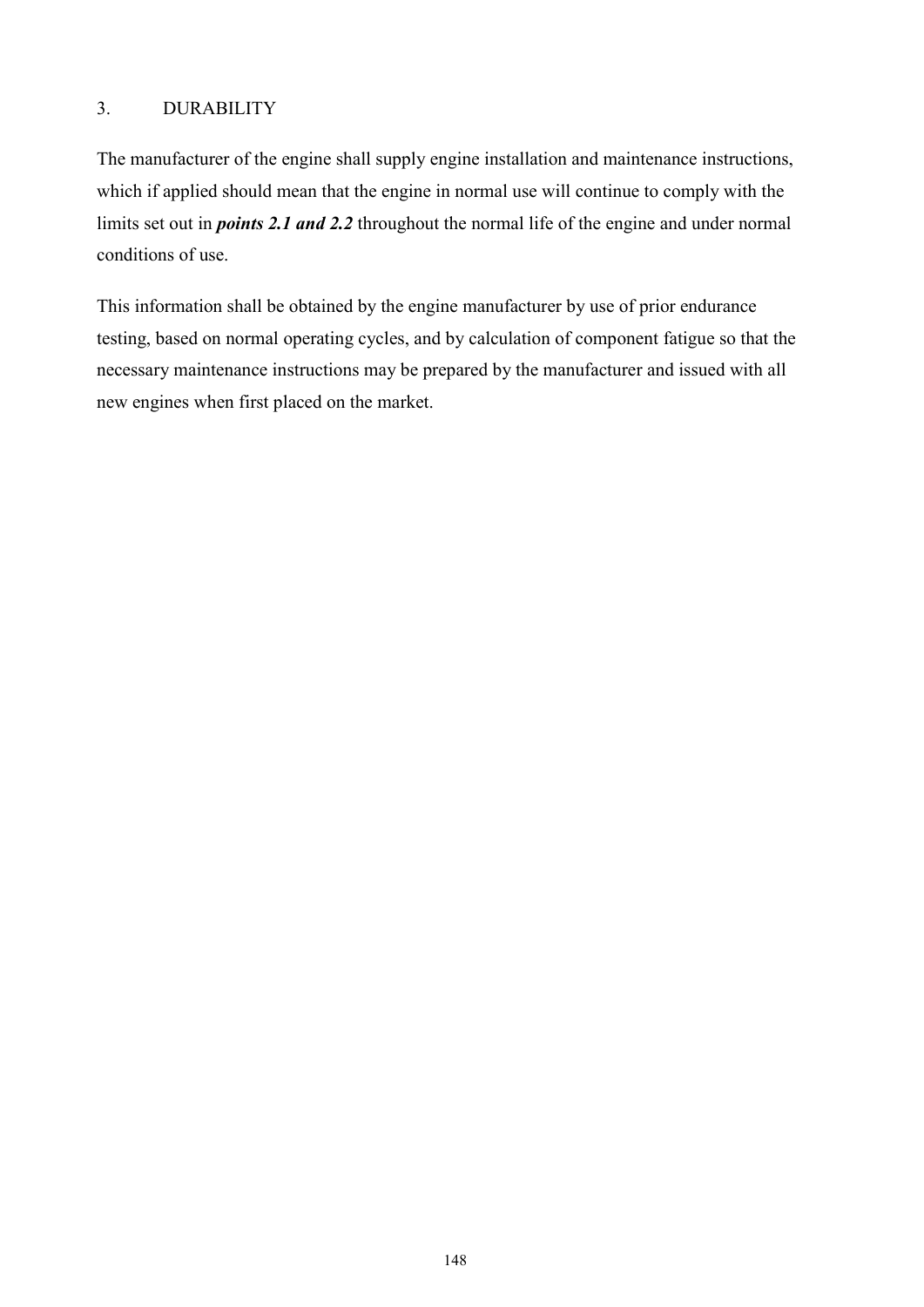The normal life of the engine is *as follows*:

- (a) For CI engines: 480 hours of operation or 10 years, whichever occurs first;
- (b) For SI inboard or stern drive engines with or without integral exhaust:
	- (i) *for the engine category*  $P_N \leq 373$  *kW: 480 hours of operation or 10 years,* whichever occurs first,
	- (ii) for engines in the category  $373 < P_N \le 485$  kW: 150 hours of operation or three years, whichever occurs first,
	- (iii) for the engine category  $P_N$  > 485 kW: 50 hours of operation or one year, whichever occurs first;
- (c) personal watercraft engines: 350 hours of operation or five years, whichever occurs first;
- (d) outboard engines: 350 hours of operation or 10 years, whichever occurs first

#### 4. OWNER'S MANUAL

Each engine shall be provided with an owner's manual in *a* language or languages which can be easily understood by consumers and other end-users, as determined by the Member State in which the engine is to be marketed.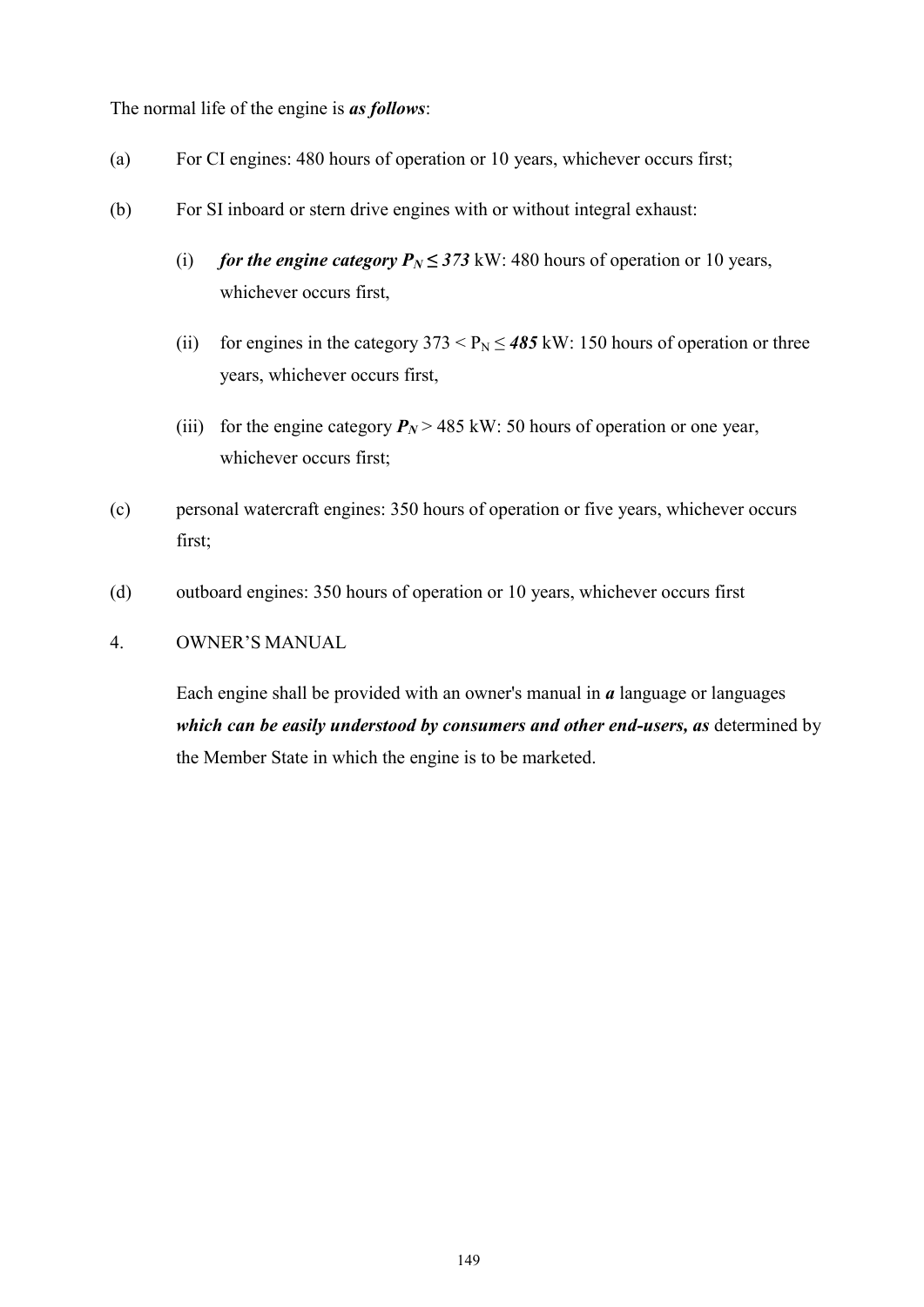The owner's manual shall:

- (a) provide instructions for the installation*, use* and maintenance needed to assure the proper functioning of the engine to meet the requirements of Section 3 (Durability);
- (b) specify the power of the engine when measured in accordance with the harmonised standard.

C. Essential requirements for noise emissions

Recreational craft with inboard or stern drive engines without integral exhaust, personal watercraft and outboard engines and stern drive engines with integral exhaust shall comply with the essential requirements for noise emissions set out in this Part.

### 1. NOISE EMISSION LEVELS

1.1. Recreational craft with inboard or stern drive engines without integral exhaust, personal watercraft and outboard engines and stern drive engines with integral exhaust shall be designed, constructed and assembled so that noise emissions shall not exceed the limit values in the following table: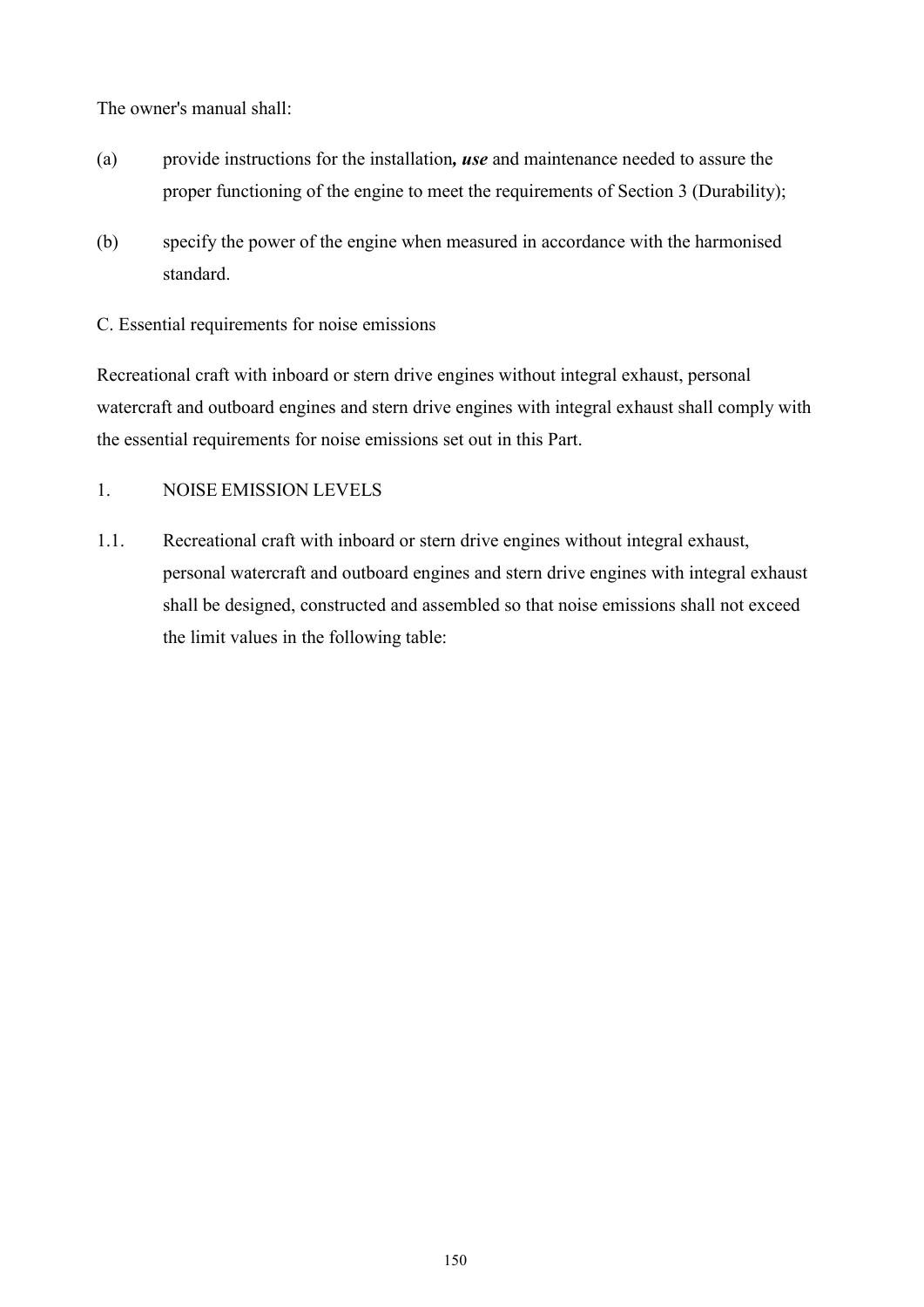| Rated Engine Power | <b>Maximum Sound Pressure</b> |  |  |
|--------------------|-------------------------------|--|--|
| (single engine)    | $Level = L_{pASmax}$          |  |  |
| In kW              | In dB                         |  |  |
| $P_N \leq 10$      | 67                            |  |  |
| $10 < P_N \leq 40$ | 72                            |  |  |
| $P_N > 40$         | 75                            |  |  |

where  $P_N$  = rated engine power in kW of a single engine at rated speed and  $L_{pASmax}$  = maximum sound pressure level in dB.

For twin-engine and multiple-engine units of all engine types an allowance of 3 dB may be applied.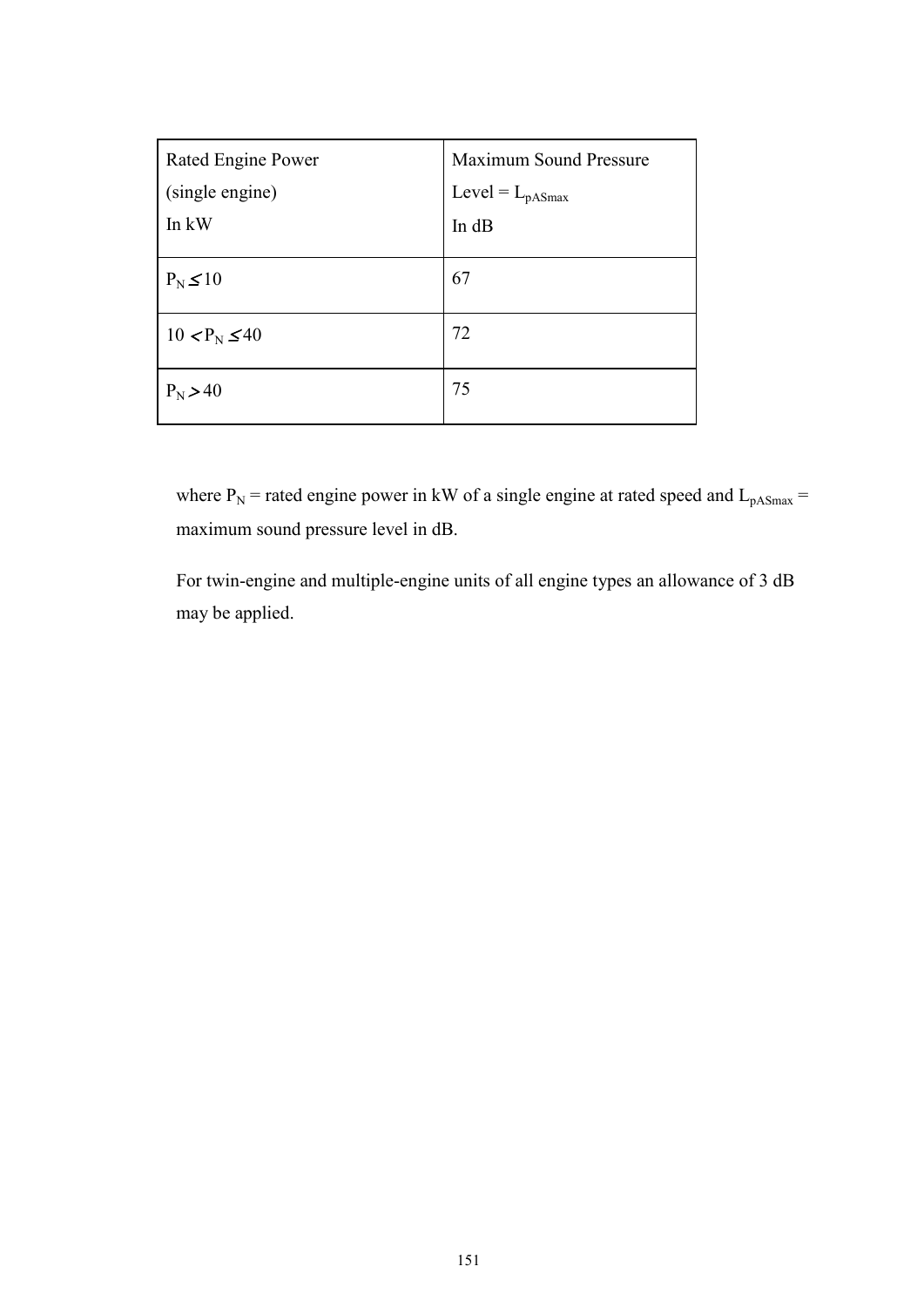- 1.2. As an alternative to sound measurement tests, recreational craft with inboard engine configuration or stern drive engine configuration, without integral exhaust, shall be deemed to comply with the noise requirements set out in point 1.1 if they have a Froude number of  $\leq 1,1$  and a *Power to Displacement* ratio of  $\leq 40$  and where the engine and exhaust system are installed in accordance with the engine manufacturer's specifications.
- 1.3. "Froude number" *F<sup>n</sup>* shall be calculated by dividing the maximum *recreational craft*  speed V  $(m/s)$  by the square root of the waterline length lwl  $(m)$  multiplied by a given gravitational *acceleration* constant, *g, of 9,8 m/s<sup>2</sup> .*

$$
\text{Fn} = \frac{V}{\sqrt{g \cdot lwl}}
$$

"Power *to Displacement* ratio" ▌ shall be calculated by dividing the rated engine power  $P_N$  (in kW) by the *recreational* craft's displacement D (in tonnes)  $\blacksquare$ 

*Power to Displacement ratio = P<sup>N</sup> D*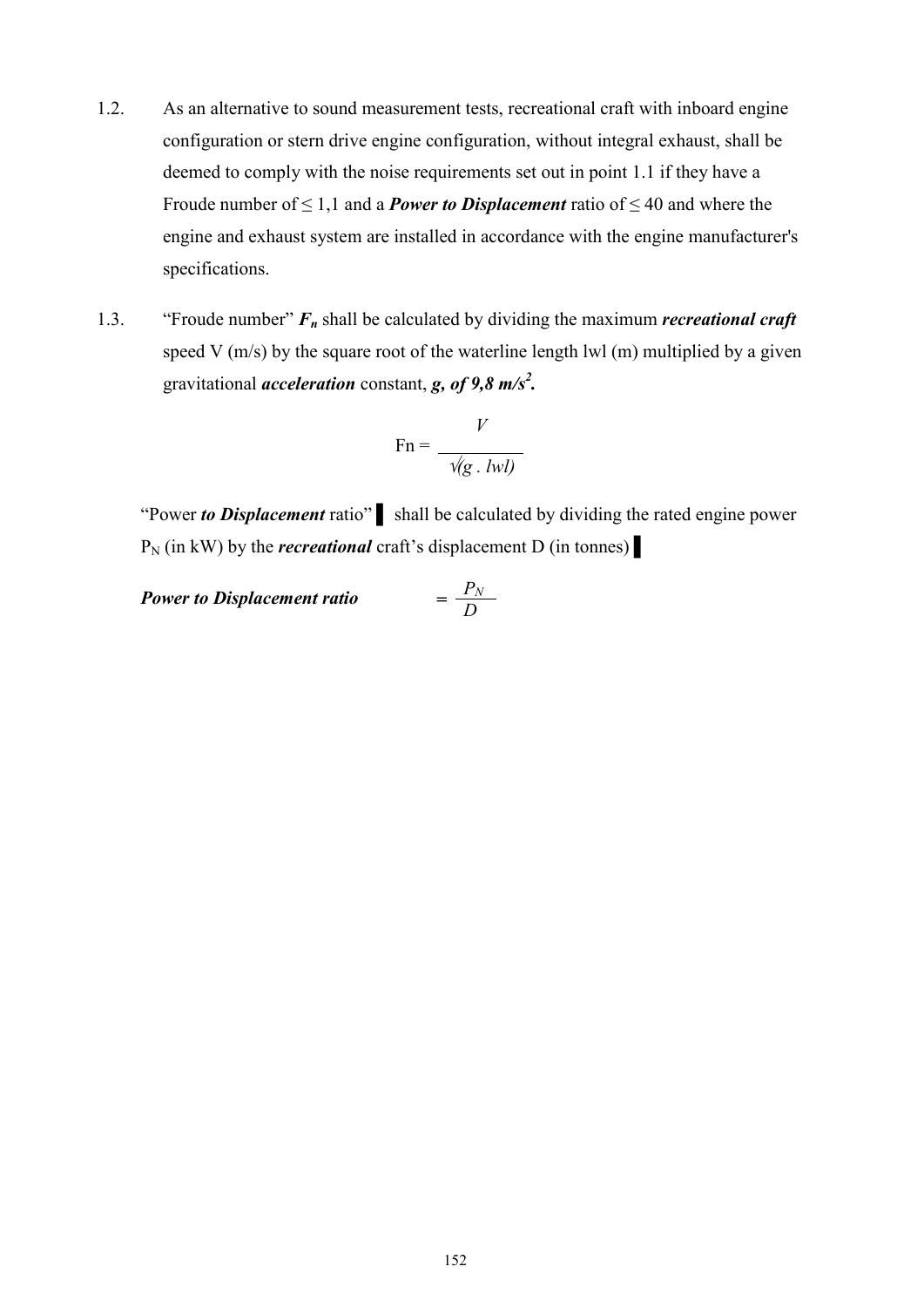### 2. OWNER'S MANUAL

For recreational craft with inboard engine or stern drive engines without integral exhaust and personal watercraft, the owner's manual required under point 2.5 of Part A, shall include information necessary to maintain the *recreational* craft and exhaust system in a condition that, insofar as is practicable, will ensure compliance with the specified noise limit values when in normal use.

For outboard engines and stern drive engines with integral exhaust, the owner's manual required under Section 4 of Part B shall provide the instructions necessary to maintain the engine in a condition, that insofar as is practicable, will ensure compliance with the specified noise limit values when in normal use.

### 3. DURABILITY

The provisions on the durability in Section 3 of Part B shall apply *mutatis mutandis* to the compliance with the requirements on noise emissions set out in *Section 1 of this part.*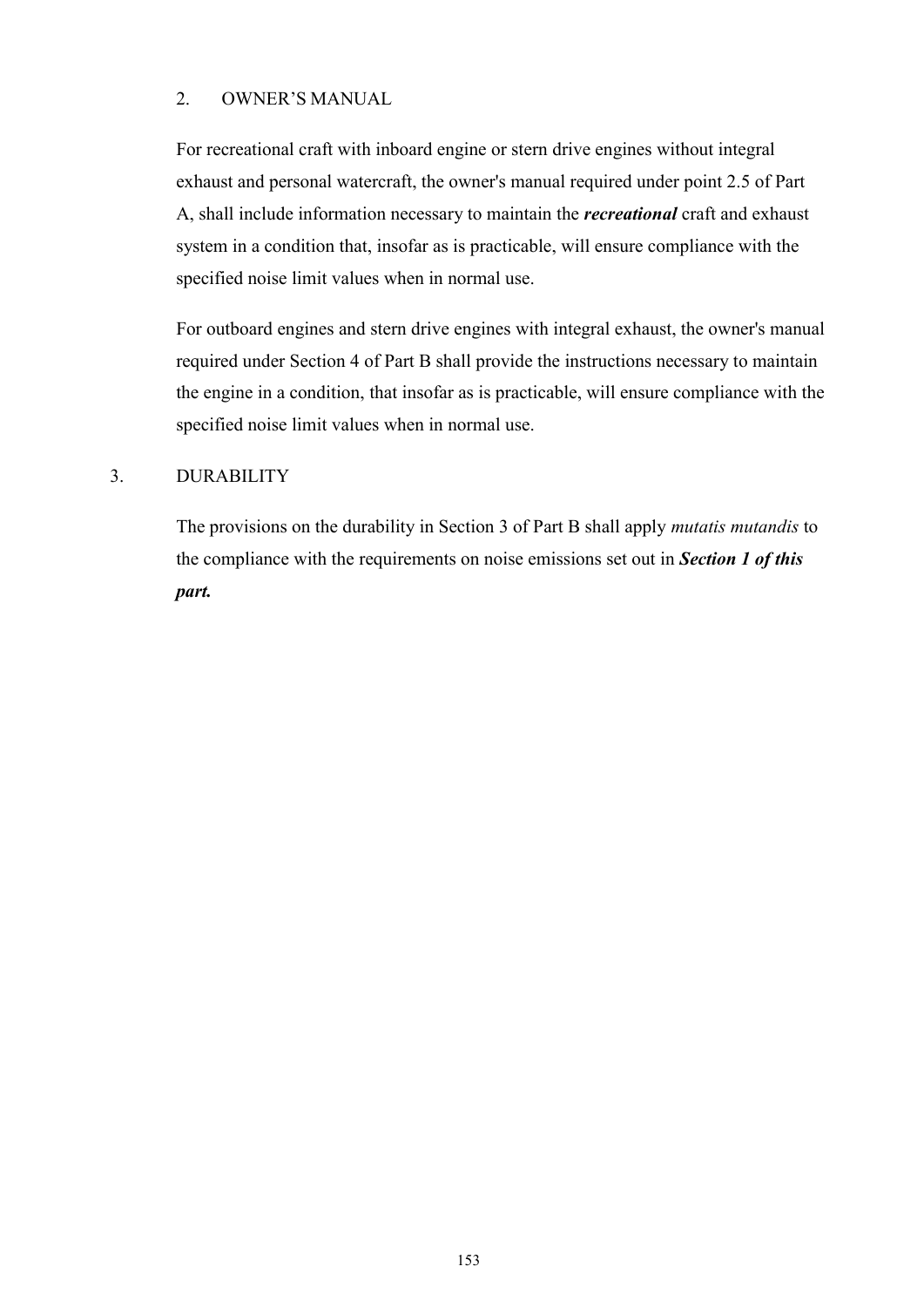### ANNEX II

### COMPONENTS *OF WATERCRAFT*

- (1) Ignition-protected equipment for inboard and stern drive petrol engines and petrol tank spaces;
- (2) Start-in-gear protection devices for outboard engines;
- (3) Steering wheels, steering mechanisms and cable assemblies;
- (4) Fuel tanks intended for fixed installations and fuel hoses;
- (5) Prefabricated hatches*,* and port lights.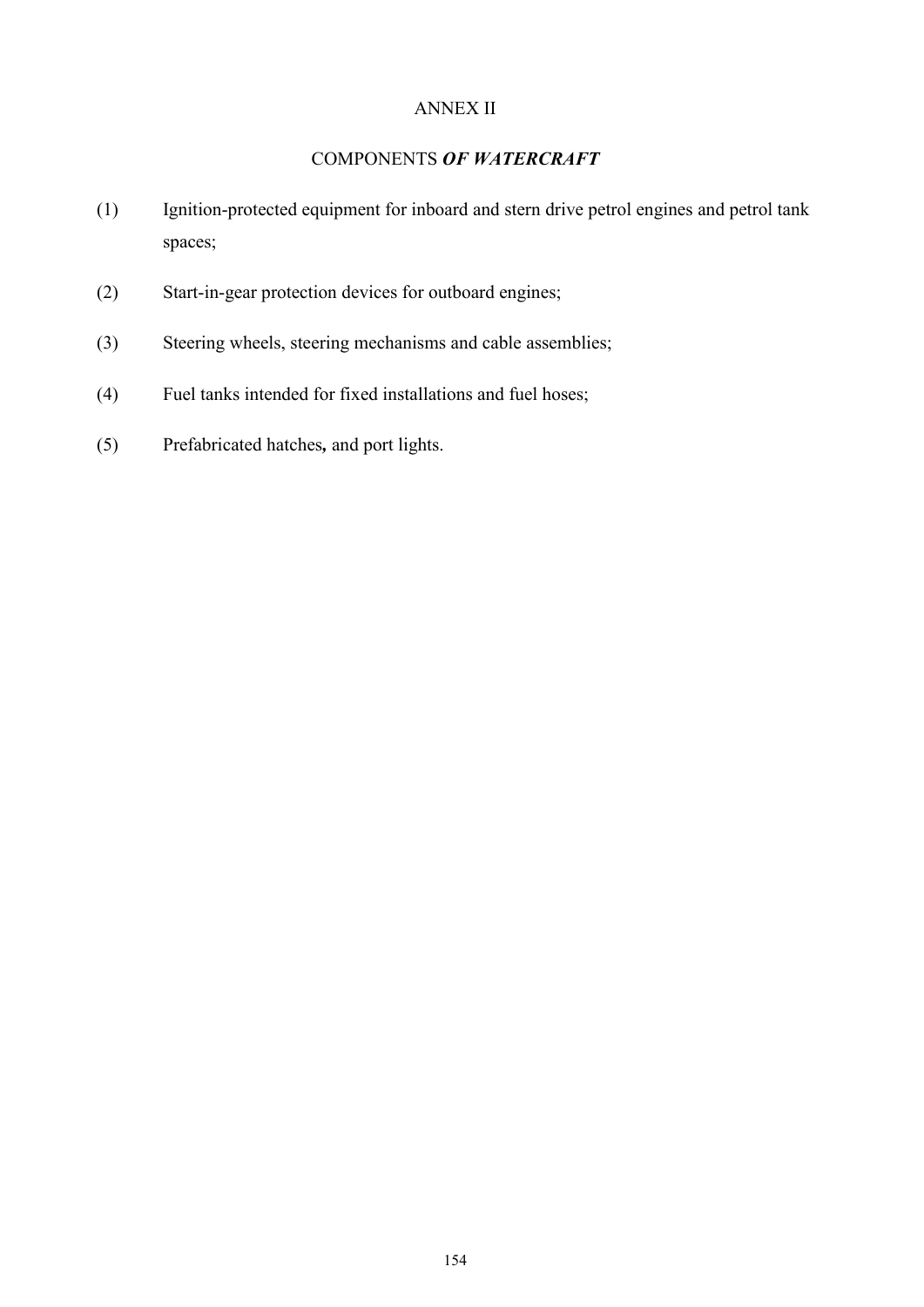### ANNEX III

### DECLARATION BY THE MANUFACTURER OR *THE IMPORTER OF THE* PARTLY COMPLETED WATERCRAFT ▌

### $(A$ rticle  $6(2)$   $)$

▌ The declaration by the *manufacturer* or *the importer* established in the Union referred to in Article 6(2) shall contain the following:

- (a) the name and address of the manufacturer;
- (b) the name and address of the representative of the manufacturer established in the Union or, if appropriate, of the person responsible for the placing on the market;
- (c) a description of the partly completed watercraft;
- (d) a statement that the partly completed watercraft complies with the essential requirements that apply *at* this stage of construction; this shall include references to the relevant harmonised standards used, or references to the specifications in relation to which compliance is declared at this stage of construction; furthermore, it is intended to be completed by other legal or natural persons in full compliance with this Directive.

# ▌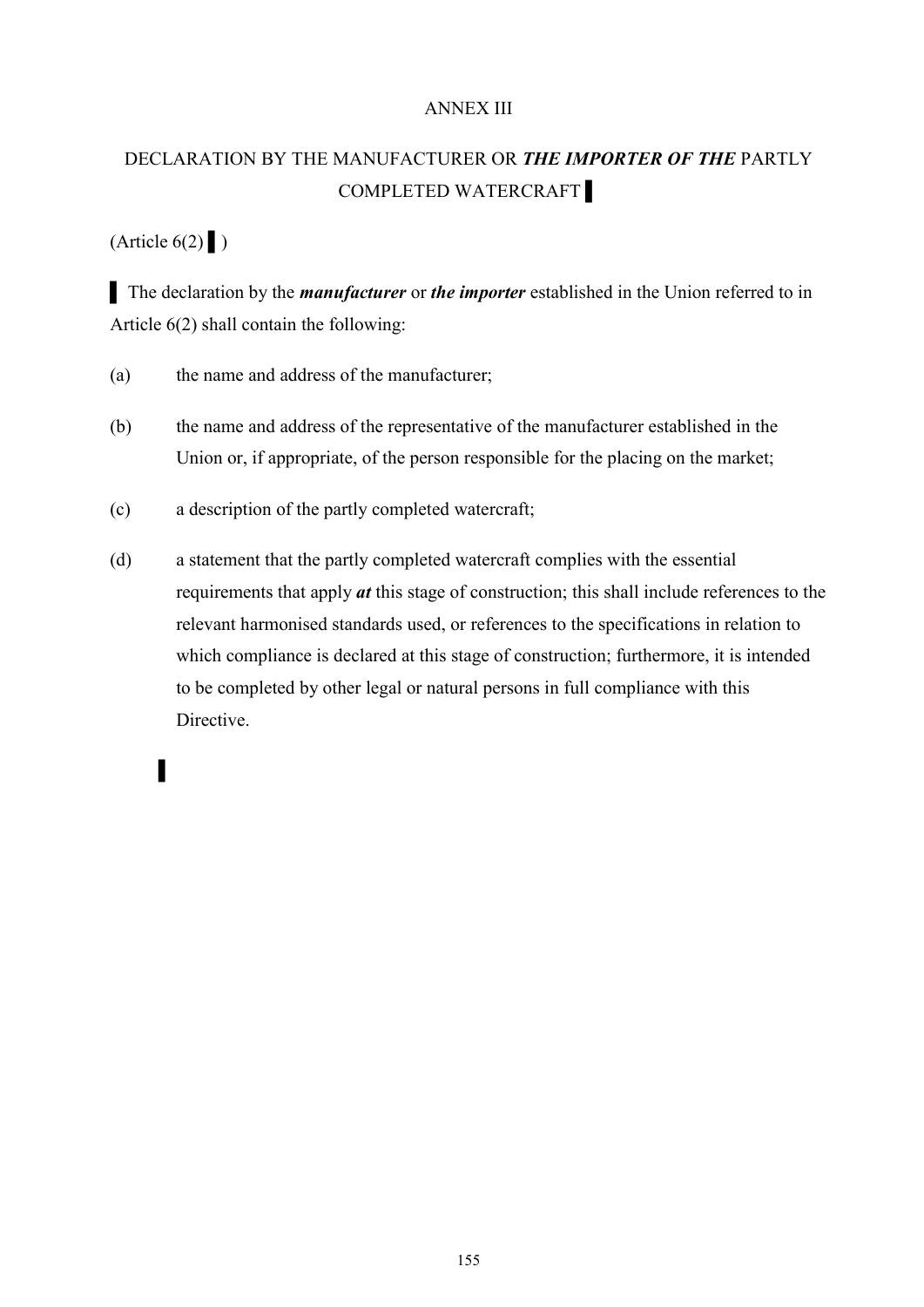### ANNEX IV

### EU DECLARATION OF CONFORMITY *No xxxxxxxx<sup>1</sup>*

### 1. No xxxxxx (*Product: product, batch, type, or serial number*):

- 2. Name and address of the manufacturer or his authorised representative [The authorised representative must also give the business name and address of the manufacturer] or the private importer.
- 3. This declaration of conformity is issued under the sole responsibility of the manufacturer or the private importer or the person referred to in Article 19(3) or (4) of Directive...<sup>\*</sup>.
- 4. Object of the declaration (identification of product allowing traceability. It may include a photograph, where appropriate):
- 5. The object of the declaration described in *point 4* is in conformity with the relevant Union harmonisation legislation:
- 6. References to the relevant harmonised standards used or references to the *other technical* specifications in relation to which conformity is declared:

 *1 It is optional to assign a number to the declaration of conformity.* 

<sup>\*</sup> *OJ: insert number of this Directive.*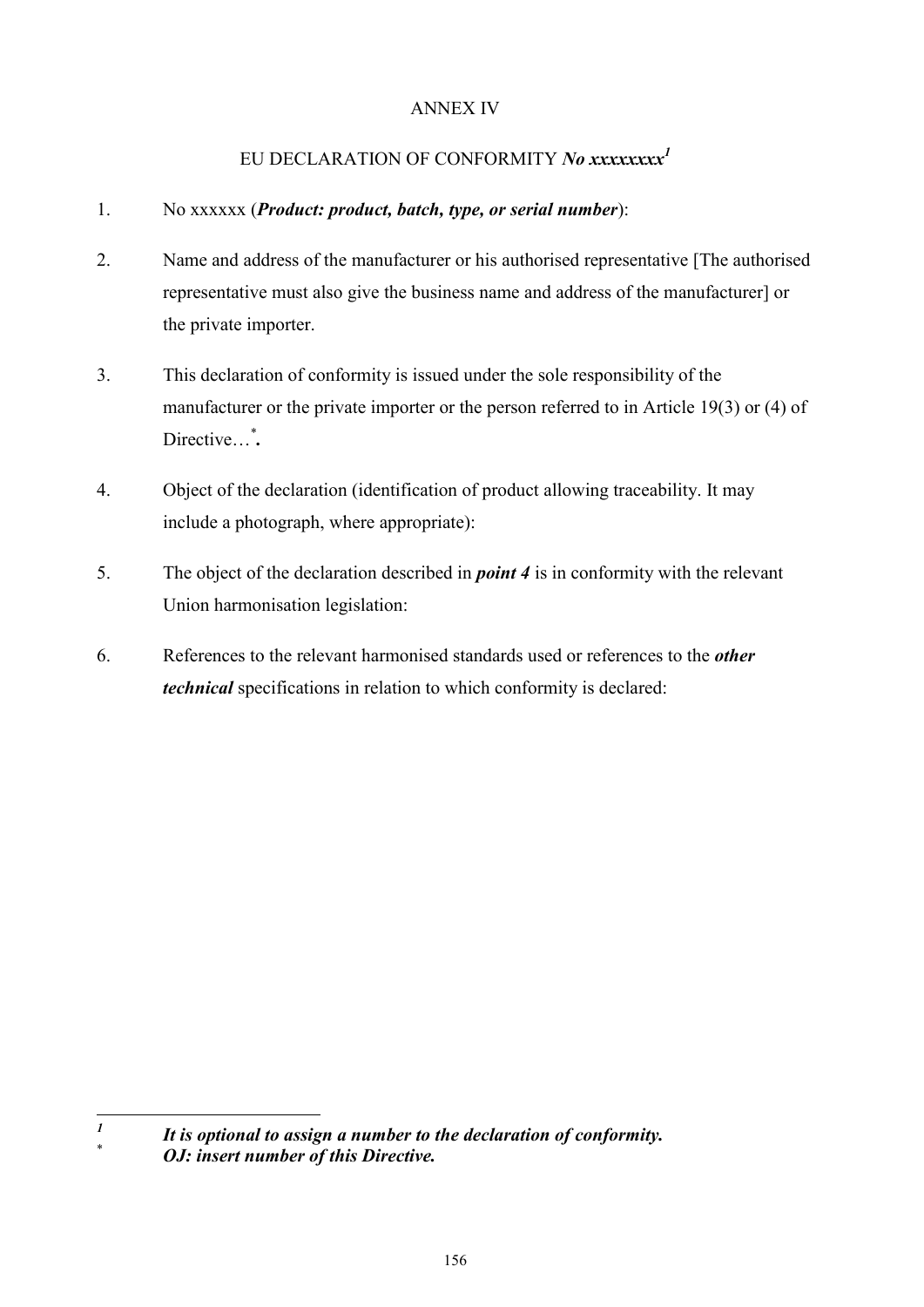- 7. Where applicable, the notified body ... (name, number) performed … (description of intervention) and issued the certificate:
- 8. Identification of the person empowered to sign on behalf of the manufacturer or his authorised representative ▌
- 9. Additional information:

The EU declaration of conformity shall include a statement of the *propulsion engine*  manufacturer *and that of the person adapting an engine in accordance with points (b) and (c) of Article 6(4) that:*

- *(a) when installed in a watercraft, in accordance with the installation instructions accompanying the engine, the engine will meet:* 
	- *(i) the exhaust* emission requirements of this Directive ▌ *;*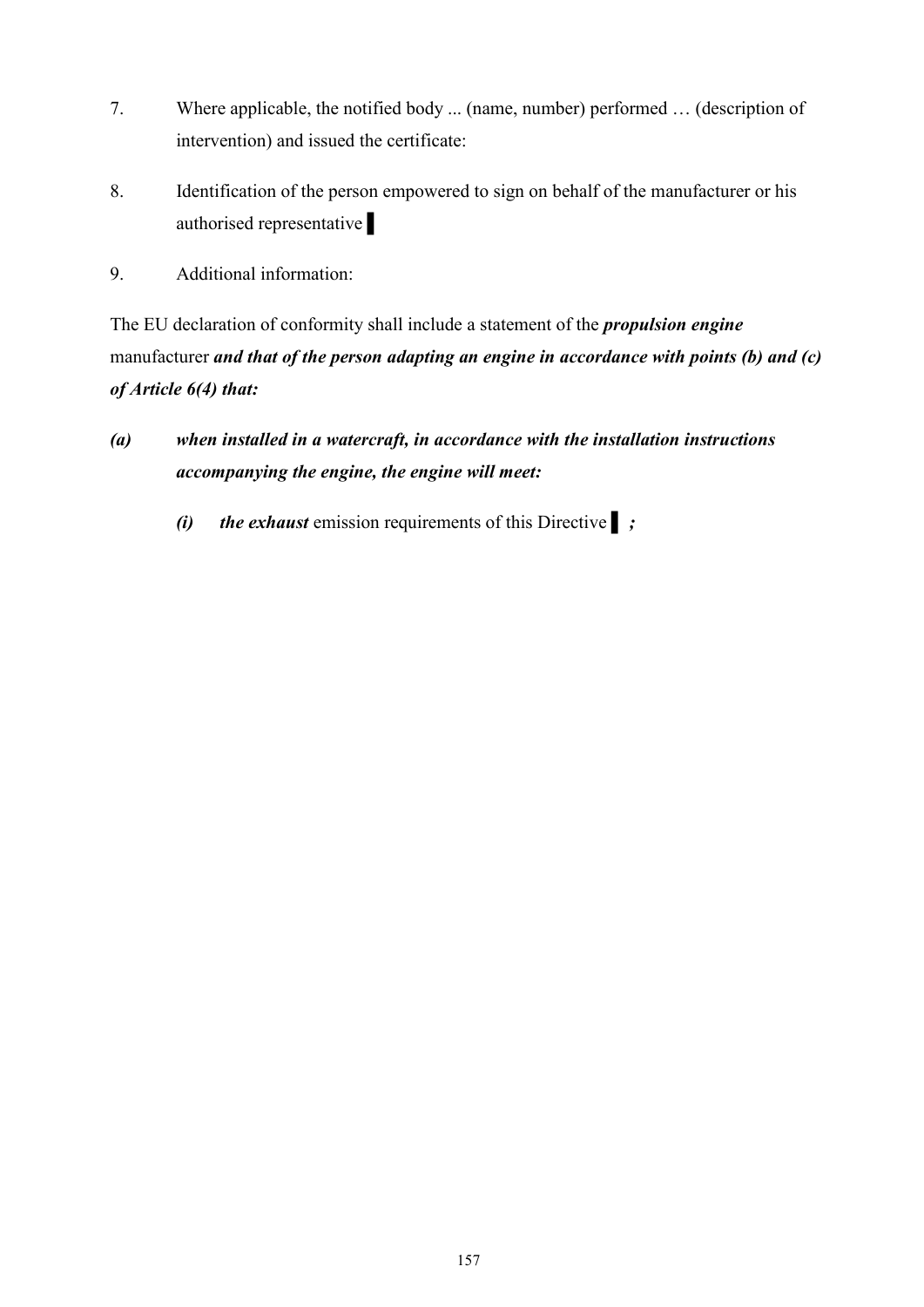- *(ii) the limits of Directive 97/68/EC as regards engines type-approved in accordance with Directive 97/68/EC which are in compliance with stage III A, stage III B or stage IV emission limits for CI engines used in other applications than propulsion of inland waterway vessels, locomotives and railcars, as provided for in point 4.1.2 of Annex I to that Directive; or*
- *(iii) the limits of Regulation (EC) No 595/2009 as regards engines type-approved in accordance with that Regulation.*

*The* engine must not be put into service until the watercraft into which it is to be installed has been declared in conformity, if so required, with the relevant provision of *this* Directive ▌.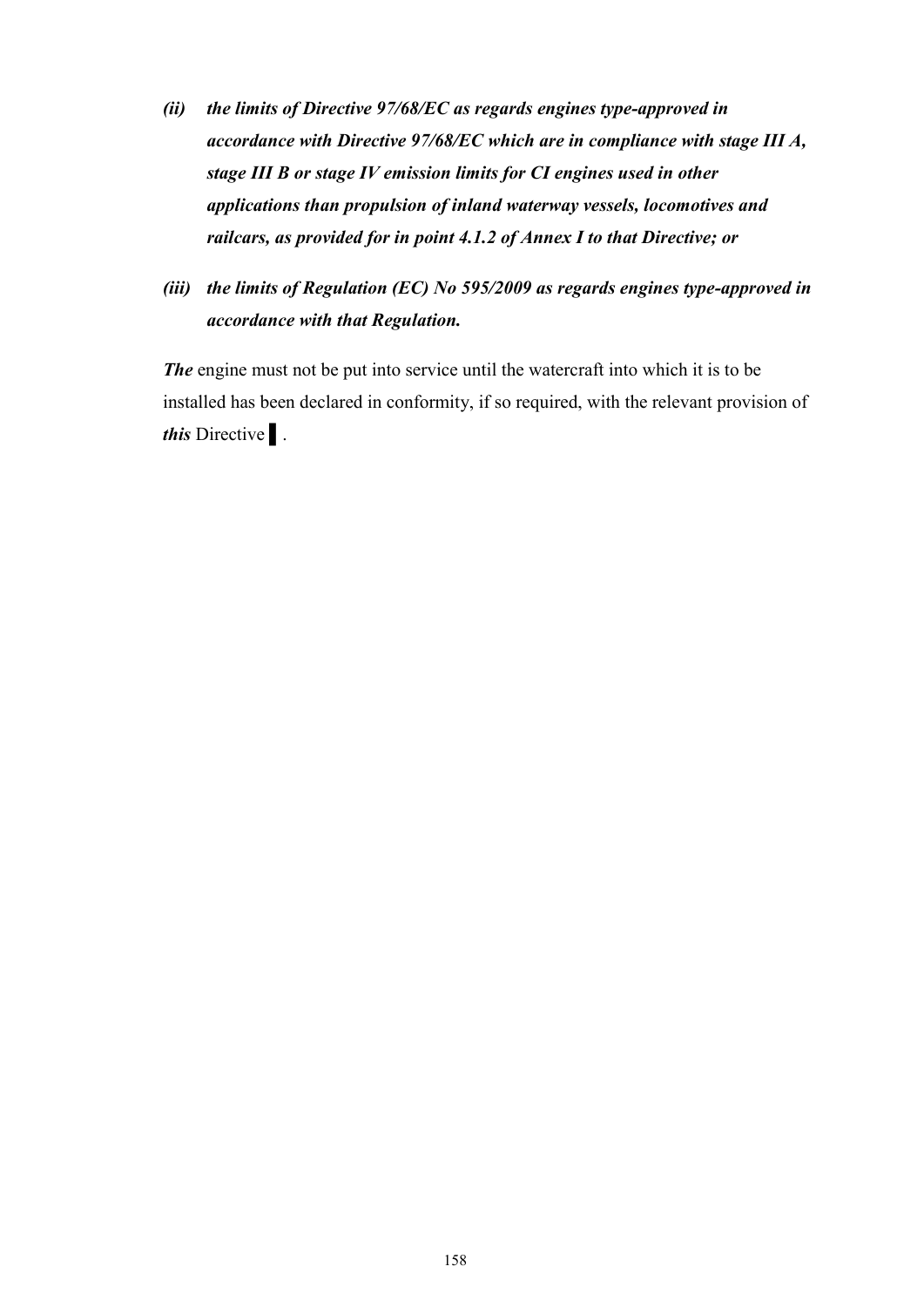If the engine has been placed on the market *during* the additional transitional period provided *for* in Article 55(2), the EU declaration of conformity shall contain an indication thereof.

Signed for and on behalf of:

(place and date of issue)

(name, function) (signature)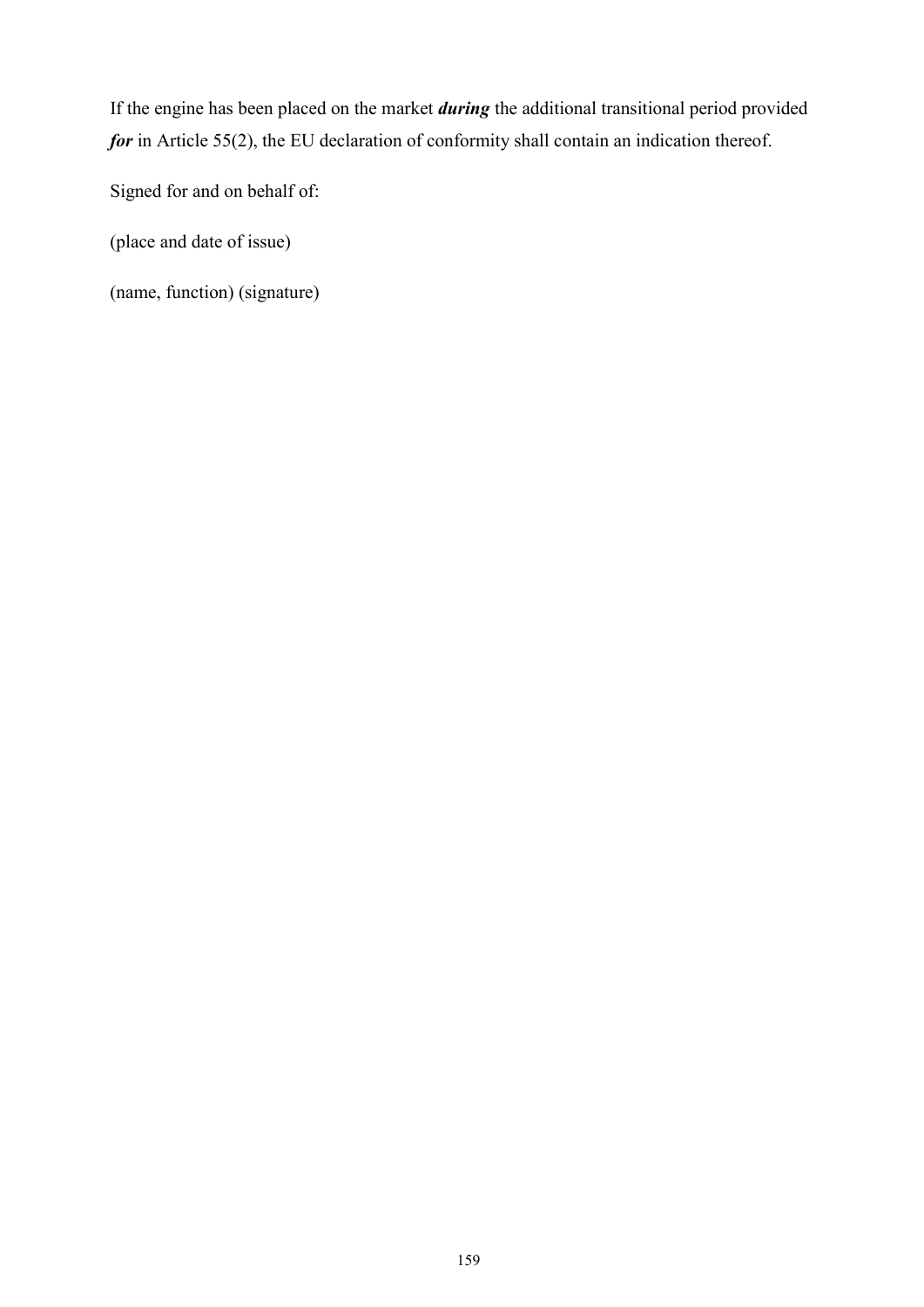#### ANNEX V

# EQUIVALENT CONFORMITY BASED ON POST-CONSTRUCTION ASSESSMENT (module PCA)

1. Conformity based on post-construction assessment is the procedure to assess the equivalent conformity of a product for which ▌ the manufacturer ▌ has *not* assumed the responsibility for the product's conformity with *this* Directive, and whereby a natural or legal person referred to in Article 19(2), (3) or (4) who is placing the product on the market or putting it into service under his own responsibility is assuming the responsibility for the equivalent conformity of *the* product. This person shall fulfill the obligations laid down in points 2 and 4 and ensure and declare on his sole responsibility that the product concerned, which has been subject to the provisions of point 3, is in conformity with the applicable requirements of this Directive.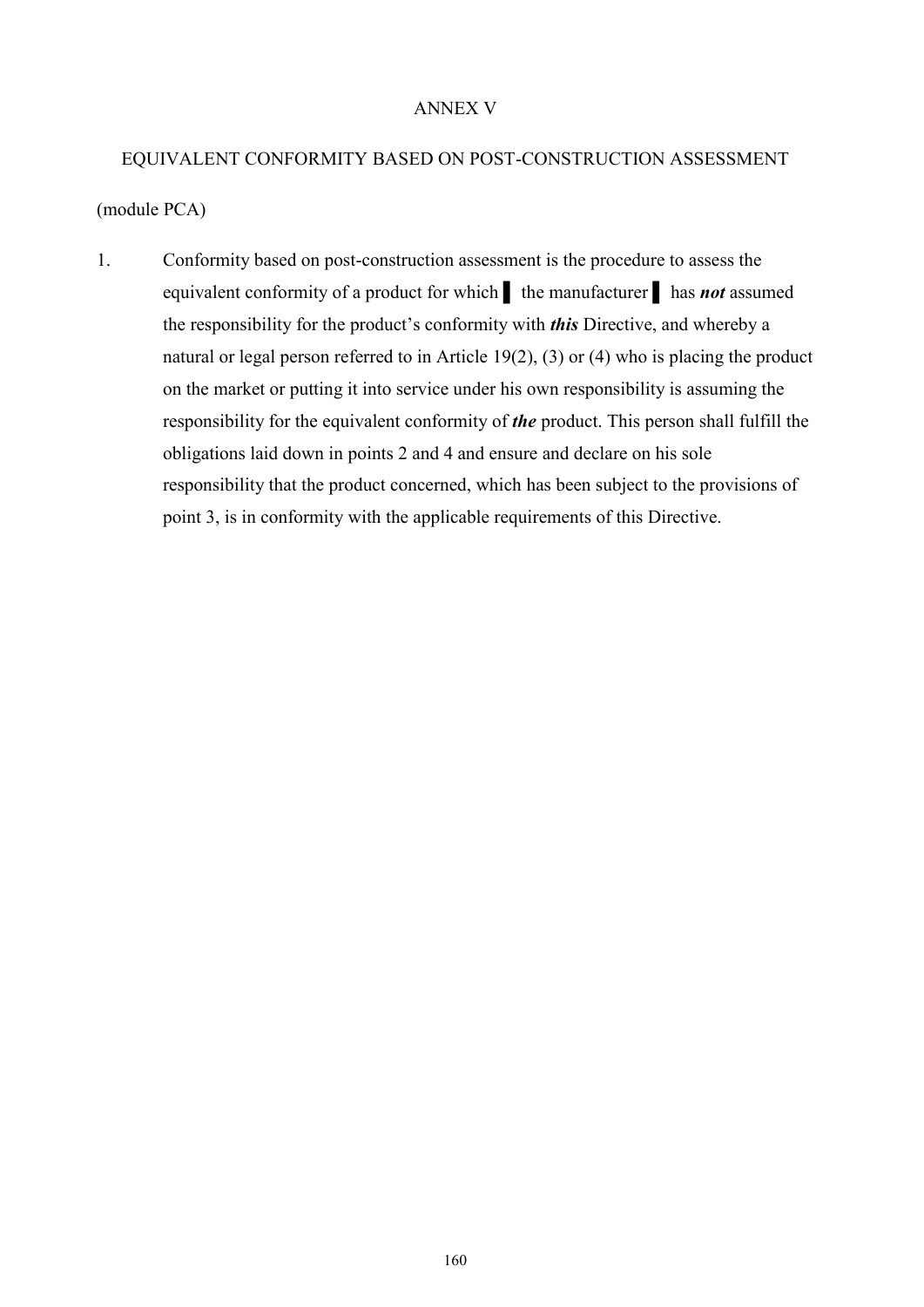2. The person who is placing the product on the market or putting it into service shall lodge an application for a post-construction assessment of the product with a notified body and must provide the notified body with the documents and technical file enabling the notified body to assess the conformity of the product with the requirements of this Directive and any available information on the use of the product after its first putting into service.

The person who is placing such a product on the market or putting it into service shall keep these documents and information at the disposal of the relevant national authorities for 10 years after the product has been assessed on its equivalent conformity in accordance with the post-construction assessment procedure.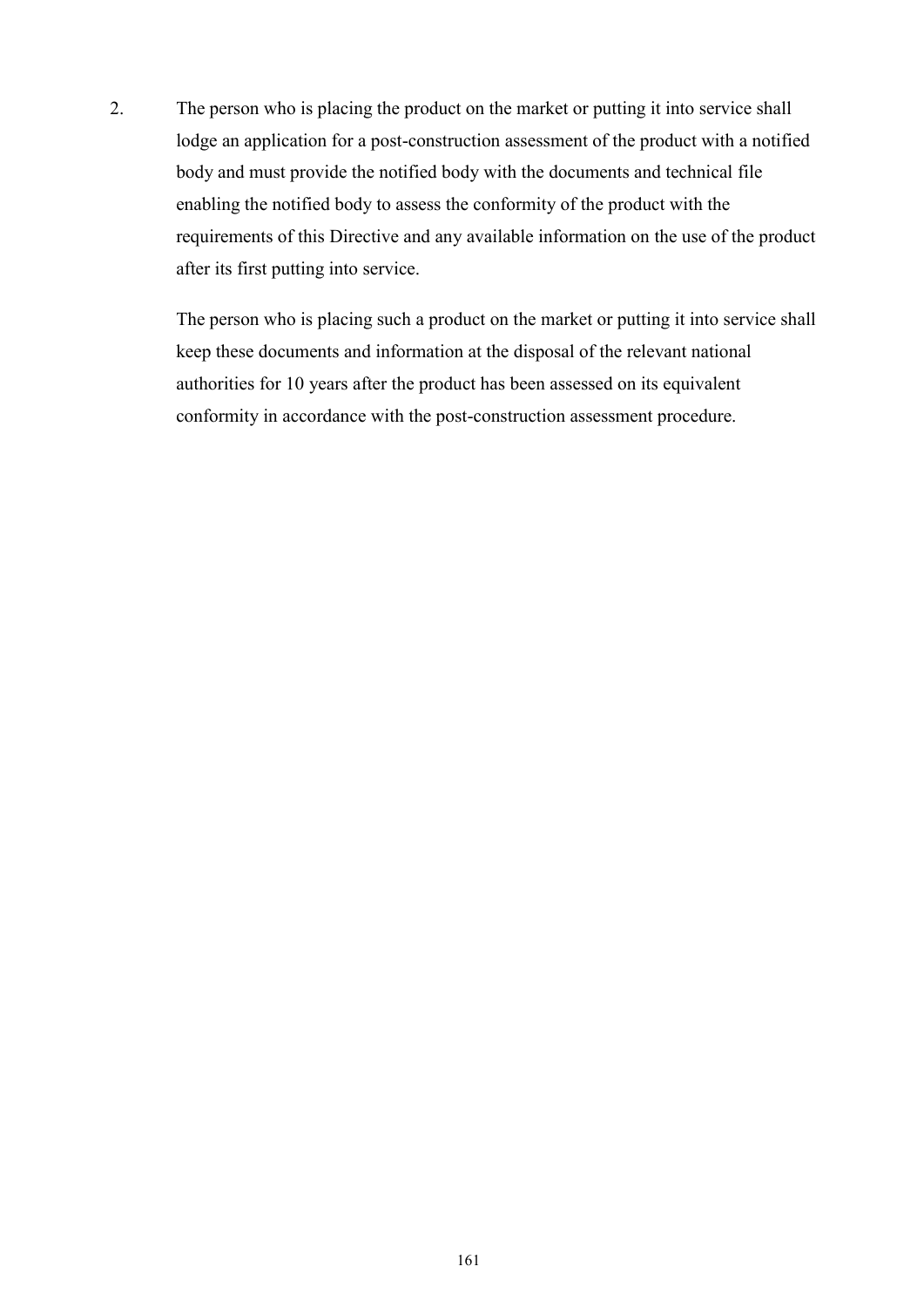3. The notified body shall examine the individual product and carry out calculations, tests and other assessments, to the extent necessary to ensure that the equivalent conformity of the product with the relevant requirements of this Directive is demonstrated.

The notified body shall draw up and issue a certificate and a related report of conformity concerning the assessment carried out and shall keep a copy of the certificate and related report of conformity at the disposal of the national authorities for 10 years after it has issued these documents.

The notified body shall affix its identification number next to the CE marking on the approved product or have it affixed under its responsibility.

In case the assessed product is a watercraft, the notified body shall also have affixed, under his responsibility, the watercraft identification number as referred to in point 2.1 of Part A of Annex I, whereby the field for the country code of the manufacturer shall be used to indicate the country of establishment of the notified body and the fields for the unique code of the manufacturer assigned by the national authority of the Member State to indicate the post-construction assessment identification code assigned to the notified body, followed by the serial number of the post-construction assessment certificate. The fields in the watercraft identification number for the month and year of production and for the model year shall be used to indicate the month and year of the post-construction assessment.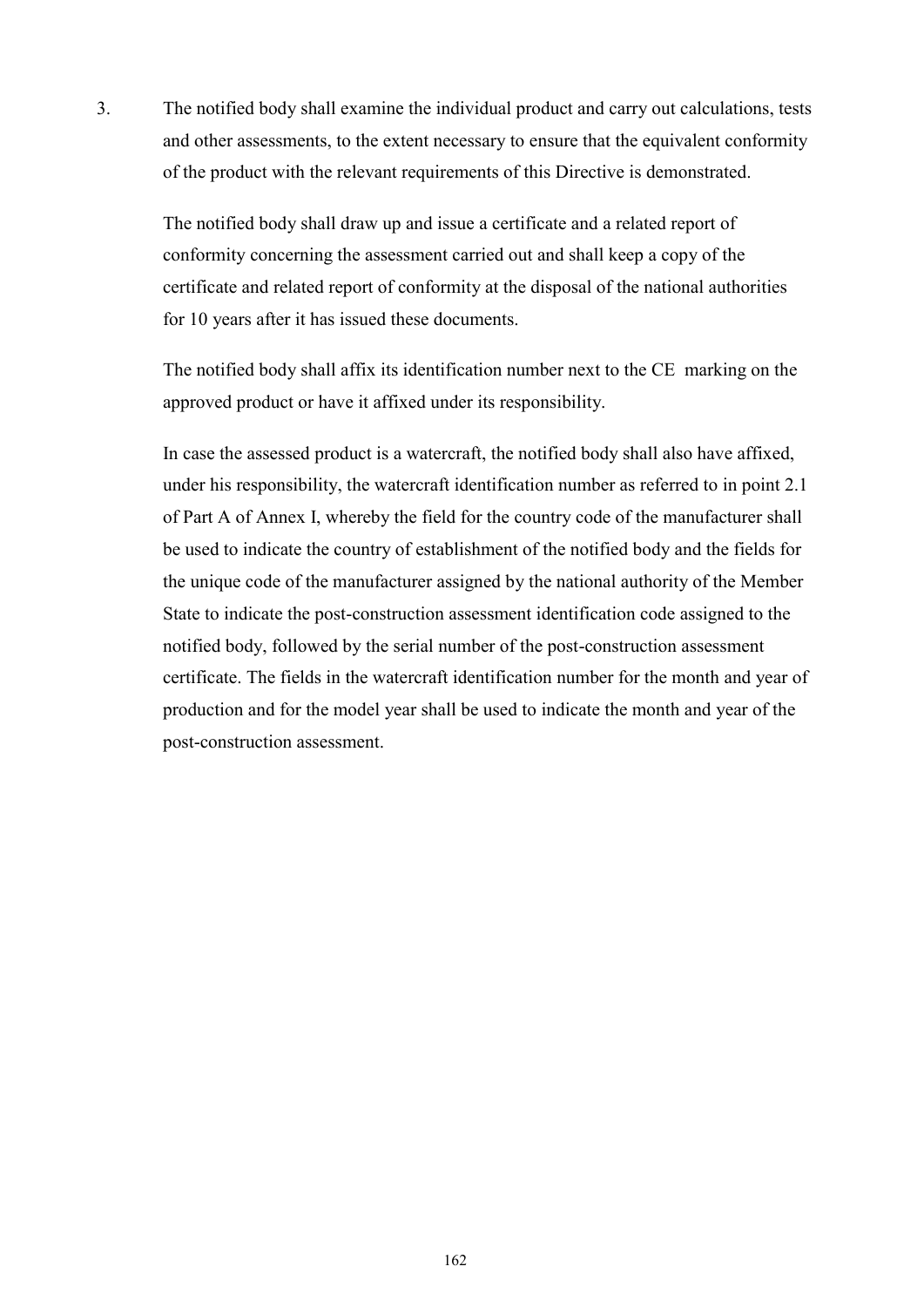- 4. CE marking and EU declaration of conformity
- 4.1. The person who is placing the product on the market or putting it into service shall affix the CE marking and, under the responsibility of the notified body referred to in Section 3, the latter's identification number to the product for which the notified body has assessed and certified its equivalent conformity with the relevant requirements of this Directive.
- 4.2. The person who is placing the product on the market or putting it into service shall draw up an EU declaration of conformity and keep it at the disposal of the national authorities for 10 years after the date the post-construction assessment certificate has been issued. The declaration of conformity shall identify the product for which it has been drawn up.

A copy of the EU declaration of conformity shall be made available to the relevant authorities upon request.

- 4.3. In the case the assessed product is a watercraft, the person who is placing the watercraft on the market or putting it into service shall affix to the watercraft the builder's plate described in point 2.2 of Part A of Annex I, which shall include the words "post-construction assessment", and the watercraft identification number described in point 2.1 of Part A of Annex I, in accordance with the provisions set out in Section 3.
- 5. The notified body shall inform the person who is placing the product on the market or putting it into service of his obligations under this post-construction assessment procedure.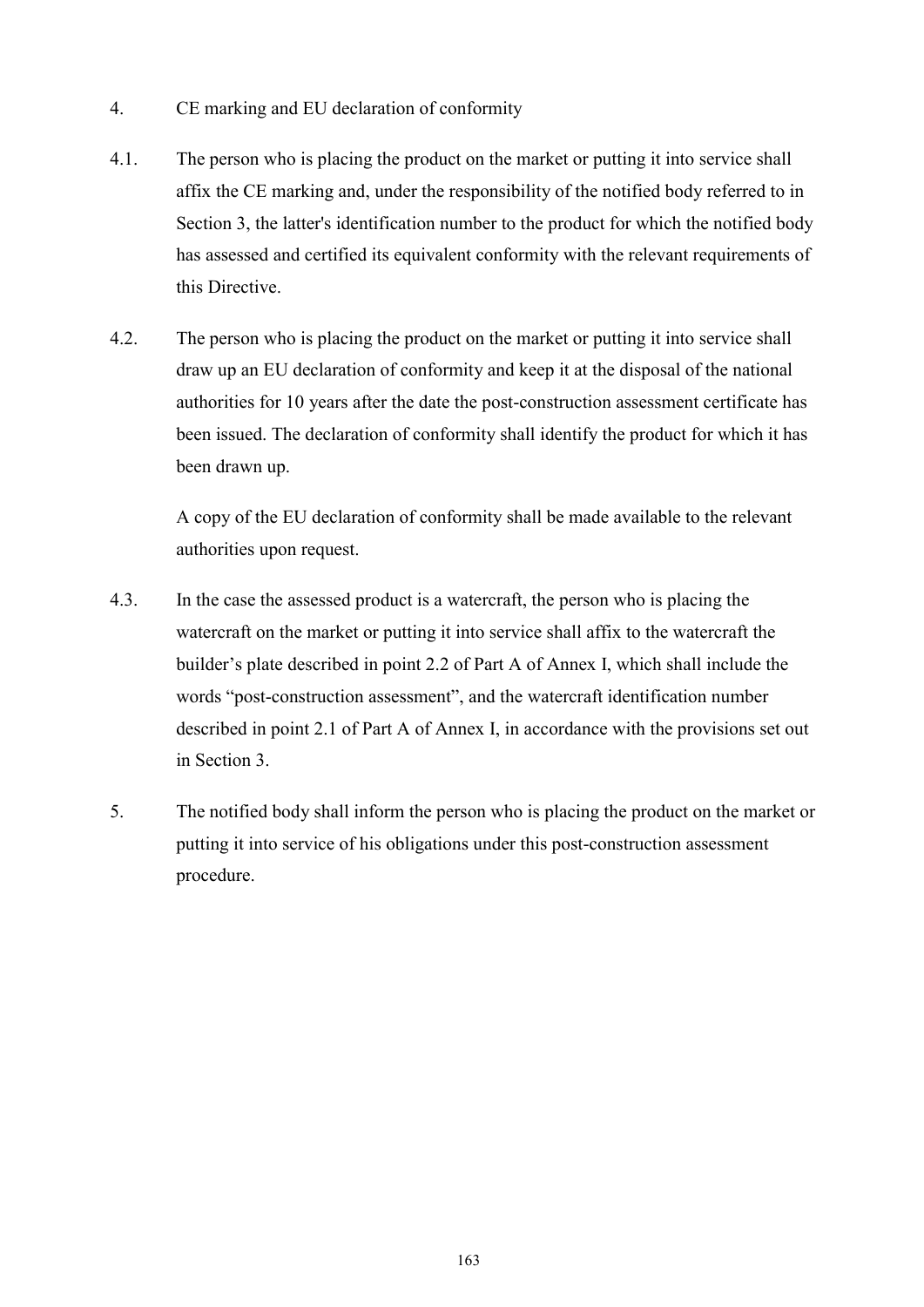### ANNEX VI

# SUPPLEMENTARY REQUIREMENTS WHEN INTERNAL PRODUCTION CONTROL PLUS SUPERVISED PRODUCTION TESTS SET OUT IN MODULE A1 IS USED (ARTICLE 24(2))

Design and construction

On one or several watercrafts representing the production of the manufacturer one or more of the following tests, equivalent calculation or control shall be carried out by the manufacturer or on his behalf:

(a) test of stability in accordance with point 3.2 of Part A of Annex I;

(b) test of buoyancy characteristics in accordance with point 3.3 of Part A of Annex I.

Noise emissions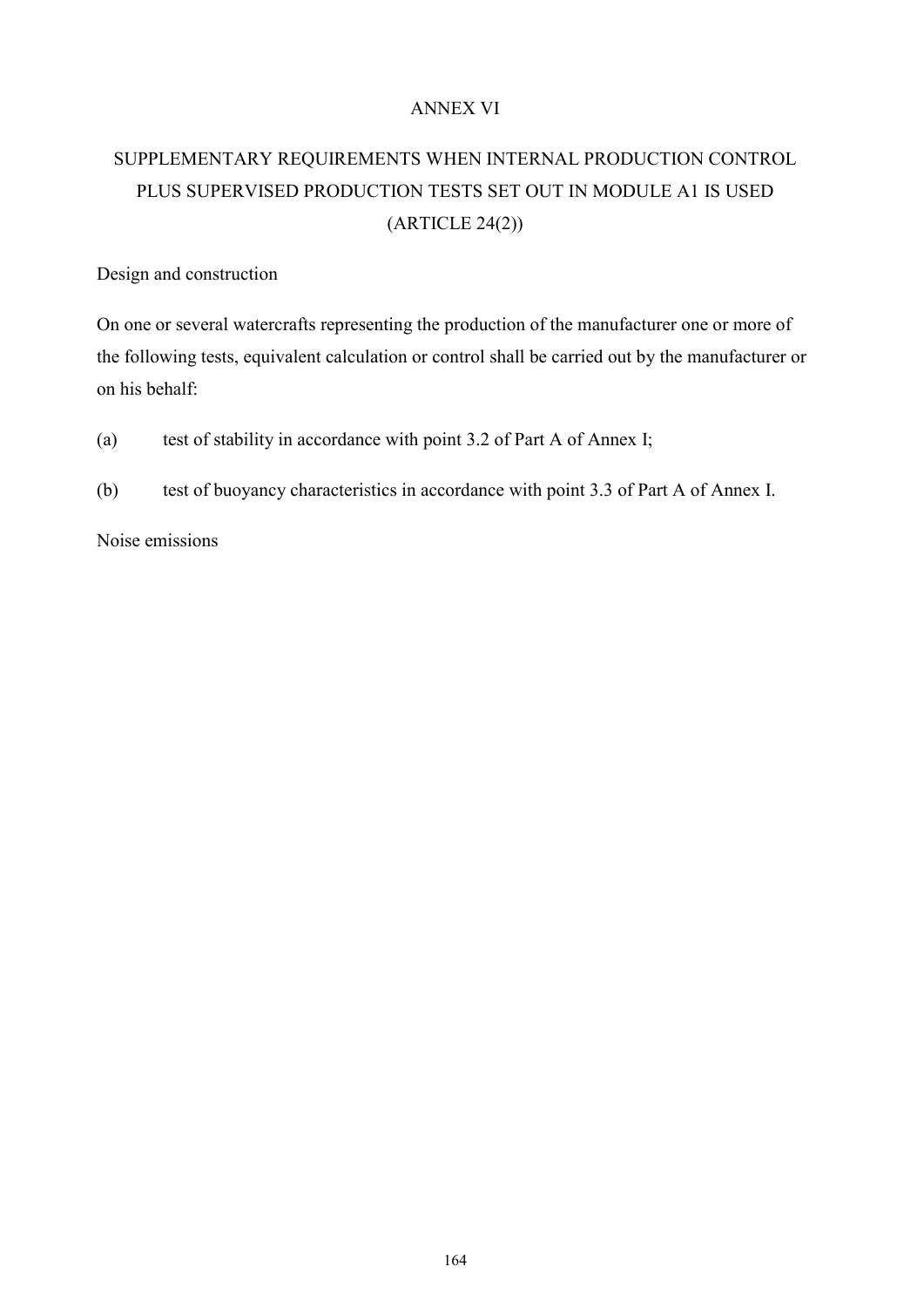For recreational craft fitted with inboard or stern drive engines without integral exhaust and for personal watercraft, on one or several watercraft representing the production of the watercraft manufacturer, the sound emission tests defined in Part C of Annex I shall be carried out by the watercraft manufacturer, or on his behalf, under the responsibility of a notified body chosen by the manufacturer.

For outboard engines and stern drive engines with integral exhaust, on one or several engines of each engine family representing the production of the engine manufacturer, the sound emission tests defined in Part C of Annex I shall be carried out by the engine manufacturer, or on his behalf, under the responsibility of a notified body chosen by the manufacturer.

Where more than one engine of an engine family is tested, the statistical method described in Annex VII shall be applied to ensure conformity of the sample.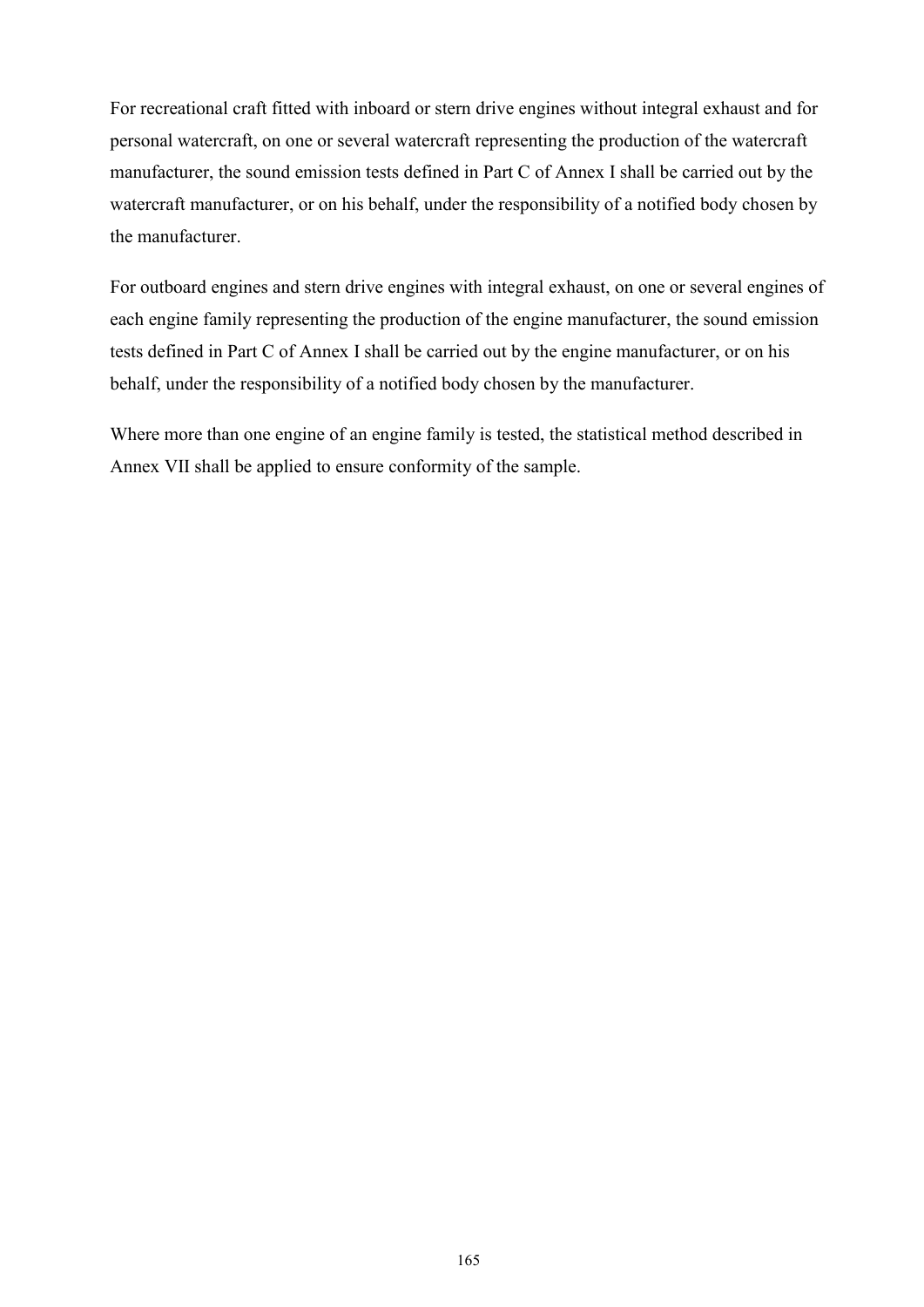### ANNEX VII

# CONFORMITY OF PRODUCTION ASSESSMENT FOR EXHAUST AND NOISE EMISSIONS

- 1. For verifying the conformity of an engine family, a sample of engines shall be taken from the series. The manufacturer shall decide the size (n) of the sample, in agreement with the notified body.
- 2. The arithmetical mean X of the results obtained from the sample shall be calculated for each regulated component of the exhaust and noise emission. The production of the series shall be deemed to conform to the requirements ("pass decision") if the following condition is met:

 $X + k$   $S < L$ S is standard deviation, where:  $S^2 = \sum (x - X)^2 / (n - 1)$ X = the arithmetical mean of the results *obtained from the sample* x = the individual results *obtained from* the sample  $L =$  the appropriate limit value  $n =$  the number of engines in the sample  $k =$  statistical factor depending on n (see table below)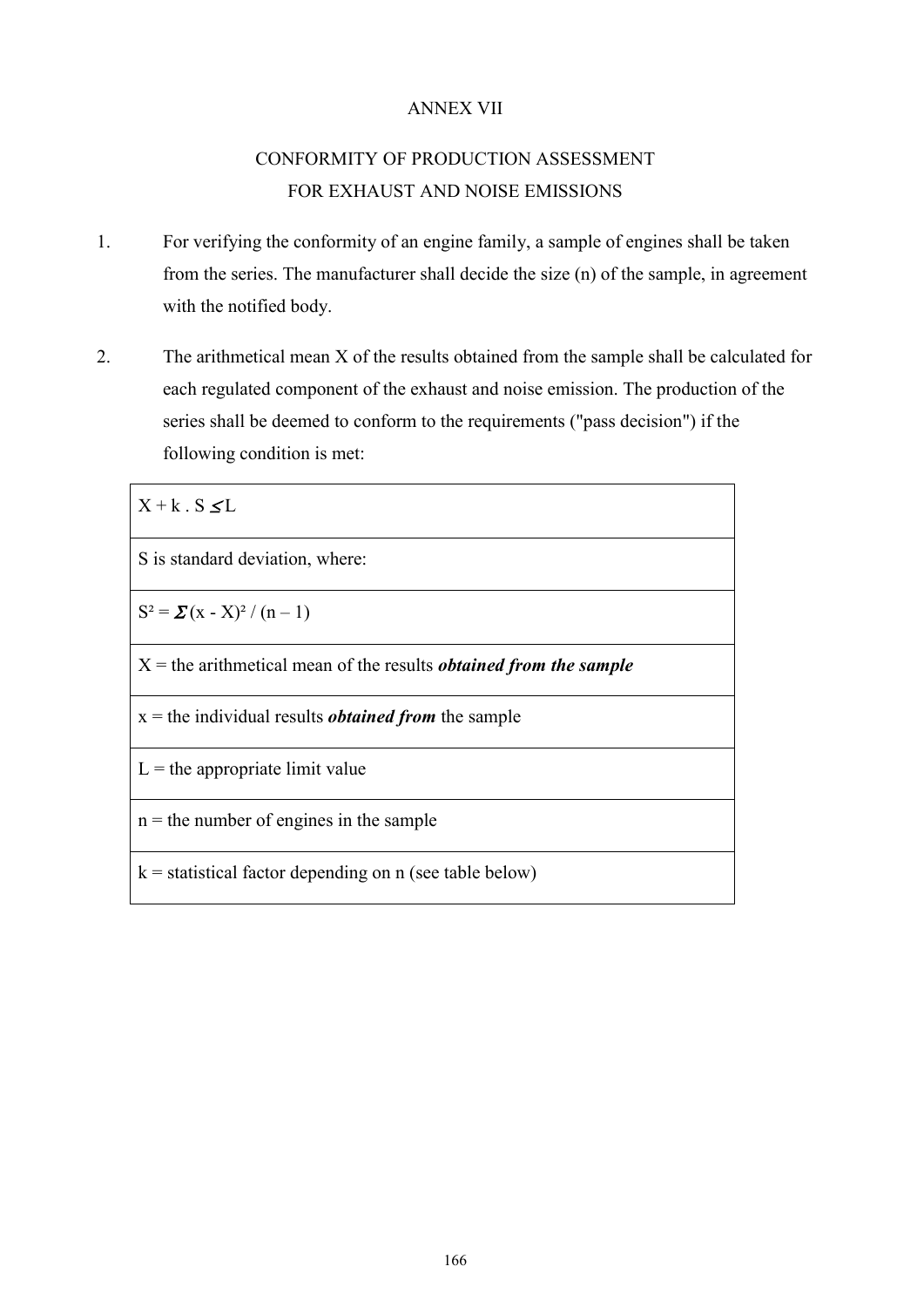| n                                           |       |       | 4     |       | O     |       | 8     | 19    | 10    |
|---------------------------------------------|-------|-------|-------|-------|-------|-------|-------|-------|-------|
| $\mathbf k$                                 | 0,973 | 0,613 | 0,489 | 0,421 | 0,376 | 0,342 | 0,317 | 0,296 | 0,279 |
| n                                           | 11    | 12    | 13    | 14    | 15    | 16    | 17    | 18    | 19    |
| $\mathbf k$                                 | 0,265 | 0,253 | 0,242 | 0,233 | 0,224 | 0,216 | 0,210 | 0,203 | 0,198 |
| If $n \ge 20$ then $k = 0,860 / \sqrt{n}$ . |       |       |       |       |       |       |       |       |       |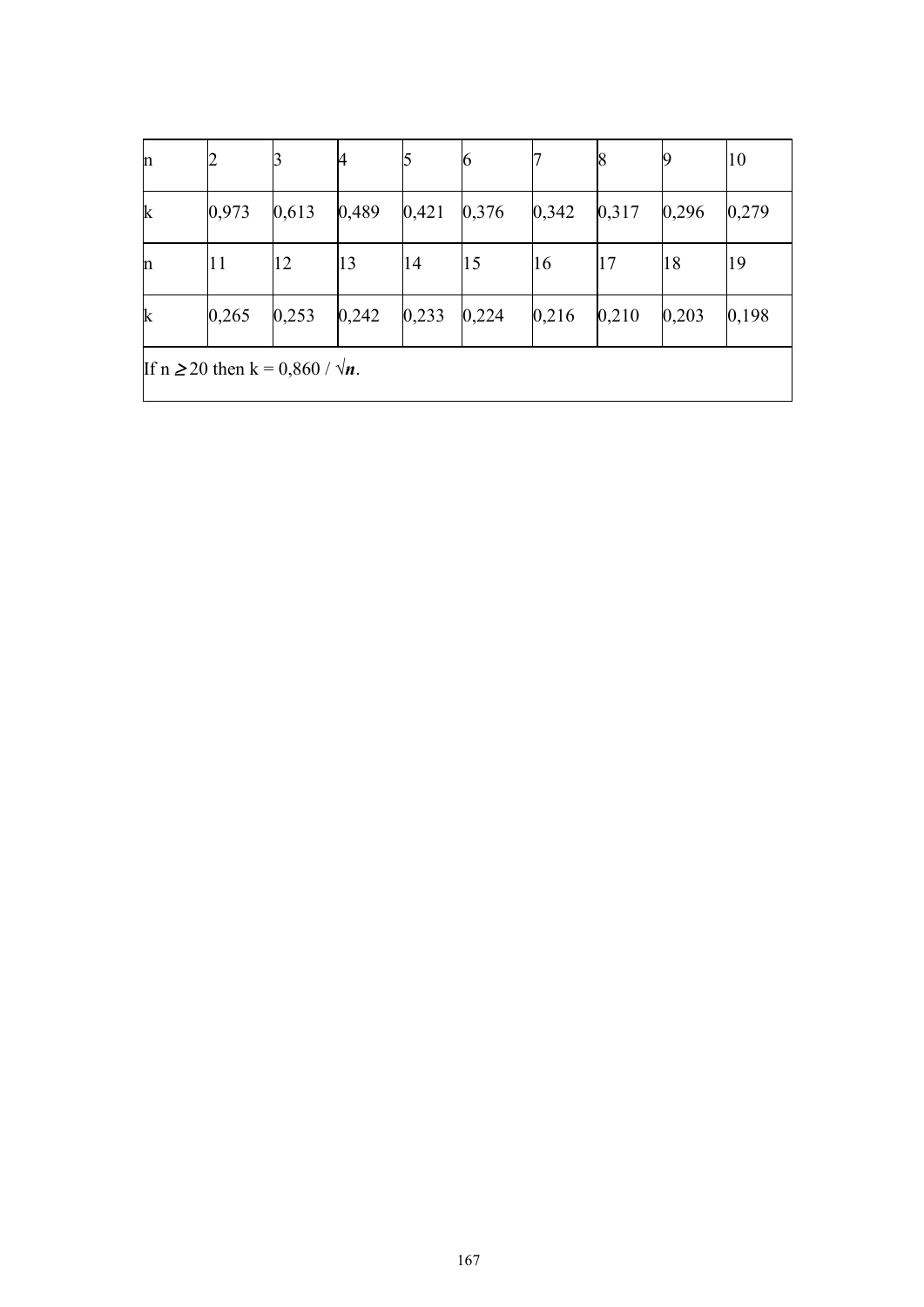### ANNEX VIII

## SUPPLEMENTARY PROCEDURE TO BE APPLIED UNDER CONFORMITY TO TYPE BASED ON INTERNAL PRODUCTION CONTROL (MODULE C)

In the cases referred to in Article 24(5) when the quality level appears unsatisfactory, the following procedure shall apply:

An engine is taken from the series and subjected to the test described in Part B of Annex I. Test engines shall have been run in, partially or completely, in accordance with the manufacturer's specifications. If the specific exhaust emissions of the engine taken from the series exceed the limit values in accordance with Part B of Annex I, the manufacturer may ask for measurements to be done on a sample of engines taken from the series and including the engine originally taken. To ensure the conformity of the sample of engines with the requirements of this Directive, the statistical method described in Annex VII shall be applied.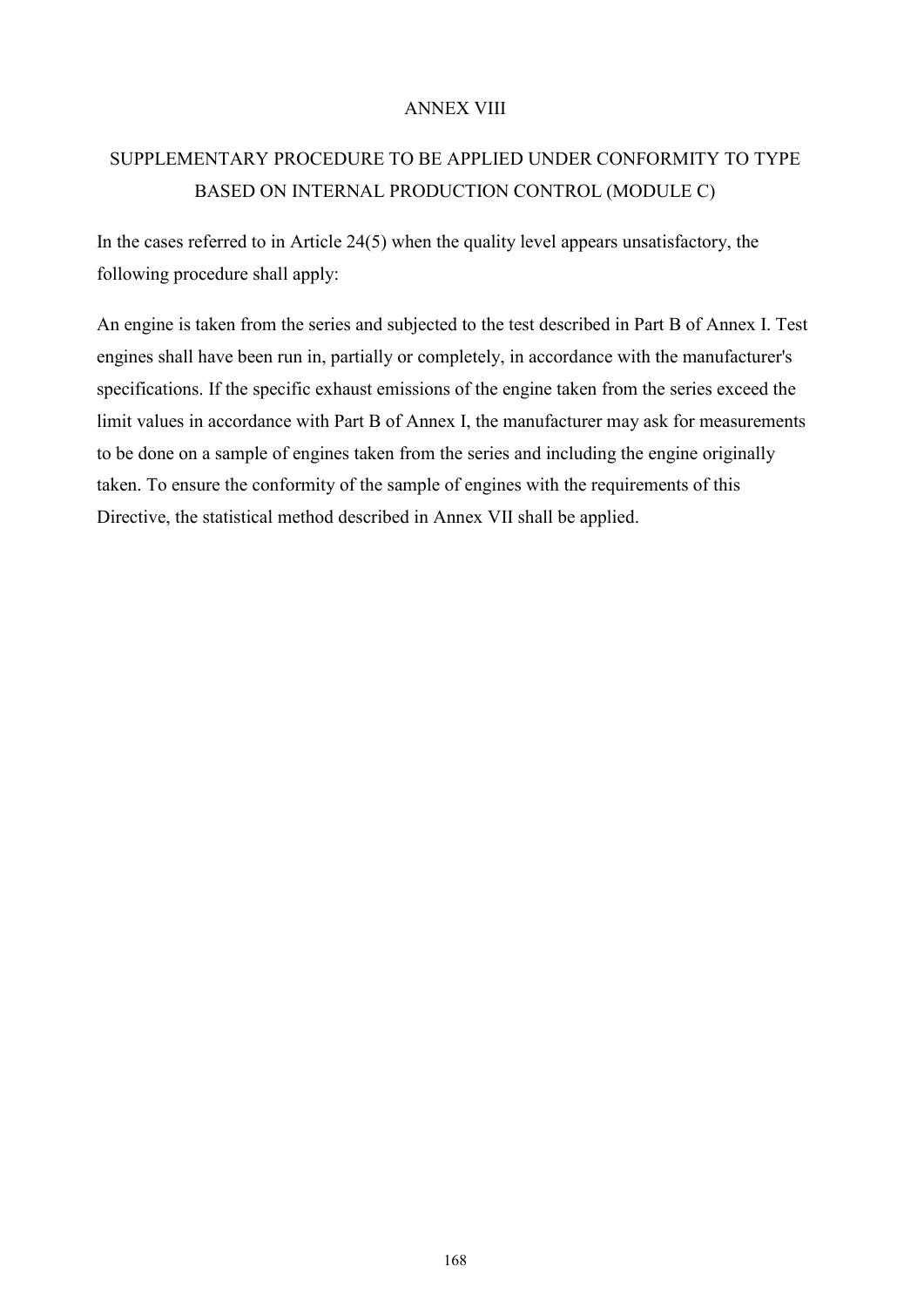### ANNEX IX

#### TECHNICAL DOCUMENTATION

The technical documentation referred to in Article 7(2) and Article 25 shall, as far as it is relevant for the assessment, contain the following:

- (a) A general description of the type;
- (b) Conceptual design and manufacturing drawings and schemes of components, subassemblies, circuits, and other relevant data;
- (c) Descriptions and explanations necessary for the understanding of said drawings and schemes and the operation of the product;
- (d) A list of the standards referred to in Article 14, applied in full or in part, and descriptions of the solutions adopted to fulfil the essential requirements when the standards referred to in Article 14 have not been applied;